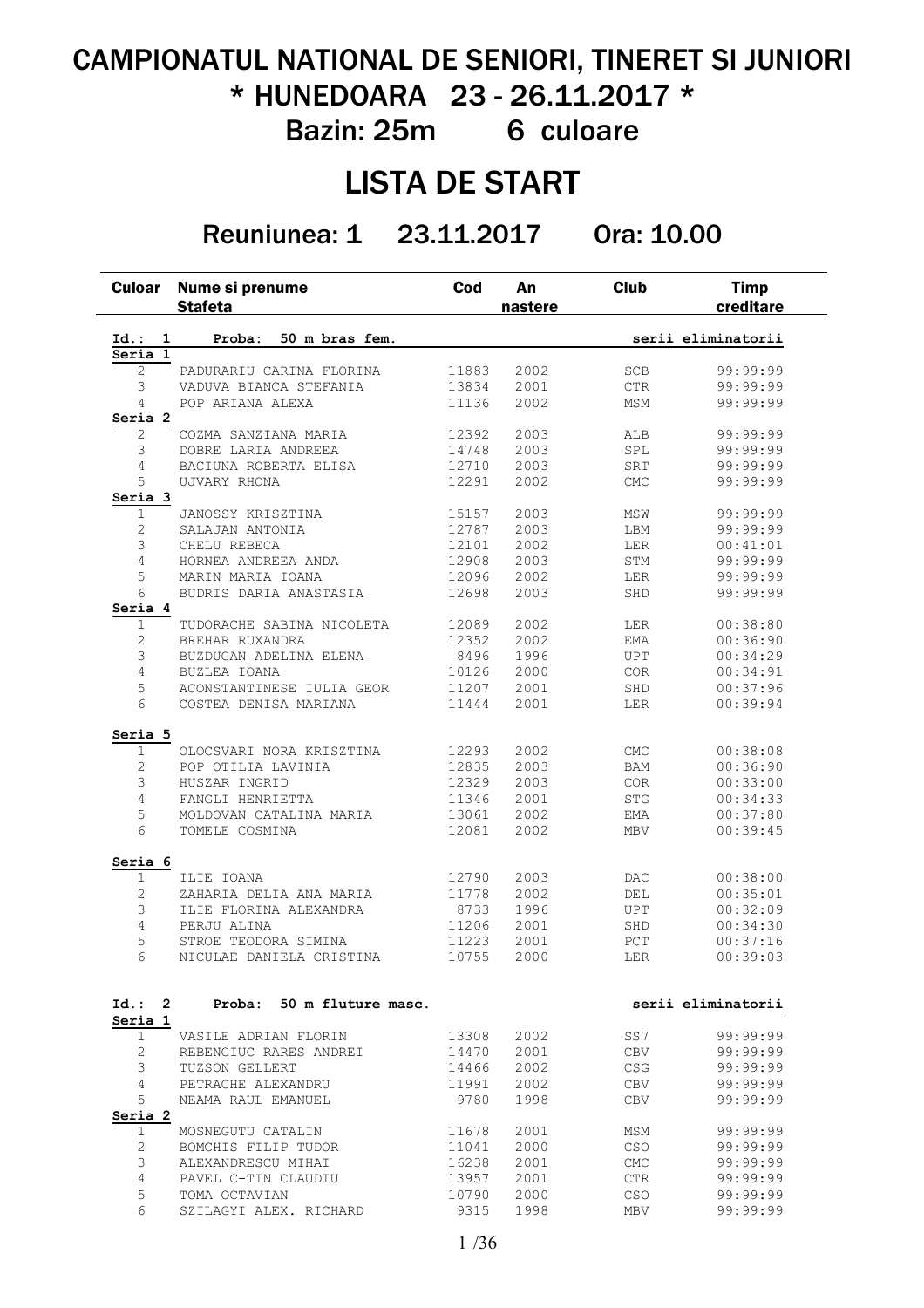| Seria 3<br>1                 | ROPAN STEFAN ANDREI                                    | 11468          | 2002         | EMA               | 99:99:99             |
|------------------------------|--------------------------------------------------------|----------------|--------------|-------------------|----------------------|
| 2                            | COSTROJ ANTONIO ANDREI                                 | 10702          | 2002         | STE               | 99:99:99             |
| 3                            | ROTUNDU CRISTIAN                                       | 6863           | 1994         | STE               | 99:99:99             |
| 4                            | DANILA CRISTIAN NICOLAE                                | 13108          | 2001         | <b>STE</b>        | 99:99:99             |
| 5                            | TINCAU MARIUS ALEX.                                    | 10232          | 1999         | SRT               | 99:99:99             |
| 6                            | MATEI FRANCISC MIHAI                                   | 12294          | 2002         | <b>CMC</b>        | 99:99:99             |
|                              |                                                        |                |              |                   |                      |
| Seria 4<br>1                 | SARAC CATALIN EMANUEL                                  | 10649          | 2000         | GAR               | 99:99:99             |
|                              | HRISCU DRAGOS ALEXANDRU                                | 11916          | 2002         | <b>CSB</b>        | 99:99:99             |
| $\sqrt{2}$<br>3              | IRINCA BOGDAN IONUT                                    | 12059          | 2001         | <b>UNR</b>        | 99:99:99             |
| 4                            | MADARAS FILIP GABRIEL                                  | 11818          | 2002         | SSB               | 99:99:99             |
| 5                            | CSATO ROLAND                                           | 16191          | 2001         | MSW               | 99:99:99             |
| 6                            | POPA AARON STEFAN                                      | 10647          | 2000         | GAR               | 99:99:99             |
| Seria 5                      |                                                        |                |              |                   |                      |
| $\mathbf{1}$                 | PASCALE VLAD TUDOR                                     | 10303          | 1999         | FAR               | 99:99:99             |
| $\mathbf{2}$                 | CUZUBAN SEBASTIAN ANDREI                               | 11612          | 2001         | LER               | 99:99:99             |
| 3                            | CIRJE ANDREI NICOLAE                                   | 11874          | 2002         | CPT               | 99:99:99             |
| 4                            | TIRLEA IONUT GABRIEL                                   | 11147          | 2000         | <b>CPT</b>        | 99:99:99             |
| 5                            | BARABAS DAVID SZILARD                                  | 12388          | 2001         | <b>STG</b>        | 99:99:99             |
| 6                            | FARA NICOLAE IOSIF CASIAN                              | 12063          | 2002         | <b>UNR</b>        | 99:99:99             |
| Seria 6                      |                                                        |                |              |                   |                      |
| 1                            | GHEORGHE STEFAN LUCIAN                                 | 11297          | 2002         | <b>CPT</b>        | 99:99:99             |
| $\mathbf{2}$                 | POPESCU MIHAI                                          | 10740          | 2000         | PCT               | 99:99:99             |
| 3                            | MURESAN DAVID CLAUDIU                                  | 12373          | 2002         | LBM               | 99:99:99             |
| 4                            | LEU RAZVAN CONSTANTIN                                  | 11533          | 2001         | PCT               | 99:99:99             |
| 5                            | GAVANESCU IONUT CATALIN                                | 13167          | 2002         | <b>CPT</b>        | 99:99:99             |
| 6                            | CRETU MIHAI BOGDAN                                     | 9898           | 2002         | <b>CPT</b>        | 99:99:99             |
| Seria 7                      |                                                        |                |              |                   |                      |
| $\mathbf{1}$<br>$\mathbf{2}$ | MIHALACHE ALEXANDRU CIPRI                              | 11418<br>12202 | 2001         | LBM               | 99:99:99<br>99:99:99 |
| 3                            | GATA RARES RAFAEL<br>NISTOR MIRCEA NICOLAE             | 11738          | 2002<br>1999 | LBM<br>SSV        | 99:99:99             |
| 4                            | NICOLAE ANDREI CRISTIAN                                | 10533          | 2002         | LPT               | 99:99:99             |
| 5                            | PREDA DAVID BOGDAN                                     | 11412          | 2001         | LBM               | 99:99:99             |
| 6                            | COZMUTA CEZAR CRISTIAN                                 | 12788          | 2001         | LBM               | 99:99:99             |
| Seria 8                      |                                                        |                |              |                   |                      |
| 1                            | DABA COSMIN                                            | 10903          | 2000         | SRT               | 00:33:18<br>00:30:36 |
| 2<br>3                       | CISMAS BOGDAN ALEXANDRU<br>LEMNARU MATEI IOAN          | 11648<br>12099 | 2001<br>2002 | <b>LER</b><br>CSO | 00:29:81             |
| 4                            | CARAVAN BOGDAN ANDREI                                  | 11491          | 2001         | ${\tt SRT}$       | 00:30:01             |
| 5                            | SAPLACAN RADU VIOREL 13735                             |                | 2002         | STE               | 00:31:00             |
| 6                            | ICOBESCU GABRIEL                                       | 12170          | 2002         | STM               | 99:99:99             |
| Seria 9                      |                                                        |                |              |                   |                      |
| $\mathbf{1}$                 | IRIMIOIU RARES MIHAI 14144                             |                | 2000         | LPT               | 00:29:10             |
| $\mathbf{2}$                 |                                                        | 9971<br>10125  | 1999         | LER               | 00:29:05             |
| 3                            |                                                        |                | 2002         | COR               | 00:29:00             |
| $\overline{4}$               | BABICIU SEBASTIAN ADRIAN 11414                         |                | 2001         | LBM               | 00:29:03             |
| 5                            | HANCU ALEXANDRU                                        | 10857          | 2001         | LBM               | 00:29:08             |
| 6<br>Seria 10                | BUMBEA ANDREI FLAVIUS                                  | 10227          | 1999         | SRT               | 00:29:13             |
| $\mathbf{1}$                 | STOIAN ALBERTO GABRIEL 12571                           |                | 2002         | LER               | 00:28:60             |
| $\overline{c}$               | PACIOIANU VASILE ALEX.                                 | 10178<br>11936 | 2000         | LPT               | 00:28:35             |
| 3                            | DEZNAN LUCA                                            |                | 2002         | GAR               | 00:28:21             |
| $\overline{4}$               | TEODORESCU BOGDAN                                      | 9442           | 1998         | CBV               | 00:28:31             |
| 5                            | DABIJA CRISTINEL GABRIEL 10500                         |                | 2000         | LBM               | 00:28:39             |
| 6<br>Seria 11                | GAGIU TUDOR GABRIEL                                    | 11766          | 2001         | STE               | 00:28:88             |
| $\mathbf 1$                  | -<br>IONITA NICOLAE ANDREI 5100<br>LASZLO ZOLTAN 11667 |                | 1989         | UPT               | 00:28:01             |
| $\mathbf{2}$                 |                                                        |                | 2001         | MAR               | 00:27:88             |
| 3                            | RATH RAZVAN                                            | 12103          | 2002         | LER               | 00:27:80             |
| $\overline{4}$               | CALIN RARES MIHAI                                      | 11893          | 2000         | ATM               | 00:27:80             |
| 5                            | RUSU DAVID CRISTIAN                                    | 12111          | 2002         | LER               | 00:28:00             |
| 6<br>Seria 12                | BURCIU ION DORIAN                                      | 10940          | 2000         | SRT               | 00:28:05             |
| $\mathbf 1$                  |                                                        |                | 2000         | GAR               | 00:27:65             |
| $\mathbf{2}$                 |                                                        |                | 2002         | LER               | 00:27:50             |
| 3                            | MAILAT EDUARD GABRIEL 9974                             |                | 1999         | LER               | 00:27:35             |
| $\overline{4}$               | BADESCU PETRUT OVIDIU 10554                            |                | 2000         | CPT               | 00:27:50             |
| 5                            | MURESAN BOGDAN MIHAI                                   | 8639           | 1996         | MUR               | 00:27:51             |
| 6                            | OLARU LEONARD ANDREI                                   | 9475           | 1999         | LLP               | 00:27:70             |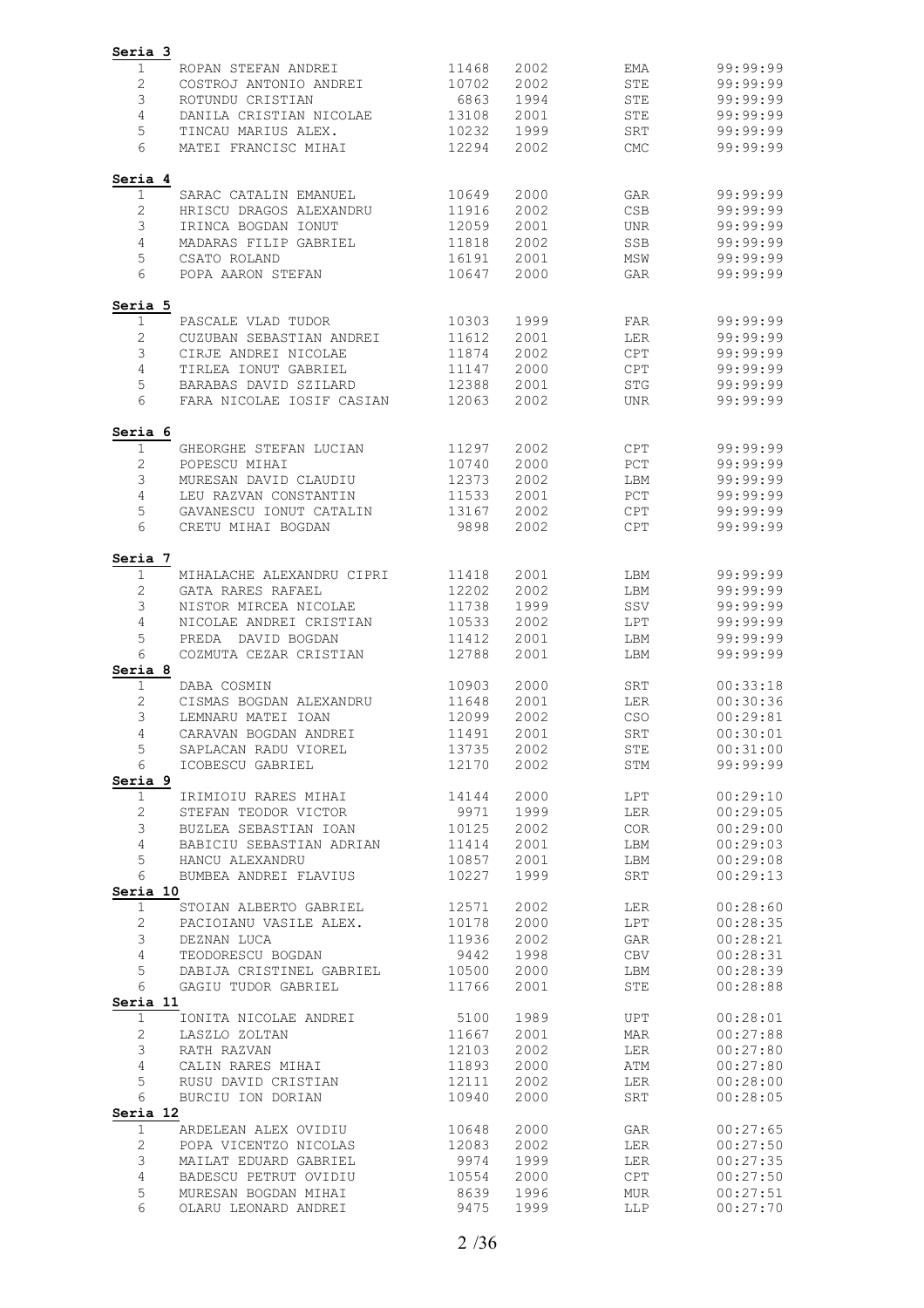| $\mathbf 1$<br>STOICA C-TIN GEORGE ALEX.<br>$\mathbf{2}$<br>ANGHEL ANDREI MIRCEA<br>3<br>RADU MARIUS<br>4<br>RATIU GEORGE ADRIAN<br>5<br>COSTE FLORIN<br>6<br>COTOS SERBAN<br>Seria 14 | 10736<br>9723<br>6147<br>10622 | 2000<br>1998<br>1992 | DIN<br><b>CSO</b>        | 00:26:40<br>00:25:38                                     |
|----------------------------------------------------------------------------------------------------------------------------------------------------------------------------------------|--------------------------------|----------------------|--------------------------|----------------------------------------------------------|
|                                                                                                                                                                                        |                                |                      |                          |                                                          |
|                                                                                                                                                                                        |                                |                      | <b>CSB</b>               | 00:24:56                                                 |
|                                                                                                                                                                                        |                                | 2000                 | STE                      | 00:25:08                                                 |
|                                                                                                                                                                                        | 9310                           | 1998                 | MBV                      | 00:26:16                                                 |
|                                                                                                                                                                                        | 12342                          | 2002                 | SVU                      | 00:26:80                                                 |
|                                                                                                                                                                                        |                                |                      |                          |                                                          |
| $\mathbf 1$<br>VERBA ROBERT                                                                                                                                                            | 9853                           | 1999                 | BAM                      | 00:26:36                                                 |
| $\mathbf{2}$<br>UNGUR ANDREI                                                                                                                                                           | 9364                           | 1998                 | MBV                      | 00:25:18                                                 |
| 3<br>COSTE ALIN                                                                                                                                                                        | 6783                           | 1992                 | DIN                      | 00:24:55                                                 |
| $\overline{4}$<br>RUSEN ANDREI                                                                                                                                                         | 9865                           | 1999                 | STE                      | 00:24:93                                                 |
| 5<br>PATRU VLADUT ALEXANDRU<br>6                                                                                                                                                       | 5557                           | 1989                 | UPT                      | 00:26:09                                                 |
| FLOREA MIHNEA IOAN<br>Seria 15                                                                                                                                                         | 11770                          | 2001                 | STE                      | 00:26:69                                                 |
| 1<br>POPA GABRIEL FLORIAN                                                                                                                                                              | 5893                           | 1992                 | UPT                      | 00:26:34                                                 |
| 2<br>ANCUTA ALEXANDRU VASILE                                                                                                                                                           | 7793                           | 1994                 | <b>UPT</b>               | 00:25:13                                                 |
| 3<br>UNGUR CATALIN PAUL                                                                                                                                                                | 7672                           | 1994                 | MBV                      | 00:24:18                                                 |
| $\overline{4}$<br>GRADINARU ANDREI RAZVAN                                                                                                                                              | 7708                           | 1995                 | CSO                      | 00:24:91                                                 |
| 5<br>BARBU GEORGE EDUARD                                                                                                                                                               | 8568                           | 1996                 | UPT                      | 00:25:57                                                 |
| 6<br>SILAGHI RARES                                                                                                                                                                     | 11411                          | 2001                 | LBM                      | 00:26:58                                                 |
| Id.: 3<br>Proba: 100 m spate fem.                                                                                                                                                      |                                |                      |                          | serii eliminatorii                                       |
| Seria 1                                                                                                                                                                                |                                |                      |                          |                                                          |
| $\mathbf 1$<br>BOTEZATU ELENA BIANCA                                                                                                                                                   | 14469                          | 2002                 | CBV                      | 99:99:99                                                 |
| $\mathbf{2}^{\prime}$<br>SATMARI SANDRA MEDEEA                                                                                                                                         | 11195                          | 2001                 | CSW                      | 99:99:99                                                 |
| 3<br>MIRON ANDREEA MARIA                                                                                                                                                               | 14541                          | 2003                 | CMC                      | 99:99:99                                                 |
| 4<br>RUS REBECA STEFANIA<br>5<br>ARTENE MARIA RALUCA                                                                                                                                   | 13128<br>12526                 | 2003<br>2003         | <b>CMC</b><br><b>CSG</b> | 99:99:99<br>99:99:99                                     |
| 6<br>FLOREA ANA GEORGIANA                                                                                                                                                              | 14396                          | 2002                 | CBV                      | 99:99:99                                                 |
| Seria 2                                                                                                                                                                                |                                |                      |                          |                                                          |
| $\mathbf 1$<br>ALEXANDRU BRIANA STEFANIA                                                                                                                                               | 12718                          | 2003                 | SRT                      | 99:99:99                                                 |
| $\mathbf{2}^{\prime}$<br>BERGHER SELINE                                                                                                                                                | 12918                          | 2003                 | SRT                      | 99:99:99                                                 |
| 3<br>BARBU ALEXANDRA ANISSIA                                                                                                                                                           | 12560                          | 2003                 | STE                      | 99:99:99                                                 |
| 4<br>DOBRE LARIA ANDREEA                                                                                                                                                               | 14748                          | 2003                 | SPL                      | 99:99:99                                                 |
| 5<br>LUCHIAN ALEXIA                                                                                                                                                                    | 12725                          | 2003                 | SRT                      | 99:99:99                                                 |
| 6<br>DRAGAN DARIA CRISTIANA                                                                                                                                                            | 14414                          | 2003                 | EMA                      | 99:99:99                                                 |
| Seria 3<br>1<br>DRAGAN THEODORA                                                                                                                                                        | 11634                          | 2001                 | STE                      | 99:99:99                                                 |
| $\mathbf{2}$<br>MIRA MARIA ANDREEA                                                                                                                                                     | 12699                          | 2003                 | SHD                      | 99:99:99                                                 |
| 3<br>BRADEAN LUOANA LORENA                                                                                                                                                             | 11674                          | 2001                 | GAR                      | 99:99:99                                                 |
| 4<br>BUDRIS DARIA ANASTASIA                                                                                                                                                            | 12698                          | 2003                 | SHD                      | 99:99:99                                                 |
| 5<br>NICOLAE CRISTINA ANDREEA                                                                                                                                                          | 8192                           | 1995                 | ${\tt STE}$              | 99:99:99                                                 |
| GADEA GABRIELA IOANA<br>6                                                                                                                                                              | 11923                          | 2002 00              | STE                      | 99:99:99                                                 |
| Seria 4                                                                                                                                                                                |                                |                      |                          |                                                          |
| 1<br>FAGETAN IULIA                                                                                                                                                                     | 12786                          |                      | SSB                      | 99:99:99                                                 |
| STANESCU BEATRICE ELENA 11294<br>$\mathbf{2}$                                                                                                                                          |                                | 2001                 | <b>CPT</b>               | 99:99:99                                                 |
| 3<br>POPESCU ANA                                                                                                                                                                       | 12374                          | 2001                 | SSB                      | 01:20:79                                                 |
| NITU ANTONIA DARIA<br>$\overline{4}$                                                                                                                                                   | $\frac{1}{11538}$              | 2001                 | SSV                      | 99:99:99                                                 |
| 5<br>BALOG HENRIETTA<br>6                                                                                                                                                              | 15156                          | 2003                 | VSK                      | 99:99:99                                                 |
| GUIAS MEG LIDIA<br>Seria 5                                                                                                                                                             | 12269                          | 2002                 | DEL                      | 99:99:99                                                 |
| PASCU DIANA ALEXANDRA 12857<br>$\mathbf{1}$                                                                                                                                            |                                | 2003                 | ACT                      | 01:15:00                                                 |
| $\mathbf{2}$<br>NICOLA ANDREEA CRISTINA 12557                                                                                                                                          |                                | 2003                 | STE                      | 01:15:00                                                 |
| 3<br>CHELU REBECA                                                                                                                                                                      | 12101                          | 2002                 | LER                      | 01:14:07                                                 |
| BUZEA ANA MARIA<br>$\overline{4}$                                                                                                                                                      | 11020                          | 2001                 | STE                      | 01:14:53                                                 |
| KISS BOGLARKA DENISSZA 14197<br>5                                                                                                                                                      |                                | 2003                 | COR                      | 01:15:00                                                 |
| 6<br>DRAGOMIR ANDREEA ALEX. 13267                                                                                                                                                      |                                | 2003                 | DAC                      | 01:18:00                                                 |
| Seria 6                                                                                                                                                                                |                                |                      |                          |                                                          |
| TOLEA CLAUDIA IOANA 12810<br>$\mathbf{1}$                                                                                                                                              |                                |                      | STE                      | 01:10:00                                                 |
| $\overline{c}$                                                                                                                                                                         |                                | 2001                 | UCJ                      | 01:09:16                                                 |
| 3                                                                                                                                                                                      |                                | 2001                 | MTM                      | 01:05:01                                                 |
|                                                                                                                                                                                        |                                | 1996<br>2002         | UPT<br>STM               | 01:07:28<br>01:09:93                                     |
| 4                                                                                                                                                                                      |                                | 2002                 | LER                      | 01:14:00                                                 |
| 5<br>6                                                                                                                                                                                 |                                |                      |                          |                                                          |
| DASCAL ALEXIA 11750<br>GIURCA CRISTINA LUCIA AND 11680<br>PRIOTEASA ANA MARIA ADELA 7549<br>NOTINGHER CARINA 11067<br>TUDORACHE SABINA NICOLETA 12089                                  |                                |                      |                          |                                                          |
| Seria 7                                                                                                                                                                                |                                |                      |                          |                                                          |
| 1<br>NAHED ANNA MARIA                                                                                                                                                                  |                                | 2003                 | STE                      |                                                          |
| DRAGOMIR ANA MARIA<br>$\overline{2}$<br>3                                                                                                                                              | 12559<br>10779                 | 2000                 | STE                      |                                                          |
| MERA RALUCA<br>ORZAC PAULA REKA                                                                                                                                                        | 11203                          | 2001                 | SHD<br>MBV               |                                                          |
| $\overline{4}$<br>5<br>DODITA ARIANA GABRIELA                                                                                                                                          | 10491<br>11880                 | 2000<br>2002         | SCB                      | 01:10:00<br>01:07:99<br>01:04:68<br>01:06:50<br>01:09:63 |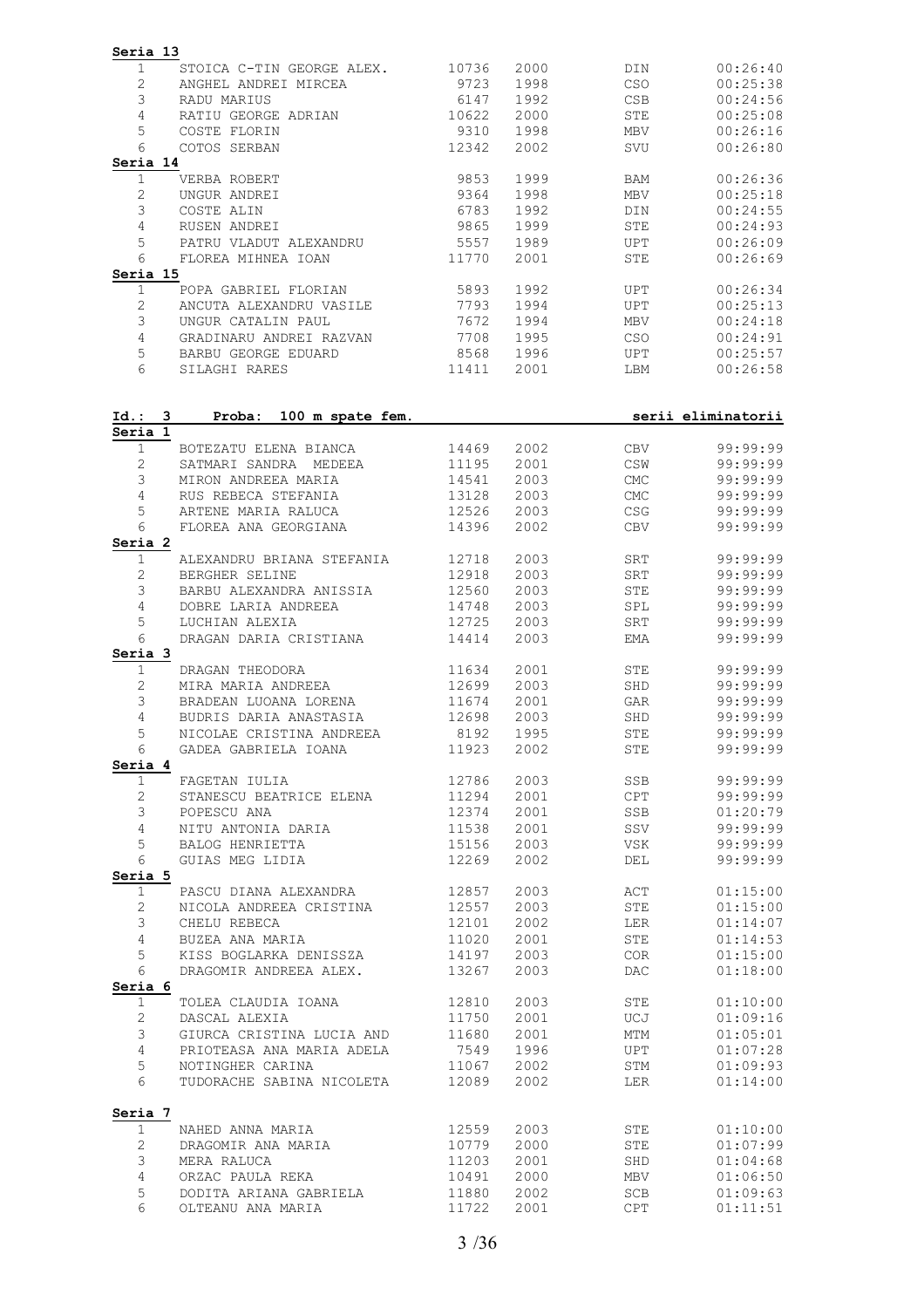| Seria 8        |                                               |                |              |                             |                      |
|----------------|-----------------------------------------------|----------------|--------------|-----------------------------|----------------------|
| 1              | GHERMAN PAULA SORANA                          | 12355          | 2002         | EMA                         | 01:09:96             |
| $\mathbf{2}$   | GARBOAN HELSINIA MIHAELA                      | 12290          | 2002         | <b>CMC</b>                  | 01:07:38             |
| 3              | DOBRIN ALEXANDRA                              | 6556           | 1993         | <b>UPT</b>                  | 01:04:09             |
| 4              | MICLAUS VIVOSCHI SANDRA                       | 10434          | 1999         | $\ensuremath{\mathsf{CMC}}$ | 01:06:02             |
| 5              | GHERGHEL MELISA                               | 12252          | 2002         | <b>BAM</b>                  | 01:09:55             |
| 6              | RUSU ROBERTA CRISTINA                         | 11582          | 2001         | LER                         | 01:10:13             |
|                |                                               |                |              |                             |                      |
| Id.:<br>4      | Proba:<br>200 m spate masc.                   |                |              |                             | serii eliminatorii   |
| Seria 1        |                                               |                |              |                             |                      |
| $\mathbf 1$    | REBENCIUC RARES ANDREI                        | 14470          | 2001         | <b>CBV</b>                  | 99:99:99             |
| $\overline{c}$ | TODEA ALEXANDRU IOAN                          | 16209          | 2002         | TUR                         | 99:99:99             |
| 3              | RUS DRAGOS                                    | 9236           | 1997         | UCJ                         | 99:99:99             |
| 4              | CABUZ PAUL OCTAVIAN                           | 12079          | 2002         | <b>MBV</b>                  | 99:99:99             |
| 5              | MARTIN DANIEL CRISTIAN                        | 12614          | 2000         | SCB                         | 99:99:99             |
| Seria 2        |                                               |                |              |                             |                      |
| 1              | LEUCUTA LEONARD                               | 10965          | 2000         | ATM                         | 99:99:99             |
| $\mathbf{2}$   | ROSIORU PAUL ANDREI                           | 9371           | 1998         | CSO                         | 99:99:99             |
| 3              | HRISCU DRAGOS ALEXANDRU                       | 11916          | 2002         | CSB                         | 99:99:99             |
| 4              | WOLF DENIS                                    | 12234          | 2002         | SRT                         | 99:99:99             |
| 5              | JURCHESCU MIHAI                               | 11954          | 2002         | ATM                         | 99:99:99             |
| 6              | PLESA ANDREI                                  | 9114           | 1997         | UCJ                         | 99:99:99             |
|                |                                               |                |              |                             |                      |
| Seria 3<br>1   | MARTIN MAXIMILIAN ROBERT                      | 10176          | 2002         | <b>LPT</b>                  | 99:99:99             |
|                |                                               |                |              |                             |                      |
| $\mathbf{2}$   | ARPIN VLAD GABRIEL                            | 11152          | 2000         | LER                         | 02:14:05             |
| 3              | IACOB VICTOR STEFAN                           | 11210          | 2001         | SHD                         | 02:02:96             |
| $\overline{4}$ | DUMITRACHE GABRIEL IOAN                       | 11598          | 2001         | LER                         | 02:09:46             |
| 5              | BALABAN HORIA MIHAI                           | 10595          | 2000         | SSB                         | 02:24:33             |
| 6              | MADARAS MARIA ANTON                           | 10049          | 1999         | SSB                         | 99:99:99             |
| Seria 4        |                                               |                |              |                             |                      |
| 1              | STAFIE CALIN                                  | 11072          | 2000         | SSV                         | 99:99:99             |
| 2              | POPA ANDREI MIHAI                             | 10854          | 2002         | <b>STE</b>                  | 02:13:00             |
| 3              | BADEATA ALEXANDRU COSTEL                      | 8494           | 1996         | UPT                         | 02:01:93             |
| 4              | ION ALEXANDRU                                 | 10240          | 1999         | SRT                         | 02:08:42             |
| 5              | HAIDUCU LAURENTIU                             | 9918           | 2001         | <b>CPT</b>                  | 02:20:35             |
| 6              | OLARIU ALEXANDRU ADRIAN                       | 11903          | 2002         | SSB                         | 99:99:99             |
| Seria 5        |                                               |                |              |                             |                      |
| 1              | REMZING VLAD ADRIAN                           | 11735          | 2001         | ATM                         | 02:25:77             |
| 2              | COMAN LIVIU ALEXANDRU                         | 11930          | 2002         | <b>STE</b>                  | 02:13:00             |
| 3              | GLINTA ROBERT ANDREI                          | 9019           | 1997         | DIN                         | 01:51:92             |
| 4              | NICUSAN DANIEL ALEXANDRU                      | 11349          | 2001         | CPT                         | 02:08:41             |
|                |                                               |                |              |                             |                      |
|                |                                               |                |              |                             |                      |
| 5<br>6         | DRUGA RARES ANDREI<br>OANCEA GEORGE CRISTINEL | 11657<br>8229  | 2001<br>1995 | CSB<br>PET                  | 02:15:24<br>99:99:99 |
|                |                                               |                |              |                             |                      |
| Id.: 5         | Proba: 400 m liber fem.                       |                |              |                             | serii eliminatorii   |
| Seria 1        |                                               |                |              |                             |                      |
| $\mathbf 1$    | COJOCARU ALINA GEORGIANA                      | 11660          | 2001         | <b>SCB</b>                  | 99:99:99             |
| $\mathbf{2}$   | BADRALEXI KATHERINA                           | 12521          | 2003         | $\ensuremath{\mathrm{CMC}}$ | 99:99:99             |
| 3              | DRAGAN DARIA CRISTIANA                        | 14414          | 2003         | EMA                         | 99:99:99             |
| 4              | RATIU MAYSA                                   | 12969          | 2003         | <b>CMC</b>                  | 99:99:99             |
| 5              | VAJAS ZSOFIA                                  | 14557          | 2003         | CMC                         | 99:99:99             |
| 6              | GAITAN ANA-MARIA                              | 15477          | 2003         | CBV                         | 99:99:99             |
| Seria 2        |                                               |                |              |                             |                      |
| $\mathbf{1}$   | RAD SARAH DAMARIS                             | 12876          | 2003         | MAR                         | 99:99:99             |
| 2              | KOKKINAKIS ELENA MARIA                        | 11366          | 2001         | STE                         | 99:99:99             |
|                | SAVASTITA SIMONA ALEX.                        | 11038          | 2000         | STE                         | 99:99:99             |
| 3              |                                               |                |              |                             |                      |
| $\overline{4}$ | DANILA TIA MARIA                              | 13109          | 2001         | STE                         | 99:99:99             |
| 5<br>6         | DRAGOI ANDREEA RAMONA<br>SPINU CLARA ANDREEA  | 11922<br>11998 | 2002<br>2003 | STE<br>SPL                  | 99:99:99<br>99:99:99 |
|                |                                               |                |              |                             |                      |
| Seria 3<br>1   | COMSA CATALINA DIANA                          | 12783          | 2003         | SSB                         | 99:99:99             |
|                | TOMUTA IRINA ALEXANDRA                        | 11645          |              | LER                         | 99:99:99             |
| $\mathbf{2}$   |                                               |                | 2001         |                             |                      |
| 3              | GHEOROAE MARIA BIANCA                         | 12499          | 2003         | <b>CPT</b>                  | 99:99:99             |
| 4              | CHITA ANDREEA ELENA                           | 11302          | 2003         | <b>CPT</b>                  | 99:99:99             |
| 5<br>6         | PLES MARA<br>IVACSON BIANCA PETRUTA           | 13655<br>9275  | 2003<br>1997 | SMA<br>CSB                  | 99:99:99<br>99:99:99 |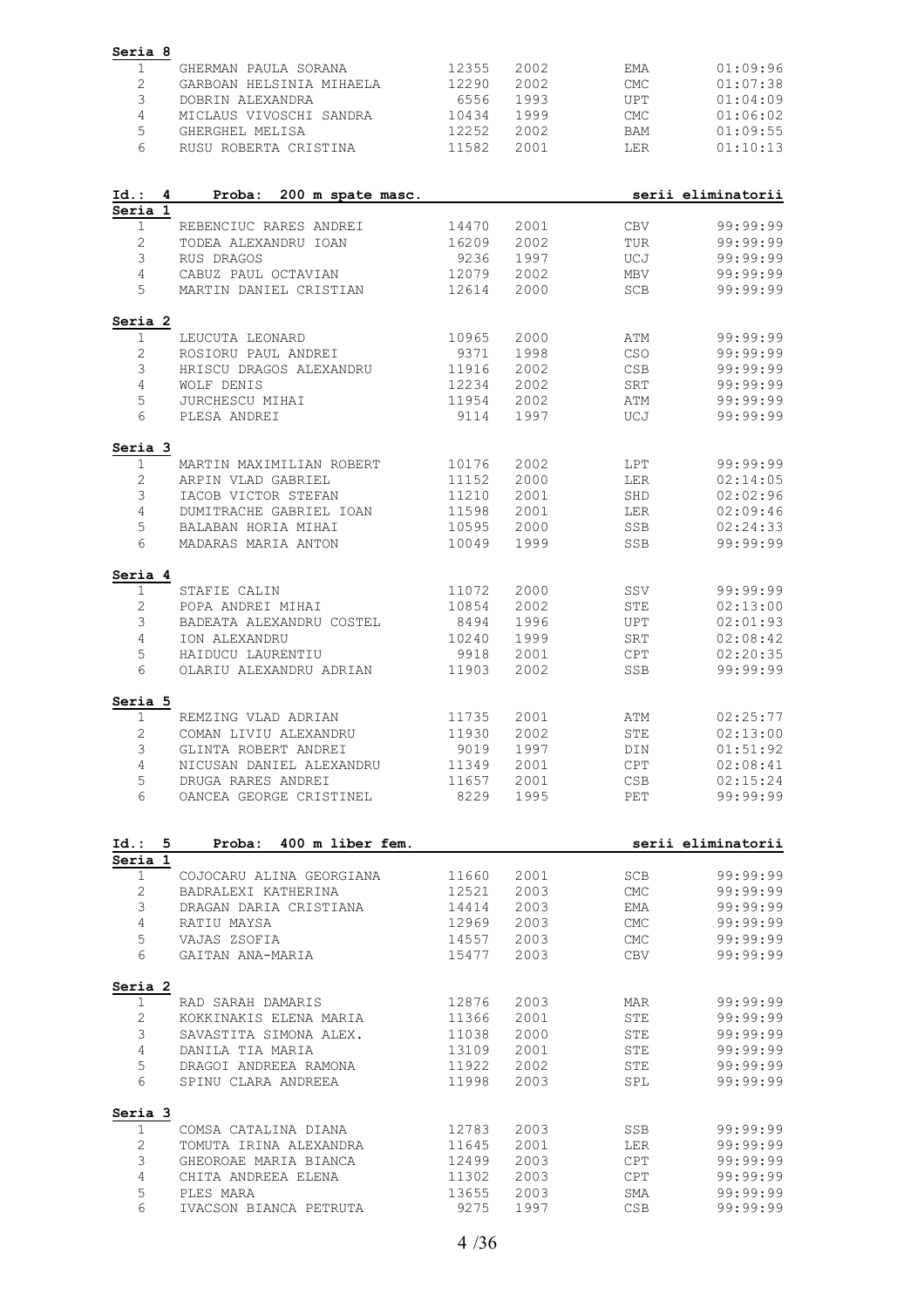| Seria 4                                                    |                |              |                               |                      |
|------------------------------------------------------------|----------------|--------------|-------------------------------|----------------------|
| NICOLAESCU LIVIA IOANA<br>1                                | 13955          | 2002         | <b>CTR</b>                    | 05:14:35             |
| $\mathbf{2}$<br>BALAZS MELINDA                             | 10470          | 1999         | <b>MBV</b>                    | 04:41:40             |
| 3<br>COLTI DUMITRESCU EMILIA                               | 10001          | 1999         | PET                           | 04:21:37             |
| 4<br>KORPONAY KATA                                         | 10501          | 2000         | UCJ                           | 04:27:73             |
|                                                            |                |              |                               |                      |
| 5<br>SCARLATESCU SABRINA                                   | 9926           | 1999         | CPT                           | 04:46:23             |
| 6<br>FULOP MEDEEA ADINA                                    | 10502          | 2000         | LBM                           | 99:99:99             |
| Seria 5                                                    |                |              |                               |                      |
| 1<br>GARBOAN HELSINIA MIHAELA                              | 12290          | 2002         | <b>CMC</b>                    | 04:50:26             |
| $\mathbf{2}$<br>MUNTEAN DIANA ANAMARIA                     | 11184          | 2001         | <b>CMC</b>                    | 04:35:21             |
| 3<br>BOGDANECI ALEXANDRA                                   | 7537           | 1995         | <b>UPT</b>                    | 04:21:32             |
| 4<br>GADEA GABRIELA IOANA                                  | 11923          | 2002         | STE                           | 04:26:81             |
|                                                            |                |              |                               |                      |
| 5<br>VLAICU ANDREEA IOANA<br>6<br>RADULESCU RAISA ELENA    | 11536<br>11274 | 2001<br>2003 | PCT<br>LPT                    | 04:45:70<br>99:99:99 |
|                                                            |                |              |                               |                      |
| Seria 6                                                    |                |              |                               |                      |
| $\mathbf 1$<br>SARBULESCU ANDREEA LOREDA                   | 11322          | 2000         | LER                           | 04:49:71             |
| $\mathbf{2}$<br>MITU ANDRA ELENA                           | 13072          | 2003         | <b>DAC</b>                    | 04:30:00             |
| 3<br>SCHNEIDER KRISTINA MARIA                              | 11809          | 1999         | MBV                           | 04:20:31             |
| 4<br>DASCAL ANA IULIA                                      | 11810          | 2002         | UCJ                           | 04:22:83             |
| 5<br>SCORTEA ECATERINA                                     | 12558          | 2003         | STE                           | 04:45:00             |
| 6<br>DRAGOMIR ANDREEA ALEX.                                | 13267          | 2003         | <b>DAC</b>                    | 05:34:00             |
|                                                            |                |              |                               |                      |
| Id.: 6<br>Proba:<br>100 m liber masc.                      |                |              |                               | serii eliminatorii   |
| Seria 1                                                    |                |              |                               |                      |
| 2<br>VASILE ADRIAN FLORIN                                  | 13308          | 2002         | SS7                           | 99:99:99             |
| 3<br>NEAMA RAUL EMANUEL                                    | 9780           | 1998         | <b>CBV</b>                    | 99:99:99             |
| 4<br>COMAN TUDOR AXEL                                      | 14335          | 2001         | SS7                           | 99:99:99             |
| Seria 2                                                    |                |              |                               |                      |
|                                                            |                |              |                               |                      |
| $\mathbf 1$<br>GLINTA ROBERT ANDREI                        | 9019           | 1997         | DIN                           | 99:99:99             |
| $\overline{c}$<br>BOTA ANDREI NICUSOR                      | 9324           | 1998         | <b>MBV</b>                    | 99:99:99             |
| 3<br>MOSNEGUTU CATALIN                                     | 11678          | 2001         | MSM                           | 99:99:99             |
| 4<br>UNGUR ANDREI                                          | 9364           | 1998         | $\operatorname{\mathsf{MBV}}$ | 99:99:99             |
| 5<br>TODEA ALEXANDRU IOAN                                  | 16209          | 2002         | TUR                           | 99:99:99             |
| 6<br>MARTIN DANIEL CRISTIAN                                | 12614          | 2000         | SCB                           | 99:99:99             |
| Seria 3                                                    |                |              |                               |                      |
| $\mathbf 1$<br>PAVEL C-TIN CLAUDIU                         | 13957          | 2001         | <b>CTR</b>                    | 99:99:99             |
| $\mathbf{2}$<br>ALEXANDRESCU MIHAI                         | 16238          | 2001         | <b>CMC</b>                    | 99:99:99             |
| 3<br>COSTROJ ANTONIO ANDREI                                | 10702          | 2002         | STE                           | 99:99:99             |
| 4<br>BURCIU ION DORIAN                                     | 10940          | 2000         | SRT                           | 99:99:99             |
| 5<br>POSTOLACHE EDUARDO ANTONI                             | 13954          | 2002         | <b>CTR</b>                    | 99:99:99             |
| 6<br>STEFANESCU BOGDAN ALEX.                               | 12297          | 2001         | CSO                           | 99:99:99             |
| Seria 4                                                    |                |              |                               |                      |
|                                                            |                |              |                               |                      |
| $\mathbf{1}$<br>PADURARU ANDREI FLORIN                     | 10882          | 2000         | SHD                           | 99:99:99             |
| $\mathbf{2}$<br>FINTINA VLAD                               | 11959          | 2002         | SHD                           | 99:99:99             |
| 3<br>STANA BOGDAN IOAN                                     | 11941          | 2002         | GAR                           | 99:99:99             |
| $\overline{4}$<br>POPA AARON STEFAN                        | 10647          | 2000         | GAR                           | 99:99:99             |
| BADARAU RAUL SEBASTIAN<br>5                                | 10885          | 2000         | SHD                           | 99:99:99             |
| 6<br>RADU IONUT                                            | 9862           | 1999         | STE                           | 99:99:99             |
| Seria 5                                                    |                |              |                               |                      |
| $\mathbf 1$<br>RADU MARIUS                                 | 6147           | 1992         | CSB                           | 99:99:99             |
| IRINCA BOGDAN IONUT<br>2                                   | 12059          | 2001         | UNR                           | 99:99:99             |
|                                                            |                |              |                               |                      |
| 3<br>CUZUBAN SEBASTIAN ANDREI 11612                        |                | 2001         | LER                           | 99:99:99             |
| $\overline{4}$<br>RAIU FLORIN ALEXANDRU                    | 7916           | 1994         | DIN                           | 99:99:99             |
| 5<br>VERBA ROBERT                                          | 9853           | 1999         | BAM                           | 99:99:99             |
| 6<br>MIRCU VALENTIN 11940                                  |                | 2002         | GAR                           | 99:99:99             |
| Seria 6                                                    |                |              |                               |                      |
| $\mathbf{1}$<br>STINGA MIHAI ALEXANDRU 13983               |                | 2002         | CPT                           | 99:99:99             |
| $\mathbf{2}$<br>CRETU MIHAI BOGDAN                         | 9898           | 2002         | CPT                           | 99:99:99             |
| 3                                                          | 13167          | 2002         | CPT                           | 99:99:99             |
| GAVANESCU IONUT CATALIN                                    |                |              |                               |                      |
| GHEORGHE STEFAN LUCIAN 11297<br>4                          |                | 2002         | CPT                           | 99:99:99             |
| 5<br>CIRJE ANDREI NICOLAE<br>6<br>IORDACHESCU BOGDAN IONUT | 11874<br>7533  | 2002<br>1995 | CPT<br>UPT                    | 99:99:99<br>99:99:99 |
|                                                            |                |              |                               |                      |
|                                                            |                |              |                               |                      |
| Seria 7                                                    |                |              |                               |                      |
| $\mathbf{1}$<br>LEU RAZVAN CONSTANTIN                      | 11533          | 2001         | PCT                           | 99:99:99             |
| $\overline{2}$<br>COZMUTA CEZAR CRISTIAN                   | 12788          | 2001         | LBM                           | 99:99:99             |
| 3<br>GATA RARES RAFAEL                                     | 12202          | 2002         | LBM                           | 99:99:99             |
| $\overline{4}$<br>PREDA DAVID BOGDAN                       | 11412          | 2001         | LBM                           | 99:99:99             |
| 5<br>MURESAN DAVID CLAUDIU                                 | 12373          | 2002         | LBM                           | 99:99:99             |
| 6<br>STOICESCU ADRIAN GABRIEL                              | 10732          | 2000         | PCT                           | 99:99:99             |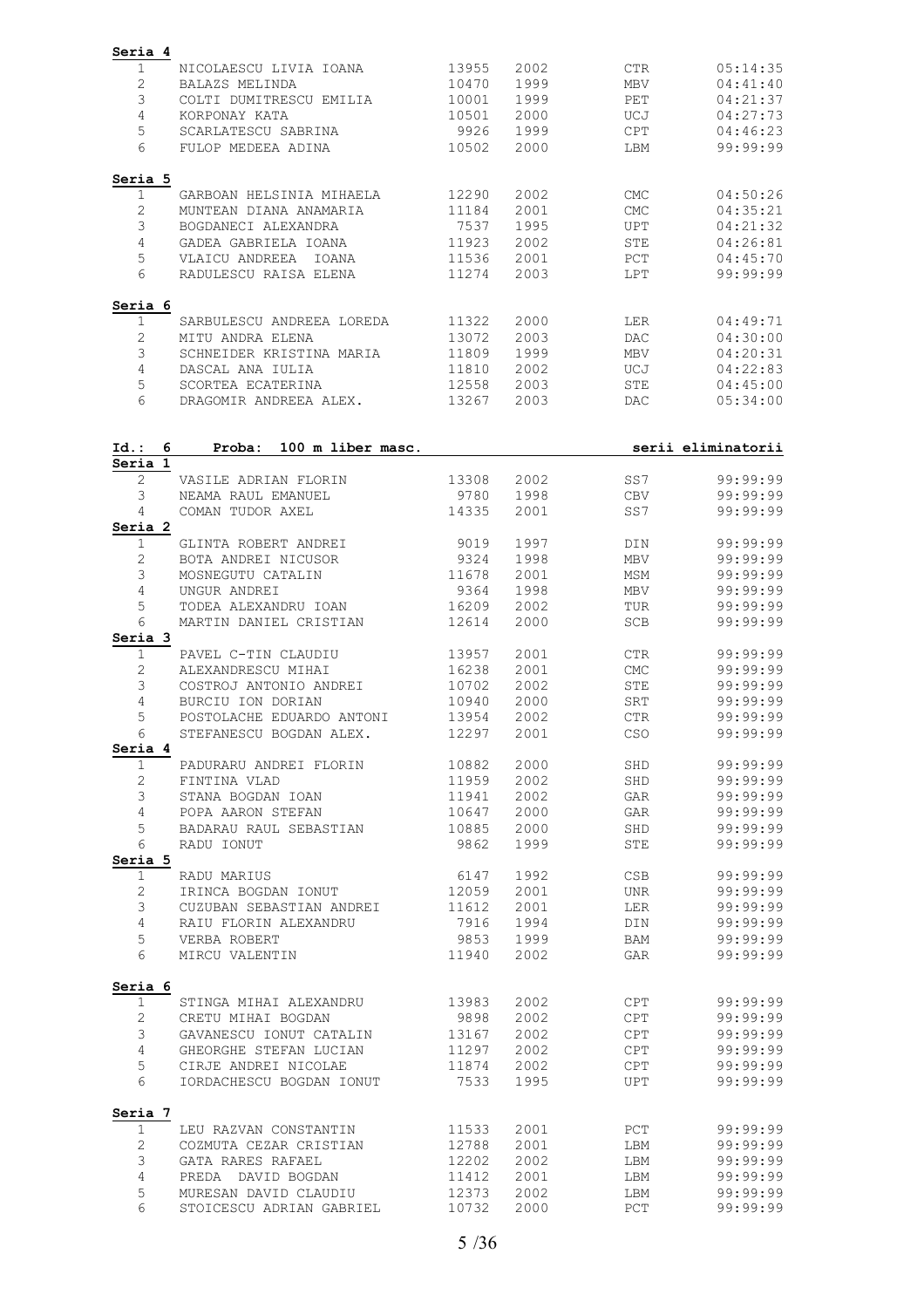| Seria 8             |                                                    |                |              |                                 |                      |
|---------------------|----------------------------------------------------|----------------|--------------|---------------------------------|----------------------|
| 1                   | CROITOR IULIUS SEBASTIAN                           | 12048          | 2002         | SSV                             | 99:99:99             |
| $\mathbf{2}$        | TANASIE RARES GHEORGHE                             | 12160          | 2002         | STM                             | 99:99:99             |
| 3                   | DAMIAN PATRICK ADORIAN                             | 12166          | 2002         | STM                             | 99:99:99             |
| $\overline{4}$      | ARBA ADRIAN CRISTIAN                               | 10316          | 1999         | STM                             | 99:99:99             |
| 5<br>6              | ICOBESCU GABRIEL<br>NICOLAE ANDREI CRISTIAN        | 12170<br>10533 | 2002<br>2002 | STM<br>LPT                      | 99:99:99<br>99:99:99 |
| Seria 9             |                                                    |                |              |                                 |                      |
| $\mathbf 1$         | NEMTOI IOAN STEFAN                                 | 13835          | 2000         | SPL                             | 01:04:13             |
| $\mathbf{2}$        | IONESCU ANDREI ALEX.                               | 9919           | 2001         | $\mathtt{CPT}$                  | 01:01:11             |
| 3                   | BADESCU PETRUT OVIDIU                              | 10554          | 2000         | <b>CPT</b>                      | 01:01:10             |
| $\overline{4}$      | CISMAS BOGDAN ALEXANDRU                            | 11648          | 2001         | LER                             | 01:01:10             |
| 5                   | DUTU ALEXANDRU NICOLAE                             | 10599          | 2000         | SSB                             | 01:02:72             |
| 6                   | DERESOIU ALEXANDRU RAUL                            | 15435          | 2001         | LLP                             | 01:09:65             |
| Seria 10            |                                                    |                |              |                                 |                      |
| $\mathbf 1$         | IRIMIOIU RARES MIHAI                               | 14144          | 2000         | LPT                             | 01:00:63             |
| 2<br>3              | VASILE STEFAN MARIUS<br>DANILA CRISTIAN NICOLAE    | 11384<br>13108 | 2001<br>2001 | LER<br><b>STE</b>               | 01:00:47<br>00:59:85 |
| 4                   | OPREA FLORIN ANTONIO                               | 13682          | 2001         | LER                             | 01:00:37             |
| 5                   | BALTOI ANDREI                                      | 11710          | 2000         | LPT                             | 01:00:50             |
| 6                   | DOBRE BOGDAN ALEXANDRU                             | 10944          | 1999         | <b>MTM</b>                      | 01:00:96             |
| Seria 11            |                                                    |                |              |                                 |                      |
| $\mathbf 1$         | OTOIU LUCA IOAN                                    | 11052          | 2001         | CPT                             | 00:59:32             |
| $\mathbf{2}$        | STEFAN TEODOR VICTOR                               | 9971           | 1999         | LER                             | 00:59:14             |
| 3                   | VOICAN RARES ANDREI                                | 13277          | 2002         | DAC                             | 00:58:64             |
| 4                   | HENTIA ALEXANDRU GEORGE                            | 12573          | 2001         | STE                             | 00:58:89             |
| 5                   | BUMBEA ANDREI FLAVIUS                              | 10227          | 1999         | SRT                             | 00:59:15             |
| 6<br>Seria 12       | TIRLEA IONUT GABRIEL                               | 11147          | 2000         | <b>CPT</b>                      | 00:59:64             |
| $\mathbf{1}$        | RUSU DAVID CRISTIAN                                | 12111          | 2002         | LER                             | 00:58:50             |
| $\mathbf{2}$        | MADARAS SABIN AUGUSTIN                             | 10460          | 2000         | SSB                             | 00:58:11             |
| 3                   | STOIAN ALBERTO GABRIEL                             | 12571          | 2002         | LER                             | 00:58:00             |
| $\overline{4}$      | BUZLEA SEBASTIAN IOAN                              | 10125          | 2002         | COR                             | 00:58:00             |
| 5                   | MIHALACHE ALEXANDRU CIPRI                          | 11418          | 2001         | LBM                             | 00:58:25             |
| 6                   | DEZNAN LUCA                                        | 11936          | 2002         | GAR                             | 00:58:55             |
| Seria 13            |                                                    |                |              |                                 |                      |
| $\mathbf 1$         | HANCU ALEXANDRU                                    | 10857          | 2001         | LBM                             | 00:57:98             |
| 2                   | CONSTANTIN EDUARD RAZVAN                           | 10726          | 2000         | ${\tt PCT}$                     | 00:57:75             |
| 3                   | LAZAR ANDREI                                       | 11939          | 2002         | GAR                             | 00:57:01             |
| 4<br>5              | BABICIU SEBASTIAN ADRIAN<br>GAGIU TUDOR GABRIEL    | 11414<br>11766 | 2001<br>2001 | LBM<br>STE                      | 00:57:51<br>00:57:75 |
| 6                   | LASZLO ZOLTAN                                      | 11667          | 2001         | <b>MAR</b>                      | 00:57:99             |
| Seria 14            |                                                    |                |              |                                 |                      |
| $\mathbf{1}$        | POPESCU MIHAI                                      | 10740          | 2000         | PCT                             | 00:56:99             |
| $\mathbf{2}$        | VAIPAN RADU                                        | 11060          | 2000         | $\rm{MT}\,S$                    | 00:56:70             |
| 3                   | BOMCHIS FILIP TUDOR                                | 11041          | 2000         | CSO                             | 00:56:40             |
| $\overline{4}$      | RATH RAZVAN                                        | 12103          | 2002         | LER                             | 00:56:60             |
| 5<br>6              | DRUGA RARES ANDREI<br>ARDELEAN ALEX OVIDIU         | 11657<br>10648 | 2001<br>2000 | CSB<br>GAR                      | 00:56:94<br>00:57:00 |
|                     |                                                    |                |              |                                 |                      |
| Seria 15            |                                                    |                |              |                                 |                      |
| $\mathbf{1}$        | FLOREA MIHNEA IOAN                                 | 11770          | 2001         | STE                             | 00:55:96             |
| $\sqrt{2}$          | STAN LEON                                          | 11929          | 2002         | $_{\tiny{\mbox{\textsf{CSO}}}}$ | 00:53:25             |
| 3<br>$\overline{4}$ | RATIU GEORGE ADRIAN                                | 10622          | 2000         | STE                             | 00:50:82             |
| 5                   | SZILAGYI ALEX. RICHARD<br>TRANULEA CRISTIAN VIRGIL | 9315<br>11521  | 1998<br>2000 | MBV<br>PCT                      | 00:51:52<br>00:54:70 |
| 6                   | RADU MARIUS THEODOR                                | 10561          | 2001         | LPT                             | 00:56:13             |
| Seria 16            |                                                    |                |              |                                 |                      |
| $\mathbf{1}$        | SILAGHI RARES                                      | 11411          | 2001         | LBM                             | 00:55:78             |
| $\mathbf{2}$        | STOICA C-TIN GEORGE ALEX.                          | 10736          | 2000         | DIN                             | 00:52:90             |
| 3                   | ARTIMON ALIN ALEXANDRU                             | 7028           | 1992         | CSB                             | 00:50:44             |
| 4                   | COSTE FLORIN                                       | 9310           | 1998         | MBV                             | 00:51:34             |
| 5<br>6              | PLESA ANDREI<br>TOMA OCTAVIAN                      | 9114<br>10790  | 1997<br>2000 | UCJ<br>CSO                      | 00:54:56<br>00:56:10 |
| Seria 17            |                                                    |                |              |                                 |                      |
| $\mathbf 1$         | OLARU LEONARD ANDREI                               | 9475           | 1999         | LLP                             | 00:55:42             |
| $\mathbf{2}$        | SIMON ANDREI SEBASTIAN                             | 8824           | 1997         | DIN                             | 00:52:06             |
| 3                   | COSTE ALIN                                         | 6783           | 1992         | $\texttt{DIN}$                  | 00:48:97             |
| 4                   | PATURCA VLAD                                       | 10375          | 1999         | CSO                             | 00:51:32             |
| 5                   | POP CALIN DUMITRU                                  | 10487          | 2000         | ${\rm CMC}$                     | 00:54:43             |
| 6                   | POPA VICENTZO NICOLAS                              | 12083          | 2002         | LER                             | 00:56:00             |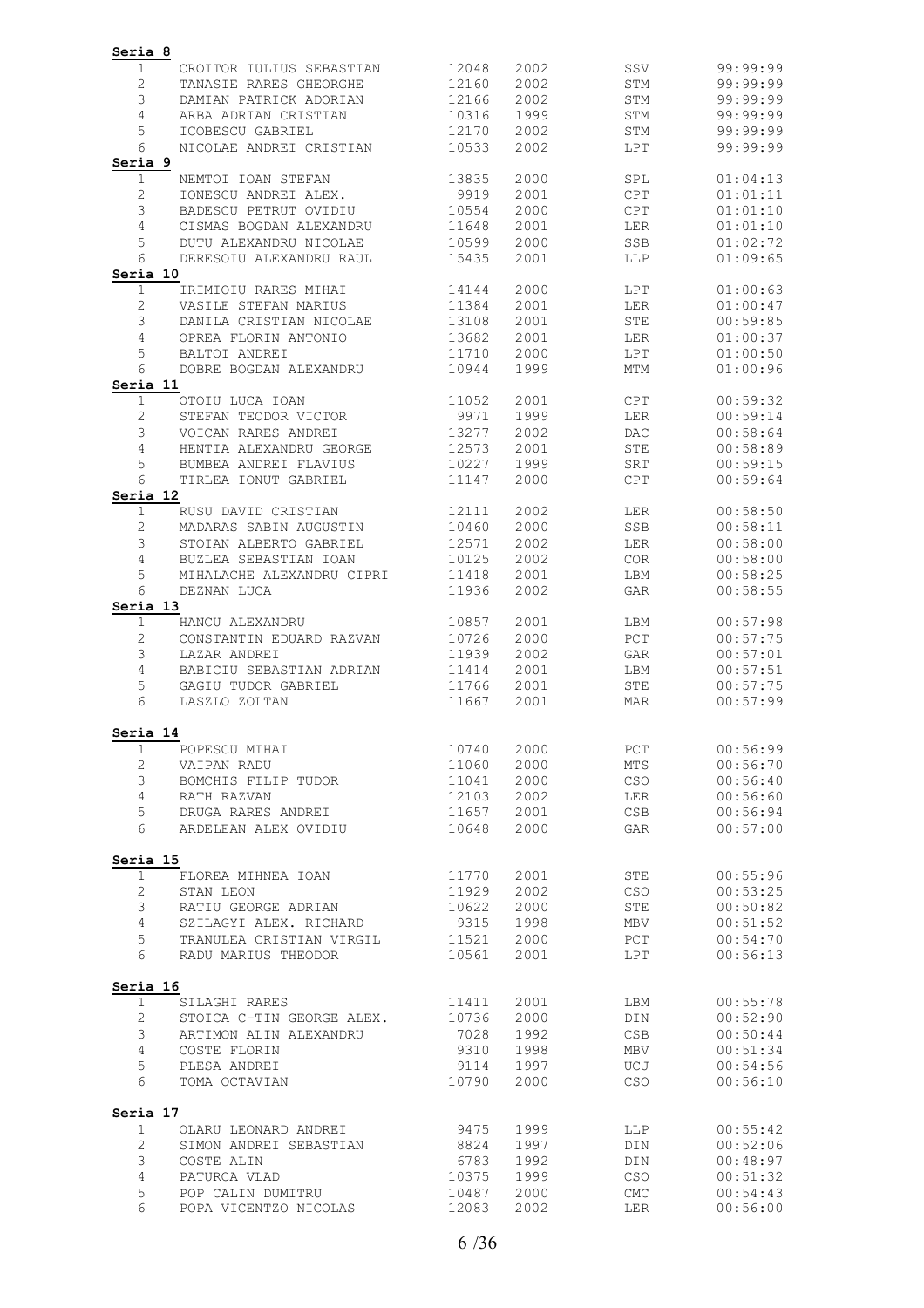| Id.: 7                  | Proba: 200 m mixt fem.     |       |              |                             | serii eliminatorii |
|-------------------------|----------------------------|-------|--------------|-----------------------------|--------------------|
| Seria 1<br>$\mathbf{2}$ | PADURARIU CARINA FLORINA   | 11883 | 2002         | SCB                         | 99:99:99           |
| 3                       | BADRALEXI KATHERINA        | 12521 | 2003         | $\ensuremath{\mathrm{CMC}}$ | 99:99:99           |
| 4                       | ZAMFIROIU MIRUNA PAULA     | 13612 | 2003         | MBV                         | 99:99:99           |
| Seria 2                 |                            |       |              |                             |                    |
| $\mathbf{1}$            | BARBU ALEXANDRA ANISSIA    | 12560 | 2003         | STE                         | 99:99:99           |
| $\mathbf{2}$            | POPESCU ANA                | 12374 | 2001         | SSB                         | 99:99:99           |
| 3                       | COSTEA DENISA MARIANA      | 11444 | 2001         | LER                         | 99:99:99           |
| $\overline{4}$          | FAGETAN IULIA              | 12786 | 2003         | SSB                         | 99:99:99           |
| 5                       | DRAGOMIR ANA MARIA         | 10779 | 2000         | STE                         | 99:99:99           |
| 6                       | COZMA SANZIANA MARIA       | 12392 | 2003         | ALB                         | 99:99:99           |
| Seria 3                 |                            |       |              |                             |                    |
| $\mathbf{1}$            | STANESCU BEATRICE ELENA    | 11294 | 2001         | CPT                         | 99:99:99           |
| $\mathbf{2}$            | SALAJAN ANTONIA            | 12787 | 2003         | LBM                         | 99:99:99           |
| 3                       | ILIE MARIA MIRUNA          | 9522  | 2001         | <b>LPT</b>                  | 99:99:99           |
| $\overline{4}$          | TATARU ANDREEA ROXANA      | 10005 | 1999         | PET                         | 99:99:99           |
| 5                       | LUNCASU GABOR IOANA        | 12610 | 2003         | LBC                         | 99:99:99           |
| 6                       | RUSU ROBERTA CRISTINA      | 11582 | 2001         | LER                         | 99:99:99           |
| Seria 4                 |                            |       |              |                             |                    |
| $\mathbf 1$             | NICULAE DANIELA CRISTINA   | 10755 | 2000         | LER                         | 02:49:59           |
| $\sqrt{2}$              | POP ARIANA ALEXA           | 11136 | 2002         | MSM                         | 02:47:63           |
| 3                       | KISS BOGLARKA DENISSZA     | 14197 | 2003         | COR                         | 02:46:00           |
| $\overline{4}$          | OPRESCU OANA ALEXANDRA     | 12364 | 2002         | COR                         | 02:47:00           |
| 5                       | PASCU DIANA ALEXANDRA      | 12857 | 2003         | ACT                         | 02:48:00           |
| 6                       | HORNEA ANDREEA ANDA        | 12908 | 2003         | STM                         | 99:99:99           |
| Seria 5                 |                            |       |              |                             |                    |
| $\mathbf{1}$            | POP OTILIA LAVINIA         | 12835 | 2003         | BAM                         | 02:35:00           |
| $\mathbf{2}$            | DODITA ARIANA GABRIELA     | 11880 | 2002         | SCB                         | 02:28:23           |
| 3<br>$\overline{4}$     | HUSZAR INGRID              | 12329 | 2003         | COR                         | 02:24:00           |
|                         | TOLEA CLAUDIA IOANA        | 12810 | 2003         | STE                         | 02:25:00           |
| 5<br>6                  | STROE TEODORA SIMINA       | 11223 | 2001<br>2002 | PCT                         | 02:34:55           |
|                         | BREHAR RUXANDRA            | 12352 |              | EMA                         | 02:45:99           |
| Seria 6                 |                            |       |              |                             |                    |
| $\mathbf 1$             | ILIE IOANA                 | 12790 | 2003         | <b>DAC</b>                  | 02:35:00           |
| $\mathbf{2}$            | BUZDUGAN ADELINA ELENA     | 8496  | 1996         | UPT                         | 02:26:94           |
| $\mathfrak{Z}$          | DOBRIN ALEXANDRA           | 6556  | 1993         | UPT                         | 02:21:62           |
| 4                       | BUZLEA IOANA               | 10126 | 2000         | COR                         | 02:24:63           |
| 5                       | VLADUTU GEORGIANA          | 9864  | 1999         | STE                         | 02:30:29           |
| 6                       | POPA MADALINA ELENA        | 12700 | 2003         | CSO                         | 02:41:00           |
| Seria 7                 |                            |       |              |                             |                    |
| $\mathbf 1$             | UJVARY RHONA               | 12291 | 2002         | <b>CMC</b>                  | 02:34:87           |
| 2                       | PUSZTAY DORIS              | 10844 | 2000         | BAM                         | 02:25:76           |
| 3                       | GADEA MARIA CLAUDIA        | 11021 | 2001         | STE                         | 02:18:60           |
| $\overline{4}$          | DRAGOI ANDREEA RAMONA      | 11922 | 2002         | ${\tt STE}$                 | 02:24:23           |
| 5                       | ZAHARIA DELIA ANA MARIA    | 11778 | 2002         | DEL                         | 02:29:84           |
| 6                       | MOLDOVAN CATALINA MARIA    | 13061 | 2002         | <b>EMA</b>                  | 02:37:25           |
|                         |                            |       |              |                             |                    |
| Id.: 8<br>Seria 1       | Proba:<br>200 m mixt masc. |       |              |                             | serii eliminatorii |
| $\mathbf{1}$            | PETRACHE ALEXANDRU         | 11991 | 2002         | CBV                         | 99:99:99           |
| $\mathbf{2}^{\prime}$   | STEFANESCU BOGDAN ALEX.    | 12297 | 2001         | CSO                         | 99:99:99           |
| 3                       | CARAVAN BOGDAN ANDREI      | 11491 | 2001         | SRT                         | 99:99:99           |
| $\overline{4}$          | ROPAN STEFAN ANDREI        | 11468 | 2002         | EMA                         | 99:99:99           |
| 5                       | RUS DRAGOS                 | 9236  | 1997         | UCJ                         | 99:99:99           |
| Seria 2                 |                            |       |              |                             |                    |
| $\mathbf 1$             | PICIORUS ALEXANDRU         | 12000 | 2002         | SPL                         | 99:99:99           |
| $\mathbf{2}$            | ILOVICEANU GEORGE          | 11961 | 2002         | SHD                         | 99:99:99           |
| 3                       | DUTU ALEXANDRU NICOLAE     | 10599 | 2000         | SSB                         | 99:99:99           |
| 4                       | SARAC CATALIN EMANUEL      | 10649 | 2000         | GAR                         | 99:99:99           |
| 5                       | MARTON ARNOLD              | 11211 | 2001         | SHD                         | 99:99:99           |
| 6                       | VIJU TIBERIU GEORGE        | 10011 | 1999         | SPL                         | 99:99:99           |
| Seria 3                 |                            |       |              |                             |                    |
| $\mathbf 1$             | MADARAS FILIP GABRIEL      | 11818 | 2002         | SSB                         | 99:99:99           |
| $\mathbf{2}$            | OPREA FLORIN ANTONIO       | 13682 | 2001         | LER                         | 99:99:99           |
| 3                       | HAIDUCU LAURENTIU          | 9918  | 2001         | CPT                         | 99:99:99           |
| 4                       | ANCUTA ALEXANDRU VASILE    | 7793  | 1994         | <b>UPT</b>                  | 99:99:99           |
| 5                       | OLARIU ALEXANDRU ADRIAN    | 11903 | 2002         | SSB                         | 99:99:99           |
| 6                       | BALABAN HORIA MIHAI        | 10595 | 2000         | SSB                         | 99:99:99           |
|                         |                            |       |              |                             |                    |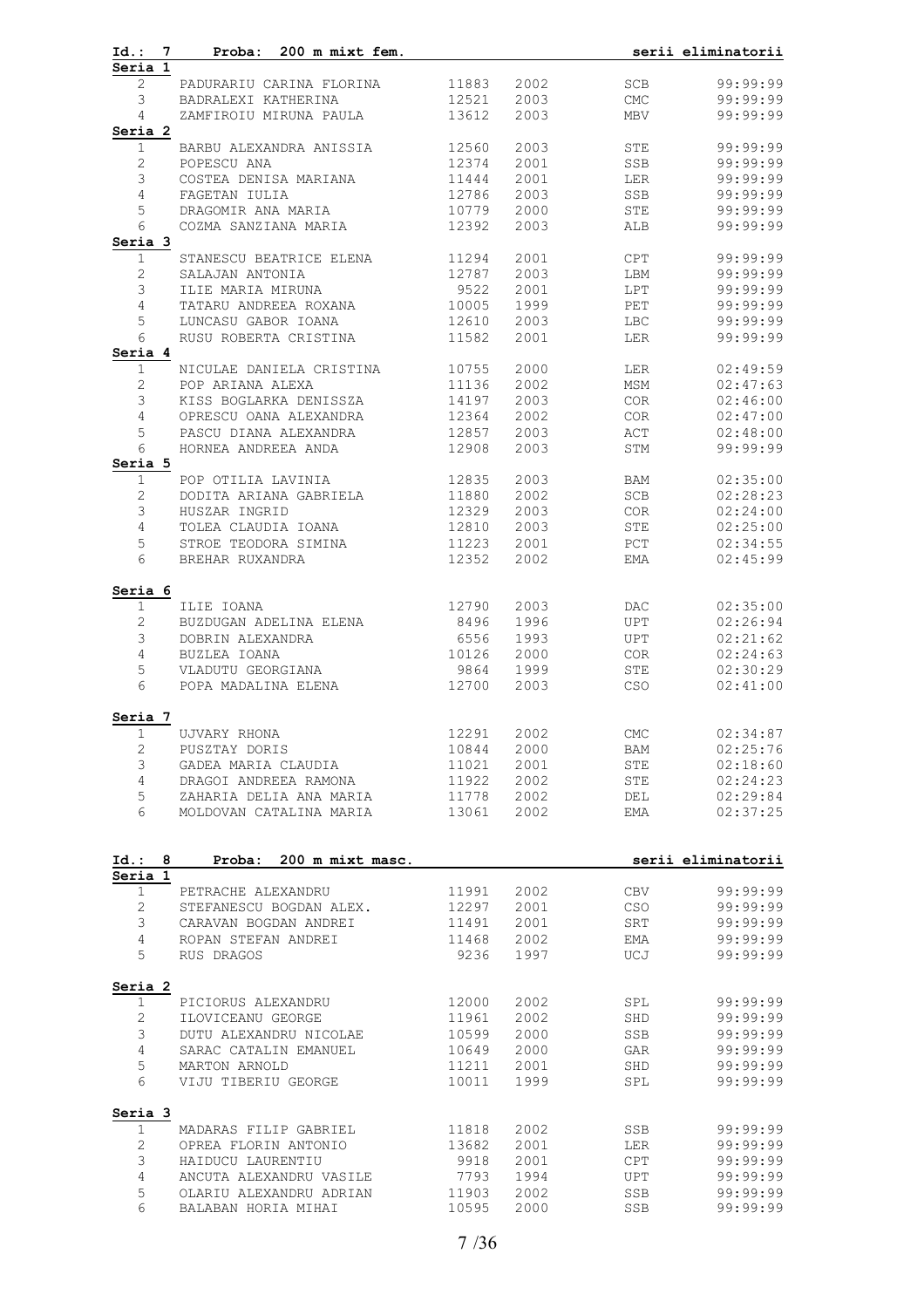| Seria 4        |                           |       |      |            |          |
|----------------|---------------------------|-------|------|------------|----------|
| $\mathbf{1}$   | PREDA IOAN ALEXANDRU      | 11518 | 2002 | PCT        | 99:99:99 |
| $\mathbf 2$    | OANCEA GEORGE CRISTINEL   | 8229  | 1995 | PET        | 99:99:99 |
| 3              | ALDESCU IONUT FLORENTIN   | 11977 | 2002 | LPT        | 99:99:99 |
| 4              | PACIOIANU VASILE ALEX.    | 10178 | 2000 | LPT        | 99:99:99 |
| 5              | DABIJA CRISTINEL GABRIEL  | 10500 | 2000 | LBM        | 99:99:99 |
| 6              | TULEA SEBASTIAN NICOLAE   | 10721 | 2001 | PCT        | 99:99:99 |
| Seria 5        |                           |       |      |            |          |
| 1              | TANASIE RARES GHEORGHE    | 12160 | 2002 | STM        | 99:99:99 |
| $\mathbf{2}$   | MADARAS MARIA ANTON       | 10049 | 1999 | SSB        | 02:28:45 |
| 3              | CIAUS CATALIN IONUT       | 11241 | 2001 | SPL        | 02:24:11 |
| 4              | MADARAS SABIN AUGUSTIN    | 10460 | 2000 | SSB        | 02:27:99 |
| 5              | SAPLACAN RADU VIOREL      | 13735 | 2002 | <b>STE</b> | 02:35:00 |
| 6              | MARTIN MAXIMILIAN ROBERT  | 10176 | 2002 | LPT        | 99:99:99 |
| Seria 6        |                           |       |      |            |          |
| 1              | VOICAN RARES ANDREI       | 13277 | 2002 | <b>DAC</b> | 02:18:71 |
| $\mathbf{2}$   | IONESCU MIHNEA IOAN       | 11653 | 2001 | <b>STE</b> | 02:12:54 |
| 3              | <b>BONEA SABIN</b>        | 9982  | 1999 | <b>STE</b> | 02:06:14 |
| 4              | SIMON ANDREI SEBASTIAN    | 8824  | 1997 | DIN        | 02:10:23 |
| 5              | COMAN LIVIU ALEXANDRU     | 11930 | 2002 | <b>STE</b> | 02:17:00 |
| 6              | NICUSAN DANIEL ALEXANDRU  | 11349 | 2001 | CPT        | 02:19:94 |
| Seria 7        |                           |       |      |            |          |
| $\mathbf{1}$   | MURESAN BOGDAN MIHAI      | 8639  | 1996 | <b>MUR</b> | 02:17:42 |
| 2              | MARINESCU POPAZOV ANDREI  | 9481  | 2000 | <b>CPT</b> | 02:11:13 |
| 3              | RUSEN ANDREI              | 9865  | 1999 | <b>STE</b> | 02:05:43 |
| $\overline{4}$ | BRAN IONEL                | 10697 | 2000 | <b>STE</b> | 02:09:25 |
| 5              | COTOS SERBAN              | 12342 | 2002 | SVU        | 02:14:00 |
| 6              | CALIN RARES MIHAI         | 11893 | 2000 | ATM        | 02:19:71 |
| Seria 8        |                           |       |      |            |          |
| 1              | BAJENARU ANDREI COSTIN    | 9994  | 1999 | PET        | 02:17:34 |
| 2              | ALEXANDRESCU MARCO CRISTI | 9882  | 1999 | LER        | 02:10:84 |
| 3              | GRIGORE ANDREI TIBERIU    | 8755  | 1996 | CSO        | 02:03:24 |
| 4              | PETRE BOGDAN MIHAI        | 8963  | 1997 | UPT        | 02:08:31 |
| 5              | ABIBULA ATILA             | 8089  | 1995 | FAR        | 02:12:73 |
| 6              | MICU MIHAI                | 11077 | 2000 | <b>CMC</b> | 02:18:71 |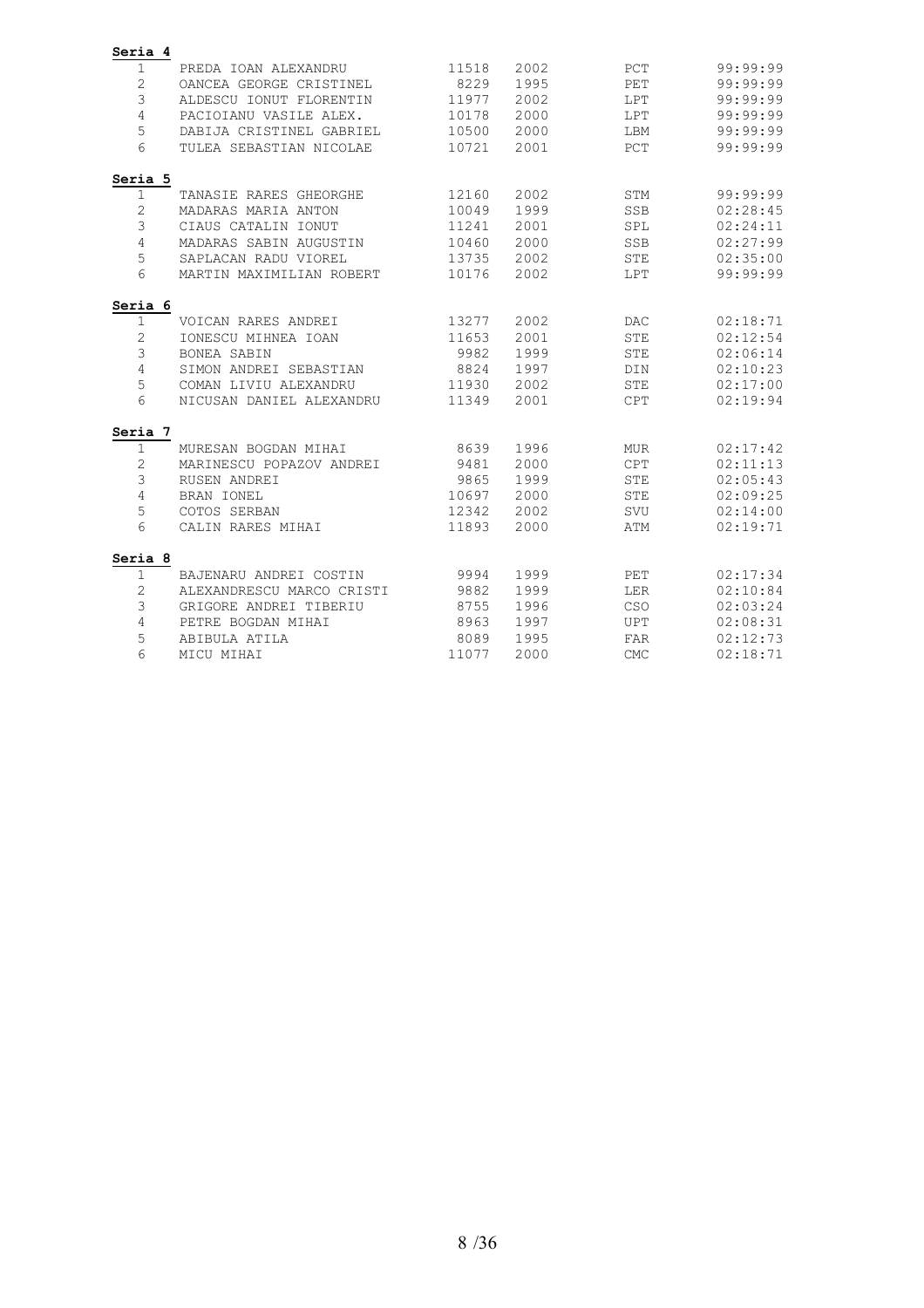## Reuniunea: 2 23.11.2017 Ora: 17.00

### Finalele probelor 1-8

| <b>Culoar Nume si prenume</b>          | <b>Stafeta</b> |                                                                                                                                                                                                                                                   | Cod | An<br>nastere | <b>Club</b> | <b>Timp</b><br>creditare |
|----------------------------------------|----------------|---------------------------------------------------------------------------------------------------------------------------------------------------------------------------------------------------------------------------------------------------|-----|---------------|-------------|--------------------------|
| Id.: 9                                 |                | Proba: 4 X 50 m liber fem.                                                                                                                                                                                                                        |     |               |             | Serie contracronometru   |
| Seria 1                                |                |                                                                                                                                                                                                                                                   |     |               |             |                          |
| $\overline{c}$<br>$FS$ )               |                |                                                                                                                                                                                                                                                   |     |               | MBV         | 99:99:99                 |
| $\mathfrak{Z}$<br>$FS$ )               |                |                                                                                                                                                                                                                                                   |     |               | <b>CMC</b>  | 99:99:99                 |
| 4<br>$FS$ )                            |                |                                                                                                                                                                                                                                                   |     |               | <b>CMC</b>  | 99:99:99                 |
| Seria 2                                |                |                                                                                                                                                                                                                                                   |     |               |             |                          |
| $\mathbf{2}$<br>$FS$ )                 |                |                                                                                                                                                                                                                                                   |     |               | SRT         | 99:99:99                 |
| 3<br>$FS$ )                            |                | <u> 2000 - Jan Alexandro Alexandro Alexandro Alexandro Alexandro Alexandro Alexandro Alexandro Alexandro Alexandro Alex</u>                                                                                                                       |     |               | STE         | 99:99:99                 |
| $\overline{4}$<br>$FS$ )               |                |                                                                                                                                                                                                                                                   |     |               | STE         | 99:99:99                 |
| 5<br>$FS$ )                            |                |                                                                                                                                                                                                                                                   |     |               | EMA         | 99:99:99                 |
| Seria 3                                |                |                                                                                                                                                                                                                                                   |     |               |             |                          |
| 1<br>$FS$ )                            |                |                                                                                                                                                                                                                                                   |     |               | SHD         | 99:99:99                 |
| $\overline{c}$<br>$FS$ )               |                |                                                                                                                                                                                                                                                   |     |               | <b>LER</b>  | 99:99:99                 |
| 3<br>$FS$ )                            |                |                                                                                                                                                                                                                                                   |     |               | UPT         | 01:50:74                 |
| 4<br>$FS$ )                            |                |                                                                                                                                                                                                                                                   |     |               | <b>CPT</b>  | 99:99:99                 |
| 5<br>$FS$ )                            |                | <u> 1989 - Johann John Harrison, mars eta biztanleria (h. 1905).</u>                                                                                                                                                                              |     |               | LER         | 99:99:99                 |
| 6<br>$FS$ )                            |                |                                                                                                                                                                                                                                                   |     |               | STE         | 99:99:99                 |
| Id.:<br>10                             |                | Proba: 4 X 50 m liber masc.                                                                                                                                                                                                                       |     |               |             | Serii contracronometru   |
| Seria 1                                |                |                                                                                                                                                                                                                                                   |     |               |             |                          |
| 2<br>$MS$ )                            |                |                                                                                                                                                                                                                                                   |     |               |             | 99:99:99                 |
|                                        |                |                                                                                                                                                                                                                                                   |     |               | <b>CBV</b>  |                          |
| 3<br>$MS$ )                            |                |                                                                                                                                                                                                                                                   |     |               | CSO         | 99:99:99                 |
| 4<br>$MS$ )                            |                |                                                                                                                                                                                                                                                   |     |               | ATM         | 99:99:99                 |
| Seria 2                                |                |                                                                                                                                                                                                                                                   |     |               |             |                          |
| 1<br>$MS$ )                            |                |                                                                                                                                                                                                                                                   |     |               | SPL         | 99:99:99                 |
| $\mathbf{2}$<br>$MS$ )                 |                |                                                                                                                                                                                                                                                   |     |               | STE         | 99:99:99                 |
| 3<br>$MS$ )                            |                | <u> 1989 - Johann Stoff, deutscher Stoff, der Stoff, der Stoff, der Stoff, der Stoff, der Stoff, der Stoff, der S</u>                                                                                                                             |     |               | SHD         | 99:99:99                 |
| 4<br>$MS$ )                            |                |                                                                                                                                                                                                                                                   |     |               | STE         | 99:99:99                 |
| 5<br>$MS$ )                            |                |                                                                                                                                                                                                                                                   |     |               | <b>STE</b>  | 99:99:99                 |
| 6<br>$MS$ )                            |                | <u> 1980 - Johann John Harrison, mars eta biztanleria (h. 1905).</u><br><u> 1990 - Jan James James James James James James James James James James James James James James James James J</u>                                                      |     |               | SRT         | 99:99:99                 |
|                                        |                |                                                                                                                                                                                                                                                   |     |               |             |                          |
| MS)<br>$\mathbf{1}$                    |                |                                                                                                                                                                                                                                                   |     |               | LER         | 99:99:99                 |
| $\mathbf{2}$<br>$MS$ )                 |                |                                                                                                                                                                                                                                                   |     |               | LER         | 99:99:99                 |
| 3<br>$MS$ )                            |                | <u> 2000 - Jan Alexandro Alexandro Alexandro Alexandro Alexandro Alexandro Alexandro Alexandro Alexandro Alexandro A</u><br><u> 1989 - Johann John Stoff, deutscher Stoffen und der Stoffen und der Stoffen und der Stoffen und der Stoffen u</u> |     |               | CPT         | 99:99:99                 |
| $\overline{4}$<br>$MS$ )               |                |                                                                                                                                                                                                                                                   |     |               | UPT         | 99:99:99                 |
| 5<br>$MS$ )                            |                |                                                                                                                                                                                                                                                   |     |               | LER         | 99:99:99                 |
| 6<br>$MS$ )                            |                | <u> 1989 - Johann John Stoff, deutscher Stoffen und der Stoffen und der Stoffen und der Stoffen und der Stoffen u</u>                                                                                                                             |     |               | GAR         | 99:99:99                 |
|                                        |                |                                                                                                                                                                                                                                                   |     |               |             |                          |
| $\mathbf{1}$<br>$MS$ )                 |                |                                                                                                                                                                                                                                                   |     |               | CPT         | 99:99:99                 |
| $\sqrt{2}$<br>$MS$ )                   |                |                                                                                                                                                                                                                                                   |     |               | LBM         | 99:99:99                 |
| 3<br>$MS$ )                            |                |                                                                                                                                                                                                                                                   |     |               | LPT         | 99:99:99                 |
| $\overline{4}$<br>$MS$ )               |                |                                                                                                                                                                                                                                                   |     |               | LBM         | 99:99:99                 |
| $MS$ )                                 |                |                                                                                                                                                                                                                                                   |     |               |             | 99:99:99                 |
| Seria 3<br>Seria 4<br>5<br>6<br>$MS$ ) |                | <u> 1989 - Johann John Stoff, deutscher Stoffen und der Stoffen und der Stoffen und der Stoffen und der Stoffen u</u>                                                                                                                             |     |               | PCT<br>CPT  | 99:99:99                 |
|                                        |                |                                                                                                                                                                                                                                                   |     |               |             |                          |
| Seria 5<br>$\mathbf 1$<br>$MS$ )       |                |                                                                                                                                                                                                                                                   |     |               | DIN         | 01:43:11                 |
| $\sqrt{2}$<br>$MS$ )                   |                |                                                                                                                                                                                                                                                   |     |               | CSO         | 01:34:42                 |
| 3<br>$MS$ )                            |                |                                                                                                                                                                                                                                                   |     |               | <b>CSB</b>  | 01:32:56                 |
| 4<br>$MS$ )                            |                |                                                                                                                                                                                                                                                   |     |               | UPT         | 01:33:80                 |
| 5<br>$MS$ )                            |                | <u> 1989 - Johann John Stoff, deutscher Stoffen und der Stoffen und der Stoffen und der Stoffen und der Stoffen u</u><br><u> 1989 - Johann John Harrison, mars eta bat eta bat eta bat erroman erroman erroman erroman ez erroman ez erroman</u>  |     |               | MBV         | 01:39:86                 |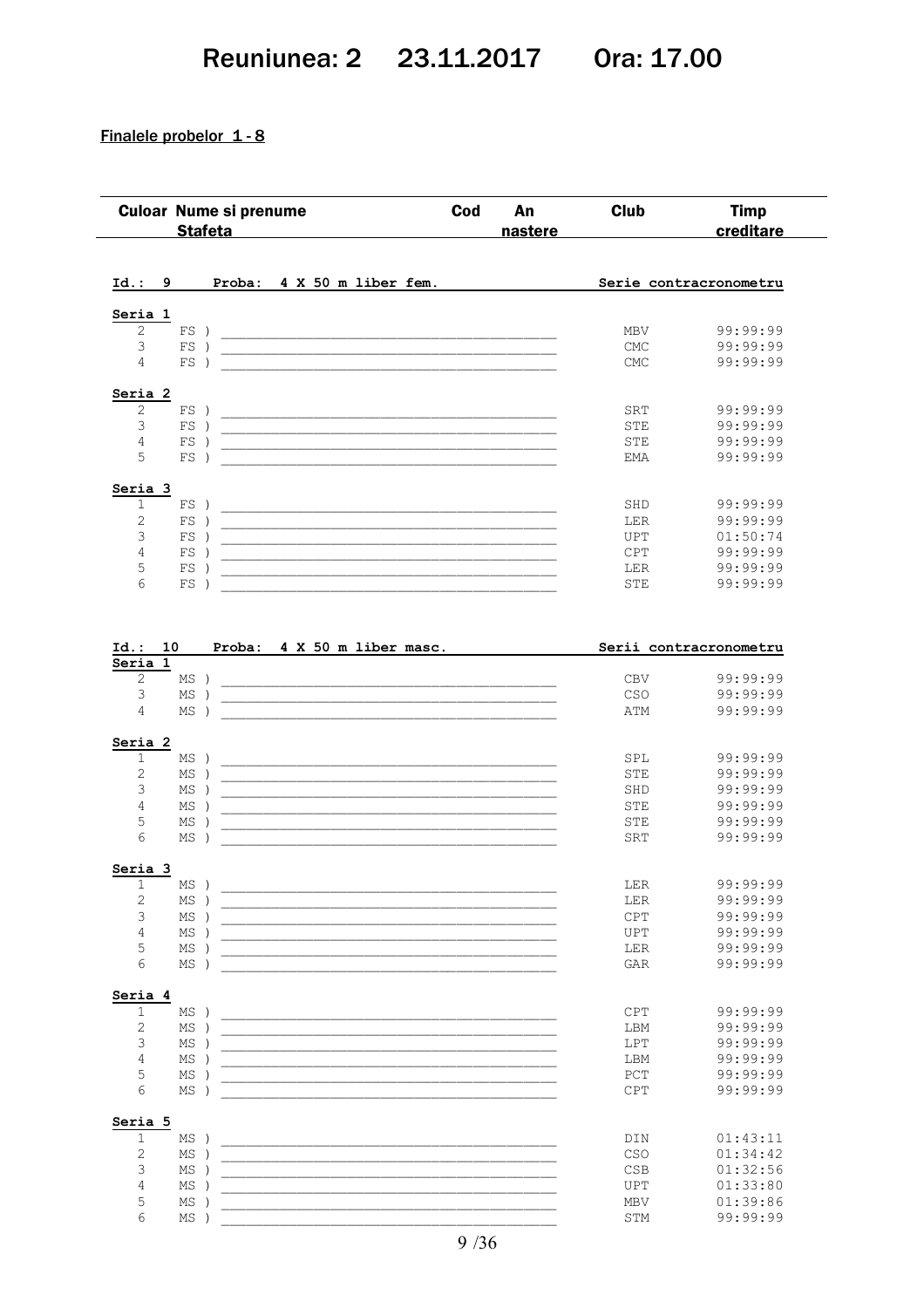## Reuniunea: 3 24.11.2017 Ora: 10.00

|                         | Culoar Nume si prenume<br><b>Stafeta</b>   | Cod           | An<br>nastere | <b>Club</b> | <b>Timp</b><br>creditare |
|-------------------------|--------------------------------------------|---------------|---------------|-------------|--------------------------|
| Id.: 11                 | Proba:<br>50 m bras masc.                  |               |               |             | serii eliminatorii       |
| Seria 1                 |                                            |               |               |             |                          |
| $\overline{2}$          | VASILE ADRIAN FLORIN                       | 13308         | 2002          | SS7         | 99:99:99                 |
| 3                       | RUS DRAGOS                                 | 9236          | 1997          | UCJ         | 99:99:99                 |
| 4                       | BALAZS SIMON                               | 16481         | 2000          | MSW         | 99:99:99                 |
| Seria 2                 |                                            |               |               |             |                          |
| $\mathbf{1}$            | POSTOLACHE EDUARDO ANTONI                  | 13954         | 2002          | <b>CTR</b>  | 99:99:99                 |
| 2                       | ROPAN STEFAN ANDREI                        | 11468         | 2002          | EMA         | 99:99:99                 |
| 3                       | PUSCAS CHRISTIAN RAUL                      | 12144         | 2002          | MAR         | 99:99:99                 |
| 4                       | TINCAU MARIUS ALEX.                        | 10232         | 1999          | SRT         | 99:99:99                 |
| 5                       | MATEI FRANCISC MIHAI                       | 12294         | 2002          | CMC         | 99:99:99                 |
| Seria 3                 |                                            |               |               |             |                          |
| 1                       | MARCHITAN TEODOR GEORGE                    | 10324         | 1999          | STE         | 99:99:99                 |
| $\overline{c}$          | PADURARU ANDREI FLORIN                     | 10882         | 2000          | SHD         | 99:99:99                 |
| 3                       | FINTINA VLAD                               | 11959         | 2002          | SHD         | 99:99:99                 |
| 4                       | MARTON ARNOLD                              | 11211         | 2001          | SHD         | 99:99:99                 |
| 5                       | ROTUNDU CRISTIAN                           | 6863          | 1994          | ${\tt STE}$ | 99:99:99                 |
| 6                       | COJOCARU ANDREI IOAN                       | 11450         | 2001          | STE         | 99:99:99                 |
| Seria 4                 |                                            |               |               |             |                          |
| $\mathbf 1$             | SARAC CATALIN EMANUEL                      | 10649         | 2000          | GAR         | 99:99:99                 |
| 2                       | MIRCU VALENTIN                             | 11940         | 2002          | GAR         | 99:99:99                 |
| 3                       | FARA NICOLAE IOSIF CASIAN                  | 12063         | 2002          | <b>UNR</b>  | 99:99:99                 |
| 4                       | MADARAS FILIP GABRIEL                      | 11818         | 2002          | SSB         | 99:99:99                 |
| 5                       | STANA BOGDAN IOAN                          | 11941         | 2002          | GAR         | 99:99:99                 |
| 6                       | ILOVICEANU GEORGE                          | 11961         | 2002          | SHD         | 99:99:99                 |
| Seria 5                 |                                            |               |               |             |                          |
| $\mathbf 1$             | MAILAT EDUARD GABRIEL                      | 9974          | 1999          | LER         | 99:99:99                 |
| $\overline{2}$          | OPREA FLORIN ANTONIO                       | 13682         | 2001          | <b>LER</b>  | 99:99:99                 |
| 3                       | IONITA NICOLAE ANDREI                      | 5100          | 1989          | UPT         | 99:99:99                 |
| 4                       | PATRU VLADUT ALEXANDRU                     | 5557          | 1989          | UPT         | 99:99:99                 |
| 5<br>6                  | ALEXANDRESCU MARCO CRISTI                  | 9882          | 1999          | <b>LER</b>  | 99:99:99                 |
|                         | CHETE SERGIU                               | 9554          | 1998          | DIN         | 99:99:99                 |
| Seria 6<br>$\mathbf 1$  | STINGA MIHAI ALEXANDRU                     | 13983         | 2002          |             | 99:99:99                 |
|                         |                                            |               |               | CPT         |                          |
| 2                       | PREDA IOAN ALEXANDRU                       | 11518         | 2002          | PCT         | 99:99:99                 |
| 3                       | ALDESCU IONUT FLORENTIN                    | 11977         | 2002          | LPT         | 99:99:99                 |
| $\overline{4}$          | BALTOI ANDREI                              | 11710         | 2000          | LPT         | 99:99:99                 |
| 5<br>6                  | CRETU MIHAI BOGDAN<br>TIRLEA IONUT GABRIEL | 9898<br>11147 | 2002<br>2000  | CPT<br>CPT  | 99:99:99<br>99:99:99     |
|                         |                                            |               |               |             |                          |
| Seria 7<br>$\mathbf{1}$ | TANASIE RARES GHEORGHE                     | 12160         | 2002          | STM         | 99:99:99                 |
| 2                       | DABA COSMIN                                | 10903         | 2000          | SRT         | 00:37:15                 |
| 3                       | IONESCU ANDREI ALEX.                       | 9919          | 2001          | CPT         | 00:35:35                 |
| 4                       | DUTU ALEXANDRU NICOLAE                     | 10599         | 2000          | SSB         | 00:35:48                 |
| 5                       | CRISNIC ANDREI                             | 10313         | 1998          | STM         | 99:99:99                 |
| 6                       | NISTOR MIRCEA NICOLAE                      | 11738         | 1999          | SSV         | 99:99:99                 |
| Seria 8                 |                                            |               |               |             |                          |
| 1                       | OTOIU LUCA IOAN                            | 11052         | 2001          | CPT         | 00:34:88                 |
| 2                       | COZMUTA CEZAR CRISTIAN                     | 12788         | 2001          | LBM         | 00:34:77                 |
| 3                       | CARAVAN BOGDAN ANDREI                      | 11491         | 2001          | SRT         | 00:34:08                 |
| $\overline{4}$          | VOICAN RARES ANDREI                        | 13277         | 2002          | DAC         | 00:34:66                 |
| 5                       | BARABAS DAVID SZILARD                      | 12388         | 2001          | STG         | 00:34:77                 |
| 6                       | SAPLACAN RADU VIOREL                       | 13735         | 2002          | STE         | 00:35:00                 |
| Seria 9                 |                                            |               |               |             |                          |
| $\mathbf{1}$            | BOMCHIS FILIP TUDOR                        | 11041         | 2000          | CSO         | 00:33:65                 |
| 2                       | DABIJA CRISTINEL GABRIEL                   | 10500         | 2000          | LBM         | 00:32:42                 |
| 3                       | STOIAN ALBERTO GABRIEL                     | 12571         | 2002          | LER         | 00:31:90                 |
| 4                       | TULEA SEBASTIAN NICOLAE                    | 10721         | 2001          | PCT         | 00:32:08                 |
|                         |                                            | 10944         | 1999          | MTM         | 00:33:17                 |
| 5                       | DOBRE BOGDAN ALEXANDRU                     |               |               |             |                          |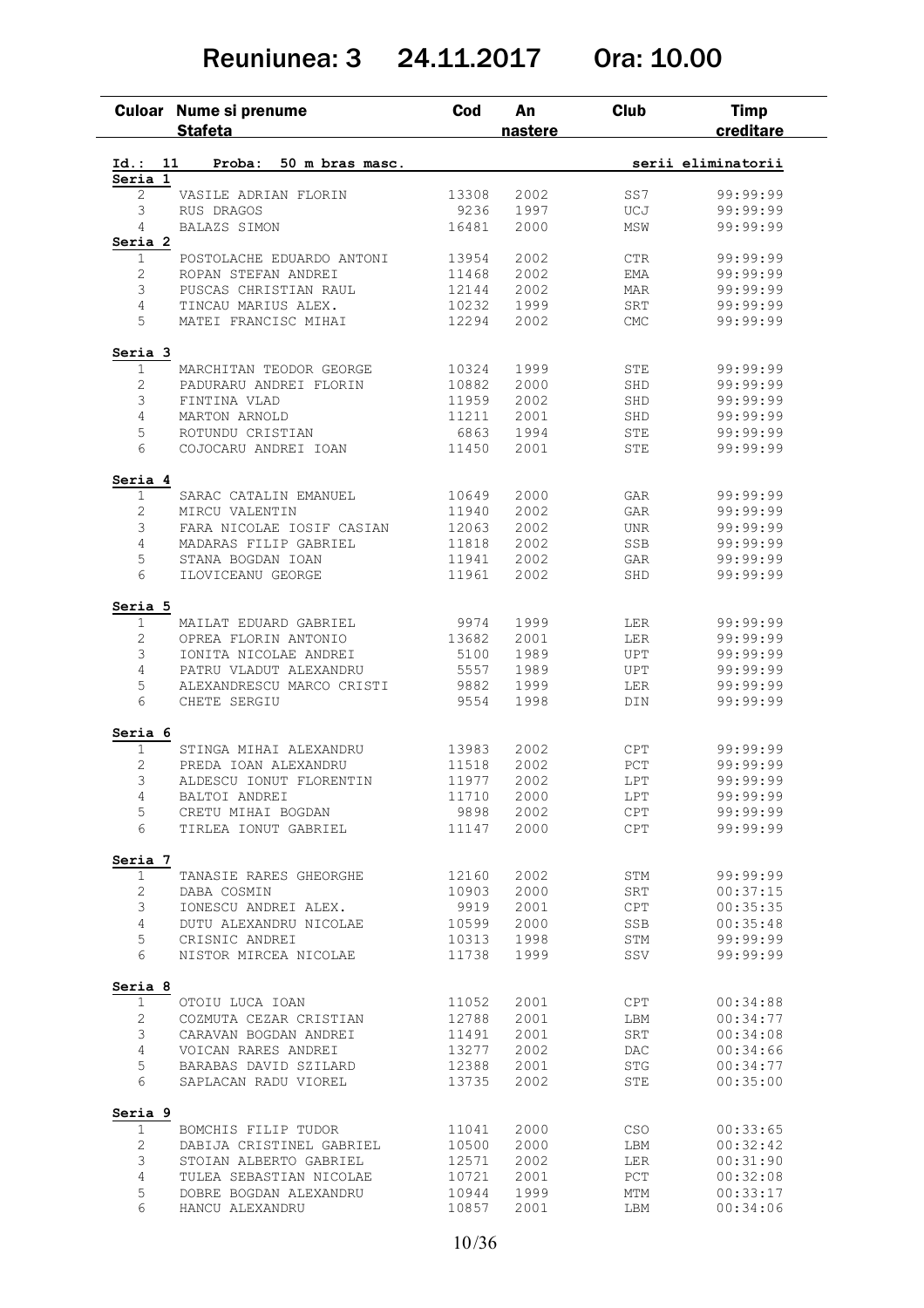| Seria 10                                                              |                |              |                          |                      |
|-----------------------------------------------------------------------|----------------|--------------|--------------------------|----------------------|
| 1<br>VAIPAN RADU                                                      | 11060          | 2000         | MTS                      | 00:31:04             |
| $\mathbf{2}$<br>DUMITRACHE ALEXANDRU IULI                             | 9490           | 1998         | LLP                      | 00:30:13             |
| 3<br>POPA GABRIEL FLORIAN                                             | 5893           | 1992         | <b>UPT</b>               | 00:29:38             |
| 4<br>BARBU GEORGE EDUARD                                              | 8568           | 1996         | <b>UPT</b>               | 00:29:90             |
| 5<br>LEMNARU MATEI IOAN<br>6<br>MICU MIHAI                            | 12099<br>11077 | 2002<br>2000 | CSO<br><b>CMC</b>        | 00:30:39<br>00:31:47 |
|                                                                       |                |              |                          |                      |
| Seria 11<br>1<br>RATH RAZVAN                                          | 12103          | 2002         | LER                      | 00:30:90             |
| $\mathbf{2}$<br>STAN LEON                                             | 11929          | 2002         | CSO                      | 00:30:11             |
| $\mathfrak{Z}$<br>GRADINARU ANDREI RAZVAN                             | 7708           | 1995         | <b>CSO</b>               | 00:28:94             |
| 4<br>LANCEA COSMIN                                                    | 608            | 1980         | MTM                      | 00:29:90             |
| 5<br>TEODORESCU BOGDAN                                                | 9442           | 1998         | CBV                      | 00:30:26             |
| 6<br>IONESCU MIHNEA IOAN                                              | 11653          | 2001         | STE                      | 00:31:35             |
| Seria 12                                                              |                |              |                          |                      |
| $\mathbf 1$<br>MURESAN BOGDAN MIHAI<br>$\mathbf{2}$                   | 8639           | 1996         | <b>MUR</b>               | 00:30:40             |
| ABIBULA ATILA<br>3<br>GRIGORE ANDREI TIBERIU                          | 8089<br>8755   | 1995<br>1996 | FAR<br><b>CSO</b>        | 00:30:09<br>00:28:91 |
| 4<br>DINCA ANDREEAS                                                   | 9613           | 1998         | <b>CPT</b>               | 00:29:81             |
| 5<br>SARAC IONUT ALIN                                                 | 9764           | 1998         | DIN                      | 00:30:19             |
| 6<br>CALIN RARES MIHAI                                                | 11893          | 2000         | ATM                      | 00:31:15             |
|                                                                       |                |              |                          |                      |
| 12 <sup>12</sup><br>50 m fluture fem.<br>$Id.$ :<br>Proba:<br>Seria 1 |                |              |                          | serii eliminatorii   |
| $\mathbf 1$<br>PADURARIU CARINA FLORINA                               | 11883          | 2002         | <b>SCB</b>               | 99:99:99             |
| $\mathbf{2}$<br>DASCAL ANA IULIA                                      | 11810          | 2002         | UCJ                      | 99:99:99             |
| 3<br>ZAMFIROIU MIRUNA PAULA                                           | 13612          | 2003         | MBV                      | 99:99:99             |
| 4<br>KORPONAY KATA                                                    | 10501          | 2000         | UCJ                      | 99:99:99             |
| 5<br>COJOCARU ALINA GEORGIANA                                         | 11660          | 2001         | <b>SCB</b>               | 99:99:99             |
| 6<br>BOTEZATU ELENA BIANCA                                            | 14469          | 2002         | CBV                      | 99:99:99             |
| Seria 2                                                               |                |              |                          |                      |
| 1<br>UJVARY RHONA<br>2<br>RUS REBECA STEFANIA                         | 12291<br>13128 | 2002<br>2003 | <b>CMC</b><br><b>CMC</b> | 99:99:99<br>99:99:99 |
| 3<br>RATIU MAYSA                                                      | 12969          | 2003         | CMC                      | 99:99:99             |
| $\overline{4}$<br>VAJAS ZSOFIA                                        | 14557          | 2003         | <b>CMC</b>               | 99:99:99             |
| 5<br>OLOCSVARI NORA KRISZTINA                                         | 12293          | 2002         | <b>CMC</b>               | 99:99:99             |
| 6<br>NICOLAESCU LIVIA IOANA                                           | 13955          | 2002         | $_{\rm CTR}$             | 99:99:99             |
| Seria 3                                                               |                |              |                          |                      |
| 1<br>DRAGAN DARIA CRISTIANA                                           | 14414          | 2003         | EMA                      | 99:99:99             |
| ALEXANDRU BRIANA STEFANIA 12718<br>2                                  |                | 2003         | SRT                      | 99:99:99             |
| $\mathfrak{Z}$<br>DOBRE LARIA ANDREEA                                 |                | 14748 2003   | SPL                      | 99:99:99             |
| BACIUNA ROBERTA ELISA<br>4                                            | 12710          | 2003         | SRT                      | 99:99:99             |
| 5<br>COZMA SANZIANA MARIA 12392                                       |                | 2003         | ALB                      | 99:99:99             |
| 6<br>MIRON ANDREEA MARIA                                              | 14541          | 2003         | CMC                      | 99:99:99             |
| Seria 4<br>$\mathbf{1}$                                               |                | 2003         | STE                      | 99:99:99             |
| BARBU ALEXANDRA ANISSIA 12560<br>$\overline{2}$<br>MIRA MARIA ANDREEA | 12699          | 2003         | SHD                      | 99:99:99             |
| POROSNICU MANUELA<br>3                                                | 12535          | 2003         | GAR                      | 99:99:99             |
| $\overline{4}$<br>BUDRIS DARIA ANASTASIA                              | 12698          | 2003         | SHD                      | 99:99:99             |
| 5<br>KOKKINAKIS ELENA MARIA                                           | 11366          | 2001         | STE                      | 99:99:99             |
| 6<br>RAD SARAH DAMARIS                                                | 12876          | 2003         | MAR                      | 99:99:99             |
| Seria 5                                                               |                |              |                          |                      |
| $\mathbf{1}$<br>COMSA CATALINA DIANA                                  | 12783          | 2003         | SSB                      | 99:99:99             |
| $\mathbf{2}$<br>PLES MARA                                             | 13655          | 2003         | SMA                      | 99:99:99             |
| 3<br>FANGLI HENRIETTA                                                 | 11346          | 2001         | STG                      | 99:99:99             |
| $\overline{4}$<br>BALOG HENRIETTA                                     | 15156          | 2003         | VSK                      | 99:99:99             |
| POP OTILIA LAVINIA<br>5<br>6<br>IVACSON BIANCA PETRUTA                | 12835<br>9275  | 2003<br>1997 | BAM<br>CSB               | 99:99:99<br>99:99:99 |
|                                                                       |                |              |                          |                      |
| Seria 6<br>$\mathbf{1}$<br>MARIN MARIA IOANA                          | 12096          | 2002         | LER                      | 99:99:99             |
| $\overline{2}$<br>BUZDUGAN ADELINA ELENA                              | 8496<br>12499  | 1996         | UPT                      | 99:99:99             |
| 3<br>GHEOROAE MARIA BIANCA                                            |                | 2003         | CPT                      | 99:99:99             |
| 4<br>CHITA ANDREEA ELENA                                              | 11302          | 2003         | CPT                      | 99:99:99             |
| 5<br>DOBRIN ALEXANDRA                                                 | 6556           | 1993         | UPT                      | 99:99:99             |
| 6<br>RUSU ROBERTA CRISTINA                                            | 11582          | 2001         | LER                      | 99:99:99             |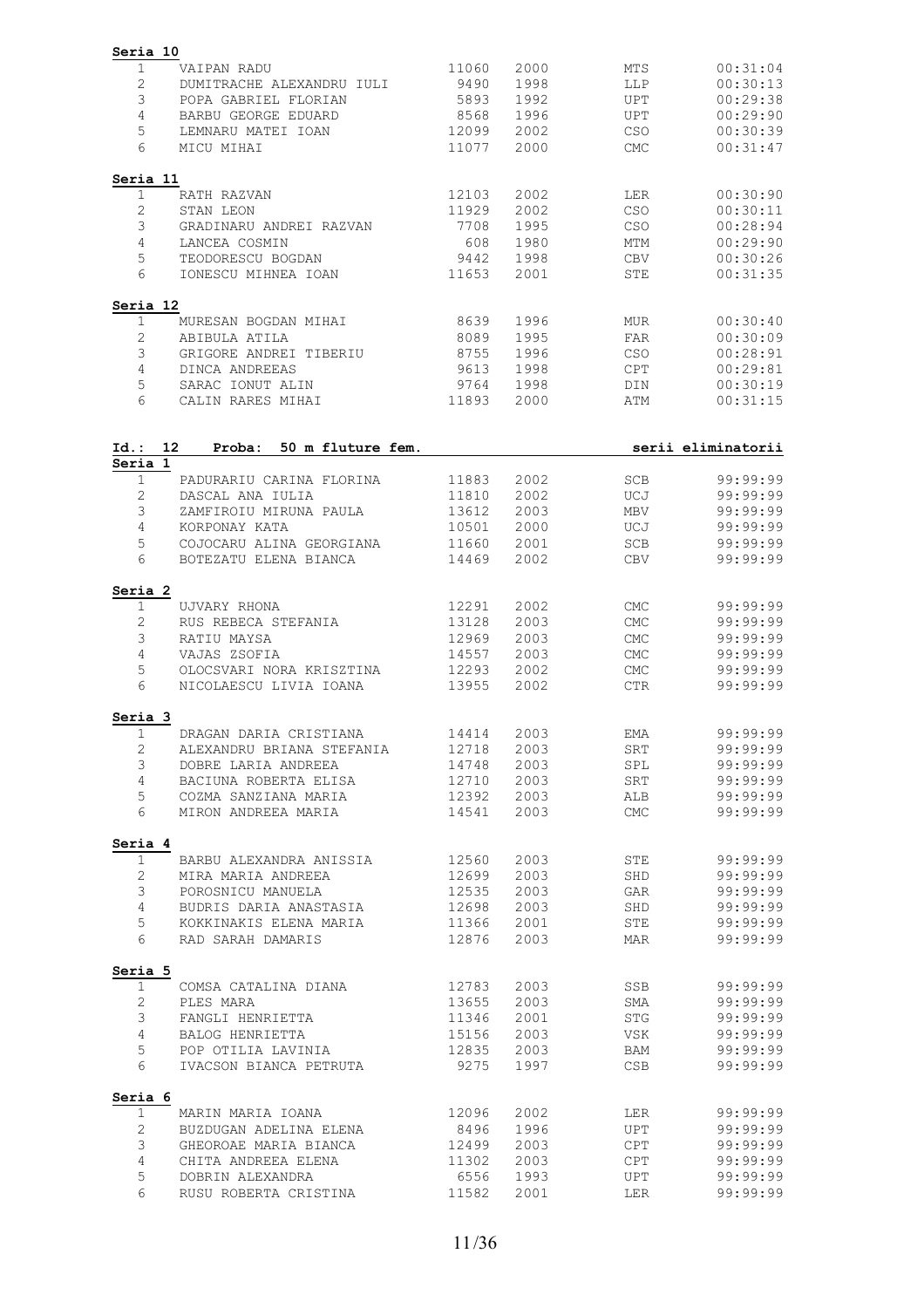| Seria 7        |                                            |                |              |                   |                                                                                                                                                                                                        |
|----------------|--------------------------------------------|----------------|--------------|-------------------|--------------------------------------------------------------------------------------------------------------------------------------------------------------------------------------------------------|
| $\mathbf 1$    | FULOP MEDEEA ADINA                         | 10502          | 2000         | LBM               | 99:99:99                                                                                                                                                                                               |
| $\sqrt{2}$     | TATARU ANDREEA ROXANA                      | 10005          | 1999         | PET               | 99:99:99                                                                                                                                                                                               |
| 3              | COSTEA DENISA MARIANA                      | 11444          | 2001         | LER               | 00:34:41                                                                                                                                                                                               |
| 4              | RAICU BADEA MARIA                          | 13094          | 2003         | LPT               | 99:99:99                                                                                                                                                                                               |
| 5              | SALAJAN ANTONIA                            | 12787          | 2003         | LBM               | 99:99:99                                                                                                                                                                                               |
| 6              | LUNCASU GABOR IOANA                        | 12610          | 2003         | LBC               | 99:99:99                                                                                                                                                                                               |
| Seria 8        |                                            |                |              |                   |                                                                                                                                                                                                        |
| $\mathbf 1$    | BUZEA ANA MARIA                            | 11020          | 2001         | STE               | 00:33:27                                                                                                                                                                                               |
| $\mathbf{2}$   | NICOLA ANDREEA CRISTINA                    | 12557          | 2003         | <b>STE</b>        | 00:33:00                                                                                                                                                                                               |
| 3              | GUIAS MEG LIDIA                            | 12269          | 2002         | DEL               | 00:32:89                                                                                                                                                                                               |
| $\overline{4}$ | MOLDOVAN CATALINA MARIA                    | 13061          | 2002         | EMA               | 00:32:96                                                                                                                                                                                               |
| 5              | POPA MADALINA ELENA                        | 12700          | 2003         | <b>CSO</b>        | 00:33:00                                                                                                                                                                                               |
| 6              | GHERMAN PAULA SORANA                       | 12355          | 2002         | EMA               | 00:33:87                                                                                                                                                                                               |
| Seria 9        |                                            |                |              |                   |                                                                                                                                                                                                        |
| 1              | TOMUTA IRINA ALEXANDRA                     | 11645          | 2001         | LER               | 00:32:51                                                                                                                                                                                               |
| 2              | OPRESCU OANA ALEXANDRA                     | 12364          | 2002         | <b>COR</b>        | 00:32:00                                                                                                                                                                                               |
| 3              | ZAHARIA DELIA ANA MARIA                    | 11778          | 2002         | DEL               | 00:31:93                                                                                                                                                                                               |
| 4              | POP ARIANA ALEXA                           | 11136          | 2002         | MSM               | 00:31:93                                                                                                                                                                                               |
| 5<br>6         | BALTA ANDREEA BIANCA                       | 11944          | 2002<br>2001 | GAR               | 00:32:24<br>00:32:73                                                                                                                                                                                   |
|                | BRADEAN LUOANA LORENA                      | 11674          |              | GAR               |                                                                                                                                                                                                        |
| Seria 10       |                                            |                |              |                   |                                                                                                                                                                                                        |
| 1<br>2         | OLTEANU ANA MARIA<br>VLADUTU GEORGIANA     | 11722<br>9864  | 2001<br>1999 | <b>CPT</b><br>STE | 00:31:66<br>00:31:56                                                                                                                                                                                   |
| 3              | ORZAC PAULA REKA                           | 10491          | 2000         | <b>MBV</b>        | 00:31:41                                                                                                                                                                                               |
| 4              | BALAZS MELINDA                             | 10470          | 1999         | MBV               | 00:31:41                                                                                                                                                                                               |
| 5              | SATMARI SANDRA MEDEEA                      | 11195          | 2001         | CSW               | 00:31:64                                                                                                                                                                                               |
| 6              | VADUVA BIANCA STEFANIA                     | 13834          | 2001         | <b>CTR</b>        | 00:31:84                                                                                                                                                                                               |
|                |                                            |                |              |                   |                                                                                                                                                                                                        |
| Seria 11<br>1  | DODITA ARIANA GABRIELA                     | 11880          | 2002         | SCB               | 00:30:82                                                                                                                                                                                               |
| 2              | ILIE IOANA                                 | 12790          | 2003         | DAC               | 00:30:00                                                                                                                                                                                               |
| 3              | BOGDANECI ALEXANDRA                        | 7537           | 1995         | UPT               | 00:28:94                                                                                                                                                                                               |
| $\overline{4}$ | IVAN JASMINNE ANNE MARIE                   | 11364          | 2001         | STE               | 00:29:30                                                                                                                                                                                               |
| 5              | HUSZAR INGRID                              | 12329          | 2003         | <b>COR</b>        | 00:30:50                                                                                                                                                                                               |
| 6              | NOTINGHER CARINA                           | 11067          | 2002         | STM               | 00:31:19                                                                                                                                                                                               |
| Seria 12       |                                            |                |              |                   |                                                                                                                                                                                                        |
| $\mathbf 1$    | SARBULESCU ANDREEA LOREDA                  | 11322          | 2000         | <b>LER</b>        | 00:30:68                                                                                                                                                                                               |
| 2              | MITU ANDRA ELENA                           | 13072          | 2003         | <b>DAC</b>        | 00:30:00                                                                                                                                                                                               |
| 3              | PUSZTAY DORIS                              | 10844          | 2000         | BAM               | 00:28:72                                                                                                                                                                                               |
| 4              | DRAGOI ANDREEA RAMONA                      | 11922          | 2002         | STE               | 00:29:27                                                                                                                                                                                               |
| 5              | DRAGOMIR ANA MARIA                         | 10779          | 2000         | <b>STE</b>        | 00:30:47                                                                                                                                                                                               |
| 6              |                                            |                |              |                   |                                                                                                                                                                                                        |
|                | NAHED ANNA MARIA                           | 12559          | 2003         | STE               |                                                                                                                                                                                                        |
| Seria 13       |                                            |                |              |                   |                                                                                                                                                                                                        |
| 1              | DASCAL ALEXIA                              | 11750          | 2001         | UCJ               |                                                                                                                                                                                                        |
| 2              | GIURCA CRISTINA LUCIA AND                  | 11680          | 2001         | MTM               |                                                                                                                                                                                                        |
| 3              | SCHNEIDER KRISTINA MARIA                   | 11809          | 1999         | MBV               |                                                                                                                                                                                                        |
| $\overline{4}$ | MICLAUS VIVOSCHI SANDRA                    | 10434          | 1999         | <b>CMC</b>        |                                                                                                                                                                                                        |
| 5              | GARBOAN HELSINIA MIHAELA                   | 12290          | 2002         | <b>CMC</b>        |                                                                                                                                                                                                        |
| 6              | SCARLATESCU SABRINA                        | 9926           | 1999         | <b>CPT</b>        |                                                                                                                                                                                                        |
|                |                                            |                |              |                   |                                                                                                                                                                                                        |
| $Id.$ :        | Proba: 100 m fluture masc.<br>13           |                |              |                   |                                                                                                                                                                                                        |
| $\mathbf 1$    | REBENCIUC RARES ANDREI                     | 14470          | 2001         | CBV               |                                                                                                                                                                                                        |
| $\mathbf{2}$   | MARTIN DANIEL CRISTIAN                     | 12614          | 2000         | SCB               |                                                                                                                                                                                                        |
| 3              | MOSNEGUTU CATALIN                          | 11678          | 2001         | MSM               |                                                                                                                                                                                                        |
| Seria 1<br>4   | TUZSON GELLERT                             | 14466          | 2002         | <b>CSG</b>        |                                                                                                                                                                                                        |
| 5              | PETRACHE ALEXANDRU                         | 11991          | 2002         | CBV               |                                                                                                                                                                                                        |
| 6              | NEAMA RAUL EMANUEL                         | 9780           | 1998         | CBV               |                                                                                                                                                                                                        |
| Seria 2        |                                            |                |              |                   |                                                                                                                                                                                                        |
| $\mathbf 1$    | CALIN RARES MIHAI                          | 11893          | 2000         | ATM               |                                                                                                                                                                                                        |
| 2              | TOMA OCTAVIAN                              | 10790          | 2000         | <b>CSO</b>        | 00:31:00<br>00:30:67<br>00:29:71<br>00:28:64<br>00:29:05<br>00:30:33<br>00:30:96<br>serii eliminatorii<br>99:99:99<br>99:99:99<br>99:99:99<br>99:99:99<br>99:99:99<br>99:99:99<br>99:99:99<br>99:99:99 |
| 3              | MATEI FRANCISC MIHAI                       | 12294          | 2002         | <b>CMC</b>        |                                                                                                                                                                                                        |
| 4              | ALEXANDRESCU MIHAI                         | 16238          | 2001         | ${\rm CMC}$       | 99:99:99<br>99:99:99                                                                                                                                                                                   |
| 5<br>6         | STEFANESCU BOGDAN ALEX.<br>LEUCUTA LEONARD | 12297<br>10965 | 2001<br>2000 | CSO<br>ATM        | 99:99:99<br>99:99:99                                                                                                                                                                                   |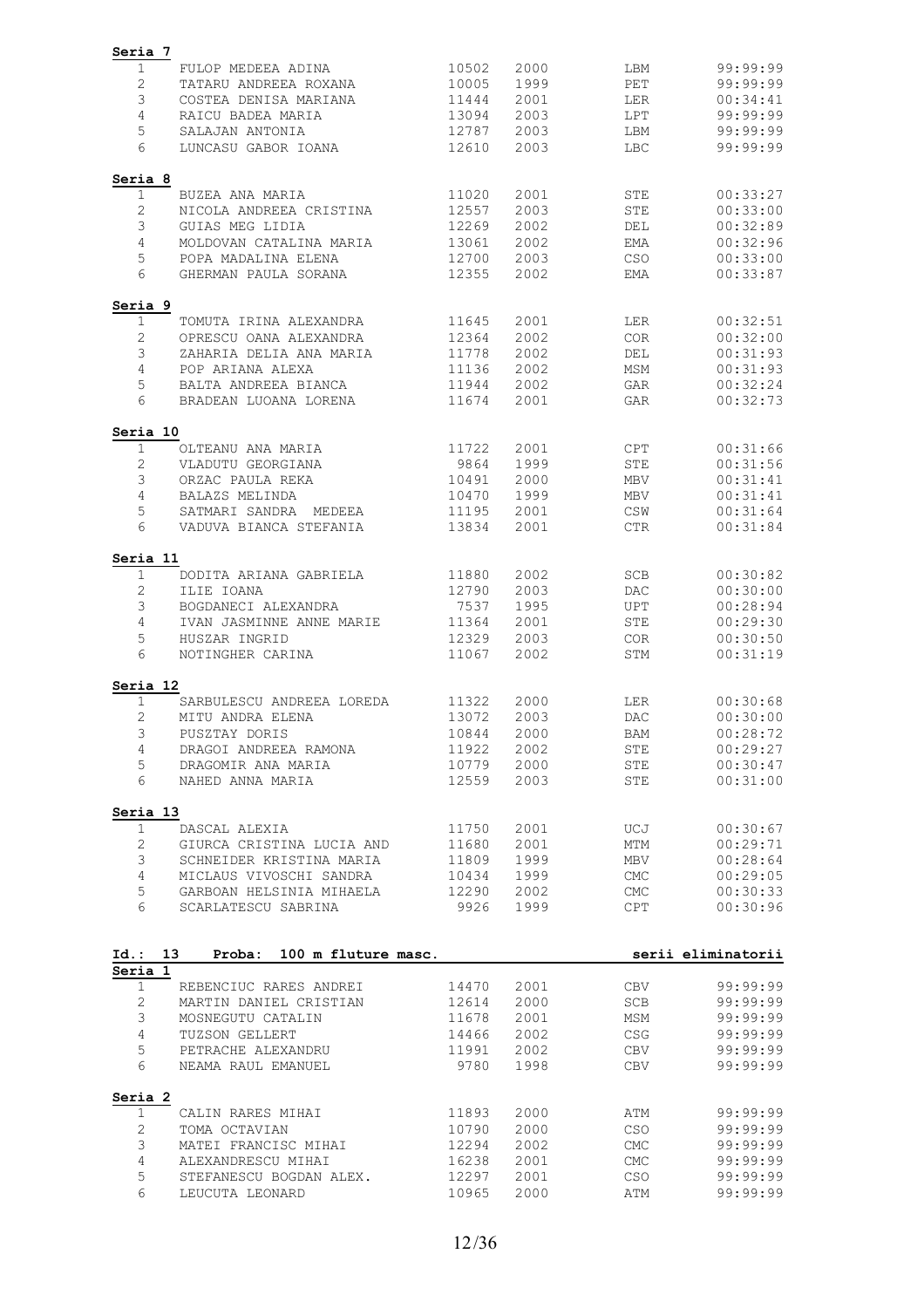| Seria 3         |                                          |                |              |                |                      |
|-----------------|------------------------------------------|----------------|--------------|----------------|----------------------|
| 1               | CIAUS CATALIN IONUT                      | 11241          | 2001         | SPL            | 99:99:99             |
| $\mathbf{2}$    | COSTROJ ANTONIO ANDREI                   | 10702          | 2002         | <b>STE</b>     | 99:99:99             |
| 3               | SARAC CATALIN EMANUEL                    | 10649          | 2000         | GAR            | 99:99:99             |
| 4               | ROTUNDU CRISTIAN                         | 6863           | 1994         | STE            | 99:99:99             |
| 5               | PICIORUS ALEXANDRU                       | 12000          | 2002         | SPL            | 99:99:99             |
| 6               | TINCAU MARIUS ALEX.                      | 10232          | 1999         | <b>SRT</b>     | 99:99:99             |
|                 |                                          |                |              |                |                      |
| Seria 4<br>1    | PASCALE VLAD TUDOR                       | 10303          | 1999         | FAR            | 99:99:99             |
| $\mathbf{2}$    | NICUSAN DANIEL ALEXANDRU                 | 11349          | 2001         | <b>CPT</b>     | 99:99:99             |
| 3               | CRETU MIHAI BOGDAN                       | 9898           | 2002         | <b>CPT</b>     | 99:99:99             |
|                 | CIRJE ANDREI NICOLAE                     |                |              |                |                      |
| 4               |                                          | 11874          | 2002         | <b>CPT</b>     | 99:99:99             |
| 5<br>6          | CUZUBAN SEBASTIAN ANDREI<br>CSATO ROLAND | 11612<br>16191 | 2001<br>2001 | LER<br>MSW     | 99:99:99<br>99:99:99 |
|                 |                                          |                |              |                |                      |
| Seria 5         |                                          |                |              |                |                      |
| 1               | MURESAN DAVID CLAUDIU                    | 12373          | 2002         | LBM            | 99:99:99             |
| 2               | DAVID BOGDAN<br>PREDA                    | 11412          | 2001         | LBM            | 99:99:99             |
| 3               | ICOBESCU GABRIEL                         | 12170          | 2002         | STM            | 99:99:99             |
| 4               | NICOLAE ANDREI CRISTIAN                  | 10533          | 2002         | LPT            | 99:99:99             |
| 5               | BABICIU SEBASTIAN ADRIAN                 | 11414          | 2001         | LBM            | 99:99:99             |
| 6               | GAVANESCU IONUT CATALIN                  | 13167          | 2002         | CPT            | 99:99:99             |
| Seria 6         |                                          |                |              |                |                      |
| 1               | DAMIAN PATRICK ADORIAN                   | 12166          | 2002         | STM            | 99:99:99             |
| 2               | MIHALACHE ALEXANDRU CIPRI                | 11418          | 2001         | LBM            | 01:06:93             |
| 3               | BUZLEA SEBASTIAN IOAN                    | 10125          | 2002         | COR            | 01:05:00             |
| 4               | BUMBEA ANDREI FLAVIUS                    | 10227          | 1999         | SRT            | 01:06:40             |
| 5               | CISMAS BOGDAN ALEXANDRU                  | 11648          | 2001         | LER            | 01:07:48             |
| 6               | ARBA ADRIAN CRISTIAN                     | 10316          | 1999         | STM            | 99:99:99             |
| Seria 7         |                                          |                |              |                |                      |
| 1               | BURCIU ION DORIAN                        | 10940          | 2000         | SRT            | 01:04:40             |
| 2               | PACIOIANU VASILE ALEX.                   | 10178          | 2000         | LPT            | 01:03:99             |
| 3               | RUSU DAVID CRISTIAN                      | 12111          | 2002         | LER            | 01:03:00             |
| 4               | GAGIU TUDOR GABRIEL                      | 11766          | 2001         | <b>STE</b>     | 01:03:56             |
| 5               | BADESCU PETRUT OVIDIU                    | 10554          | 2000         | <b>CPT</b>     | 01:04:17             |
| 6               | STEFAN TEODOR VICTOR                     | 9971           | 1999         | LER            | 01:04:54             |
|                 |                                          |                |              |                |                      |
| Seria 8         |                                          |                |              |                |                      |
| 1               | COMAN LIVIU ALEXANDRU                    | 11930          | 2002         | <b>STE</b>     | 01:01:00             |
| 2               | MADARAS MARIA ANTON                      | 10049          | 1999         | SSB            | 00:57:57             |
| 3               | UNGUR ANDREI                             | 9364           | 1998         | MBV            | 00:55:88             |
| 4               | ANCUTA ALEXANDRU VASILE                  | 7793           | 1994         | UPT            | 00:56:35             |
| 5<br>6          | COTOS SERBAN<br>LASZLO ZOLTAN            | 12342<br>11667 | 2002<br>2001 | SVU<br>MAR     | 00:59:80<br>01:02:49 |
|                 |                                          |                |              |                |                      |
| Seria 9         |                                          |                |              |                |                      |
| 1               | POPA ANDREI MIHAI                        | 10854          | 2002         | STE            | 01:00:00             |
| $\mathbf{2}$    | VERBA ROBERT                             | 9853           | 1999         | BAM            | 00:57:07             |
| 3               | GRADINARU ANDREI RAZVAN                  | 7708           | 1995         | CSO            | 00:55:57             |
| 4               | BARBU GEORGE EDUARD                      | 8568           | 1996         | UPT            | 00:56:14             |
| 5               | FLOREA MIHNEA IOAN                       | 11770          | 2001         | STE            | 00:59:05             |
| 6               | ARDELEAN ALEX OVIDIU                     | 10648          | 2000         | GAR            | 01:02:46             |
| Seria 10        |                                          |                |              |                |                      |
| $\mathbf 1$     | POPA VICENTZO NICOLAS                    | 12083          | 2002         | LER            | 01:00:00             |
| $\mathbf{2}$    | SIMON ANDREI SEBASTIAN                   | 8824           | 1997         | DIN            | 00:56:99             |
| 3               | UNGUR CATALIN PAUL                       | 7672           | 1994         | MBV            | 00:53:69             |
| $\overline{4}$  | RATIU GEORGE ADRIAN                      | 10622          | 2000         | STE            | 00:55:92             |
| 5               | OLARU LEONARD ANDREI                     | 9475           | 1999         | LLP            | 00:58:81             |
| 6               | SILAGHI RARES                            | 11411          | 2001         | LBM            | 01:01:30             |
|                 |                                          |                |              |                |                      |
| Id.:<br>Seria 1 | 14<br>Proba:<br>200 m spate fem.         |                |              |                | serii eliminatorii   |
| $\mathbf{1}$    | ARTENE MARIA RALUCA                      | 12526          | 2003         | <b>CSG</b>     | 99:99:99             |
| 2               | GARBOAN HELSINIA MIHAELA                 | 12290          | 2002         | <b>CMC</b>     | 99:99:99             |
| 3               | ALEXANDRU BRIANA STEFANIA                | 12718          | 2003         | SRT            | 99:99:99             |
| 4               | BADRALEXI KATHERINA                      | 12521          | 2003         | ${\rm CMC}$    | 99:99:99             |
| 5               | SATMARI SANDRA MEDEEA                    | 11195          | 2001         | $\mathbb{CSW}$ | 99:99:99             |
| 6               | FLOREA ANA GEORGIANA                     | 14396          | 2002         | <b>CBV</b>     | 99:99:99             |
|                 |                                          |                |              |                |                      |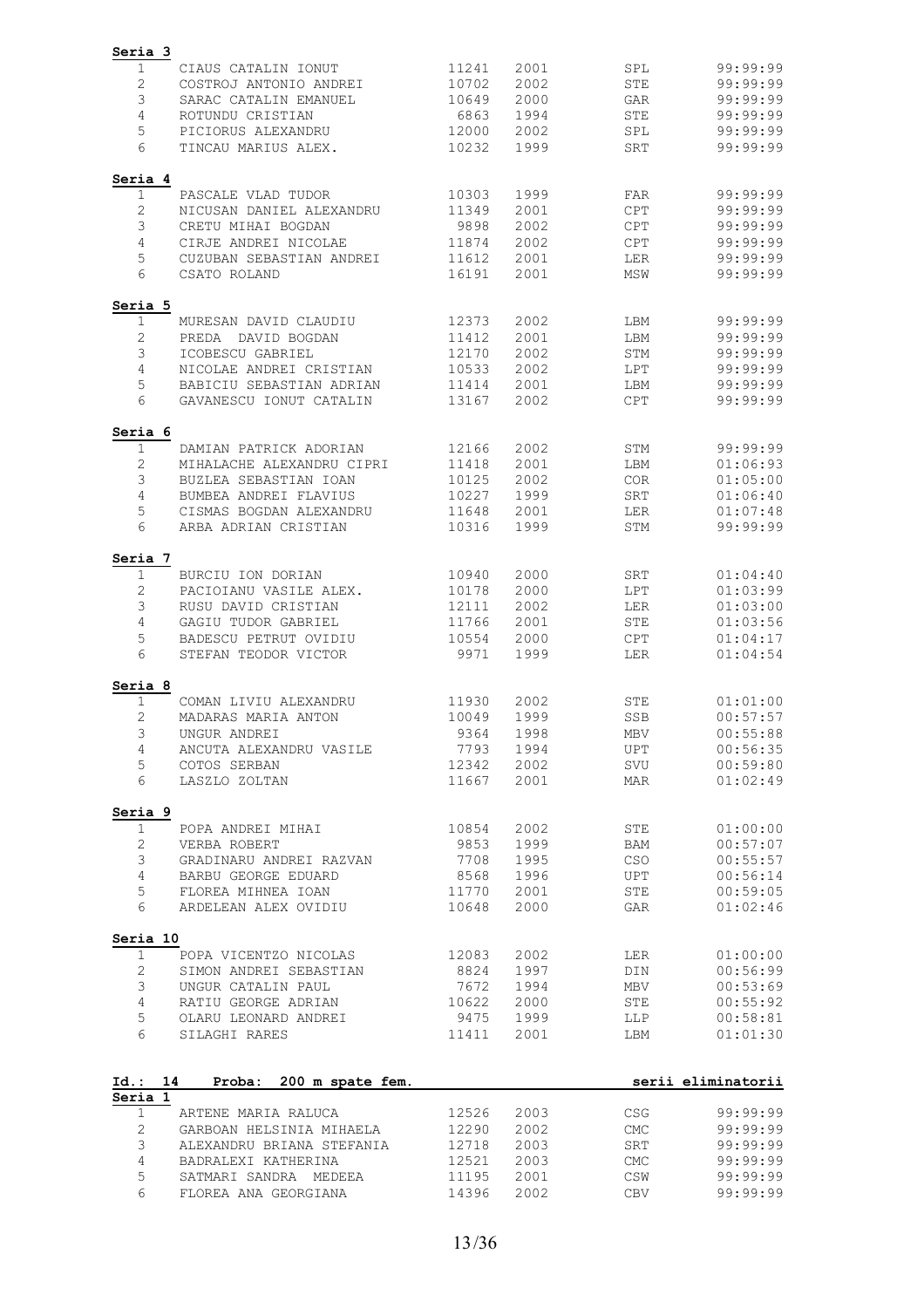| Seria 2<br>1                                                                     | BERGHER SELINE                                    | 12918          | 2003         | SRT        | 99:99:99                                                                                                                                                                                                                                                                                                             |
|----------------------------------------------------------------------------------|---------------------------------------------------|----------------|--------------|------------|----------------------------------------------------------------------------------------------------------------------------------------------------------------------------------------------------------------------------------------------------------------------------------------------------------------------|
| $\mathbf{2}$                                                                     |                                                   |                | 2000         | COR        | 99:99:99                                                                                                                                                                                                                                                                                                             |
| 3                                                                                | BUZLEA IOANA<br>DRAGAN THEODORA                   | 10126<br>11634 | 2001         | <b>STE</b> | 99:99:99                                                                                                                                                                                                                                                                                                             |
| 4                                                                                | BARBU ALEXANDRA ANISSIA                           | 12560          | 2003         | STE        | 99:99:99                                                                                                                                                                                                                                                                                                             |
|                                                                                  |                                                   |                |              |            |                                                                                                                                                                                                                                                                                                                      |
| 5                                                                                | SPINU CLARA ANDREEA                               | 11998          | 2003         | SPL        | 99:99:99                                                                                                                                                                                                                                                                                                             |
| 6                                                                                | LUCHIAN ALEXIA                                    | 12725          | 2003         | SRT        | 99:99:99                                                                                                                                                                                                                                                                                                             |
| Seria 3                                                                          |                                                   |                |              |            |                                                                                                                                                                                                                                                                                                                      |
| 1                                                                                | FAGETAN IULIA                                     | 12786          | 2003         | SSB        | 99:99:99                                                                                                                                                                                                                                                                                                             |
| $\mathbf{2}$                                                                     | STANESCU BEATRICE ELENA                           | 11294          | 2001         | CPT        | 99:99:99                                                                                                                                                                                                                                                                                                             |
| 3                                                                                | NITU ANTONIA DARIA                                | 11538          | 2001         | SSV        | 99:99:99                                                                                                                                                                                                                                                                                                             |
| 4                                                                                | OLTEANU ANA MARIA                                 | 11722          | 2001         | <b>CPT</b> | 99:99:99                                                                                                                                                                                                                                                                                                             |
| 5                                                                                | BALOG HENRIETTA                                   | 15156          | 2003         | VSK        | 99:99:99                                                                                                                                                                                                                                                                                                             |
| 6                                                                                | NICOLAE CRISTINA ANDREEA                          | 8192           | 1995         | STE        | 99:99:99                                                                                                                                                                                                                                                                                                             |
| Seria 4                                                                          |                                                   |                |              |            |                                                                                                                                                                                                                                                                                                                      |
| 1                                                                                | KISS BOGLARKA DENISSZA                            | 14197          | 2003         | COR        | 02:41:00                                                                                                                                                                                                                                                                                                             |
| $\mathbf{2}$                                                                     | ILIE MARIA MIRUNA                                 | 9522           | 2001         | LPT        | 02:30:33                                                                                                                                                                                                                                                                                                             |
| 3                                                                                | MERA RALUCA                                       | 11203          | 2001         | SHD        | 02:21:89                                                                                                                                                                                                                                                                                                             |
| $\overline{4}$                                                                   | TOLEA CLAUDIA IOANA                               | 12810          | 2003         | STE        | 02:25:00                                                                                                                                                                                                                                                                                                             |
| 5                                                                                | GHERGHEL MELISA                                   | 12252          | 2002         | BAM        | 02:34:42                                                                                                                                                                                                                                                                                                             |
| 6                                                                                | POPESCU ANA                                       | 12374          | 2001         | SSB        | 02:53:05                                                                                                                                                                                                                                                                                                             |
| Seria 5                                                                          |                                                   |                |              |            |                                                                                                                                                                                                                                                                                                                      |
| $\mathbf 1$                                                                      | CHELU REBECA                                      | 12101          | 2002         | LER        | 02:38:67                                                                                                                                                                                                                                                                                                             |
| $\mathbf{2}$                                                                     | NOTINGHER CARINA                                  | 11067          | 2002         | STM        | 02:27:91                                                                                                                                                                                                                                                                                                             |
| 3                                                                                | GADEA GABRIELA IOANA                              | 11923          | 2002         | STE        | 02:19:16                                                                                                                                                                                                                                                                                                             |
| 4                                                                                | DODITA ARIANA GABRIELA                            | 11880          | 2002         | SCB        | 02:24:59                                                                                                                                                                                                                                                                                                             |
| 5                                                                                | NAHED ANNA MARIA                                  | 12559          | 2003         | STE        | 02:34:00                                                                                                                                                                                                                                                                                                             |
| 6                                                                                | NICOLA ANDREEA CRISTINA                           | 12557          | 2003         | STE        | 02:50:00                                                                                                                                                                                                                                                                                                             |
| Seria 6                                                                          |                                                   |                |              |            |                                                                                                                                                                                                                                                                                                                      |
| 1                                                                                | GHERMAN PAULA SORANA                              | 12355          | 2002         | EMA        | 02:35:39                                                                                                                                                                                                                                                                                                             |
| $\mathbf{2}$                                                                     | PRIOTEASA ANA MARIA ADELA                         | 7549           | 1996         | UPT        | 02:27:17                                                                                                                                                                                                                                                                                                             |
| 3                                                                                | DOBRIN ALEXANDRA                                  | 6556           | 1993         | UPT        | 02:15:57                                                                                                                                                                                                                                                                                                             |
|                                                                                  |                                                   |                |              |            |                                                                                                                                                                                                                                                                                                                      |
| 4                                                                                | DRAGOMIR ANA MARIA                                | 10779          | 2000         | STE        |                                                                                                                                                                                                                                                                                                                      |
| 5                                                                                | DRAGOMIR ANDREEA ALEX.                            | 13267          | 2003         | <b>DAC</b> |                                                                                                                                                                                                                                                                                                                      |
| 6                                                                                | PASCU DIANA ALEXANDRA                             | 12857          | 2003         | ACT        |                                                                                                                                                                                                                                                                                                                      |
|                                                                                  |                                                   |                |              |            | 02:23:21<br>02:33:00<br>02:42:00                                                                                                                                                                                                                                                                                     |
|                                                                                  | Proba: 200 m liber masc.                          |                |              |            |                                                                                                                                                                                                                                                                                                                      |
| 2                                                                                | PETRACHE ALEXANDRU                                | 11991          | 2002         | <b>CBV</b> | serii eliminatorii<br>99:99:99                                                                                                                                                                                                                                                                                       |
| 3                                                                                | TODEA ALEXANDRU IOAN                              | 16209          | 2002         | TUR        |                                                                                                                                                                                                                                                                                                                      |
| 4                                                                                | MARTIN DANIEL CRISTIAN 12614                      |                | 2000         | SCB        |                                                                                                                                                                                                                                                                                                                      |
| 5                                                                                |                                                   |                |              |            |                                                                                                                                                                                                                                                                                                                      |
|                                                                                  | COMAN TUDOR AXEL 14335                            |                | 2001         | SS7        |                                                                                                                                                                                                                                                                                                                      |
| $\mathbf{1}$                                                                     | MOSNEGUTU CATALIN 11678                           |                | 2001         | MSM        |                                                                                                                                                                                                                                                                                                                      |
| $\mathbf{2}$                                                                     |                                                   |                | 2001         | CSO        |                                                                                                                                                                                                                                                                                                                      |
| 3                                                                                | STEFANESCU BOGDAN ALEX. 12297                     |                | 2001         | <b>CTR</b> |                                                                                                                                                                                                                                                                                                                      |
| $\overline{4}$                                                                   | PAVEL C-TIN CLAUDIU<br>TOMA OCTAVIAN              | 13957<br>10790 | 2000         | CSO        |                                                                                                                                                                                                                                                                                                                      |
| 5                                                                                | JURCHESCU MIHAI 11954                             |                | 2002         | ATM        |                                                                                                                                                                                                                                                                                                                      |
| 6                                                                                | COSTE FLORIN                                      | 9310           | 1998         | MBV        |                                                                                                                                                                                                                                                                                                                      |
|                                                                                  |                                                   |                |              |            |                                                                                                                                                                                                                                                                                                                      |
| $\mathbf{1}$                                                                     | ALEXANDRESCU MIHAI 16238                          |                | 2001         | CMC        |                                                                                                                                                                                                                                                                                                                      |
| $\mathbf{2}$                                                                     | LASZLO ZOLTAN                                     |                | 2001         | MAR        |                                                                                                                                                                                                                                                                                                                      |
| 3                                                                                |                                                   |                | 2000         | SHD        |                                                                                                                                                                                                                                                                                                                      |
| $\overline{4}$                                                                   |                                                   |                | 2001         | STE        |                                                                                                                                                                                                                                                                                                                      |
| 5                                                                                | WOLF DENIS                                        | 12234          | 2002         | SRT        |                                                                                                                                                                                                                                                                                                                      |
| 6                                                                                | POSTOLACHE EDUARDO ANTONI 13954                   |                | 2002         | CTR        |                                                                                                                                                                                                                                                                                                                      |
| $\mathbf{1}$                                                                     | FINTINA VLAD                                      | 11959          | 2002         | SHD        |                                                                                                                                                                                                                                                                                                                      |
| $\overline{c}$                                                                   |                                                   |                | 2002         | CSB        |                                                                                                                                                                                                                                                                                                                      |
| 3                                                                                |                                                   |                | 2000         | SSB        |                                                                                                                                                                                                                                                                                                                      |
| $\overline{4}$                                                                   |                                                   |                | 2000         | SSB        |                                                                                                                                                                                                                                                                                                                      |
| 5                                                                                | DUTU ALEXANDRU NICOLAE 10599<br>ILOVICEANU GEORGE | 11961          |              | SHD        |                                                                                                                                                                                                                                                                                                                      |
| 6                                                                                | BADARAU RAUL SEBASTIAN                            | 10885          | 2002<br>2000 | SHD        |                                                                                                                                                                                                                                                                                                                      |
|                                                                                  |                                                   |                |              |            |                                                                                                                                                                                                                                                                                                                      |
| $\mathbf{1}$                                                                     | OLARIU ALEXANDRU ADRIAN 11903                     |                | 2002         | SSB        |                                                                                                                                                                                                                                                                                                                      |
| Id.: 15<br>Seria 1<br>Seria 2<br>Seria 3<br>Seria 4<br>Seria 5<br>$\overline{c}$ | ABIBULA ATILA                                     | 8089           | 1995         | FAR        |                                                                                                                                                                                                                                                                                                                      |
| 3                                                                                | CISMAS BOGDAN ALEXANDRU 11648                     |                | 2001         | LER        |                                                                                                                                                                                                                                                                                                                      |
| 4                                                                                | VASILE STEFAN MARIUS                              | 11384          | 2001         | LER        |                                                                                                                                                                                                                                                                                                                      |
| 5                                                                                | IRINCA BOGDAN IONUT                               |                | 2001         | UNR        | 99:99:99<br>99:99:99<br>99:99:99<br>99:99:99<br>99:99:99<br>99:99:99<br>99:99:99<br>99:99:99<br>99:99:99<br>99:99:99<br>99:99:99<br>99:99:99<br>99:99:99<br>99:99:99<br>99:99:99<br>99:99:99<br>99:99:99<br>99:99:99<br>99:99:99<br>99:99:99<br>99:99:99<br>99:99:99<br>99:99:99<br>99:99:99<br>99:99:99<br>99:99:99 |
| 6                                                                                | MADARAS FILIP GABRIEL                             | 12059<br>11818 | 2002         | SSB        | 99:99:99                                                                                                                                                                                                                                                                                                             |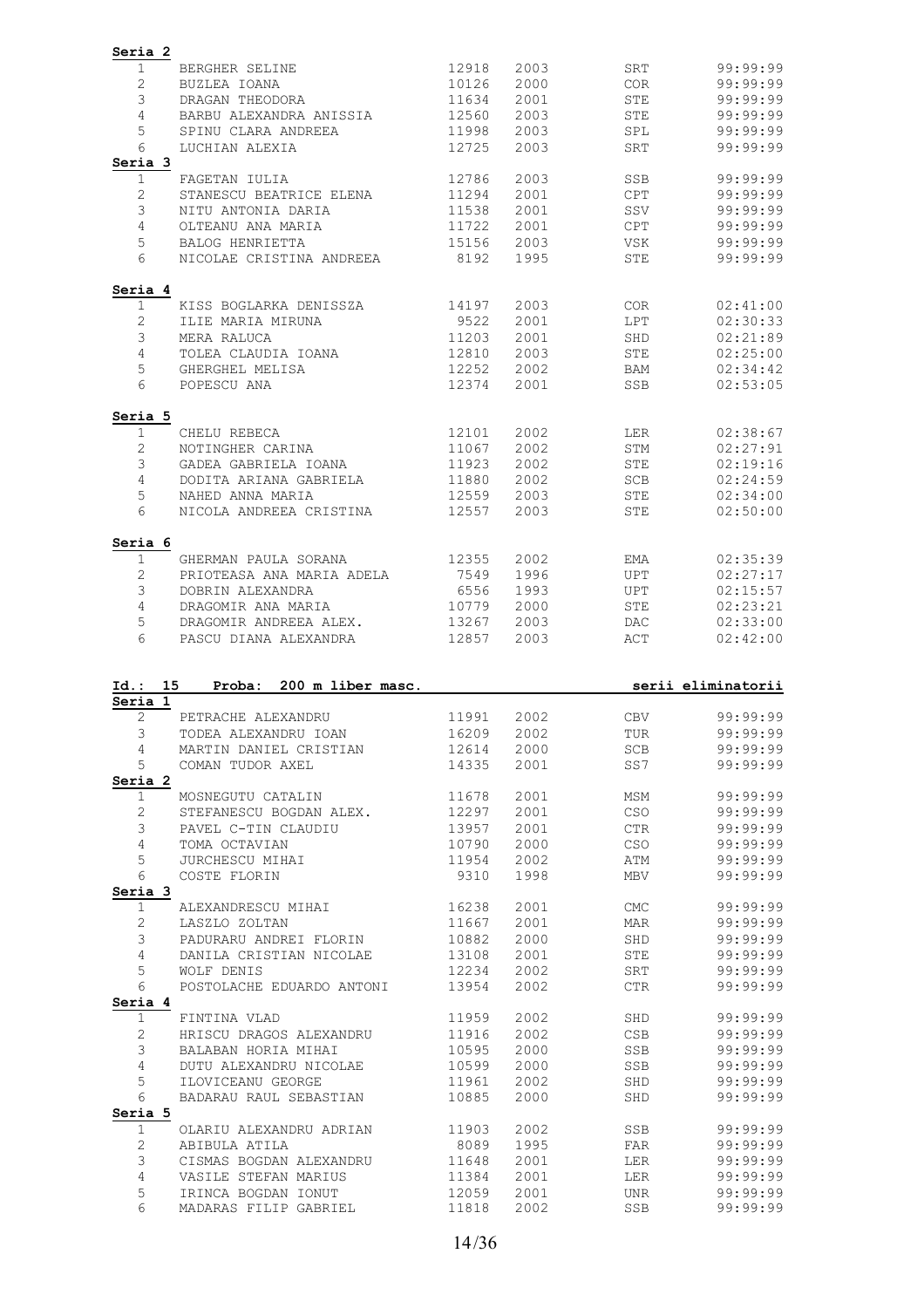| Seria 6        |                                 |       |      |                                 |                    |
|----------------|---------------------------------|-------|------|---------------------------------|--------------------|
| 1              | DUMITRACHE GABRIEL IOAN         | 11598 | 2001 | LER                             | 99:99:99           |
| $\mathbf{2}$   | STINGA MIHAI ALEXANDRU          | 13983 | 2002 | CPT                             | 99:99:99           |
| 3              | GAVANESCU IONUT CATALIN         | 13167 | 2002 | CPT                             | 99:99:99           |
| 4              | GHEORGHE STEFAN LUCIAN          | 11297 | 2002 | CPT                             | 99:99:99           |
| 5              | HAIDUCU LAURENTIU               | 9918  | 2001 | CPT                             | 99:99:99           |
| 6              | CUZUBAN SEBASTIAN ANDREI        | 11612 | 2001 | LER                             | 99:99:99           |
| Seria 7        |                                 |       |      |                                 |                    |
| $\mathbf 1$    | MURESAN DAVID CLAUDIU           | 12373 | 2002 | LBM                             | 99:99:99           |
| $\mathbf{2}$   | SILAGHI RARES                   | 11411 | 2001 | LBM                             | 99:99:99           |
| 3              | GATA RARES RAFAEL               | 12202 | 2002 | LBM                             | 99:99:99           |
| 4              | PREDA DAVID BOGDAN              | 11412 | 2001 | LBM                             | 99:99:99           |
| 5              | MIHALACHE ALEXANDRU CIPRI       | 11418 | 2001 | LBM                             | 99:99:99           |
| 6              | STOICESCU ADRIAN GABRIEL        | 10732 | 2000 | PCT                             | 99:99:99           |
| Seria 8        |                                 |       |      |                                 |                    |
| $\mathbf 1$    | PACIOIANU VASILE ALEX.          | 10178 | 2000 | LPT                             | 99:99:99           |
| 2              | STAFIE CALIN                    | 11072 | 2000 | SSV                             | 99:99:99           |
| 3              | ICOBESCU GABRIEL                | 12170 | 2002 | STM                             | 99:99:99           |
| $\overline{4}$ | CROITOR IULIUS SEBASTIAN        | 12048 | 2002 | SSV                             | 99:99:99           |
| 5              | NICOLAE ANDREI CRISTIAN         | 10533 | 2002 | LPT                             | 99:99:99           |
| 6              | IRIMIOIU RARES MIHAI            | 14144 | 2000 | LPT                             | 99:99:99           |
| Seria 9        |                                 |       |      |                                 |                    |
| $\mathbf 1$    | DERESOIU ALEXANDRU RAUL         | 15435 | 2001 | LLP                             | 02:32:93           |
| $\mathbf{2}$   | NEMTOI IOAN STEFAN              | 13835 | 2000 | SPL                             | 02:20:43           |
| 3              | HENTIA ALEXANDRU GEORGE         | 12573 | 2001 | <b>STE</b>                      | 02:14:13           |
| 4              | OPREA FLORIN ANTONIO            | 13682 | 2001 | LER                             | 02:18:99           |
| 5              | FLOREA MIHNEA IOAN              | 11770 | 2001 | STE                             | 02:20:48           |
| 6              | TANASIE RARES GHEORGHE          | 12160 | 2002 | STM                             | 99:99:99           |
| Seria 10       |                                 |       |      |                                 |                    |
| $\mathbf{1}$   | CONSTANTIN EDUARD RAZVAN        | 10726 | 2000 | PCT                             | 02:10:72           |
| 2              | BUZLEA SEBASTIAN IOAN           | 10125 | 2002 | <b>COR</b>                      | 02:10:00           |
| 3              | OTOIU LUCA IOAN                 | 11052 | 2001 | CPT                             | 02:08:01           |
| 4              | HANCU ALEXANDRU                 | 10857 | 2001 | LBM                             | 02:08:93           |
| 5              | GAGIU TUDOR GABRIEL             | 11766 | 2001 | STE                             | 02:10:31           |
| 6              | REMZING VLAD ADRIAN             | 11735 | 2001 | ATM                             | 02:13:56           |
| Seria 11       |                                 |       |      |                                 |                    |
| $\mathbf 1$    | ARPIN VLAD GABRIEL              | 11152 | 2000 | LER                             | 02:07:54           |
| $\mathbf{2}$   | COTOS SERBAN                    | 12342 | 2002 | SVU                             | 02:04:70           |
| 3              | DRUGA RARES ANDREI              | 11657 | 2001 | <b>CSB</b>                      | 02:04:48           |
| 4              | RADU MARIUS THEODOR             | 10561 | 2001 | LPT                             | 02:04:52           |
| 5              | MADARAS SABIN AUGUSTIN          | 10460 | 2000 | SSB                             | 02:07:43           |
| 6              |                                 |       | 2000 |                                 |                    |
|                | TIRLEA IONUT GABRIEL            | 11147 |      | <b>CPT</b>                      | 02:07:62           |
| Seria 12       |                                 |       |      |                                 |                    |
| $\mathbf{1}$   | RATH RAZVAN                     | 12103 | 2002 | LER                             | 02:02:50           |
| $\mathbf{2}$   | BOTA ANDREI NICUSOR             | 9324  | 1998 | <b>MBV</b>                      | 01:55:42           |
| 3              | SCARLAT BOGDAN ANDREI           | 8374  | 1997 | DIN                             | 01:50:15           |
| $\overline{4}$ | PATURCA VLAD                    | 10375 | 1999 | $_{\tiny{\mbox{\textsf{CSO}}}}$ | 01:53:18           |
|                | POP CALIN DUMITRU               |       |      |                                 |                    |
| 5<br>6         |                                 | 10487 | 2000 | $\ensuremath{\mathrm{CMC}}$     | 01:59:29           |
|                | BABICIU SEBASTIAN ADRIAN        | 11414 | 2001 | LBM                             | 02:04:16           |
| Seria 13       |                                 |       |      |                                 |                    |
| $\mathbf{1}$   | OLARU LEONARD ANDREI            | 9475  | 1999 | LLP                             | 02:01:33           |
| $\mathbf{2}$   | STOICA C-TIN GEORGE ALEX.       | 10736 | 2000 | DIN                             | 01:55:09           |
|                |                                 |       |      |                                 |                    |
| 3              | ARTIMON ALIN ALEXANDRU          | 7028  | 1992 | CSB                             | 01:48:80           |
| 4              | SZILAGYI ALEX. RICHARD          | 9315  | 1998 | MBV                             | 01:52:62           |
| 5              | IACOB VICTOR STEFAN             | 11210 | 2001 | SHD                             | 01:57:67           |
| 6              | POPA ANDREI MIHAI               | 10854 | 2002 | STE                             | 02:03:00           |
|                |                                 |       |      |                                 |                    |
| Seria 14       |                                 |       |      |                                 |                    |
| $\mathbf{1}$   | STAN LEON                       | 11929 | 2002 | <b>CSO</b>                      | 01:59:86           |
| 2              | ROSIORU PAUL ANDREI             | 9371  | 1998 | CSO                             | 01:54:11           |
| 3              | GLINTA ROBERT ANDREI            | 9019  | 1997 | DIN                             | 01:48:41           |
| 4              | RUSEN ANDREI                    | 9865  | 1999 | STE                             | 01:51:17           |
| 5              | MARINESCU POPAZOV ANDREI        | 9481  | 2000 | CPT                             | 01:56:68           |
| 6              | VIJU TIBERIU GEORGE             | 10011 | 1999 | SPL                             | 02:02:89           |
|                |                                 |       |      |                                 |                    |
| Id.:           | 16<br>Proba:<br>100 m bras fem. |       |      |                                 | serii eliminatorii |
| Seria 1        |                                 |       |      |                                 |                    |
| $\mathbf{2}$   | COZMA SANZIANA MARIA            | 12392 | 2003 | ALB                             | 99:99:99           |
| 3              | DOBRE LARIA ANDREEA             | 14748 | 2003 | SPL                             | 99:99:99           |
| 4              | BACIUNA ROBERTA ELISA           | 12710 | 2003 | SRT                             | 99:99:99           |
| 5              | PADURARIU CARINA FLORINA        | 11883 | 2002 | SCB                             | 99:99:99           |
|                |                                 |       |      |                                 |                    |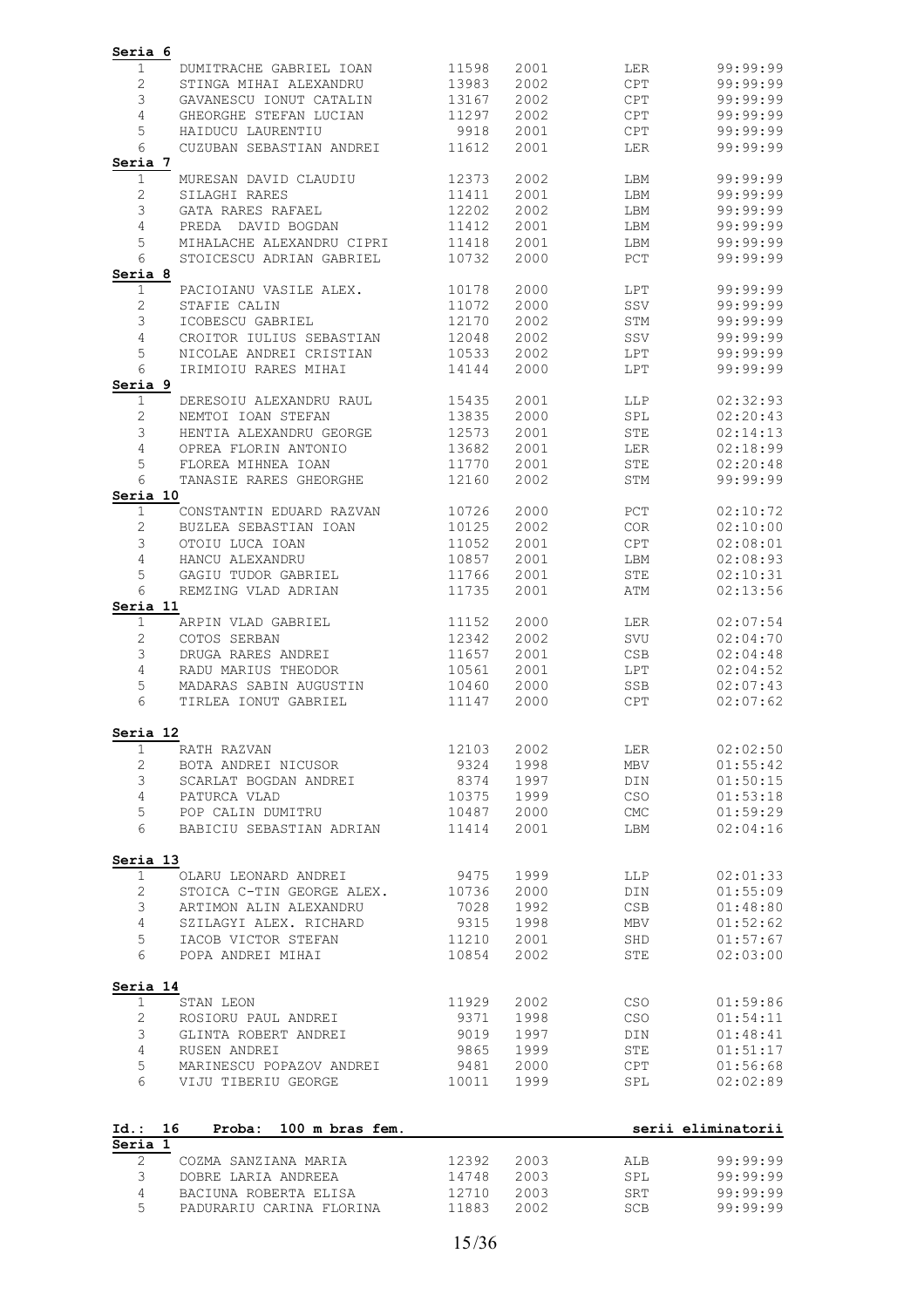| Seria 2                      |                                         |                |              |                                          |                      |
|------------------------------|-----------------------------------------|----------------|--------------|------------------------------------------|----------------------|
| 1                            | JANOSSY KRISZTINA                       | 15157          | 2003         | MSW                                      | 99:99:99             |
| $\mathbf{2}$                 | SALAJAN ANTONIA                         | 12787          | 2003         | LBM                                      | 99:99:99             |
| $\mathfrak{Z}$               | COSTEA DENISA MARIANA                   | 11444          | 2001         | LER                                      | 01:28:72             |
| 4                            | HORNEA ANDREEA ANDA                     | 12908          | 2003         | STM                                      | 99:99:99             |
| 5                            | LUNCASU GABOR IOANA                     | 12610          | 2003         | LBC                                      | 99:99:99             |
| 6                            | PERJU ALINA                             | 11206          | 2001         | SHD                                      | 99:99:99             |
| Seria 3                      |                                         |                |              |                                          |                      |
| 1                            | POPA MADALINA ELENA                     | 12700          | 2003         | <b>CSO</b>                               | 01:27:00             |
| $\mathbf{2}$                 | NICULAE DANIELA CRISTINA                | 10755          | 2000         | LER                                      | 01:24:91             |
| 3                            | TUDORACHE SABINA NICOLETA               | 12089          | 2002         | LER                                      | 01:23:17             |
| 4                            | TOMELE COSMINA                          | 12081          | 2002         | <b>MBV</b>                               | 01:24:47             |
| 5                            | VADUVA BIANCA STEFANIA                  | 13834          | 2001         | <b>CTR</b>                               | 01:26:42             |
| 6                            | BUZEA ANA MARIA                         | 11020          | 2001         | STE                                      | 01:28:51             |
| Seria 4                      |                                         |                |              |                                          |                      |
| 1                            | BREHAR RUXANDRA                         | 12352          | 2002         | EMA                                      | 01:21:07             |
| 2                            | BUZLEA IOANA                            | 10126          | 2000         | <b>COR</b>                               | 01:15:12             |
| 3                            | HUSZAR INGRID                           | 12329          | 2003         | COR.                                     | 01:11:00             |
| 4                            | SAVASTITA SIMONA ALEX.                  | 11038          | 2000         | <b>STE</b>                               | 01:14:03             |
| 5                            | RUSU ROBERTA CRISTINA                   | 11582          | 2001         | LER                                      | 01:19:04             |
| 6                            | KISS BOGLARKA DENISSZA                  | 14197          | 2003         | <b>COR</b>                               | 01:23:00             |
| Seria 5                      |                                         |                |              |                                          |                      |
| 1                            | ILIE IOANA                              | 12790          | 2003         | DAC                                      | 01:21:00             |
| 2                            | DRAGOI ANDREEA RAMONA                   | 11922          | 2002         | <b>STE</b>                               | 01:14:50             |
| 3                            | GADEA MARIA CLAUDIA                     | 11021          | 2001         | <b>STE</b>                               | 01:10:57             |
| $\overline{4}$               | ZAHARIA DELIA ANA MARIA                 | 11778          | 2002         | DEL                                      | 01:13:85             |
| 5                            | POP OTILIA LAVINIA                      | 12835          | 2003         | BAM                                      | 01:18:50             |
| 6                            | ACONSTANTINESE IULIA GEOR               | 11207          | 2001         | SHD                                      | 01:22:44             |
| Seria 6                      |                                         |                |              |                                          |                      |
| 1                            | STROE TEODORA SIMINA                    | 11223          | 2001         | PCT                                      | 01:20:65             |
| $\mathbf{2}$                 | BUZDUGAN ADELINA ELENA                  | 8496           | 1996         | UPT                                      | 01:14:34             |
| 3                            | ILIE FLORINA ALEXANDRA                  | 8733           | 1996         | UPT                                      | 01:09:40             |
| 4                            | FANGLI HENRIETTA                        | 11346          | 2001         | $\operatorname{STG}$                     | 01:13:00             |
| 5                            | UJVARY RHONA                            | 12291          | 2002         | <b>CMC</b>                               | 01:18:34             |
|                              |                                         |                |              |                                          |                      |
| 6                            | MOLDOVAN CATALINA MARIA                 | 13061          | 2002         | <b>EMA</b>                               | 01:22:22             |
|                              |                                         |                |              |                                          |                      |
| 17                           | Proba:<br>400 m mixt masc.              |                |              |                                          | Serii lente          |
| 1                            | RUS DRAGOS                              | 9236           | 1997         | UCJ                                      | 99:99:99             |
| 2                            | MARINESCU POPAZOV ANDREI                | 9481           | 2000         | CPT                                      | 99:99:99             |
| 3                            | MARTIN MAXIMILIAN ROBERT                | 10176          | 2002         | LPT                                      | 99:99:99             |
| 4                            | OANCEA GEORGE CRISTINEL                 | 8229           | 1995         | $\ensuremath{\mathop{\rm PET}\nolimits}$ | 99:99:99             |
| 5                            | ROPAN STEFAN ANDREI                     | 11468          | 2002         | EMA                                      | 99:99:99             |
| 6                            | TODEA ALEXANDRU IOAN                    | 16209          | 2002         | TUR                                      | 99:99:99             |
|                              |                                         |                |              |                                          |                      |
| $\mathbf{1}$                 | VOICAN RARES ANDREI                     | 13277          | 2002         | DAC.                                     | 05:00:20             |
| 2                            | NICUSAN DANIEL ALEXANDRU                | 11349          | 2001         | <b>CPT</b>                               | 04:49:71             |
| 3                            | COMAN LIVIU ALEXANDRU                   | 11930          | 2002         | STE                                      | 04:45:00             |
| 4                            | BAJENARU ANDREI COSTIN                  | 9994           | 1999         | PET                                      | 04:47:62             |
| 5                            | HAIDUCU LAURENTIU                       | 9918           | 2001         | CPT                                      | 04:55:99             |
| Id.:<br>Seria 1<br>6         | CIAUS CATALIN IONUT                     | 11241          | 2001         | SPL                                      | 05:04:16             |
|                              |                                         |                |              |                                          |                      |
| Id.:                         | 18<br>Proba: 800 m liber fem.           |                |              |                                          | Serii lente          |
| $\mathbf 1$                  | KORPONAY KATA                           | 10501          | 2000         | UCJ                                      | 99:99:99             |
| 2                            | BADRALEXI KATHERINA                     | 12521          | 2003         | CMC                                      | 99:99:99             |
| 3                            | KOKKINAKIS ELENA MARIA                  | 11366          | 2001         | STE                                      | 99:99:99             |
| 4                            | DRAGAN DARIA CRISTIANA                  | 14414          | 2003         | EMA                                      | 99:99:99             |
| 5                            | VAJAS ZSOFIA                            | 14557          | 2003         | $\ensuremath{\mathrm{CMC}}$              | 99:99:99             |
| 6                            | GAITAN ANA-MARIA                        | 15477          | 2003         | <b>CBV</b>                               | 99:99:99             |
|                              |                                         |                |              |                                          |                      |
| Seria 2<br>1                 | SAVASTITA SIMONA ALEX.                  | 11038          | 2000         | STE                                      | 99:99:99             |
| $\mathbf{2}$                 | RADULESCU RAISA ELENA                   | 11274          | 2003         | LPT                                      | 99:99:99             |
| 3                            | VLAICU ANDREEA IOANA                    | 11536          | 2001         | $_{\rm PCT}$                             | 09:47:65             |
| 4                            | ILIE MARIA MIRUNA                       | 9522           | 2001         | LPT                                      | 09:53:09             |
| Seria 2<br>Seria 1<br>5<br>6 | CHITA ANDREEA ELENA<br>DANILA TIA MARIA | 11302<br>13109 | 2003<br>2001 | CPT<br>STE                               | 99:99:99<br>99:99:99 |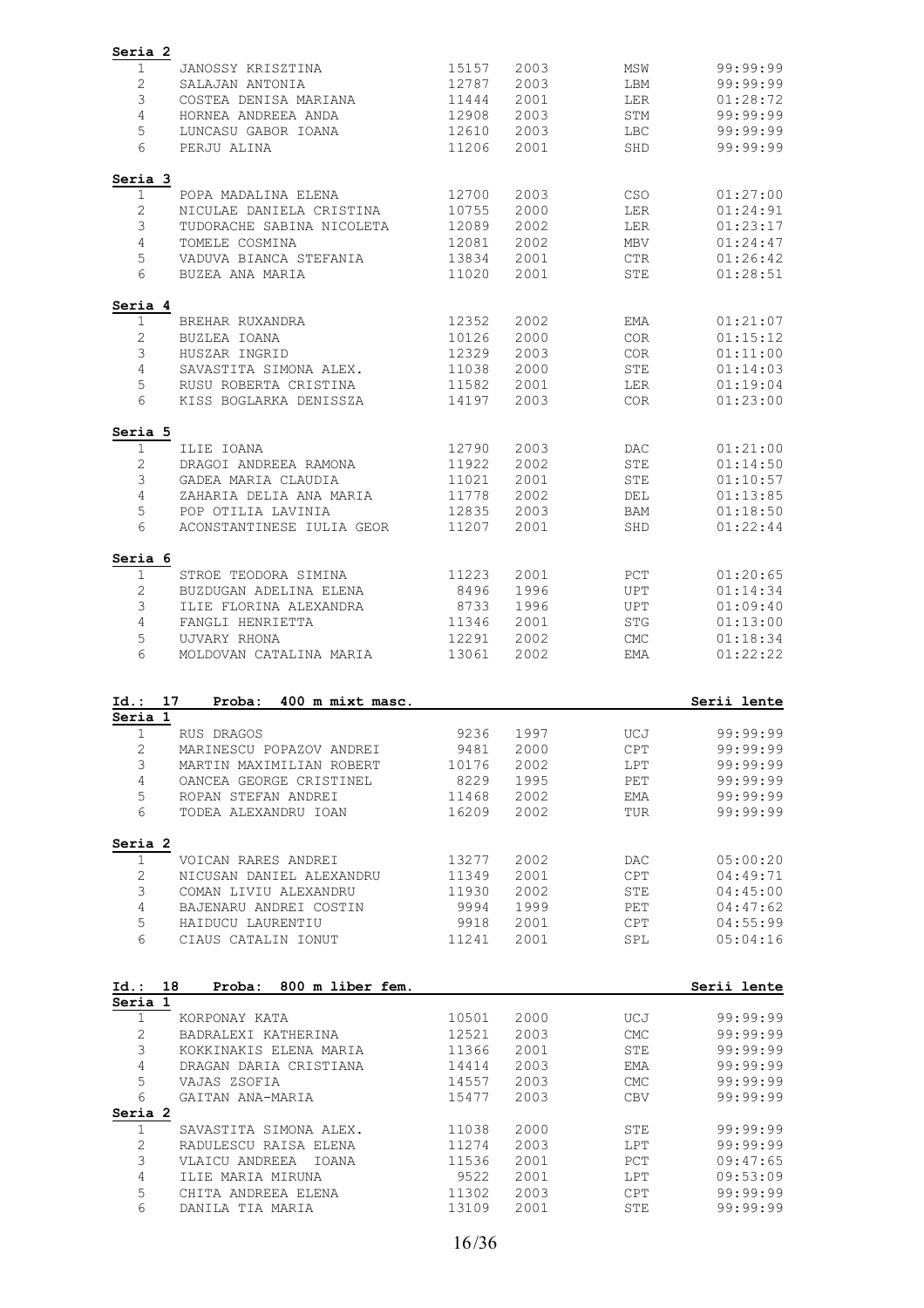### Reuniunea: 4 24.11.2017 Ora: 17.00

#### Finalele probelor 11 – 16

| <b>Culoar</b>           | Nume si prenume<br><b>Stafeta</b> | Cod   | An<br>nastere | <b>Club</b> | <b>Timp</b><br>creditare |
|-------------------------|-----------------------------------|-------|---------------|-------------|--------------------------|
| $Id.$ :                 | 17T<br>400 m mixt masc.<br>Proba: |       |               |             | Seria rapida             |
| $\mathbf{1}$            | BRAN IONEL                        | 10697 | 2000          | <b>STE</b>  | 04:33:41                 |
| $\overline{2}$          | PETRE BOGDAN MIHAI                | 8963  | 1997          | <b>UPT</b>  | 04:26:81                 |
| 3                       | RAIU FLORIN ALEXANDRU             | 7916  | 1994          | <b>DIN</b>  | 04:25:17                 |
| 4                       | <b>BONEA SABIN</b>                | 9982  | 1999          | <b>STE</b>  | 04:26:71                 |
| 5                       | BADEATA ALEXANDRU COSTEL          | 8494  | 1996          | <b>UPT</b>  | 04:29:82                 |
| 6                       | IONESCU MIHNEA IOAN               | 11653 | 2001          | <b>STE</b>  | 04:43:06                 |
| Id.: 18T                | Proba: 800 m liber fem.           |       |               |             | Seria rapida             |
| 1                       | TOLEA CLAUDIA IOANA               | 12810 | 2003          | <b>STE</b>  | 09:30:00                 |
| $\overline{2}$          | SPINU CLARA ANDREEA               | 11998 | 2003          | SPL         | 09:08:90                 |
| 3                       | COLTI DUMITRESCU EMILIA           | 10001 | 1999          | PET         | 08:58:41                 |
| 4                       | DASCAL ANA IULIA                  | 11810 | 2002          | UCJ         | 09:04:56                 |
| 5                       | MITU ANDRA ELENA                  | 13072 | 2003          | <b>DAC</b>  | 09:28:00                 |
| 6                       | SCORTEA ECATERINA                 | 12558 | 2003          | <b>STE</b>  | 09:45:00                 |
| Id.: 19                 | Proba: 4 X 50 m liber             |       |               |             | Stafeta combinata c.c.   |
| Seria 1<br>$\mathbf{1}$ | MS                                |       |               | <b>CTR</b>  | 99:99:99                 |
| $\overline{2}$          | MS                                |       |               | SRT         | 99:99:99                 |
| 3                       | MS                                |       |               | SPL         | 99:99:99                 |
|                         |                                   |       |               | SRT         | 99:99:99                 |
| 4                       | MS                                |       |               |             |                          |
| 5                       | MS                                |       |               | <b>CMC</b>  | 99:99:99                 |

### **Seria 2**

| Seria | 2  |     |          |
|-------|----|-----|----------|
|       | ΜS | STE | 99:99:99 |
|       | ΜS | STE | 99:99:99 |
|       | МS | STE | 99:99:99 |
|       | MS | STE | 99:99:99 |
|       | MS | STE | 99:99:99 |
|       | МS | STE | 99:99:99 |

#### **Seria 3**

|  | ΜS | SHD        | 99:99:99 |
|--|----|------------|----------|
|  | ΜS | LER        | 99:99:99 |
|  | ΜS | LER        | 99:99:99 |
|  | MS | LER        | 99:99:99 |
|  | ΜS | <b>SSB</b> | 99:99:99 |
|  | MS | SHD        | 99:99:99 |
|  |    |            |          |

#### **Seria 4**

| ΜS | <b>UPT</b> | 99:99:99 |
|----|------------|----------|
| ΜS | <b>CPT</b> | 99:99:99 |
| ΜS | LPT        | 99:99:99 |
| ΜS | LBM        | 99:99:99 |
| МS | <b>CPT</b> | 99:99:99 |
| МS | LER        | 99:99:99 |

### **Seria 5**

| . |    |            |          |
|---|----|------------|----------|
|   | МS | GAR        | 01:50:01 |
|   | MS | DIN        | 01:43:11 |
|   | ΜS | <b>UPT</b> | 01:33:80 |
|   | MS | MBV        | 01:39:86 |
|   | MS | <b>CBV</b> | 01:45:00 |
|   | MS | <b>STM</b> | 99:99:99 |
|   |    |            |          |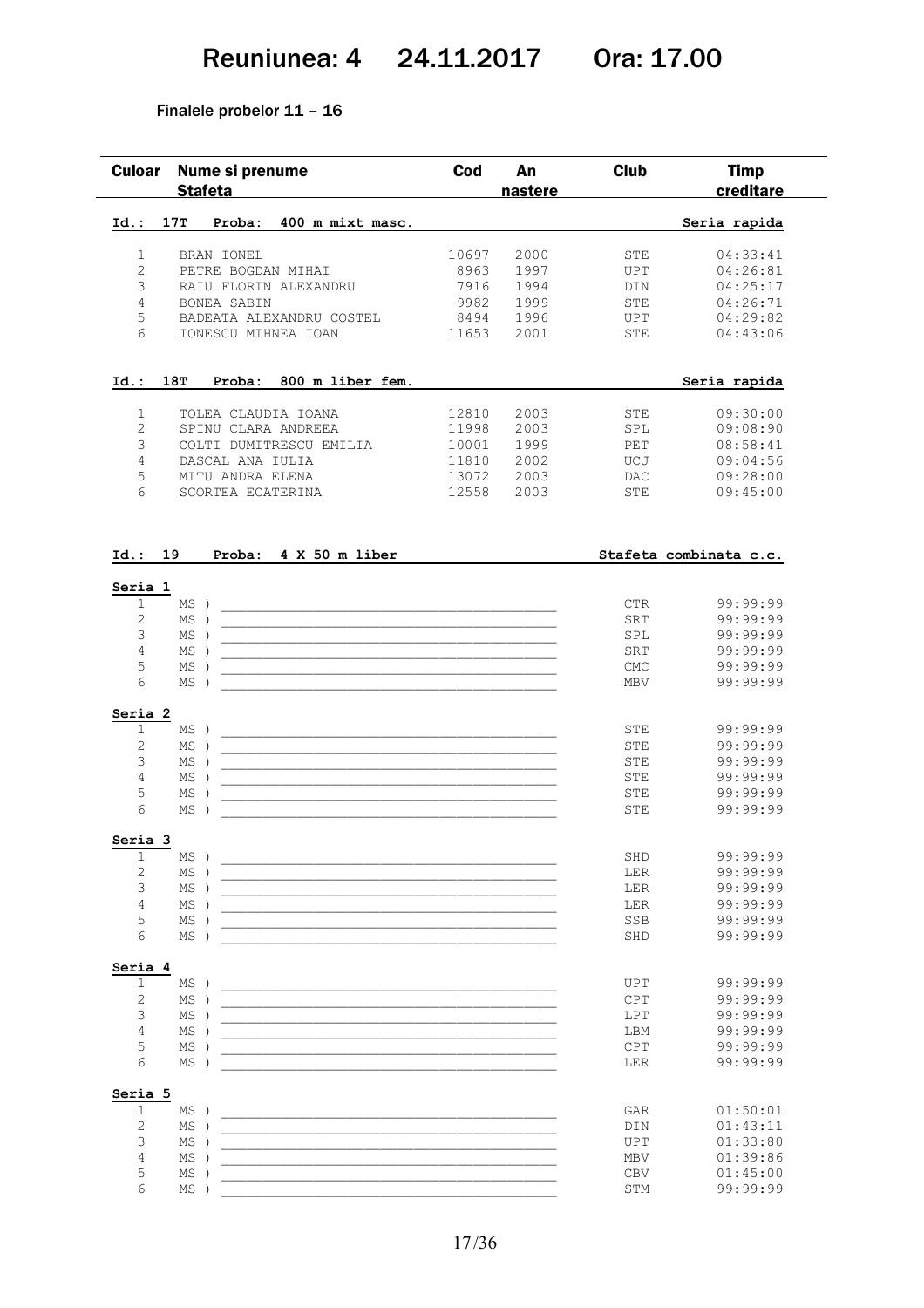### Reuniunea: 5 25.11.2017 Ora: 10.00

| <b>Culoar</b>  | Nume si prenume<br><b>Stafeta</b> | Cod   | An<br>nastere | Club       | <b>Timp</b><br>creditare |
|----------------|-----------------------------------|-------|---------------|------------|--------------------------|
| Id.:           | Proba:<br>50 m liber fem.<br>20   |       |               |            | Serii eliminatorii       |
| Seria 1        |                                   |       |               |            |                          |
| $\overline{2}$ | FLOREA ANA GEORGIANA              | 14396 | 2002          | <b>CBV</b> | 99:99:99                 |
| 3              | COJOCARU ALINA GEORGIANA          | 11660 | 2001          | <b>SCB</b> | 99:99:99                 |
| 4              | BOTEZATU ELENA BIANCA             | 14469 | 2002          | <b>CBV</b> | 99:99:99                 |
| Seria 2        |                                   |       |               |            |                          |
| 1              | GARBOAN HELSINIA MIHAELA          | 12290 | 2002          | <b>CMC</b> | 99:99:99                 |
| 2              | RATIU MAYSA                       | 12969 | 2003          | <b>CMC</b> | 99:99:99                 |
| 3              | ALEXANDRU BRIANA STEFANIA         | 12718 | 2003          | <b>SRT</b> | 99:99:99                 |
| 4              | MIRON ANDREEA MARIA               | 14541 | 2003          | <b>CMC</b> | 99:99:99                 |
| 5              | RUS REBECA STEFANIA               | 13128 | 2003          | <b>CMC</b> | 99:99:99                 |
| 6              | BALAZS MELINDA                    | 10470 | 1999          | MBV        | 99:99:99                 |
| Seria 3        |                                   |       |               |            |                          |
| 1              | BERGHER SELINE                    | 12918 | 2003          | SRT        | 99:99:99                 |
| $\overline{2}$ | RAD SARAH DAMARIS                 | 12876 | 2003          | <b>MAR</b> | 99:99:99                 |
| 3              | GADEA GABRIELA IOANA              | 11923 | 2002          | <b>STE</b> | 99:99:99                 |
| 4              | BARBU ALEXANDRA ANISSIA           | 12560 | 2003          | <b>STE</b> | 99:99:99                 |
| 5              | BACIUNA ROBERTA ELISA             | 12710 | 2003          | SRT        | 99:99:99                 |
| 6              | LUCHIAN ALEXIA                    | 12725 | 2003          | SRT        | 99:99:99                 |
|                |                                   |       |               |            |                          |
| Seria 4        |                                   |       |               |            |                          |
| 1              | DRAGAN THEODORA                   | 11634 | 2001          | STE        | 99:99:99                 |
| 2              | MIRA MARIA ANDREEA                | 12699 | 2003          | SHD        | 99:99:99                 |
| 3              | IVACSON BIANCA PETRUTA            | 9275  | 1997          | CSB        | 99:99:99                 |
| $\overline{4}$ | POROSNICU MANUELA                 | 12535 | 2003          | GAR        | 99:99:99                 |
| 5              | DANILA TIA MARIA                  | 13109 | 2001          | STE        | 99:99:99                 |
| 6              | KOKKINAKIS ELENA MARIA            | 11366 | 2001          | <b>STE</b> | 99:99:99                 |
| Seria 5        |                                   |       |               |            |                          |
| 1              | FAGETAN IULIA                     | 12786 | 2003          | SSB        | 99:99:99                 |
| $\overline{c}$ | PLES MARA                         | 13655 | 2003          | <b>SMA</b> | 99:99:99                 |
| 3              | MARIN MARIA IOANA                 | 12096 | 2002          | LER        | 99:99:99                 |
| 4              | BALOG HENRIETTA                   | 15156 | 2003          | <b>VSK</b> | 99:99:99                 |
| 5              | COMSA CATALINA DIANA              | 12783 | 2003          | SSB        | 99:99:99                 |
| 6              | ZAHARIA DELIA ANA MARIA           | 11778 | 2002          | DEL        | 99:99:99                 |
| Seria 6        |                                   |       |               |            |                          |
| 1              | TATAR CRISTINA GEORGETA           | 2836  | 1985          | UPT        | 99:99:99                 |
| 2              | CHITA ANDREEA ELENA               | 11302 | 2003          | <b>CPT</b> | 99:99:99                 |
| 3              |                                   |       |               |            | 99:99:99                 |
|                | FULOP MEDEEA ADINA                | 10502 | 2000          | LBM        |                          |
| 4              | VLAICU ANDREEA IOANA              | 11536 | 2001          | PCT        | 99:99:99                 |
| 5              | BUZDUGAN ADELINA ELENA            | 8496  | 1996          | UPT        | 99:99:99                 |
| 6              | TUDORACHE SABINA NICOLETA         | 12089 | 2002          | LER        | 99:99:99                 |
| Seria 7        |                                   |       |               |            |                          |
| $\mathbf 1$    | DRAGOMIR ANDREEA ALEX.            | 13267 | 2003          | DAC.       | 00:31:90                 |
| 2              | NICOLA ANDREEA CRISTINA           | 12557 | 2003          | STE        | 00:31:00                 |
| 3              | PASCU DIANA ALEXANDRA             | 12857 | 2003          | ACT        | 00:30:50                 |
| $\overline{4}$ | CHELU REBECA                      | 12101 | 2002          | LER        | 00:30:68                 |
| 5              | NICOLAESCU LIVIA IOANA            | 13955 | 2002          | CTR        | 00:31:11                 |
| 6              | RAICU BADEA MARIA                 | 13094 | 2003          | LPT        | 99:99:99                 |
| Seria 8        |                                   |       |               |            |                          |
| 1              | OLOCSVARI NORA KRISZTINA          | 12293 | 2002          | <b>CMC</b> | 00:30:10                 |
| 2              | GHERGHEL MELISA                   | 12252 | 2002          | BAM        | 00:29:98                 |
| 3              | GHERMAN PAULA SORANA              | 12355 | 2002          | EMA        | 00:29:83                 |
| 4              | SATMARI SANDRA MEDEEA             | 11195 | 2001          | CSW        | 00:29:87                 |
| 5              | POPA MADALINA ELENA               | 12700 | 2003          | <b>CSO</b> | 00:30:00                 |
| 6              | POP ARIANA ALEXA                  | 11136 | 2002          | MSM        | 00:30:28                 |
| Seria 9        |                                   |       |               |            |                          |
| 1              | OLTEANU ANA MARIA                 | 11722 | 2001          | CPT        | 00:29:32                 |
| 2              | SARBULESCU ANDREEA LOREDA         | 11322 | 2000          | LER        | 00:28:53                 |
| 3              | ORZAC PAULA REKA                  | 10491 | 2000          | MBV        | 00:27:49                 |
| 4              |                                   |       |               |            |                          |
|                | DASCAL ALEXIA                     | 11750 | 2001          | UCJ        | 00:28:09                 |
| 5              | NAHED ANNA MARIA                  | 12559 | 2003          | STE        | 00:29:00                 |
| 6              | VADUVA BIANCA STEFANIA            | 13834 | 2001          | CTR        | 00:29:79                 |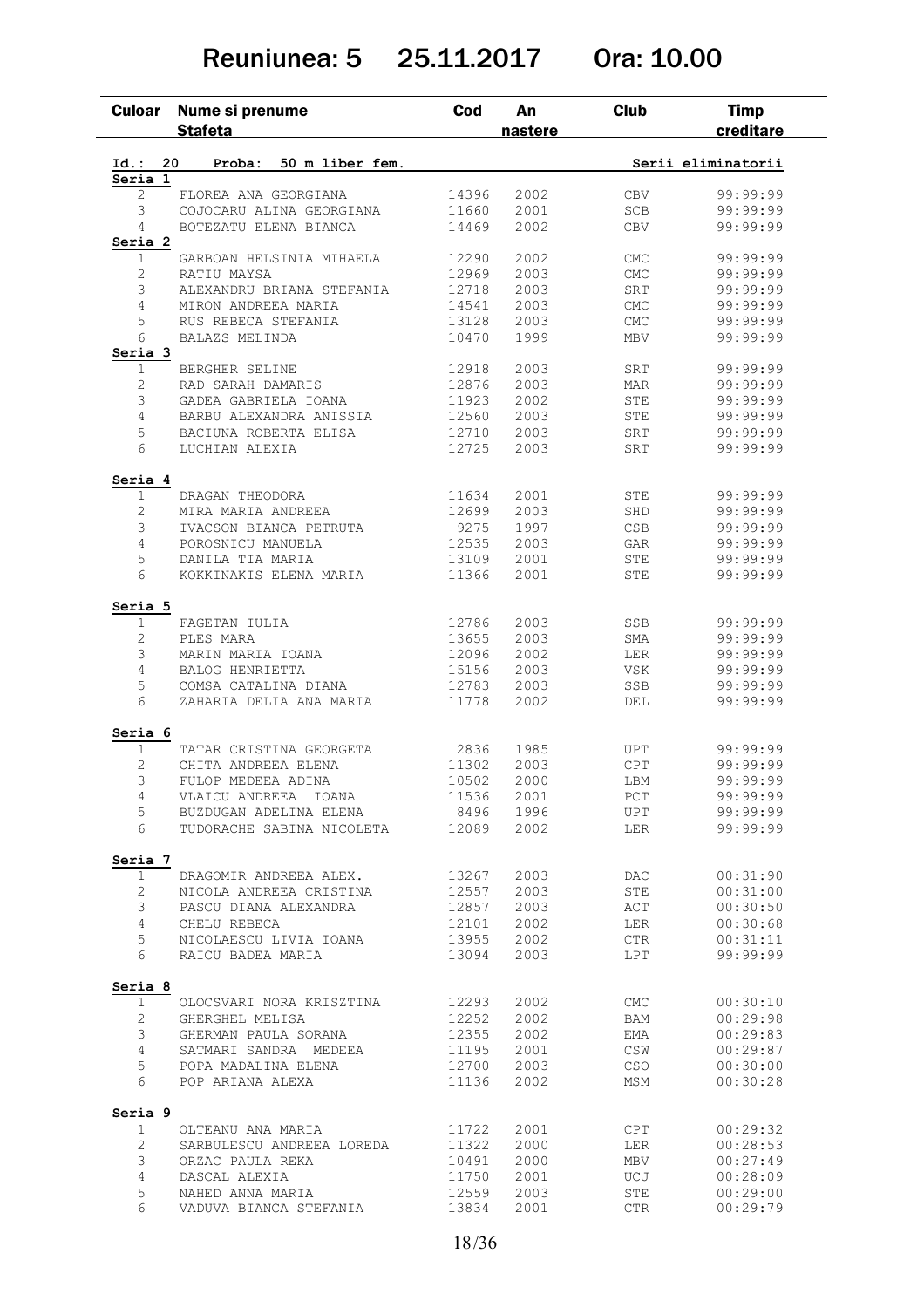| Seria 10                |                                                            |                |              |            |                      |
|-------------------------|------------------------------------------------------------|----------------|--------------|------------|----------------------|
| 1                       | GUIAS MEG LIDIA                                            | 12269          | 2002         | DEL        | 00:29:14             |
| $\mathbf{2}$<br>3       | PRIOTEASA ANA MARIA ADELA                                  | 7549           | 1996         | <b>UPT</b> | 00:28:52             |
| 4                       | IVAN JASMINNE ANNE MARIE<br>NOTINGHER CARINA               | 11364<br>11067 | 2001<br>2002 | STE<br>STM | 00:26:87<br>00:28:00 |
| 5                       | DRAGOMIR ANA MARIA                                         | 10779          | 2000         | STE        | 00:28:85             |
| 6                       | SCORTEA ECATERINA                                          | 12558          | 2003         | <b>STE</b> | 00:29:50             |
| Seria 11                |                                                            |                |              |            |                      |
| 1                       | BUZEA ANA MARIA                                            | 11020          | 2001         | STE        | 00:29:02             |
| $\mathbf{2}$            | BASCARAU ALEXIA MARIA                                      | 12540          | 2003         | GAR        | 00:28:18             |
| 3                       | SCHNEIDER KRISTINA MARIA                                   | 11809          | 1999         | MBV        | 00:26:54             |
| 4<br>5                  | PERJU ALINA                                                | 11206          | 2001         | SHD        | 00:27:82             |
| 6                       | RUSU ROBERTA CRISTINA<br>BALTA ANDREEA BIANCA              | 11582<br>11944 | 2001<br>2002 | LER<br>GAR | 00:28:57<br>00:29:49 |
| Id.:                    | 21<br>Proba:<br>50 m spate masc.                           |                |              |            | Serii eliminatorii   |
| Seria 1                 |                                                            |                |              |            |                      |
| $\mathbf{1}$            | REBENCIUC RARES ANDREI                                     | 14470          | 2001         | CBV        | 99:99:99             |
| $\mathbf{2}$            | RUS DRAGOS                                                 | 9236           | 1997         | UCJ        | 99:99:99             |
| 3                       | JURCHESCU MIHAI                                            | 11954          | 2002         | ATM        | 99:99:99             |
| 4<br>5                  | MOSNEGUTU CATALIN<br>CABUZ PAUL OCTAVIAN                   | 11678<br>12079 | 2001<br>2002 | MSM<br>MBV | 99:99:99<br>99:99:99 |
|                         |                                                            |                |              |            |                      |
| Seria 2<br>$\mathbf{1}$ | PAVEL C-TIN CLAUDIU                                        | 13957          | 2001         | <b>CTR</b> | 99:99:99             |
| $\mathbf{2}$            | WOLF DENIS                                                 | 12234          | 2002         | SRT        | 99:99:99             |
| 3                       | POPA AARON STEFAN                                          | 10647          | 2000         | GAR        | 99:99:99             |
| 4                       | COSTROJ ANTONIO ANDREI                                     | 10702          | 2002         | STE        | 99:99:99             |
| 5                       | DOBRE VLADIMIR                                             | 16418          | 2002         | CTR        | 99:99:99             |
| 6<br>Seria 3            | BOMCHIS FILIP TUDOR                                        | 11041          | 2000         | <b>CSO</b> | 99:99:99             |
| $\mathbf{1}$            | HRISCU DRAGOS ALEXANDRU                                    | 11916          | 2002         | CSB        | 99:99:99             |
| $\mathbf{2}$            | CUZUBAN SEBASTIAN ANDREI                                   | 11612          | 2001         | LER        | 99:99:99             |
| 3                       | POPESCU MIHAI                                              | 10740          | 2000         | PCT        | 99:99:99             |
| 4                       | CIRJE ANDREI NICOLAE                                       | 11874          | 2002         | <b>CPT</b> | 99:99:99             |
| 5<br>6                  | OLARIU ALEXANDRU ADRIAN<br>LAZAR ANDREI                    | 11903          | 2002         | SSB        | 99:99:99             |
| Seria 4                 |                                                            | 11939          | 2002         | GAR        | 99:99:99             |
| $\mathbf 1$             | STAFIE CALIN                                               | 11072          | 2000         | SSV        | 99:99:99             |
| $\mathbf{2}$            | ARBA ADRIAN CRISTIAN                                       | 10316          | 1999         | STM        | 99:99:99             |
| 3                       | DERESOIU ALEXANDRU RAUL                                    | 15435          | 2001         | LLP        | 00:35:90             |
| 4                       | DAMIAN PATRICK ADORIAN                                     | 12166          | 2002         | STM        | 99:99:99             |
| 5 <sup>5</sup>          | CROITOR IULIUS SEBASTIAN 12048                             |                | 2002         | SSV        | 99:99:99             |
| 6<br>Seria 5            | GATA RARES RAFAEL                                          | 12202          | 2002         | LBM        | 99:99:99             |
| $\mathbf 1$             | MADARAS SABIN AUGUSTIN 10460                               |                | 2000         | SSB        | 00:33:30             |
| $\mathbf{2}$            | CISMAS BOGDAN ALEXANDRU                                    | 11648<br>10857 | 2001         | LER        | 00:31:43             |
| 3                       | HANCU ALEXANDRU                                            |                | 2001         | LBM        | 00:30:90             |
| $\overline{4}$<br>5     | GAGIU TUDOR GABRIEL 11766                                  |                | 2001<br>2001 | STE<br>LBM | 00:31:11<br>00:31:49 |
| 6                       | MIHALACHE ALEXANDRU CIPRI 11418<br>BALABAN HORIA MIHAI     | 10595          | 2000         | SSB        | 00:33:35             |
| Seria 6                 |                                                            |                |              |            |                      |
| $\mathbf{1}$            | BADESCU PETRUT OVIDIU 10554                                | 11936          | 2000         | CPT        | 00:30:41             |
| $\overline{2}$<br>3     | DEZNAN LUCA<br>RUSU DAVID CRISTIAN                         | 12111          | 2002<br>2002 | GAR<br>LER | 00:30:11<br>00:29:50 |
| $\overline{4}$          | ARPIN VLAD GABRIEL                                         | 11152          | 2000         | LER        | 00:29:70             |
| 5                       |                                                            |                | 2001         | SRT        | 00:30:25             |
| 6                       | CARAVAN BOGDAN ANDREI<br>VASILE STEFAN MARIUS              | 11491<br>11384 | 2001         | LER        | 00:30:86             |
| Seria 7<br>$\mathbf 1$  |                                                            |                | 2000         | GAR        | 00:28:90             |
| $\mathbf{2}$            | ARDELEAN ALEX OVIDIU 10648<br>TATAR GHEORGHE CRISTIAN 6527 |                | 1991         | UPT        | 00:28:24             |
| 3                       | VERBA ROBERT                                               | 9853           | 1999         | BAM        | 00:27:96             |
| 4                       | POPA VICENTZO NICOLAS 12083<br>RIIRCIII ION DORIAN 10940   |                | 2002         | LER        | 00:28:00             |
| 5                       |                                                            |                | 2000         | SRT        | 00:28:72             |
| 6                       | LEUCUTA LEONARD                                            | 10965          | 2000         | ATM        | 00:29:32             |
| Seria 8<br>1            | PLESA ANDREI                                               | 9114           | 1997         | UCJ        | 00:27:82             |
| $\overline{2}$          | BADEATA ALEXANDRU COSTEL 8494 1996                         |                |              | UPT        | 00:26:43             |
| 3                       | ANGHEL ANDREI MIRCEA                                       | 9723           | 1998         | CSO        | 00:25:26             |
| $\overline{4}$          | SZILAGYI ALEX. RICHARD<br>RATIU GEORGE ADRIAN              | 9315<br>10622  | 1998         | MBV        | 00:26:20             |
| 5                       | RATIU GEORGE ADRIAN                                        |                | 2000         | STE        | 00:26:80             |
| 6                       | NICUSAN DANIEL ALEXANDRU 11349                             |                | 2001         | CPT        | 00:27:88             |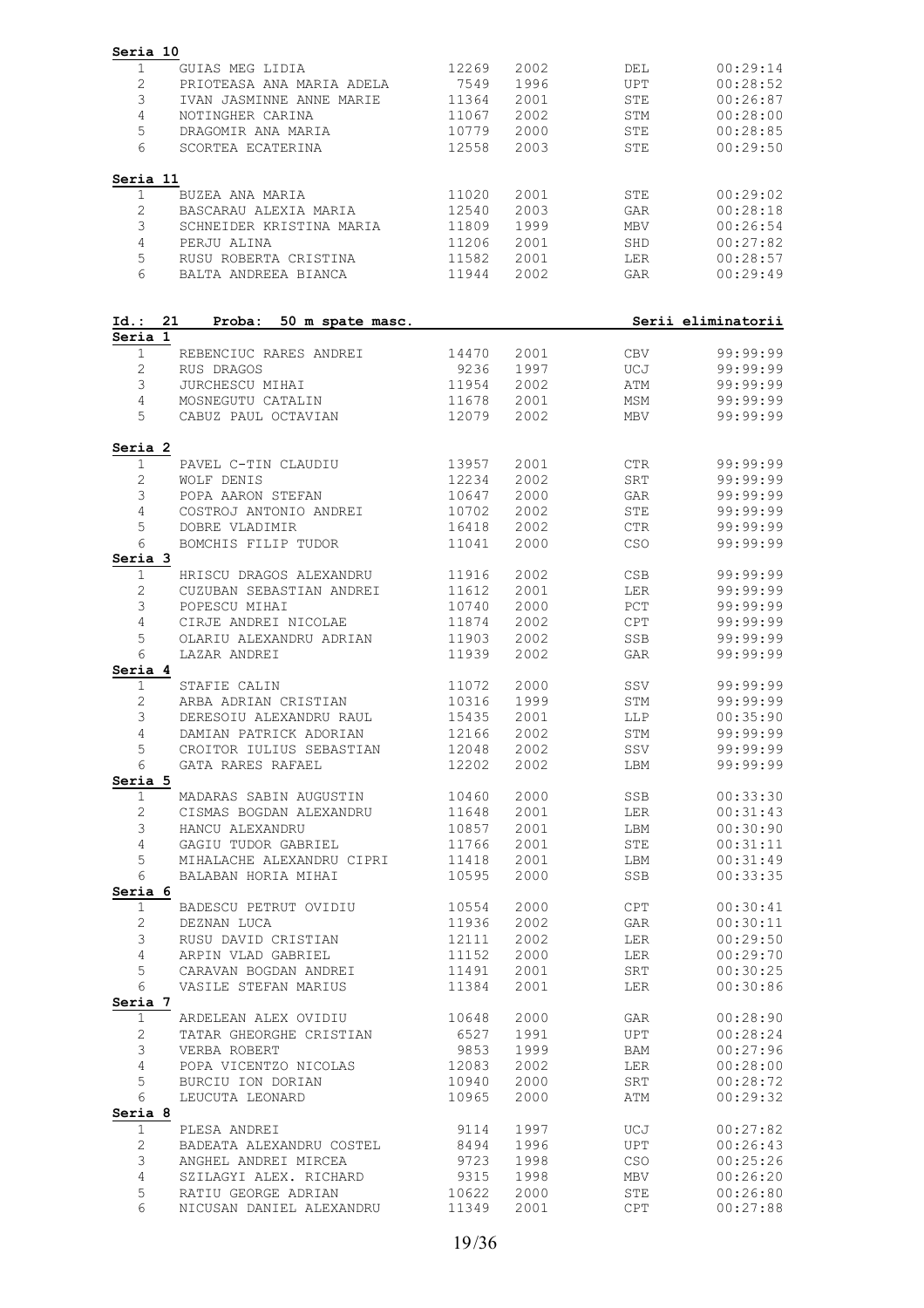| Seria 9               |                           |       |      |             |                                              |
|-----------------------|---------------------------|-------|------|-------------|----------------------------------------------|
| $\mathbf 1$           | DUMITRACHE GABRIEL IOAN   | 11598 | 2001 | LER         | 00:27:32                                     |
| $\sqrt{2}$            | ANCUTA ALEXANDRU VASILE   | 7793  | 1994 | <b>UPT</b>  | 00:26:36                                     |
| 3                     | UNGUR CATALIN PAUL        | 7672  | 1994 | <b>MBV</b>  | 00:24:78                                     |
| 4                     |                           | 9364  |      |             |                                              |
|                       | UNGUR ANDREI              |       | 1998 | <b>MBV</b>  | 00:26:01                                     |
| 5                     | ION ALEXANDRU             | 10240 | 1999 | SRT         | 00:26:64                                     |
| 6                     | DRUGA RARES ANDREI        | 11657 | 2001 | CSB         | 00:27:85                                     |
| Seria 10              |                           |       |      |             |                                              |
| $\mathbf 1$           | IACOB VICTOR STEFAN       | 11210 | 2001 | SHD         | 00:27:31                                     |
| $\mathbf{2}$          | PATURCA VLAD              | 10375 | 1999 | CSO         | 00:26:24                                     |
| 3                     | GLINTA ROBERT ANDREI      | 9019  | 1997 | DIN         | 00:23:64                                     |
| 4                     | ROSIORU PAUL ANDREI       | 9371  | 1998 | CSO         | 00:25:49                                     |
| 5                     | IORDACHESCU BOGDAN IONUT  | 7533  | 1995 | <b>UPT</b>  | 00:26:47                                     |
| 6                     | MADARAS MARIA ANTON       | 10049 | 1999 | SSB         | 00:27:84                                     |
|                       |                           |       |      |             |                                              |
| 22<br>Id.:<br>Seria 1 | Proba:<br>200 m bras fem. |       |      |             | Serii eliminatorii                           |
| $\mathbf{2}$          | PADURARIU CARINA FLORINA  | 11883 | 2002 | <b>SCB</b>  | 99:99:99                                     |
| 3                     | BREHAR RUXANDRA           | 12352 | 2002 | EMA         | 99:99:99                                     |
| 4                     | UJVARY RHONA              | 12291 | 2002 | <b>CMC</b>  | 99:99:99                                     |
| Seria 2               |                           |       |      |             |                                              |
| 2                     | STROE TEODORA SIMINA      | 11223 | 2001 | PCT         | 02:54:54                                     |
| 3                     | GADEA MARIA CLAUDIA       | 11021 | 2001 | STE         | 02:35:87                                     |
| 4                     | MOLDOVAN CATALINA MARIA   | 13061 | 2002 | <b>EMA</b>  | 02:48:60                                     |
| 5                     | HORNEA ANDREEA ANDA       | 12908 | 2003 | STM         | 99:99:99                                     |
| Seria 3               |                           |       |      |             |                                              |
| 1                     | SALAJAN ANTONIA           | 12787 | 2003 | LBM         | 99:99:99                                     |
| $\mathbf{2}$          | ILIE IOANA                | 12790 | 2003 | DAC         | 02:54:00                                     |
| 3                     | HUSZAR INGRID             | 12329 | 2003 | COR         | 02:34:00                                     |
| 4                     | FANGLI HENRIETTA          | 11346 | 2001 | <b>STG</b>  | 02:39:93                                     |
| 5                     | NICULAE DANIELA CRISTINA  | 10755 | 2000 | LER         | 03:06:55                                     |
| 6                     | COZMA SANZIANA MARIA      | 12392 | 2003 | ALB         | 99:99:99                                     |
|                       |                           |       |      |             |                                              |
| Seria 4<br>1          | COLTI DUMITRESCU EMILIA   | 10001 | 1999 | PET         | 99:99:99                                     |
|                       |                           |       |      |             |                                              |
| 2                     | POP OTILIA LAVINIA        | 12835 | 2003 | BAM         | 02:52:00                                     |
| 3                     | ILIE FLORINA ALEXANDRA    | 8733  | 1996 | <b>UPT</b>  | 02:29:33                                     |
| 4                     | BUZLEA IOANA              | 10126 | 2000 | <b>COR</b>  | 02:38:16                                     |
| 5                     | TOMELE COSMINA            | 12081 | 2002 | MBV         | 03:00:50                                     |
| 6                     | LUNCASU GABOR IOANA       | 12610 | 2003 | LBC         | 99:99:99                                     |
| Id.: 23               | Proba: 100 m bras masc.   |       |      |             | Serii eliminatorii                           |
| Seria 1               |                           |       |      |             |                                              |
| 2                     | VASILE ADRIAN FLORIN      | 13308 | 2002 | SS7         | 99:99:99                                     |
| 3                     | POSTOLACHE EDUARDO ANTONI | 13954 | 2002 | ${\rm CTR}$ | 99:99:99                                     |
| 4                     | PETRACHE ALEXANDRU        | 11991 | 2002 | <b>CBV</b>  | 99:99:99                                     |
| Seria 2               |                           |       |      |             |                                              |
| 1                     | ROPAN STEFAN ANDREI       | 11468 | 2002 | EMA         | 99:99:99                                     |
| 2                     | CARAVAN BOGDAN ANDREI     | 11491 | 2001 | SRT         | 99:99:99                                     |
| 3                     | PICIORUS ALEXANDRU        | 12000 | 2002 | SPL         | 99:99:99                                     |
| 4                     | NEMTOI IOAN STEFAN        | 13835 | 2000 | SPL         | 99:99:99                                     |
|                       |                           |       |      |             |                                              |
| 5                     | TINCAU MARIUS ALEX.       | 10232 | 1999 | SRT         | 99:99:99                                     |
| 6                     | MATEI FRANCISC MIHAI      | 12294 | 2002 | <b>CMC</b>  | 99:99:99                                     |
| Seria 3               |                           |       |      |             |                                              |
| $\mathbf{1}$          | MARCHITAN TEODOR GEORGE   | 10324 | 1999 | STE         | 99:99:99                                     |
| 2                     | PADURARU ANDREI FLORIN    | 10882 | 2000 | SHD         | 99:99:99                                     |
| 3                     | FINTINA VLAD              | 11959 | 2002 | SHD         | 99:99:99                                     |
| $\overline{4}$        | MARTON ARNOLD             | 11211 | 2001 | SHD         | 99:99:99                                     |
| 5                     | ROTUNDU CRISTIAN          | 6863  | 1994 | <b>STE</b>  | 99:99:99                                     |
| 6                     | PUSCAS CHRISTIAN RAUL     | 12144 | 2002 | <b>MAR</b>  | 99:99:99                                     |
|                       |                           |       |      |             |                                              |
|                       |                           |       |      |             |                                              |
| 1                     | STANA BOGDAN IOAN         | 11941 | 2002 | GAR         |                                              |
|                       |                           |       |      |             |                                              |
| $\mathbf{2}$          | FARA NICOLAE IOSIF CASIAN | 12063 | 2002 | <b>UNR</b>  |                                              |
| 3                     | ALEXANDRESCU MARCO CRISTI | 9882  | 1999 | <b>LER</b>  |                                              |
| Seria 4<br>4          | CHETE SERGIU              | 9554  | 1998 | DIN         | 99:99:99<br>99:99:99<br>99:99:99<br>99:99:99 |
| 5                     | MADARAS FILIP GABRIEL     | 11818 | 2002 | SSB         | 99:99:99                                     |
| 6                     | ILOVICEANU GEORGE         | 11961 | 2002 | SHD         | 99:99:99                                     |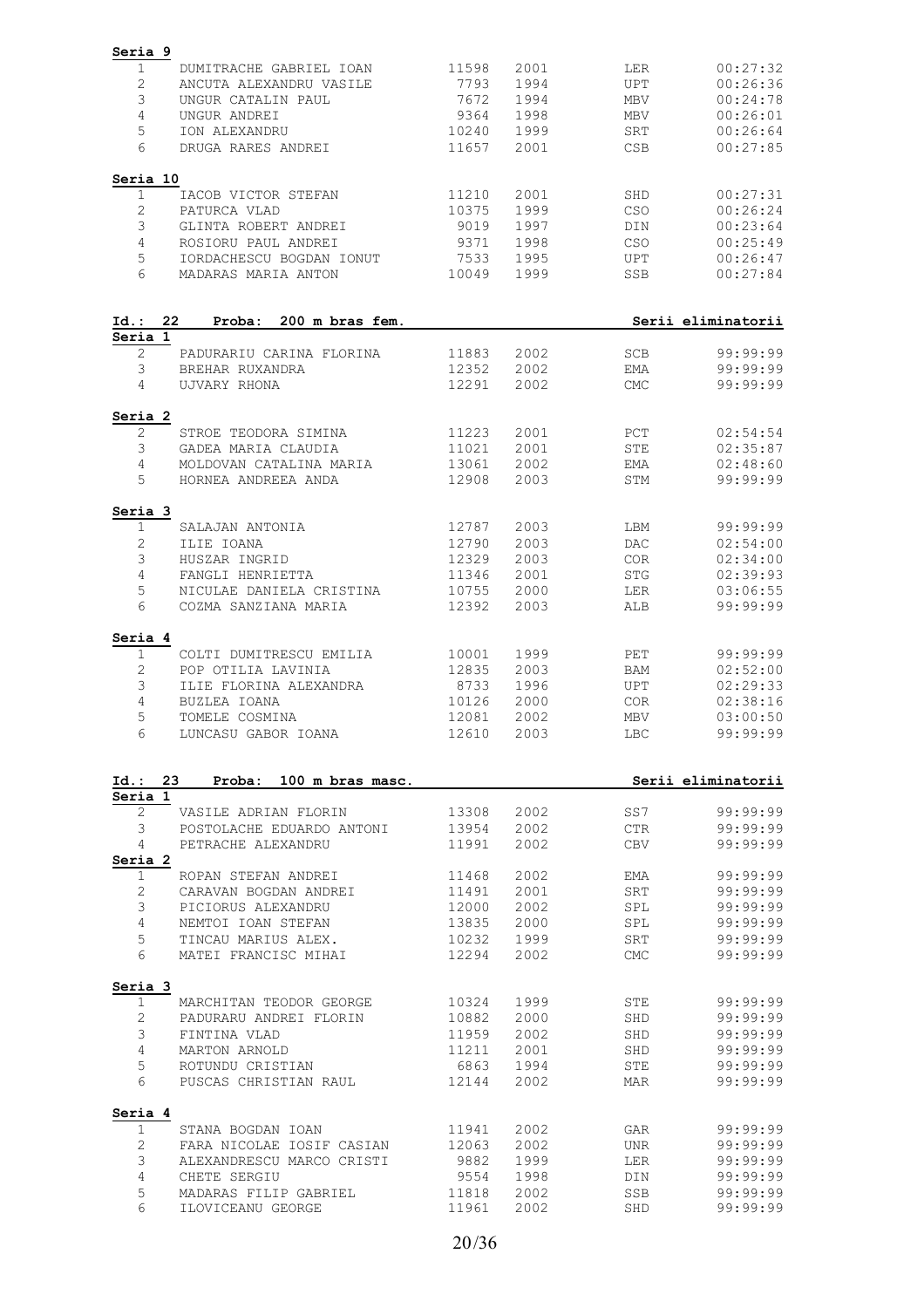| Seria 5         |                                                   |                |              |                   |                      |
|-----------------|---------------------------------------------------|----------------|--------------|-------------------|----------------------|
| 1               | IONITA NICOLAE ANDREI                             | 5100           | 1989         | UPT               | 99:99:99             |
| $\sqrt{2}$      | STINGA MIHAI ALEXANDRU                            | 13983          | 2002         | <b>CPT</b>        | 99:99:99             |
| 3               | PREDA IOAN ALEXANDRU                              | 11518          | 2002         | PCT               | 99:99:99             |
| 4               | CRETU MIHAI BOGDAN                                | 9898           | 2002         | <b>CPT</b>        | 99:99:99             |
| 5               | TIRLEA IONUT GABRIEL                              | 11147          | 2000         | <b>CPT</b>        | 99:99:99             |
| 6               | OPREA FLORIN ANTONIO                              | 13682          | 2001         | LER               | 99:99:99             |
| Seria 6         |                                                   |                |              |                   |                      |
| 1               | OANCEA GEORGE CRISTINEL                           | 8229           | 1995         | PET               | 99:99:99             |
| 2               | ALDESCU IONUT FLORENTIN                           | 11977          | 2002         | LPT               | 99:99:99             |
| 3               | NISTOR MIRCEA NICOLAE                             | 11738          | 1999         | SSV               | 99:99:99             |
| $\overline{4}$  | LANCEA COSMIN                                     | 608            | 1980         | MTM               | 99:99:99             |
| 5<br>6          | BALTOI ANDREI<br>BAJENARU ANDREI COSTIN           | 11710<br>9994  | 2000<br>1999 | LPT<br>PET        | 99:99:99<br>99:99:99 |
| Seria 7         |                                                   |                |              |                   |                      |
| $\mathbf{1}$    | DUTU ALEXANDRU NICOLAE                            | 10599          | 2000         | <b>SSB</b>        | 01:18:57             |
| 2               | SAPLACAN RADU VIOREL                              | 13735          | 2002         | <b>STE</b>        | 01:17:00             |
| 3               | OTOIU LUCA IOAN                                   | 11052          | 2001         | <b>CPT</b>        | 01:15:69             |
| $\overline{4}$  | IONESCU ANDREI ALEX.                              | 9919           | 2001         | <b>CPT</b>        | 01:16:73             |
| 5               | DABA COSMIN                                       | 10903          | 2000         | SRT               | 01:17:85             |
| 6               | TANASIE RARES GHEORGHE                            | 12160          | 2002         | STM               | 99:99:99             |
| Seria 8         |                                                   |                |              |                   |                      |
| 1<br>2          | BARABAS DAVID SZILARD<br>STOIAN ALBERTO GABRIEL   | 12388<br>12571 | 2001<br>2002 | <b>STG</b><br>LER | 01:14:81<br>01:13:00 |
| 3               | VAIPAN RADU                                       | 11060          | 2000         | <b>MTS</b>        | 01:09:86             |
| 4               | VOICAN RARES ANDREI                               | 13277          | 2002         | DAC               | 01:12:61             |
| 5               | DOBRE BOGDAN ALEXANDRU                            | 10944          | 1999         | <b>MTM</b>        | 01:13:16             |
| 6               | COZMUTA CEZAR CRISTIAN                            | 12788          | 2001         | LBM               | 01:15:15             |
| Seria 9         |                                                   |                |              |                   |                      |
| $\mathbf 1$     | CRISNIC ANDREI                                    | 10313          | 1998         | STM               | 01:09:26             |
| $\sqrt{2}$      | MICU MIHAI                                        | 11077          | 2000         | <b>CMC</b>        | 01:06:72             |
| 3               | SARAC IONUT ALIN                                  | 9764           | 1998         | DIN               | 01:04:65             |
| $\overline{4}$  | ABIBULA ATILA                                     | 8089           | 1995         | FAR               | 01:05:43             |
| 5<br>6          | TEODORESCU BOGDAN<br>RATH RAZVAN                  | 9442<br>12103  | 1998<br>2002 | <b>CBV</b><br>LER | 01:08:36<br>01:09:50 |
| Seria 10        |                                                   |                |              |                   |                      |
| $\mathbf 1$     | DABIJA CRISTINEL GABRIEL                          | 10500          | 2000         | LBM               | 01:09:17             |
| $\sqrt{2}$      | LEMNARU MATEI IOAN                                | 12099          | 2002         | CSO               | 01:06:53             |
| 3               | GRADINARU ANDREI RAZVAN                           | 7708           | 1995         | CSO               | 01:04:39             |
| 4               | POPA GABRIEL FLORIAN                              | 5893           | 1992         | UPT               | 01:04:91             |
| 5               | CALIN RARES MIHAI                                 | 11893          | 2000         | ATM               | 01:07:85             |
| 6               | TULEA SEBASTIAN NICOLAE                           | 10721          | 2001         | PCT               | 01:09:33             |
| Seria 11        |                                                   |                |              |                   |                      |
| 1               | IONESCU MIHNEA IOAN                               | 11653          | 2001         | STE               | 01:08:71             |
| 2               | MURESAN BOGDAN MIHAI                              | 8639           | 1996         | <b>MUR</b>        | 01:05:79             |
| 3               | DINCA ANDREEAS                                    | 9613           | 1998         | <b>CPT</b>        | 01:03:61             |
| 4               | DUMITRACHE ALEXANDRU IULI                         | 9490           | 1998         | LLP               | 01:04:83             |
| 5<br>6          | MARINESCU POPAZOV ANDREI<br>MAILAT EDUARD GABRIEL | 9481<br>9974   | 2000<br>1999 | CPT<br>LER        | 01:07:50<br>01:09:29 |
|                 |                                                   |                |              |                   |                      |
| Id.:<br>Seria 1 | 24<br>Proba:<br>100 m fluture fem.                |                |              |                   | Serii eliminatorii   |
| 2               | BOTEZATU ELENA BIANCA                             | 14469          | 2002         | CBV               | 99:99:99             |
| 3<br>4          | GARBOAN HELSINIA MIHAELA                          | 12290          | 2002         | <b>CMC</b>        | 99:99:99             |
| Seria 2         | ZAMFIROIU MIRUNA PAULA                            | 13612          | 2003         | MBV               | 99:99:99             |
| 2               | MOLDOVAN CATALINA MARIA                           | 13061          | 2002         | EMA               | 99:99:99             |
| 3               | ALEXANDRU BRIANA STEFANIA                         | 12718          | 2003         | SRT               | 99:99:99             |
| 4               | DRAGAN DARIA CRISTIANA                            | 14414          | 2003         | EMA               | 99:99:99             |
| 5<br>Seria 3    | RUS REBECA STEFANIA                               | 13128          | 2003         | <b>CMC</b>        | 99:99:99             |
| 1               | RAD SARAH DAMARIS                                 | 12876          | 2003         | MAR               | 99:99:99             |
| $\mathbf{2}$    | DRAGOMIR ANA MARIA                                | 10779          | 2000         | <b>STE</b>        | 99:99:99             |
| 3               | BUDRIS DARIA ANASTASIA                            | 12698          | 2003         | SHD               | 99:99:99             |
| 4               | NICOLAE CRISTINA ANDREEA                          | 8192           | 1995         | <b>STE</b>        | 99:99:99             |
| 5               | BARBU ALEXANDRA ANISSIA                           | 12560          | 2003         | STE               | 99:99:99             |
| 6               | DOBRE LARIA ANDREEA                               | 14748          | 2003         | SPL               | 99:99:99             |
|                 |                                                   |                |              |                   |                      |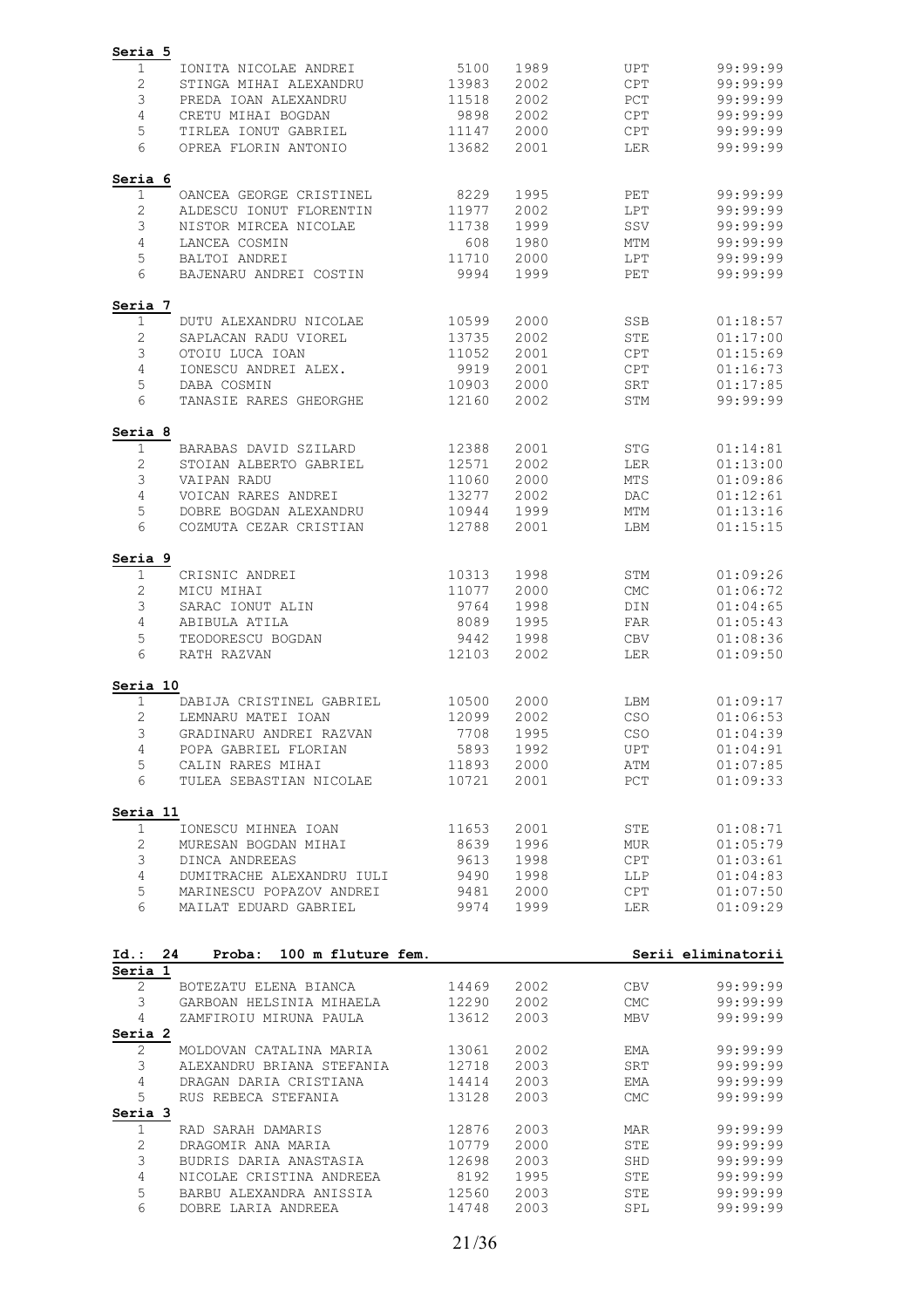| Seria 4                 |                                                   |                |              |                    |                                                                                                          |
|-------------------------|---------------------------------------------------|----------------|--------------|--------------------|----------------------------------------------------------------------------------------------------------|
| 1                       | PLES MARA                                         | 13655          | 2003         | SMA                | 99:99:99                                                                                                 |
| $\mathbf{2}$            | TOMUTA IRINA ALEXANDRA                            | 11645          | 2001         | <b>LER</b>         | 99:99:99                                                                                                 |
| 3                       | STANESCU BEATRICE ELENA                           | 11294          | 2001         | <b>CPT</b>         | 99:99:99                                                                                                 |
| 4                       | MARIN MARIA IOANA                                 | 12096          | 2002         | LER                | 99:99:99                                                                                                 |
| 5                       | SARBULESCU ANDREEA LOREDA                         | 11322          | 2000         | LER                | 99:99:99                                                                                                 |
| 6                       | COMSA CATALINA DIANA                              | 12783          | 2003         | SSB                | 99:99:99                                                                                                 |
|                         |                                                   |                |              |                    |                                                                                                          |
| Seria 5                 |                                                   |                |              |                    |                                                                                                          |
| 1                       | ILIE MARIA MIRUNA                                 | 9522           | 2001         | LPT                | 99:99:99                                                                                                 |
| $\mathbf{2}$            | COSTEA DENISA MARIANA                             | 11444          | 2001         | LER                | 01:16:01                                                                                                 |
| 3                       | POP ARIANA ALEXA                                  | 11136          | 2002         | MSM                | 01:13:11                                                                                                 |
| 4                       | TATARU ANDREEA ROXANA                             | 10005          | 1999         | PET                | 01:14:63                                                                                                 |
| 5                       | NICOLA ANDREEA CRISTINA                           | 12557          | 2003         | <b>STE</b>         | 01:18:00                                                                                                 |
| 6                       | GHEOROAE MARIA BIANCA                             | 12499          | 2003         | <b>CPT</b>         | 99:99:99                                                                                                 |
| Seria 6                 |                                                   |                |              |                    |                                                                                                          |
| 1                       | OLTEANU ANA MARIA                                 | 11722          | 2001         | <b>CPT</b>         | 01:09:75                                                                                                 |
| $\mathbf{2}$            | VLADUTU GEORGIANA                                 | 9864           | 1999         | <b>STE</b>         | 01:06:64                                                                                                 |
| 3                       | BOGDANECI ALEXANDRA                               | 7537           | 1995         | <b>UPT</b>         | 01:03:48                                                                                                 |
| 4                       | KORPONAY KATA                                     | 10501          | 2000         | UCJ                | 01:04:85                                                                                                 |
| 5                       | GIURCA CRISTINA LUCIA AND                         | 11680          | 2001         | <b>MTM</b>         | 01:07:42                                                                                                 |
| 6                       | SATMARI SANDRA MEDEEA                             | 11195          | 2001         | CSW                | 01:12:47                                                                                                 |
| Seria 7                 |                                                   |                |              |                    |                                                                                                          |
| 1                       | DODITA ARIANA GABRIELA                            | 11880          | 2002         | SCB                | 01:09:00                                                                                                 |
| $\mathbf{2}$            | DRAGOI ANDREEA RAMONA                             | 11922          | 2002         | <b>STE</b>         | 01:05:41                                                                                                 |
| 3                       | SCHNEIDER KRISTINA MARIA                          | 11809          | 1999         | <b>MBV</b>         | 01:03:32                                                                                                 |
| 4                       | MICLAUS VIVOSCHI SANDRA                           | 10434          | 1999         | <b>CMC</b>         | 01:04:56                                                                                                 |
| 5                       | MITU ANDRA ELENA                                  | 13072          | 2003         | DAC                | 01:07:11                                                                                                 |
| 6                       |                                                   |                |              |                    |                                                                                                          |
|                         | OPRESCU OANA ALEXANDRA                            | 12364          | 2002         | COR                | 01:12:00                                                                                                 |
| Seria 8                 |                                                   |                |              |                    |                                                                                                          |
| 1                       | PUSZTAY DORIS                                     | 10844          | 2000         | BAM                | 01:07:67                                                                                                 |
| $\mathbf{2}$            | IVAN JASMINNE ANNE MARIE                          | 11364          | 2001         | <b>STE</b>         | 01:04:97                                                                                                 |
| $\mathfrak{Z}$          | DOBRIN ALEXANDRA                                  | 6556           | 1993         | <b>UPT</b>         | 01:02:09                                                                                                 |
| 4                       | GADEA GABRIELA IOANA                              | 11923          | 2002         | STE                | 01:04:22                                                                                                 |
| 5                       | SCARLATESCU SABRINA                               | 9926           | 1999         | <b>CPT</b>         | 01:06:65                                                                                                 |
|                         |                                                   |                |              |                    |                                                                                                          |
| 6                       | NAHED ANNA MARIA                                  | 12559          | 2003         | <b>STE</b>         | 01:10:00                                                                                                 |
|                         |                                                   |                |              |                    |                                                                                                          |
| Id.:<br>Seria 1         | 25<br>200 m fluture masc.<br>Proba:               |                |              |                    | Serii eliminatorii                                                                                       |
| $\mathbf{1}$            | PETRACHE ALEXANDRU                                | 11991          | 2002         | <b>CBV</b>         | 99:99:99                                                                                                 |
|                         | UNGUR ANDREI                                      | 9364           |              | MBV                |                                                                                                          |
| $\mathbf{2}$            |                                                   |                | 1998         |                    | 99:99:99                                                                                                 |
| $\mathfrak{Z}$          | ALEXANDRESCU MIHAI                                | 16238          | 2001         | $\mathop{\rm CMC}$ | 99:99:99                                                                                                 |
| $\overline{4}$          | TOMA OCTAVIAN                                     | 10790          | 2000         | <b>CSO</b>         | 99:99:99                                                                                                 |
| 5                       | MARTIN DANIEL CRISTIAN                            | 12614          | 2000         | SCB                | 99:99:99                                                                                                 |
| 6                       | NEAMA RAUL EMANUEL                                | 9780           | 1998         | CBV                |                                                                                                          |
|                         |                                                   |                |              |                    |                                                                                                          |
| Seria 2<br>$\mathbf{1}$ | PASCALE VLAD TUDOR                                | 10303          | 1999         | FAR                |                                                                                                          |
| 2                       | PACIOIANU VASILE ALEX.                            | 10178          | 2000         | LPT                |                                                                                                          |
| 3                       | OLARU LEONARD ANDREI                              | 9475           | 1999         | <b>LLP</b>         |                                                                                                          |
| 4                       | COTOS SERBAN                                      | 12342          | 2002         | SVU                |                                                                                                          |
| 5                       | MURESAN DAVID CLAUDIU                             | 12373          | 2002         | LBM                | 99:99:99<br>99:99:99<br>02:17:15<br>02:08:63<br>02:13:50<br>99:99:99                                     |
| 6                       | CIAUS CATALIN IONUT                               | 11241          | 2001         | SPL                |                                                                                                          |
| Seria 3                 |                                                   |                |              |                    |                                                                                                          |
| $\mathbf{1}$            | CISMAS BOGDAN ALEXANDRU                           | 11648          | 2001         | LER                |                                                                                                          |
| $\mathbf{2}$            | COMAN LIVIU ALEXANDRU                             | 11930          | 2002         | STE                |                                                                                                          |
| 3                       | BRAN IONEL                                        | 10697          | 2000         | STE                |                                                                                                          |
| $\overline{4}$          | HAIDUCU LAURENTIU                                 | 9918           | 2001         | <b>CPT</b>         |                                                                                                          |
|                         |                                                   | 10533          |              |                    |                                                                                                          |
| 5<br>6                  | NICOLAE ANDREI CRISTIAN<br>COSTROJ ANTONIO ANDREI | 10702          | 2002<br>2002 | LPT<br>STE         |                                                                                                          |
|                         |                                                   |                |              |                    |                                                                                                          |
| Seria 4<br>$\mathbf{1}$ | CUZUBAN SEBASTIAN ANDREI                          | 11612          | 2001         | LER                |                                                                                                          |
|                         |                                                   |                |              |                    |                                                                                                          |
| $\mathbf{2}$            | FLOREA MIHNEA IOAN                                | 11770          | 2001         | STE                | 99:99:99<br>99:99:99<br>02:15:00<br>02:06:27<br>02:12:00<br>99:99:99<br>99:99:99<br>99:99:99<br>02:14:38 |
| 3                       | RUSEN ANDREI                                      | 9865           | 1999         | STE                | 02:00:87                                                                                                 |
| 4                       | SIMON ANDREI SEBASTIAN                            | 8824           | 1997         | DIN                | 02:09:74                                                                                                 |
| 5<br>6                  | BABICIU SEBASTIAN ADRIAN<br>SARAC CATALIN EMANUEL | 11414<br>10649 | 2001<br>2000 | LBM<br>GAR         | 02:30:72<br>99:99:99                                                                                     |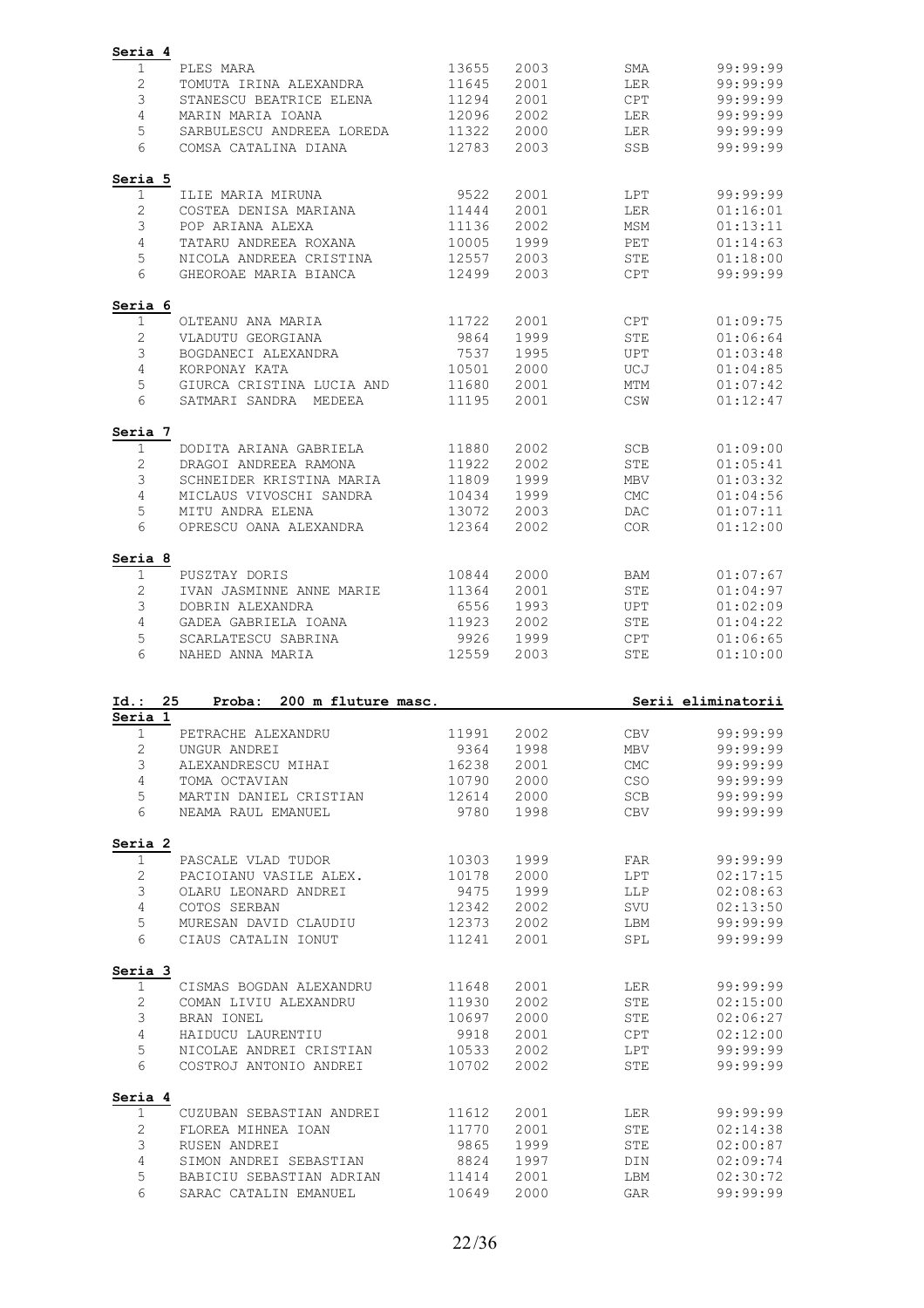| 26<br>Proba: 200 m liber fem.<br>Id.:                       |               |              |                             | Serii eliminatorii   |
|-------------------------------------------------------------|---------------|--------------|-----------------------------|----------------------|
| Seria 1<br>2<br>COJOCARU ALINA GEORGIANA                    | 11660         | 2001         | SCB                         | 99:99:99             |
|                                                             | 14557         | 2003         | CMC                         |                      |
| 3<br>VAJAS ZSOFIA<br>$\overline{4}$                         | 12293         | 2002         |                             | 99:99:99<br>99:99:99 |
| OLOCSVARI NORA KRISZTINA                                    |               |              | CMC                         |                      |
| 5<br>GAITAN ANA-MARIA                                       | 15477         | 2003         | CBV                         | 99:99:99             |
| Seria 2                                                     |               |              |                             |                      |
| $\mathbf{1}$<br>RATIU MAYSA                                 | 12969         | 2003         | <b>CMC</b>                  | 99:99:99             |
| $\overline{c}$<br>SPINU CLARA ANDREEA                       | 11998         | 2003         | SPL                         | 99:99:99             |
| 3<br>DANILA TIA MARIA                                       | 13109         | 2001         | STE                         | 99:99:99             |
| $\overline{4}$<br>KOKKINAKIS ELENA MARIA                    | 11366         | 2001         | STE                         | 99:99:99             |
| 5<br>MIRON ANDREEA MARIA                                    | 14541         | 2003         | CMC                         | 99:99:99             |
| 6<br>BADRALEXI KATHERINA                                    | 12521         | 2003         | <b>CMC</b>                  | 99:99:99             |
| Seria 3                                                     |               |              |                             |                      |
| $\mathbf{1}$<br>PERJU ALINA                                 | 11206         | 2001         | SHD                         | 99:99:99             |
| $\mathbf{2}$<br>BRADEAN LUOANA LORENA                       | 11674         | 2001         | GAR                         | 99:99:99             |
| 3<br>POPESCU ANA                                            | 12374         | 2001         | SSB                         | 99:99:99             |
| $\overline{4}$<br>IVACSON BIANCA PETRUTA                    | 9275          | 1997         | CSB                         | 99:99:99             |
| 5<br>MIRA MARIA ANDREEA                                     | 12699         | 2003         | SHD                         | 99:99:99             |
| 6<br>SAVASTITA SIMONA ALEX.                                 | 11038         | 2000         | STE                         | 99:99:99             |
| Seria 4                                                     |               |              |                             |                      |
| $\mathbf{1}$<br>CHITA ANDREEA ELENA                         | 11302         | 2003         | CPT                         | 99:99:99             |
| $\mathbf{2}$<br>SCORTEA ECATERINA                           | 12558         | 2003         | STE                         | 02:15:00             |
| 3<br>MUNTEAN DIANA ANAMARIA                                 | 11184         | 2001         | $\ensuremath{\mathsf{CMC}}$ | 02:09:07             |
| $\overline{4}$<br>TOLEA CLAUDIA IOANA                       | 12810         | 2003         | STE                         | 02:10:00             |
| 5<br>ACONSTANTINESE IULIA GEOR 11207                        |               | 2001         | SHD                         | 02:27:06             |
| 6<br>PLES MARA                                              | 13655         | 2003         | SMA                         | 99:99:99             |
| Seria 5                                                     |               |              |                             |                      |
| RADULESCU RAISA ELENA<br>1                                  | 11274         | 2003         | LPT                         | 99:99:99             |
| $\mathbf{2}$<br>BALAZS MELINDA                              | 10470         | 1999         | MBV                         | 02:12:33             |
| 3<br>BOGDANECI ALEXANDRA                                    | 7537          | 1995         | UPT                         | 02:04:77             |
| $\overline{4}$<br>ORZAC PAULA REKA                          | 10491         | 2000         | MBV                         | 02:09:96             |
| 5<br>PASCU DIANA ALEXANDRA                                  | 12857         | 2003         | ACT                         | 02:23:00             |
| 6<br>BALOG HENRIETTA                                        | 15156         | 2003         | VSK                         | 99:99:99             |
|                                                             |               |              |                             |                      |
| Seria 6<br>$\mathbf 1$<br>DRAGOMIR ANDREEA ALEX.            | 13267         | 2003         | DAC                         | 02:29:81             |
| $\mathbf{2}$<br>MERA RALUCA                                 | 11203         | 2001         | SHD                         | 02:11:22             |
| 3<br>DASCAL ANA IULIA                                       | 11810         | 2002         | UCJ                         | 02:04:56             |
| 4<br>MITU ANDRA ELENA                                       | 13072         | 2003         | DAC                         | 02:09:66             |
| 5<br>POPA MADALINA ELENA                                    | 12700         | 2003         | CSO                         | 02:20:00             |
| 6<br>TOMUTA IRINA ALEXANDRA                                 | 11645         | 2001         | LER                         | 99:99:99             |
|                                                             |               |              |                             |                      |
| Id.: 27<br>Proba: 100 m mixt masc.<br>Seria 1               |               |              |                             | Serii eliminatorii   |
| $\mathbf{2}^{\prime}$<br>COMAN TUDOR AXEL                   | 14335         | 2001         | SS7                         | 99:99:99             |
| 3<br>REBENCIUC RARES ANDREI                                 | 14470         | 2001         | CBV                         | 99:99:99             |
| NEAMA RAUL EMANUEL<br>4<br>Seria 2                          | 9780          | 1998         | CBV                         | 99:99:99             |
| 2<br>CABUZ PAUL OCTAVIAN                                    | 12079         | 2002         | MBV                         | 99:99:99             |
| 3<br>PLESA ANDREI                                           | 9114          | 1997         | UCJ                         | 99:99:99             |
|                                                             |               |              |                             |                      |
| $\overline{4}$<br>RUS DRAGOS<br>5<br>MARTIN DANIEL CRISTIAN | 9236<br>12614 | 1997<br>2000 | UCJ<br>SCB                  | 99:99:99<br>99:99:99 |
|                                                             |               |              |                             |                      |
| Seria 3                                                     |               |              |                             |                      |
| $\mathbf 1$<br>MOSNEGUTU CATALIN                            | 11678         | 2001         | MSM                         | 99:99:99             |
| $\mathbf{2}$<br>COTOS SERBAN                                | 12342         | 2002         | SVU                         | 99:99:99             |
| 3<br>POSTOLACHE EDUARDO ANTONI                              | 13954         | 2002         | CTR                         | 99:99:99             |
| 4<br>PAVEL C-TIN CLAUDIU                                    | 13957         | 2001         | CTR                         | 99:99:99             |
| 5<br>GRIGORE ANDREI TIBERIU<br>6<br>SZILAGYI ALEX. RICHARD  | 8755<br>9315  | 1996<br>1998 | <b>CSO</b><br>MBV           | 99:99:99<br>99:99:99 |
|                                                             |               |              |                             |                      |
| Seria 4<br>MATEI FRANCISC MIHAI<br>1                        | 12294         | 2002         | CMC                         | 99:99:99             |
| $\mathbf{2}$<br>BURCIU ION DORIAN                           | 10940         | 2000         | SRT                         | 99:99:99             |
| 3<br>LASZLO ZOLTAN                                          | 11667         | 2001         | MAR                         | 99:99:99             |
| 4<br>WOLF DENIS                                             | 12234         | 2002         | SRT                         | 99:99:99             |
|                                                             |               |              |                             |                      |
| 5<br>ROPAN STEFAN ANDREI                                    | 11468         | 2002         | EMA                         | 99:99:99             |
| 6<br>DOBRE VLADIMIR                                         | 16418         | 2002         | CTR                         | 99:99:99             |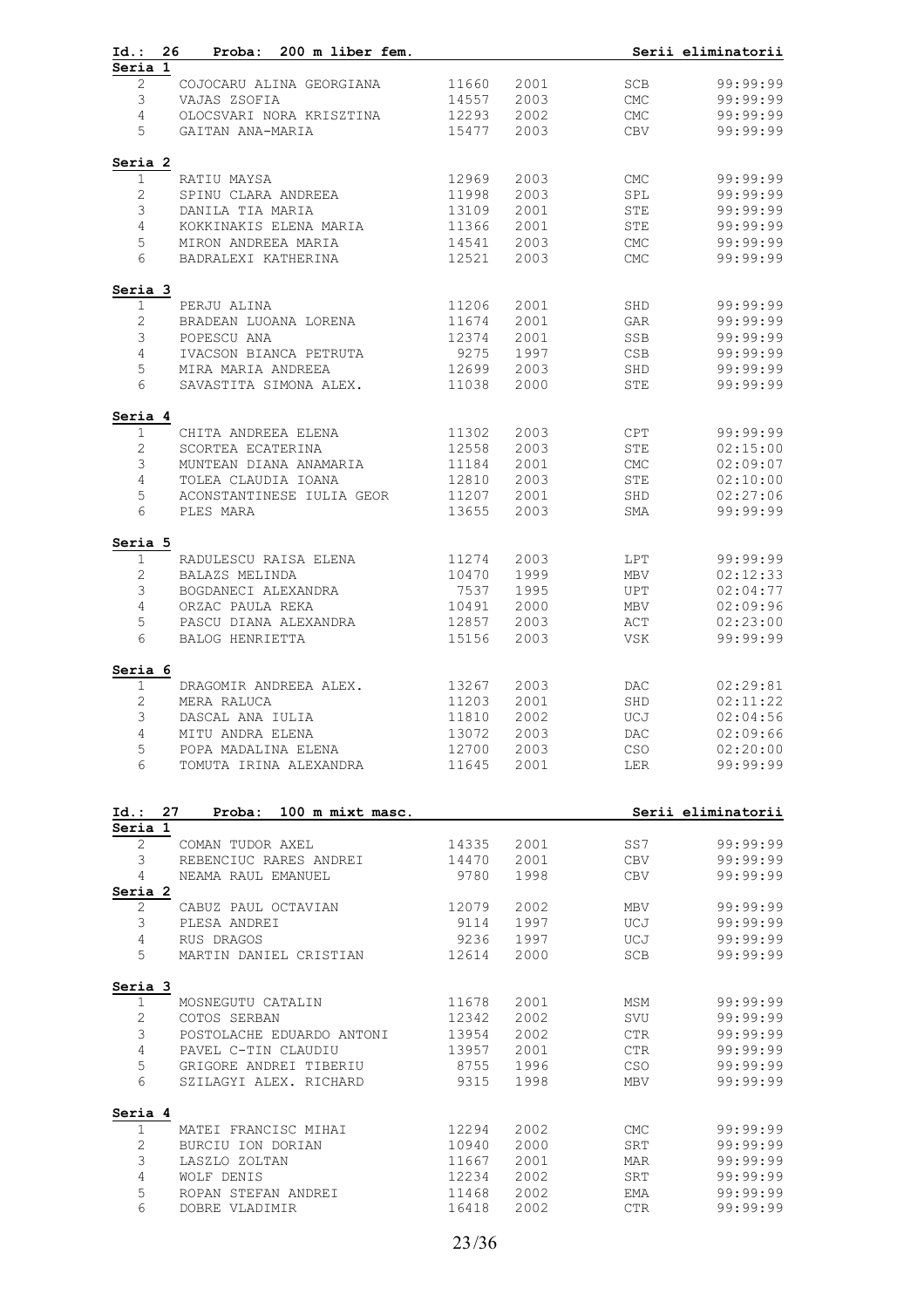| Seria 5               |                                               |                |              |                   |                      |
|-----------------------|-----------------------------------------------|----------------|--------------|-------------------|----------------------|
| 1                     | FLOREA MIHNEA IOAN                            | 11770          | 2001         | <b>STE</b>        | 99:99:99             |
| $\mathbf{2}$          | BADARAU RAUL SEBASTIAN                        | 10885          | 2000         | SHD               | 99:99:99             |
| 3                     | FINTINA VLAD                                  | 11959          | 2002         | SHD               | 99:99:99             |
| 4                     | IACOB VICTOR STEFAN                           | 11210          | 2001         | SHD               | 99:99:99             |
| 5                     | ROTUNDU CRISTIAN                              | 6863           | 1994         | STE               | 99:99:99             |
| 6                     | SAPLACAN RADU VIOREL                          | 13735          | 2002         | STE               | 99:99:99             |
| Seria 6               |                                               |                |              |                   |                      |
| 1                     | CIOBANU ROBERT GABRIEL                        | 10656          | 1999         | GAR               | 99:99:99             |
| $\mathbf{2}$<br>3     | POPA AARON STEFAN<br>SARAC CATALIN EMANUEL    | 10647<br>10649 | 2000<br>2000 | GAR<br>GAR        | 99:99:99<br>99:99:99 |
| 4                     | ARDELEAN ALEX OVIDIU                          | 10648          | 2000         | GAR               | 99:99:99             |
| 5                     | <b>BIJA ALEXANDRU</b>                         | 10653          | 2000         | GAR               | 99:99:99             |
| 6                     | ILOVICEANU GEORGE                             | 11961          | 2002         | SHD               | 99:99:99             |
| Seria 7               |                                               |                |              |                   |                      |
| $\mathbf{1}$          | STANA BOGDAN IOAN                             | 11941          | 2002         | GAR               | 99:99:99             |
| 2                     | LAZAR ANDREI                                  | 11939          | 2002         | GAR               | 99:99:99             |
| 3                     | MADARAS FILIP GABRIEL                         | 11818          | 2002         | SSB               | 99:99:99             |
| 4                     | HRISCU DRAGOS ALEXANDRU                       | 11916          | 2002         | <b>CSB</b>        | 99:99:99             |
| 5<br>6                | MIRCU VALENTIN<br>GLIGOR PASCU OVIDIU         | 11940<br>11937 | 2002<br>2002 | GAR<br>GAR        | 99:99:99<br>99:99:99 |
| Seria 8               |                                               |                |              |                   |                      |
| 1                     | STEFAN TEODOR VICTOR                          | 9971           | 1999         | LER               | 99:99:99             |
| 2                     | IORDACHESCU BOGDAN IONUT                      | 7533           | 1995         | UPT               | 99:99:99             |
| 3                     | STINGA MIHAI ALEXANDRU                        | 13983          | 2002         | <b>CPT</b>        | 99:99:99             |
| 4                     | BADESCU PETRUT OVIDIU                         | 10554          | 2000         | <b>CPT</b>        | 99:99:99             |
| 5                     | DUMITRACHE GABRIEL IOAN                       | 11598          | 2001         | <b>LER</b>        | 99:99:99             |
| 6                     | OLARIU ALEXANDRU ADRIAN                       | 11903          | 2002         | SSB               | 99:99:99             |
| Seria 9               |                                               |                |              |                   |                      |
| 1<br>$\mathbf{2}$     | CRETU MIHAI BOGDAN<br>GAVANESCU IONUT CATALIN | 9898<br>13167  | 2002<br>2002 | CPT<br><b>CPT</b> | 99:99:99<br>99:99:99 |
| 3                     | PREDA DAVID BOGDAN                            | 11412          | 2001         | LBM               | 99:99:99             |
| 4                     | MIHALACHE ALEXANDRU CIPRI                     | 11418          | 2001         | LBM               | 99:99:99             |
| 5                     | GHEORGHE STEFAN LUCIAN                        | 11297          | 2002         | <b>CPT</b>        | 99:99:99             |
| 6                     | CIRJE ANDREI NICOLAE                          | 11874          | 2002         | <b>CPT</b>        | 99:99:99             |
| Seria 10<br>1         | VAIPAN RADU                                   | 11060          | 2000         | MTS               | 99:99:99             |
| 2                     | PACIOIANU VASILE ALEX.                        | 10178          | 2000         | LPT               | 99:99:99             |
| 3                     | MARTIN MAXIMILIAN ROBERT                      | 10176          | 2002         | LPT               | 99:99:99             |
| 4                     | ALDESCU IONUT FLORENTIN                       | 11977          | 2002         | LPT               | 99:99:99             |
| 5                     | BALTOI ANDREI                                 | 11710          | 2000         | LPT               | 99:99:99             |
| 6<br>Seria 11         | GATA RARES RAFAEL                             | 12202          | 2002         | LBM               | 99:99:99             |
| $\mathbf 1$           | STAFIE CALIN                                  | 11072          | 2000         | SSV               | 99:99:99             |
| $\mathbf{2}$          | ICOBESCU GABRIEL                              | 12170          | 2002         | STM               | 99:99:99             |
| 3                     | ARBA ADRIAN CRISTIAN                          | 10316          | 1999         | STM               | 99:99:99             |
| $\overline{4}$        | TANASIE RARES GHEORGHE                        | 12160          | 2002         | STM               | 99:99:99             |
| 5                     | CROITOR IULIUS SEBASTIAN 12048                |                | 2002         | SSV               | 99:99:99             |
| 6<br>Seria 12         | NISTOR MIRCEA NICOLAE                         | 11738          | 1999         | SSV               | 99:99:99             |
| $\mathbf{1}$          | BALABAN HORIA MIHAI 10595                     |                | 2000         | SSB               | 01:15:30             |
| $\mathbf{2}$          | BUMBEA ANDREI FLAVIUS                         | 10227          | 1999         | SRT               | 01:12:09             |
| $\mathsf 3$           | DUTU ALEXANDRU NICOLAE                        | 10599          | 2000         | SSB               | 01:11:14             |
| 4                     | BUZLEA SEBASTIAN IOAN 10125                   |                | 2002         | COR               | 01:12:00             |
| 5                     | DEZNAN LUCA                                   | 11936          | 2002         | GAR               | 01:13:11             |
| 6<br>Seria 13         | DAMIAN PATRICK ADORIAN                        | 12166          | 2002         | STM               | 99:99:99             |
| $\mathbf{1}$          | VASILE STEFAN MARIUS 11384                    |                | 2001         | LER               | 01:10:05             |
| $\mathbf{2}^{\prime}$ | GAGIU TUDOR GABRIEL                           | 11766          | 2001         | STE               | 01:08:24             |
| 3                     | OPREA FLORIN ANTONIO                          | 13682          | 2001         | LER               | 01:08:03             |
| $\overline{4}$        | LEUCUTA LEONARD                               | 10965          | 2000         | ATM               | 01:08:03             |
| 5                     | COZMUTA CEZAR CRISTIAN                        | 12788          | 2001         | LBM               | 01:08:72             |
| 6<br>Seria 14         | IONESCU ANDREI ALEX.                          | 9919           | 2001         | CPT               | 01:10:82             |
| $\mathbf 1$           | HANCU ALEXANDRU                               | 10857          | 2001         | LBM               | 01:07:19             |
| 2                     | RUSU DAVID CRISTIAN                           | 12111          | 2002         | LER               | 01:06:00             |
| 3                     | MADARAS SABIN AUGUSTIN 10460                  |                | 2000         | SSB               | 01:05:83             |
| 4                     | STOIAN ALBERTO GABRIEL 12571                  |                | 2002         | LER               | 01:06:00             |
| 5                     | BOMCHIS FILIP TUDOR                           | 11041<br>10726 | 2000         | CSO               | 01:06:51             |
| 6                     | CONSTANTIN EDUARD RAZVAN                      |                | 2000         | PCT               | 01:07:72             |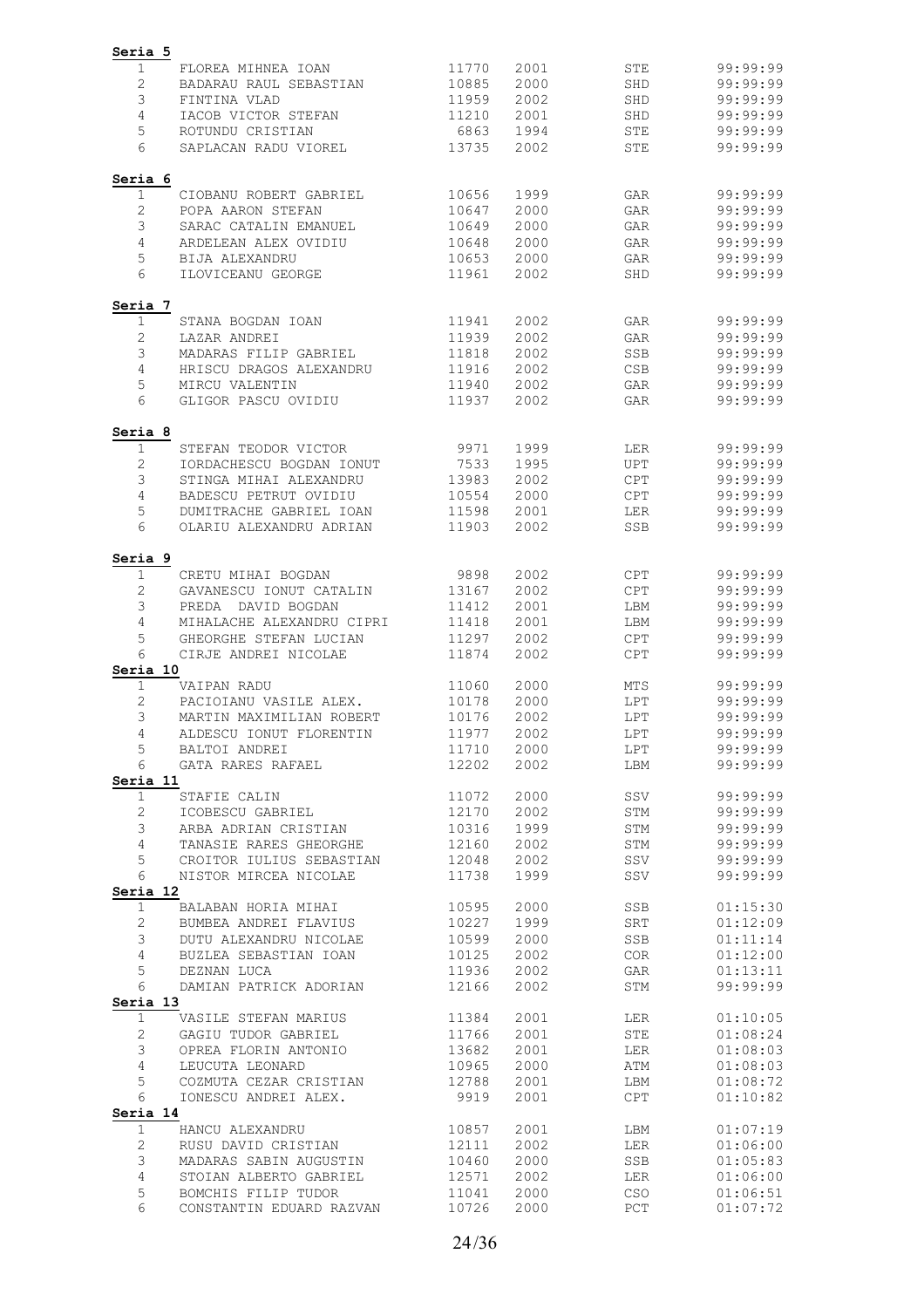| 1<br>$\mathbf{2}$<br>3  |                                 |                |              |                          |                                                                                                                                                                                                                                                                                                                                  |
|-------------------------|---------------------------------|----------------|--------------|--------------------------|----------------------------------------------------------------------------------------------------------------------------------------------------------------------------------------------------------------------------------------------------------------------------------------------------------------------------------|
|                         | DABIJA CRISTINEL GABRIEL        | 10500          | 2000         | LBM                      | 01:05:19                                                                                                                                                                                                                                                                                                                         |
|                         | SILAGHI RARES                   | 11411          | 2001         | LBM                      | 01:03:56                                                                                                                                                                                                                                                                                                                         |
|                         | POPA VICENTZO NICOLAS           | 12083          | 2002         | LER                      | 01:03:00                                                                                                                                                                                                                                                                                                                         |
| 4                       | DRUGA RARES ANDREI              | 11657          | 2001         | <b>CSB</b>               | 01:03:18                                                                                                                                                                                                                                                                                                                         |
|                         |                                 |                |              |                          |                                                                                                                                                                                                                                                                                                                                  |
| 5                       | LEMNARU MATEI IOAN              | 12099          | 2002         | <b>CSO</b>               | 01:05:00                                                                                                                                                                                                                                                                                                                         |
| 6                       | ARPIN VLAD GABRIEL              | 11152          | 2000         | LER                      | 01:05:28                                                                                                                                                                                                                                                                                                                         |
| Seria 16                |                                 |                |              |                          |                                                                                                                                                                                                                                                                                                                                  |
| $\mathbf 1$             | ABIBULA ATILA                   | 8089           | 1995         | FAR                      | 01:02:11                                                                                                                                                                                                                                                                                                                         |
| $\mathbf{2}$            | ALEXANDRESCU MARCO CRISTI       | 9882           | 1999         | LER                      | 01:00:23                                                                                                                                                                                                                                                                                                                         |
| 3                       | SIMON ANDREI SEBASTIAN          | 8824           | 1997         | DIN                      | 00:58:30                                                                                                                                                                                                                                                                                                                         |
| 4                       | PATURCA VLAD                    | 10375          | 1999         | CSO                      | 00:59:09                                                                                                                                                                                                                                                                                                                         |
| 5                       | MAILAT EDUARD GABRIEL           | 9974           | 1999         | LER                      | 01:01:50                                                                                                                                                                                                                                                                                                                         |
| 6                       | RATH RAZVAN                     | 12103          | 2002         | LER                      | 01:03:00                                                                                                                                                                                                                                                                                                                         |
| Seria 17                |                                 |                |              |                          |                                                                                                                                                                                                                                                                                                                                  |
| $\mathbf{1}$            | NICUSAN DANIEL ALEXANDRU        | 11349          | 2001         | CPT                      | 01:01:79                                                                                                                                                                                                                                                                                                                         |
| 2                       | COMAN LIVIU ALEXANDRU           | 11930          | 2002         | <b>STE</b>               | 01:00:00                                                                                                                                                                                                                                                                                                                         |
| 3                       | GRADINARU ANDREI RAZVAN         | 7708           | 1995         | CSO                      | 00:57:63                                                                                                                                                                                                                                                                                                                         |
| 4                       | ANCUTA ALEXANDRU VASILE         | 7793           | 1994         | <b>UPT</b>               | 00:58:79                                                                                                                                                                                                                                                                                                                         |
| 5                       | MURESAN BOGDAN MIHAI            |                |              |                          |                                                                                                                                                                                                                                                                                                                                  |
| 6                       | IONESCU MIHNEA IOAN             | 8639<br>11653  | 1996<br>2001 | <b>MUR</b><br><b>STE</b> | 01:01:36<br>01:02:63                                                                                                                                                                                                                                                                                                             |
|                         |                                 |                |              |                          |                                                                                                                                                                                                                                                                                                                                  |
| Seria 18<br>1           | MADARAS MARIA ANTON             | 10049          | 1999         | SSB                      | 01:01:54                                                                                                                                                                                                                                                                                                                         |
| 2                       | STAN LEON                       | 11929          | 2002         | CSO                      | 00:59:98                                                                                                                                                                                                                                                                                                                         |
| 3                       | UNGUR CATALIN PAUL              | 7672           | 1994         | <b>MBV</b>               | 00:56:78                                                                                                                                                                                                                                                                                                                         |
| 4                       | RATIU GEORGE ADRIAN             | 10622          | 2000         | <b>STE</b>               | 00:58:60                                                                                                                                                                                                                                                                                                                         |
|                         |                                 |                |              |                          |                                                                                                                                                                                                                                                                                                                                  |
| 5                       | ION ALEXANDRU                   | 10240          | 1999         | SRT                      | 01:00:61                                                                                                                                                                                                                                                                                                                         |
| 6                       | CALIN RARES MIHAI               | 11893          | 2000         | ATM                      | 01:02:56                                                                                                                                                                                                                                                                                                                         |
| Id.:<br>Seria 1         | 28<br>Proba:<br>100 m mixt fem. |                |              |                          | Serii eliminatorii                                                                                                                                                                                                                                                                                                               |
| $\sqrt{2}$              | PADURARIU CARINA FLORINA        | 11883          | 2002         | SCB                      | 99:99:99                                                                                                                                                                                                                                                                                                                         |
| 3                       | ZAMFIROIU MIRUNA PAULA          | 13612          | 2003         | MBV                      | 99:99:99                                                                                                                                                                                                                                                                                                                         |
| 4                       | TOMELE COSMINA                  | 12081          | 2002         | <b>MBV</b>               | 99:99:99                                                                                                                                                                                                                                                                                                                         |
| Seria 2                 |                                 |                |              |                          |                                                                                                                                                                                                                                                                                                                                  |
| 1                       | UJVARY RHONA                    | 12291          | 2002         | <b>CMC</b>               | 99:99:99                                                                                                                                                                                                                                                                                                                         |
| 2                       | DRAGAN DARIA CRISTIANA          | 14414          | 2003         | <b>EMA</b>               | 99:99:99                                                                                                                                                                                                                                                                                                                         |
|                         | BERGHER SELINE                  |                |              |                          |                                                                                                                                                                                                                                                                                                                                  |
|                         |                                 |                |              |                          |                                                                                                                                                                                                                                                                                                                                  |
| 3                       |                                 | 12918          | 2003         | SRT                      |                                                                                                                                                                                                                                                                                                                                  |
| 4                       | COZMA SANZIANA MARIA            | 12392          | 2003         | ALB                      |                                                                                                                                                                                                                                                                                                                                  |
| 5                       | BADRALEXI KATHERINA             | 12521          | 2003         | ${\rm CMC}$              |                                                                                                                                                                                                                                                                                                                                  |
| 6                       | NICOLAESCU LIVIA IOANA          | 13955          | 2002         | CTR                      |                                                                                                                                                                                                                                                                                                                                  |
| Seria 3<br>$\mathbf{1}$ | BUZEA ANA MARIA                 | 11020          | 2001         | STE                      |                                                                                                                                                                                                                                                                                                                                  |
|                         | BRADEAN LUOANA LORENA           | 11674          |              |                          |                                                                                                                                                                                                                                                                                                                                  |
| $\mathbf{2}$            |                                 |                | 2001         | GAR                      |                                                                                                                                                                                                                                                                                                                                  |
| 3                       | FAGETAN IULIA                   | 12786          | 2003         | SSB                      |                                                                                                                                                                                                                                                                                                                                  |
| 4                       | ZAHARIA DELIA ANA MARIA         | 11778          | 2002         | DEL                      |                                                                                                                                                                                                                                                                                                                                  |
| 5                       | BUDRIS DARIA ANASTASIA          | 12698          | 2003         | SHD                      |                                                                                                                                                                                                                                                                                                                                  |
| 6                       | BACIUNA ROBERTA ELISA           | 12710          | 2003         | SRT                      |                                                                                                                                                                                                                                                                                                                                  |
| Seria 4<br>$\mathbf{1}$ | CHELU REBECA                    | 12101          | 2002         | LER                      |                                                                                                                                                                                                                                                                                                                                  |
|                         | FULOP MEDEEA ADINA              |                | 2000         | LBM                      |                                                                                                                                                                                                                                                                                                                                  |
| $\mathbf{2}$            |                                 | 10502          |              |                          |                                                                                                                                                                                                                                                                                                                                  |
| 3                       | NITU ANTONIA DARIA              | 11538          | 2001         | SSV                      |                                                                                                                                                                                                                                                                                                                                  |
| 4                       | SALAJAN ANTONIA                 | 12787          | 2003         | LBM                      |                                                                                                                                                                                                                                                                                                                                  |
| 5                       | STROE TEODORA SIMINA            | 11223          | 2001         | PCT                      |                                                                                                                                                                                                                                                                                                                                  |
| 6<br>Seria 5            | POP OTILIA LAVINIA              | 12835          | 2003         | BAM                      |                                                                                                                                                                                                                                                                                                                                  |
| 1                       | COSTEA DENISA MARIANA           | 11444          | 2001         | LER                      |                                                                                                                                                                                                                                                                                                                                  |
| $\mathbf{2}$            | OPRESCU OANA ALEXANDRA          | 12364          | 2002         | COR                      |                                                                                                                                                                                                                                                                                                                                  |
| 3                       | TUDORACHE SABINA NICOLETA       | 12089          | 2002         | LER                      |                                                                                                                                                                                                                                                                                                                                  |
| 4                       | BREHAR RUXANDRA                 | 12352          | 2002         | EMA                      |                                                                                                                                                                                                                                                                                                                                  |
|                         |                                 |                |              |                          |                                                                                                                                                                                                                                                                                                                                  |
| 5<br>6                  | DASCAL ALEXIA<br>POPESCU ANA    | 11750<br>12374 | 2001<br>2001 | UCJ<br>SSB               |                                                                                                                                                                                                                                                                                                                                  |
| Seria 6                 |                                 |                |              |                          |                                                                                                                                                                                                                                                                                                                                  |
| 1                       | ILIE MARIA MIRUNA               | 9522           | 2001         | LPT                      |                                                                                                                                                                                                                                                                                                                                  |
| $\mathbf{2}$            | DODITA ARIANA GABRIELA          | 11880          | 2002         | SCB                      |                                                                                                                                                                                                                                                                                                                                  |
| 3                       | TOLEA CLAUDIA IOANA             | 12810          | 2003         | STE                      |                                                                                                                                                                                                                                                                                                                                  |
| 4                       | BUZDUGAN ADELINA ELENA          | 8496           | 1996         | <b>UPT</b>               |                                                                                                                                                                                                                                                                                                                                  |
| 5                       | VLADUTU GEORGIANA               | 9864           | 1999         | STE                      | 99:99:99<br>99:99:99<br>99:99:99<br>99:99:99<br>99:99:99<br>99:99:99<br>99:99:99<br>99:99:99<br>99:99:99<br>99:99:99<br>99:99:99<br>99:99:99<br>99:99:99<br>99:99:99<br>99:99:99<br>99:99:99<br>01:18:51<br>01:18:00<br>01:17:05<br>01:17:89<br>01:18:18<br>01:23:09<br>01:13:74<br>01:08:22<br>01:07:00<br>01:08:13<br>01:11:50 |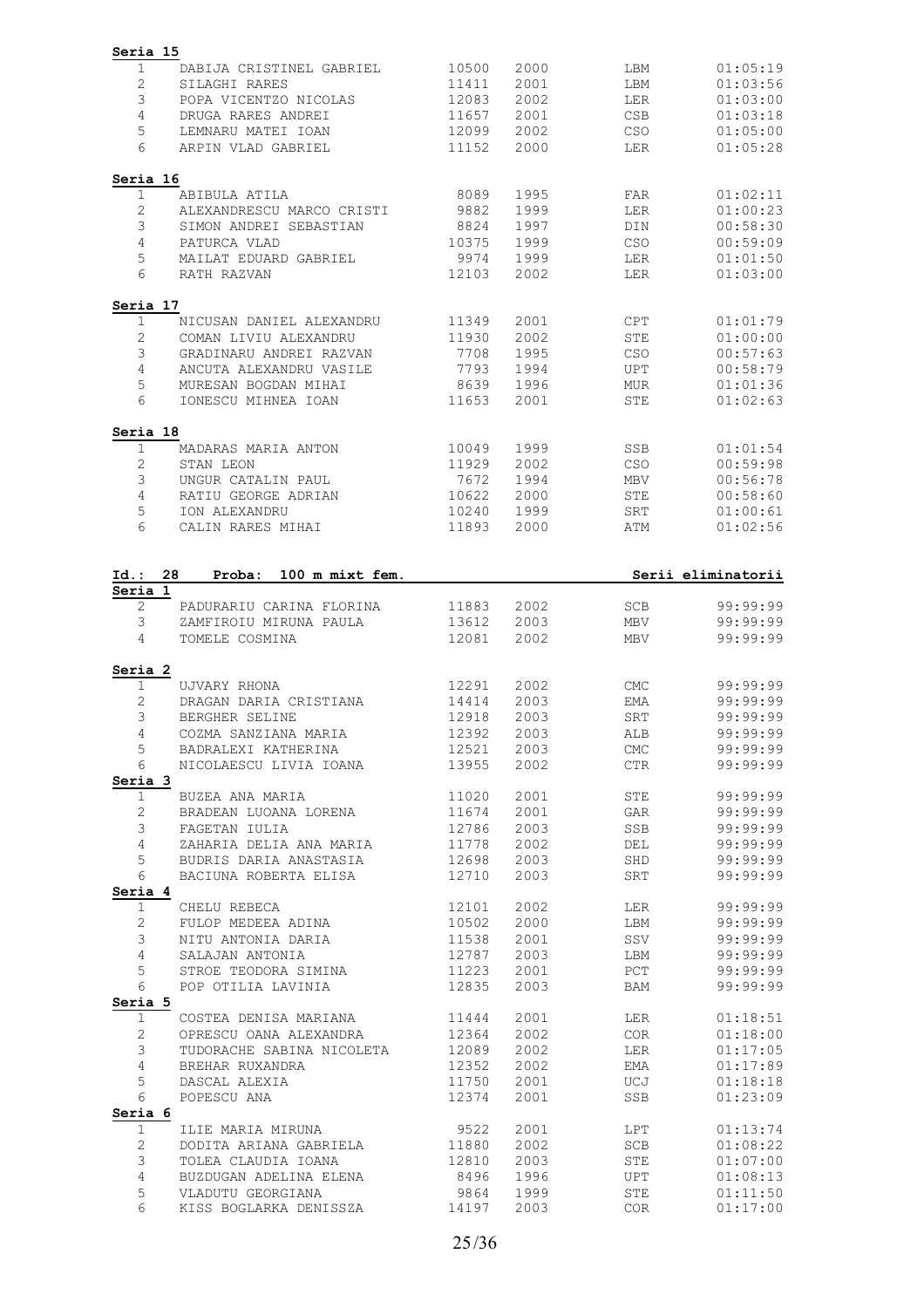| Seria 7           |                                                |                |              |            |                      |
|-------------------|------------------------------------------------|----------------|--------------|------------|----------------------|
| 1                 | GHERMAN PAULA SORANA                           | 12355          | 2002         | <b>EMA</b> | 01:13:59             |
| 2                 | RUSU ROBERTA CRISTINA                          | 11582          | 2001         | LER        | 01:08:20             |
| 3                 | PUSZTAY DORIS                                  | 10844          | 2000         | <b>BAM</b> | 01:06:17             |
| 4                 | MICLAUS VIVOSCHI SANDRA                        | 10434          | 1999         | <b>CMC</b> | 01:07:47             |
| 5                 | COLTI DUMITRESCU EMILIA                        | 10001          | 1999         | PET        | 01:09:93             |
| 6                 | STANESCU BEATRICE ELENA                        | 11294          | 2001         | <b>CPT</b> | 01:15:12             |
| Seria 8           |                                                |                |              |            |                      |
| 1                 | VADUVA BIANCA STEFANIA                         | 13834          | 2001         | <b>CTR</b> | 01:13:44             |
| 2                 | BUZLEA IOANA                                   | 10126          | 2000         | COR        | 01:08:17             |
| 3                 | DOBRIN ALEXANDRA                               | 6556           | 1993         | <b>UPT</b> | 01:04:61             |
| $\overline{4}$    | DRAGOI ANDREEA RAMONA                          | 11922          | 2002         | <b>STE</b> | 01:07:17             |
| 5                 | HUSZAR INGRID                                  | 12329          | 2003         | <b>COR</b> | 01:09:00             |
| 6                 | ILIE IOANA                                     | 12790          | 2003         | <b>DAC</b> | 01:15:00             |
| $\overline{2}$    | BOTA ANDREI NICUSOR                            | 9324           | 1998         | <b>MBV</b> | 99:99:99             |
| Seria 1           |                                                |                |              |            |                      |
|                   |                                                |                |              |            |                      |
| 3<br>4            | PICIORUS ALEXANDRU<br>STEFANESCU BOGDAN ALEX.  | 12000<br>12297 | 2002<br>2001 | SPL<br>CSO | 99:99:99<br>99:99:99 |
|                   |                                                |                |              |            |                      |
| Seria 2           |                                                |                |              |            |                      |
| $\mathbf{1}$<br>2 | TRANULEA CRISTIAN VIRGIL                       | 11521<br>10533 | 2000<br>2002 | PCT<br>LPT | 99:99:99<br>99:99:99 |
| 3                 | NICOLAE ANDREI CRISTIAN<br>REMZING VLAD ADRIAN | 11735          | 2001         | ATM        | 18:19:55             |
| 4                 | MARTIN MAXIMILIAN ROBERT                       | 10176          | 2002         | LPT        | 99:99:99             |
| 5                 | BABICIU SEBASTIAN ADRIAN                       | 11414          | 2001         | LBM        | 99:99:99             |
| 6                 | HAIDUCU LAURENTIU                              | 9918           | 2001         | <b>CPT</b> | 99:99:99             |
|                   |                                                |                |              |            |                      |
| Seria 3<br>1      | CIAUS CATALIN IONUT                            | 11241          | 2001         | SPL        | 17:41:34             |
| $\sqrt{2}$        | POPA ANDREI MIHAI                              | 10854          | 2002         | <b>STE</b> | 17:20:00             |
| 3                 | TIRLEA IONUT GABRIEL                           | 11147          | 2000         | <b>CPT</b> | 17:11:15             |
| 4                 | VOICAN RARES ANDREI                            | 13277          | 2002         | <b>DAC</b> | 17:19:00             |
| 5                 | VIJU TIBERIU GEORGE                            | 10011          | 1999         | SPL        | 17:29:09             |
|                   |                                                |                |              |            |                      |
| 6                 | OTOIU LUCA IOAN                                | 11052          | 2001         | CPT        | 17:41:58             |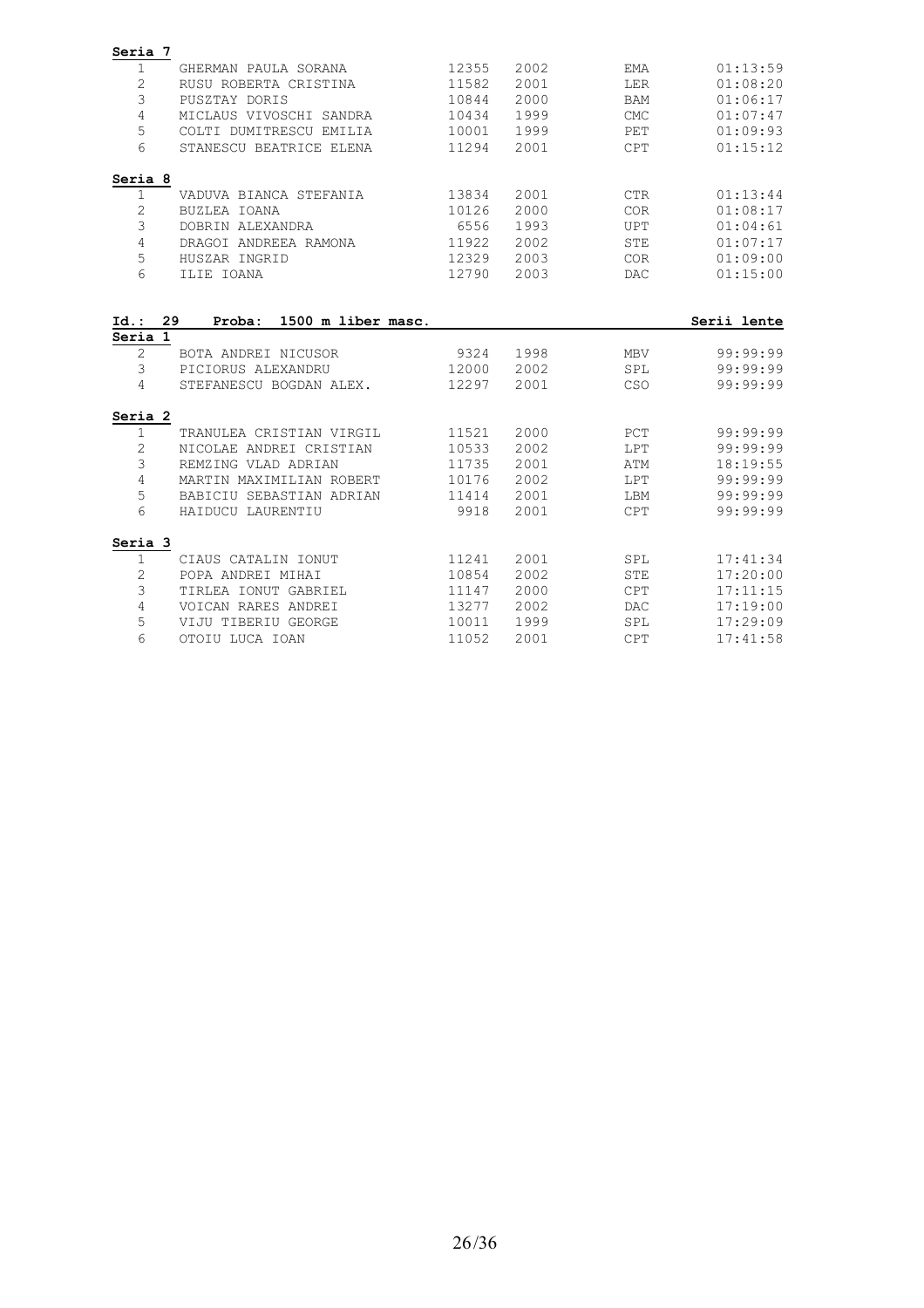## Reuniunea: 6 25.11.2017 Ora: 17.00

#### Finalele probelor 20 – 28

| Id.:<br>$\mathbf 1$<br>$\overline{2}$<br>3<br>$\overline{4}$<br>5<br>$6\overline{6}$<br>Id.: 30<br>Seria 1<br>$\mathbf{1}$<br>2<br>3<br>$\overline{4}$<br>5<br>Seria 2<br>$\mathbf 1$<br>$\overline{2}$<br>3<br>$\overline{4}$<br>5<br>6<br>Seria 3<br>1<br>$\overline{c}$<br>3 | 29T<br>$MS$ )<br>$MS$ )<br>$MS$ )<br>ΜS<br>$\rightarrow$<br>$MS$ )<br>$MS$ )<br>$MS$ )<br>$MS$ ) | Proba:<br>RAIU FLORIN ALEXANDRU<br>BONEA SABIN<br>SCARLAT BOGDAN ANDREI<br>PETRE BOGDAN MIHAI<br>MARINESCU POPAZOV ANDREI<br>POPESCU MIHAI<br>Proba: 4 X 50 m mixt | 1500 m liber masc.<br><u> 1980 - Johann John Harrison, mars eta bat eta bat eta bat ez arte eta bat ez arte eta bat ez arte eta bat e</u><br><u> 1990 - Johann John Stone, mars eta biztanleria (</u><br><u> 1990 - Jan James James James James James James James James James James James James James James James James J</u> | 7916<br>9982<br>8374<br>8963<br>9481<br>10740 | 1994<br>1999<br>1997<br>1997<br>2000<br>2000 | DIN<br>STE<br>DIN<br>UPT<br><b>CPT</b><br>PCT<br>MBV<br>$\ensuremath{\mathrm{CMC}}$<br>SRT<br>SRT<br>$\mathsf{CTR}$ | Seria rapida<br>16:32:88<br>15:56:26<br>15:00:27<br>15:40:14<br>16:15:04<br>16:54:97<br>Stafeta combinata c.c.<br>99:99:99<br>99:99:99<br>99:99:99<br>99:99:99<br>99:99:99 |
|---------------------------------------------------------------------------------------------------------------------------------------------------------------------------------------------------------------------------------------------------------------------------------|--------------------------------------------------------------------------------------------------|--------------------------------------------------------------------------------------------------------------------------------------------------------------------|-------------------------------------------------------------------------------------------------------------------------------------------------------------------------------------------------------------------------------------------------------------------------------------------------------------------------------|-----------------------------------------------|----------------------------------------------|---------------------------------------------------------------------------------------------------------------------|----------------------------------------------------------------------------------------------------------------------------------------------------------------------------|
|                                                                                                                                                                                                                                                                                 |                                                                                                  |                                                                                                                                                                    |                                                                                                                                                                                                                                                                                                                               |                                               |                                              |                                                                                                                     |                                                                                                                                                                            |
|                                                                                                                                                                                                                                                                                 |                                                                                                  |                                                                                                                                                                    |                                                                                                                                                                                                                                                                                                                               |                                               |                                              |                                                                                                                     |                                                                                                                                                                            |
|                                                                                                                                                                                                                                                                                 |                                                                                                  |                                                                                                                                                                    |                                                                                                                                                                                                                                                                                                                               |                                               |                                              |                                                                                                                     |                                                                                                                                                                            |
|                                                                                                                                                                                                                                                                                 |                                                                                                  |                                                                                                                                                                    |                                                                                                                                                                                                                                                                                                                               |                                               |                                              |                                                                                                                     |                                                                                                                                                                            |
|                                                                                                                                                                                                                                                                                 |                                                                                                  |                                                                                                                                                                    |                                                                                                                                                                                                                                                                                                                               |                                               |                                              |                                                                                                                     |                                                                                                                                                                            |
|                                                                                                                                                                                                                                                                                 |                                                                                                  |                                                                                                                                                                    |                                                                                                                                                                                                                                                                                                                               |                                               |                                              |                                                                                                                     |                                                                                                                                                                            |
|                                                                                                                                                                                                                                                                                 |                                                                                                  |                                                                                                                                                                    |                                                                                                                                                                                                                                                                                                                               |                                               |                                              |                                                                                                                     |                                                                                                                                                                            |
|                                                                                                                                                                                                                                                                                 |                                                                                                  |                                                                                                                                                                    |                                                                                                                                                                                                                                                                                                                               |                                               |                                              |                                                                                                                     |                                                                                                                                                                            |
|                                                                                                                                                                                                                                                                                 |                                                                                                  |                                                                                                                                                                    |                                                                                                                                                                                                                                                                                                                               |                                               |                                              |                                                                                                                     |                                                                                                                                                                            |
|                                                                                                                                                                                                                                                                                 |                                                                                                  |                                                                                                                                                                    |                                                                                                                                                                                                                                                                                                                               |                                               |                                              |                                                                                                                     |                                                                                                                                                                            |
|                                                                                                                                                                                                                                                                                 |                                                                                                  |                                                                                                                                                                    |                                                                                                                                                                                                                                                                                                                               |                                               |                                              |                                                                                                                     |                                                                                                                                                                            |
|                                                                                                                                                                                                                                                                                 |                                                                                                  |                                                                                                                                                                    |                                                                                                                                                                                                                                                                                                                               |                                               |                                              |                                                                                                                     |                                                                                                                                                                            |
|                                                                                                                                                                                                                                                                                 |                                                                                                  |                                                                                                                                                                    |                                                                                                                                                                                                                                                                                                                               |                                               |                                              |                                                                                                                     |                                                                                                                                                                            |
|                                                                                                                                                                                                                                                                                 |                                                                                                  |                                                                                                                                                                    |                                                                                                                                                                                                                                                                                                                               |                                               |                                              |                                                                                                                     |                                                                                                                                                                            |
|                                                                                                                                                                                                                                                                                 |                                                                                                  |                                                                                                                                                                    |                                                                                                                                                                                                                                                                                                                               |                                               |                                              |                                                                                                                     |                                                                                                                                                                            |
|                                                                                                                                                                                                                                                                                 |                                                                                                  |                                                                                                                                                                    |                                                                                                                                                                                                                                                                                                                               |                                               |                                              | <b>STE</b>                                                                                                          | 99:99:99                                                                                                                                                                   |
|                                                                                                                                                                                                                                                                                 |                                                                                                  |                                                                                                                                                                    |                                                                                                                                                                                                                                                                                                                               |                                               |                                              | STE                                                                                                                 | 99:99:99                                                                                                                                                                   |
|                                                                                                                                                                                                                                                                                 |                                                                                                  |                                                                                                                                                                    |                                                                                                                                                                                                                                                                                                                               |                                               |                                              | STE                                                                                                                 | 99:99:99                                                                                                                                                                   |
|                                                                                                                                                                                                                                                                                 | ΜS<br>$\rightarrow$                                                                              |                                                                                                                                                                    |                                                                                                                                                                                                                                                                                                                               |                                               |                                              | STE                                                                                                                 | 99:99:99                                                                                                                                                                   |
|                                                                                                                                                                                                                                                                                 | ΜS                                                                                               |                                                                                                                                                                    | <u> 1990 - Johann John Harrison, markin amerikan bahasa dan berasal dan berasal dalam bahasa dan berasal dan bera</u>                                                                                                                                                                                                         |                                               |                                              | STE                                                                                                                 | 99:99:99                                                                                                                                                                   |
|                                                                                                                                                                                                                                                                                 | $MS$ )                                                                                           |                                                                                                                                                                    |                                                                                                                                                                                                                                                                                                                               |                                               |                                              | SPL                                                                                                                 | 99:99:99                                                                                                                                                                   |
|                                                                                                                                                                                                                                                                                 |                                                                                                  |                                                                                                                                                                    |                                                                                                                                                                                                                                                                                                                               |                                               |                                              |                                                                                                                     |                                                                                                                                                                            |
|                                                                                                                                                                                                                                                                                 | $MS$ )                                                                                           |                                                                                                                                                                    |                                                                                                                                                                                                                                                                                                                               |                                               |                                              | SHD                                                                                                                 | 99:99:99                                                                                                                                                                   |
|                                                                                                                                                                                                                                                                                 | $MS$ )                                                                                           |                                                                                                                                                                    |                                                                                                                                                                                                                                                                                                                               |                                               |                                              | SSB                                                                                                                 | 99:99:99                                                                                                                                                                   |
|                                                                                                                                                                                                                                                                                 | $MS$ )                                                                                           |                                                                                                                                                                    |                                                                                                                                                                                                                                                                                                                               |                                               |                                              | LER                                                                                                                 | 99:99:99                                                                                                                                                                   |
| $\overline{4}$                                                                                                                                                                                                                                                                  | $MS$ )                                                                                           |                                                                                                                                                                    |                                                                                                                                                                                                                                                                                                                               |                                               |                                              | <b>LER</b>                                                                                                          | 99:99:99                                                                                                                                                                   |
| 5                                                                                                                                                                                                                                                                               | $MS$ )                                                                                           |                                                                                                                                                                    | <u> 1990 - Johann John Harry Harry Harry Harry Harry Harry Harry Harry Harry Harry Harry Harry Harry Harry Harry H</u>                                                                                                                                                                                                        |                                               |                                              | SHD                                                                                                                 | 99:99:99                                                                                                                                                                   |
| 6                                                                                                                                                                                                                                                                               | $MS$ )                                                                                           |                                                                                                                                                                    |                                                                                                                                                                                                                                                                                                                               |                                               |                                              | STE                                                                                                                 | 99:99:99                                                                                                                                                                   |
| Seria 4                                                                                                                                                                                                                                                                         |                                                                                                  |                                                                                                                                                                    |                                                                                                                                                                                                                                                                                                                               |                                               |                                              |                                                                                                                     |                                                                                                                                                                            |
| $\mathbf{1}$                                                                                                                                                                                                                                                                    | $MS$ )                                                                                           |                                                                                                                                                                    |                                                                                                                                                                                                                                                                                                                               |                                               |                                              | LER                                                                                                                 | 99:99:99                                                                                                                                                                   |
| $\mathbf{2}$                                                                                                                                                                                                                                                                    | MS)                                                                                              |                                                                                                                                                                    |                                                                                                                                                                                                                                                                                                                               |                                               |                                              | $\mathtt{CPT}$                                                                                                      | 99:99:99                                                                                                                                                                   |
| 3                                                                                                                                                                                                                                                                               | $MS$ )                                                                                           |                                                                                                                                                                    | <u> 1989 - Johann John Stone, markin film yn y system yn y system yn y system yn y system yn y system yn y system</u>                                                                                                                                                                                                         |                                               |                                              | LPT                                                                                                                 | 99:99:99                                                                                                                                                                   |
| $\overline{4}$                                                                                                                                                                                                                                                                  | $MS$ )                                                                                           |                                                                                                                                                                    | <u> 1989 - Johann Stoff, deutscher Stoff, der Stoff, der Stoff, der Stoff, der Stoff, der Stoff, der Stoff, der S</u>                                                                                                                                                                                                         |                                               |                                              | LBM                                                                                                                 | 99:99:99                                                                                                                                                                   |
| 5                                                                                                                                                                                                                                                                               | $MS$ )                                                                                           |                                                                                                                                                                    |                                                                                                                                                                                                                                                                                                                               |                                               |                                              | UPT                                                                                                                 | 99:99:99                                                                                                                                                                   |
| 6                                                                                                                                                                                                                                                                               | $MS$ )                                                                                           |                                                                                                                                                                    |                                                                                                                                                                                                                                                                                                                               |                                               |                                              | LER                                                                                                                 | 99:99:99                                                                                                                                                                   |
| Seria 5                                                                                                                                                                                                                                                                         |                                                                                                  |                                                                                                                                                                    |                                                                                                                                                                                                                                                                                                                               |                                               |                                              |                                                                                                                     |                                                                                                                                                                            |
| 1                                                                                                                                                                                                                                                                               | $MS$ )                                                                                           |                                                                                                                                                                    | <u> 1980 - Johann John Harry, mars and deutscher Amerikaanse kommunister († 1901)</u>                                                                                                                                                                                                                                         |                                               |                                              | DIN                                                                                                                 | 01:56:98                                                                                                                                                                   |
| $\mathbf{2}$                                                                                                                                                                                                                                                                    | $MS$ )                                                                                           |                                                                                                                                                                    |                                                                                                                                                                                                                                                                                                                               |                                               |                                              | ${\tt CBV}$                                                                                                         | 01:52:00                                                                                                                                                                   |
| 3                                                                                                                                                                                                                                                                               | $MS$ )                                                                                           |                                                                                                                                                                    |                                                                                                                                                                                                                                                                                                                               |                                               |                                              | UPT                                                                                                                 | 01:42:56<br>01:48:56                                                                                                                                                       |
| 4                                                                                                                                                                                                                                                                               | $MS$ )<br>$MS$ )                                                                                 |                                                                                                                                                                    | <u> 1989 - Johann John Stoff, deutscher Stoff und der Stoff und der Stoff und der Stoff und der Stoff und der Stoff</u>                                                                                                                                                                                                       |                                               |                                              | MBV                                                                                                                 | 01:54:19                                                                                                                                                                   |
| 5<br>6                                                                                                                                                                                                                                                                          |                                                                                                  |                                                                                                                                                                    |                                                                                                                                                                                                                                                                                                                               |                                               |                                              | CPT<br>STM                                                                                                          | 99:99:99                                                                                                                                                                   |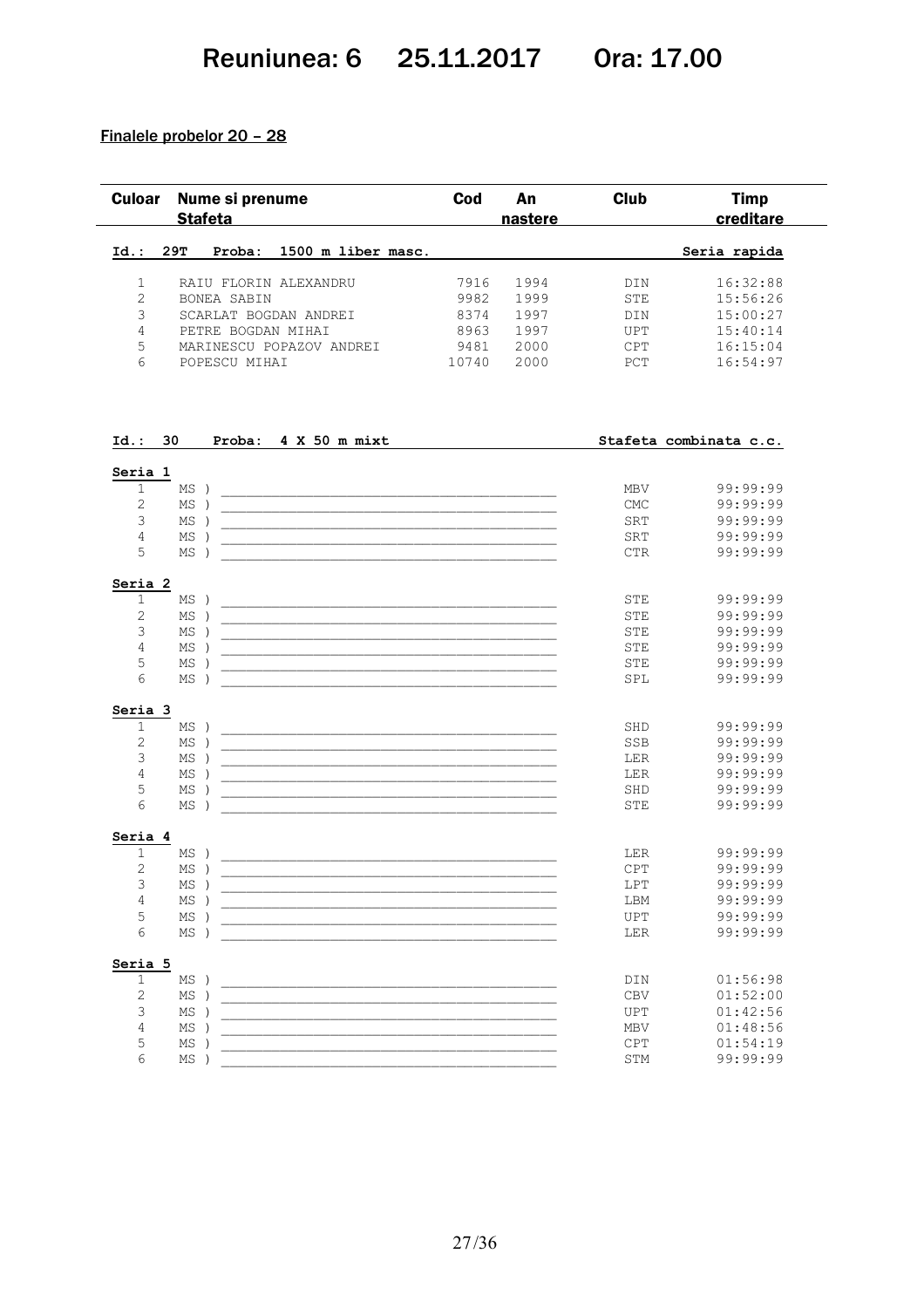## Reuniunea: 7 26.11.2017 Ora: 10.00

| <b>Culoar</b>          | Nume si prenume<br><b>Stafeta</b> | Cod   | An<br>nastere | <b>Club</b>                      | <b>Timp</b><br>creditare |
|------------------------|-----------------------------------|-------|---------------|----------------------------------|--------------------------|
| Id.:                   | 50 m liber masc.<br>31<br>Proba:  |       |               |                                  | Serii eliminatorii       |
| Seria 1                |                                   |       |               |                                  |                          |
| 2                      | COMAN TUDOR AXEL                  | 14335 | 2001          | SS7                              | 99:99:99                 |
| 3                      | PETRACHE ALEXANDRU                | 11991 | 2002          | <b>CBV</b>                       | 99:99:99                 |
| 4                      | NEAMA RAUL EMANUEL                | 9780  | 1998          | CBV                              | 99:99:99                 |
| 5                      | VASILE ADRIAN FLORIN              | 13308 | 2002          | SS7                              | 99:99:99                 |
| Seria 2                |                                   |       |               |                                  |                          |
| 1                      | TUZSON GELLERT                    | 14466 | 2002          | $\mathbb{C}\mathbb{S}\mathbb{G}$ | 99:99:99                 |
| 2                      | TOMA OCTAVIAN                     | 10790 | 2000          | CSO                              | 99:99:99                 |
| 3                      | PAVEL C-TIN CLAUDIU               | 13957 | 2001          | $_{\rm CTR}$                     | 99:99:99                 |
| $\overline{4}$         | PATURCA VLAD                      | 10375 | 1999          | CSO                              | 99:99:99                 |
| 5                      | MOSNEGUTU CATALIN                 | 11678 | 2001          | MSM                              | 99:99:99                 |
| 6<br>Seria 3           | GLINTA ROBERT ANDREI              | 9019  | 1997          | DIN                              | 99:99:99                 |
| 1                      | DOBRE VLADIMIR                    | 16418 | 2002          | $_{\rm CTR}$                     | 99:99:99                 |
| $\overline{c}$         | MATEI FRANCISC MIHAI              | 12294 | 2002          | <b>CMC</b>                       | 99:99:99                 |
| 3                      | COSTROJ ANTONIO ANDREI            | 10702 | 2002          | <b>STE</b>                       | 99:99:99                 |
| 4                      | TINCAU MARIUS ALEX.               | 10232 | 1999          | SRT                              | 99:99:99                 |
| 5                      | ALEXANDRESCU MIHAI                | 16238 | 2001          | ${\rm CMC}$                      | 99:99:99                 |
| 6                      | POSTOLACHE EDUARDO ANTONI         | 13954 | 2002          | CTR                              | 99:99:99                 |
| Seria 4                |                                   |       |               |                                  |                          |
| 1                      | RUSEN ANDREI                      | 9865  | 1999          | STE                              | 99:99:99                 |
| 2                      | FINTINA VLAD                      | 11959 | 2002          | SHD                              | 99:99:99                 |
| 3                      | BIJA ALEXANDRU                    | 10653 | 2000          | GAR                              | 99:99:99                 |
| 4                      | CIOBANU ROBERT GABRIEL            | 10656 | 1999          | GAR                              | 99:99:99                 |
| 5                      | RADU IONUT                        | 9862  | 1999          | STE                              | 99:99:99                 |
| 6                      | IONESCU MIHNEA IOAN               | 11653 | 2001          | STE                              | 99:99:99                 |
|                        |                                   |       |               |                                  |                          |
| Seria 5<br>1           | SARAC CATALIN EMANUEL             | 10649 | 2000          | GAR                              | 99:99:99                 |
| $\overline{c}$         | STANA BOGDAN IOAN                 | 11941 | 2002          | GAR                              | 99:99:99                 |
| 3                      | HRISCU DRAGOS ALEXANDRU           | 11916 | 2002          | <b>CSB</b>                       | 99:99:99                 |
| 4                      | MIRCU VALENTIN                    | 11940 | 2002          | GAR                              | 99:99:99                 |
| 5                      | GLIGOR PASCU OVIDIU               | 11937 | 2002          | GAR                              | 99:99:99                 |
| 6                      | POPA AARON STEFAN                 | 10647 | 2000          | GAR                              | 99:99:99                 |
| Seria 6                |                                   |       |               |                                  |                          |
| 1                      | IRINCA BOGDAN IONUT               | 12059 | 2001          | <b>UNR</b>                       | 99:99:99                 |
| 2                      | PASCALE VLAD TUDOR                | 10303 | 1999          | <b>FAR</b>                       | 99:99:99                 |
| 3                      | PATRU VLADUT ALEXANDRU            | 5557  | 1989          | UPT                              | 99:99:99                 |
| 4                      | ALEXANDRESCU MARCO CRISTI         | 9882  | 1999          | LER                              | 99:99:99                 |
| 5                      | FARA NICOLAE IOSIF CASIAN         | 12063 | 2002          | UNR                              | 99:99:99                 |
| 6                      | DRUGA RARES ANDREI                | 11657 | 2001          | <b>CSB</b>                       | 99:99:99                 |
|                        |                                   |       |               |                                  |                          |
| Seria 7<br>$\mathbf 1$ | IORDACHESCU BOGDAN IONUT          | 7533  | 1995          | UPT                              | 99:99:99                 |
| 2                      | NICUSAN DANIEL ALEXANDRU          | 11349 | 2001          | <b>CPT</b>                       | 99:99:99                 |
| 3                      | CIRJE ANDREI NICOLAE              | 11874 | 2002          | CPT                              | 99:99:99                 |
| $\overline{4}$         | STINGA MIHAI ALEXANDRU            | 13983 | 2002          | CPT                              | 99:99:99                 |
| 5                      | TIRLEA IONUT GABRIEL              | 11147 | 2000          | CPT                              | 99:99:99                 |
| 6                      | IONITA NICOLAE ANDREI             | 5100  | 1989          | UPT                              | 99:99:99                 |
| Seria 8                |                                   |       |               |                                  |                          |
| 1                      | GHEORGHE STEFAN LUCIAN            | 11297 | 2002          | CPT                              | 99:99:99                 |
| $\mathbf{2}$           | POPESCU MIHAI                     | 10740 | 2000          | PCT                              | 99:99:99                 |
| 3                      | MURESAN DAVID CLAUDIU             | 12373 | 2002          | LBM                              | 99:99:99                 |
| 4                      | LEU RAZVAN CONSTANTIN             | 11533 | 2001          | PCT                              | 99:99:99                 |
| 5                      | GAVANESCU IONUT CATALIN           | 13167 | 2002          | CPT                              | 99:99:99                 |
| 6                      | CRETU MIHAI BOGDAN                | 9898  | 2002          | CPT                              | 99:99:99                 |
| Seria 9                |                                   |       |               |                                  |                          |
| 1                      | COZMUTA CEZAR CRISTIAN            | 12788 | 2001          | LBM                              | 99:99:99                 |
| 2                      | GATA RARES RAFAEL                 | 12202 | 2002          | LBM                              | 99:99:99                 |
| 3                      | BALTOI ANDREI                     | 11710 | 2000          | LPT                              | 99:99:99                 |
| $\overline{4}$         | DERESOIU ALEXANDRU RAUL           | 15435 | 2001          | LLP                              | 99:99:99                 |
| 5                      | PREDA DAVID BOGDAN                | 11412 | 2001          | LBM                              | 99:99:99                 |
|                        |                                   |       |               |                                  |                          |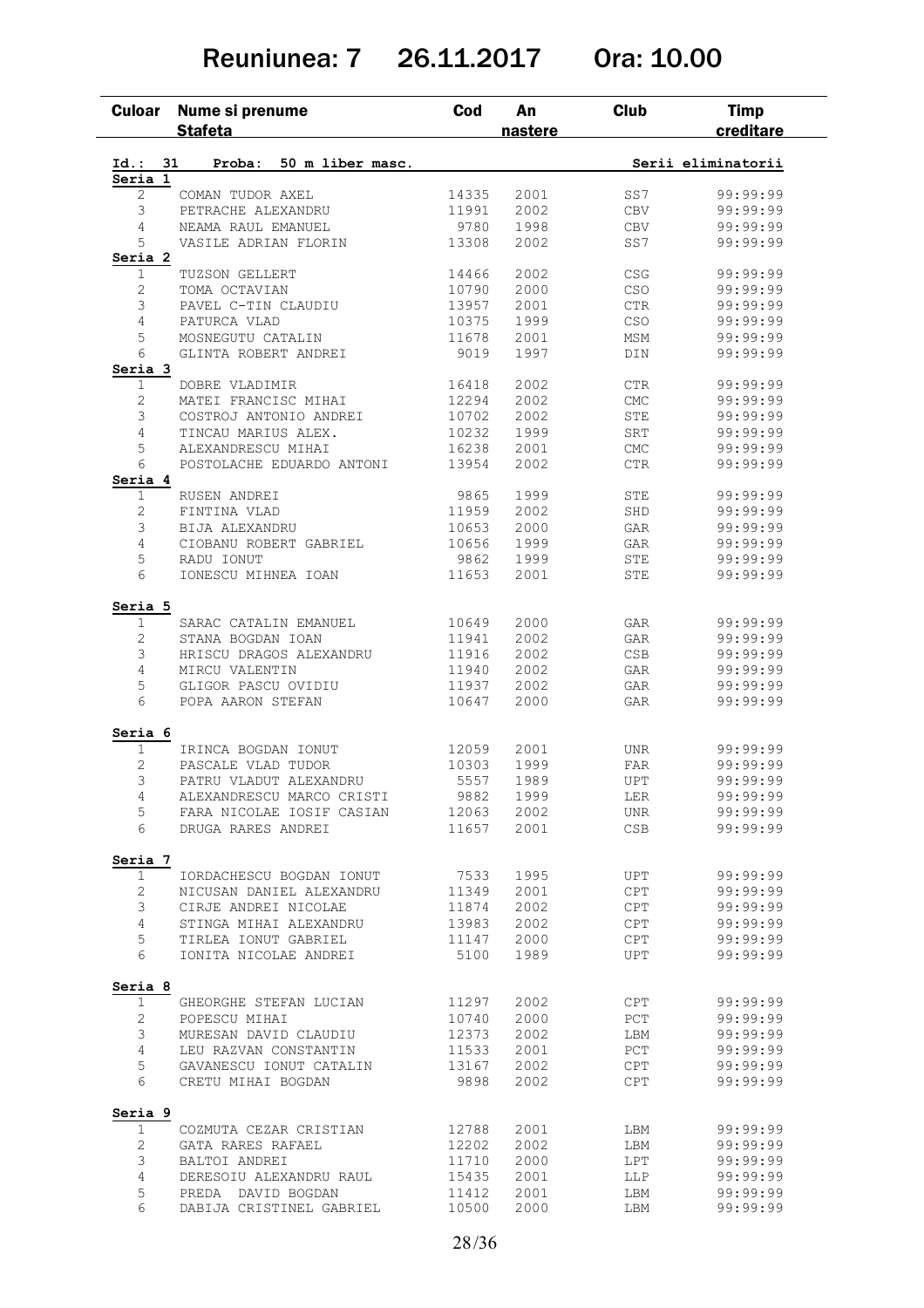| Seria 10                |                                                     |                |              |                                 |                      |
|-------------------------|-----------------------------------------------------|----------------|--------------|---------------------------------|----------------------|
| 1                       | PACIOIANU VASILE ALEX.                              | 10178          | 2000         | LPT                             | 99:99:99             |
| 2                       | NISTOR MIRCEA NICOLAE                               | 11738          | 1999         | SSV                             | 99:99:99             |
| 3                       | ICOBESCU GABRIEL                                    | 12170          | 2002         | STM                             | 99:99:99             |
| $\overline{4}$<br>5     | CROITOR IULIUS SEBASTIAN<br>ALDESCU IONUT FLORENTIN | 12048<br>11977 | 2002<br>2002 | SSV<br>LPT                      | 99:99:99<br>99:99:99 |
| 6                       | IRIMIOIU RARES MIHAI                                | 14144          | 2000         | LPT                             | 99:99:99             |
| Seria 11                |                                                     |                |              |                                 |                      |
| $\mathbf 1$             | ARBA ADRIAN CRISTIAN                                | 10316          | 1999         | STM                             | 99:99:99             |
| $\mathbf{2}$            | CALIN RARES MIHAI                                   | 11893          | 2000         | ATM                             | 00:34:21             |
| 3                       | NEMTOI IOAN STEFAN                                  | 13835          | 2000         | SPL                             | 00:28:39             |
| $\overline{4}$          | REMZING VLAD ADRIAN                                 | 11735          | 2001         | ATM                             | 00:28:92             |
| 5                       | DAMIAN PATRICK ADORIAN                              | 12166          | 2002         | STM                             | 99:99:99             |
| 6                       | TANASIE RARES GHEORGHE                              | 12160          | 2002         | STM                             | 99:99:99             |
| Seria 12<br>$\mathbf 1$ | CUZUBAN SEBASTIAN ANDREI                            | 11612          | 2001         | LER                             | 00:27:77             |
| 2                       | VOICAN RARES ANDREI                                 | 13277          | 2002         | DAC                             | 00:27:36             |
| 3                       | COJOCARU ANDREI IOAN                                | 11450          | 2001         | <b>STE</b>                      | 00:27:31             |
| 4                       | IONESCU ANDREI ALEX.                                | 9919           | 2001         | CPT                             | 00:27:33             |
| 5                       | RUSU DAVID CRISTIAN                                 | 12111          | 2002         | LER                             | 00:27:50             |
| 6                       | CISMAS BOGDAN ALEXANDRU                             | 11648          | 2001         | LER                             | 00:27:85             |
| Seria 13                |                                                     |                |              |                                 |                      |
| $\mathbf 1$             | MIHALACHE ALEXANDRU CIPRI                           | 11418          | 2001         | LBM                             | 00:27:07             |
| $\mathbf{2}$            | STOIAN ALBERTO GABRIEL                              | 12571          | 2002         | LER                             | 00:27:00             |
| 3<br>4                  | OPREA FLORIN ANTONIO<br>HENTIA ALEXANDRU GEORGE     | 13682          | 2001         | <b>LER</b>                      | 00:26:84             |
| 5                       | STOICESCU ADRIAN GABRIEL                            | 12573<br>10732 | 2001<br>2000 | STE<br>PCT                      | 00:26:94<br>00:27:04 |
| 6                       | DANILA CRISTIAN NICOLAE                             | 13108          | 2001         | <b>STE</b>                      | 00:27:11             |
| Seria 14                |                                                     |                |              |                                 |                      |
| $\mathbf{1}$            | MADARAS SABIN AUGUSTIN                              | 10460          | 2000         | SSB                             | 00:26:75             |
| 2                       | BABICIU SEBASTIAN ADRIAN                            | 11414          | 2001         | LBM                             | 00:26:75             |
| 3                       | LAZAR ANDREI                                        | 11939          | 2002         | GAR                             | 00:26:65             |
| 4                       | CRISNIC ANDREI                                      | 10313          | 1998         | STM                             | 00:26:74             |
| 5                       | HANCU ALEXANDRU                                     | 10857          | 2001         | LBM                             | 00:26:75             |
| 6                       | GAGIU TUDOR GABRIEL                                 | 11766          | 2001         | <b>STE</b>                      | 00:26:78             |
| Seria 15                |                                                     |                |              |                                 |                      |
| $\mathbf 1$             | DEZNAN LUCA                                         | 11936          | 2002         | GAR                             | 00:26:55             |
| 2                       | BUMBEA ANDREI FLAVIUS                               | 10227          | 1999         | SRT                             | 00:26:25             |
| 3<br>4                  | CONSTANTIN EDUARD RAZVAN<br>BADESCU PETRUT OVIDIU   | 10726<br>10554 | 2000<br>2000 | PCT<br>CPT                      | 00:26:04<br>00:26:11 |
| 5                       | STEFAN TEODOR VICTOR                                | 9971           | 1999         | LER                             | 00:26:37             |
| 6                       | BORDEI CATALIN STEFAN                               | 11695          | 2001         | <b>STE</b>                      | 00:26:63             |
| Seria 16                |                                                     |                |              |                                 |                      |
| $\mathbf{1}$            | RADU MARIUS THEODOR                                 | 10561          | 2001         | LPT                             | 00:26:00             |
| $\mathbf{2}$            | LASZLO ZOLTAN                                       | 11667          | 2001         | MAR                             | 00:25:88             |
| 3                       | ARDELEAN ALEX OVIDIU                                | 10648          | 2000         | GAR                             | 00:25:72             |
| $\overline{4}$          | VAIPAN RADU                                         | 11060          | 2000         | MTS                             | 00:25:82             |
| 5                       | BOMCHIS FILIP TUDOR                                 | 11041          | 2000         | CSO                             | 00:25:92             |
| 6                       | BUZLEA SEBASTIAN IOAN                               | 10125          | 2002         | <b>COR</b>                      | 00:26:00             |
| Seria 17                |                                                     |                |              |                                 |                      |
| $\mathbf 1$             | FLOREA MIHNEA IOAN                                  | 11770          | 2001         | STE                             | 00:25:71             |
| $\mathbf{2}$            | OLARU LEONARD ANDREI                                | 9475           | 1999         | LLP                             | 00:25:24             |
| 3                       | POPA VICENTZO NICOLAS                               | 12083          | 2002         | LER                             | 00:25:00             |
| $\overline{4}$          | SILAGHI RARES                                       | 11411          | 2001         | LBM                             | 00:25:11             |
| 5<br>6                  | RATH RAZVAN<br>LANCEA COSMIN                        | 12103<br>608   | 2002<br>1980 | LER<br>MTM                      | 00:25:50<br>00:25:72 |
| Seria 18                |                                                     |                |              |                                 |                      |
| $\mathbf 1$             | POP CALIN DUMITRU                                   | 10487          | 2000         | $\ensuremath{\mathrm{CMC}}$     | 00:24:75             |
| $\mathbf{2}$            | GRADINARU ANDREI RAZVAN                             | 7708           | 1995         | $_{\tiny{\mbox{\textsf{CSO}}}}$ | 00:23:96             |
| $\mathfrak{Z}$          | RATIU GEORGE ADRIAN                                 | 10622          | 2000         | STE                             | 00:22:99             |
| 4                       | COSTE FLORIN                                        | 9310           | 1998         | MBV                             | 00:23:88             |
| 5                       | SIMON ANDREI SEBASTIAN                              | 8824           | 1997         | DIN                             | 00:24:29             |
| 6                       | PLESA ANDREI                                        | 9114           | 1997         | UCJ                             | 00:24:93             |
| Seria 19                |                                                     |                |              |                                 |                      |
| $\mathbf 1$             | POPA GABRIEL FLORIAN                                | 5893           | 1992         | UPT                             | 00:24:52             |
| $\mathbf{2}$            | BARBU GEORGE EDUARD                                 | 8568           | 1996         | UPT                             | 00:23:93             |
| 3                       | RADU MARIUS                                         | 6147           | 1992         | CSB                             | 00:22:58             |
| $\overline{4}$          | STAN LEON                                           | 11929          | 2002         | CSO                             | 00:23:88             |
| 5                       | VERBA ROBERT                                        | 9853           | 1999         | BAM                             | 00:24:25             |
| 6                       | TRANULEA CRISTIAN VIRGIL                            | 11521          | 2000         | PCT                             | 00:24:88             |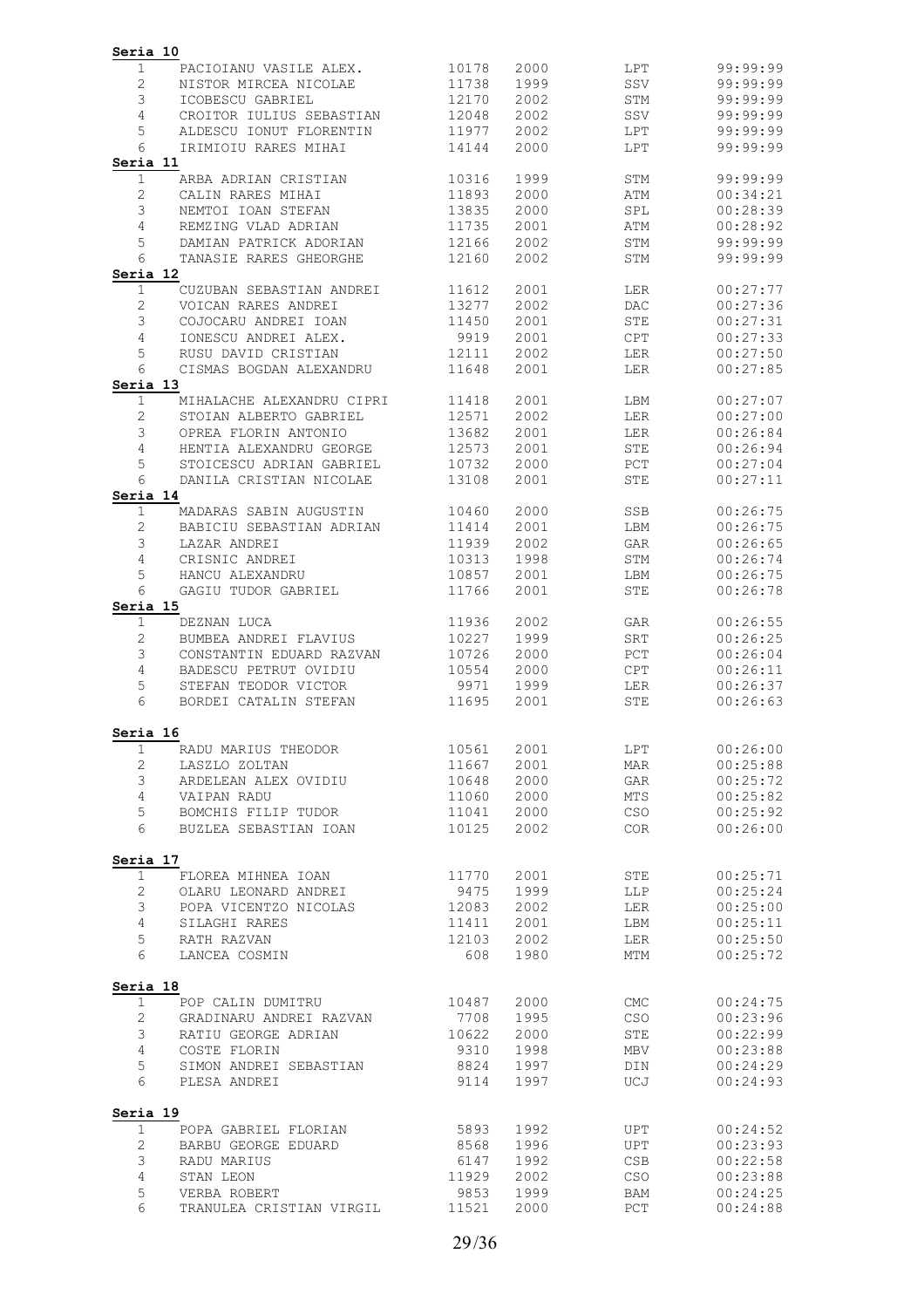| $\mathbf{2}$<br>6527<br>1991<br><b>UPT</b><br>TATAR GHEORGHE CRISTIAN<br>3<br>1992<br>COSTE ALIN<br>6783<br>DIN<br>$\overline{4}$<br>8755<br>1996<br>CSO<br>GRIGORE ANDREI TIBERIU<br>5<br>7793<br>ANCUTA ALEXANDRU VASILE<br>1994<br>UPT<br>6<br>RAIU FLORIN ALEXANDRU<br>7916<br>1994<br>DIN<br>32<br>Serii eliminatorii<br>Id.:<br>Proba:<br>50 m spate fem.<br>Seria 1<br>14469<br>2002<br>1<br>BOTEZATU ELENA BIANCA<br><b>CBV</b><br>$\overline{c}$<br>ARTENE MARIA RALUCA<br>12526<br>2003<br>CSG<br>3<br>2001<br>CSW<br>SATMARI SANDRA MEDEEA<br>11195<br>4<br>POP ARIANA ALEXA<br>2002<br>MSM<br>11136<br>5<br>COJOCARU ALINA GEORGIANA<br>11660<br>2001<br>SCB<br>6<br>2002<br>FLOREA ANA GEORGIANA<br>14396<br><b>CBV</b><br>Seria 2<br>$\mathbf{1}$<br>2003<br>ALEXANDRU BRIANA STEFANIA<br>12718<br>SRT<br>$\mathbf{2}$<br>BERGHER SELINE<br>12918<br>2003<br>SRT<br>3<br>STE<br>DRAGAN THEODORA<br>11634<br>2001<br>4<br>2003<br>SPINU CLARA ANDREEA<br>11998<br>SPL<br>5<br>LUCHIAN ALEXIA<br>12725<br>2003<br>SRT<br>6<br>12392<br>2003<br>99:99:99<br>COZMA SANZIANA MARIA<br>ALB<br>Seria 3<br>$\mathbf{1}$<br>MIRA MARIA ANDREEA<br>12699<br>2003<br>SHD<br>2<br>BRADEAN LUOANA LORENA<br>11674<br>2001<br>GAR<br>3<br>12535<br>2003<br>99:99:99<br>POROSNICU MANUELA<br>GAR<br>4<br>2002<br>BALTA ANDREEA BIANCA<br>11944<br>GAR<br>99:99:99<br>5<br>BUDRIS DARIA ANASTASIA<br>12698<br>2003<br>SHD<br>99:99:99<br>6<br>1995<br><b>STE</b><br>NICOLAE CRISTINA ANDREEA<br>8192<br>Seria 4<br>$\mathbf{1}$<br>ZAHARIA DELIA ANA MARIA<br>11778<br>2002<br>DEL<br>$\mathbf{2}$<br>POP OTILIA LAVINIA<br>12835<br>2003<br>BAM<br>3<br>1987<br>BENEA DANIELA<br>4695<br>DIN<br>4<br>BALOG HENRIETTA<br>15156<br>2003<br>VSK<br>99:99:99<br>5<br>FAGETAN IULIA<br>12786<br>2003<br>SSB<br>99:99:99<br>6<br>12269<br>99:99:99<br>GUIAS MEG LIDIA<br>2002<br>DEL<br>Seria 5<br>$\mathbf{1}$<br>OLTEANU ANA MARIA<br>11722<br>2001<br>CPT<br>$\mathbf{2}$<br>NITU ANTONIA DARIA<br>11538<br>2001<br>SSV<br>3<br>2002<br>$\mathsf{CTR}$<br>NICOLAESCU LIVIA IOANA<br>13955<br>4<br>OPRESCU OANA ALEXANDRA<br>00:38:00<br>12364<br>2002<br><b>COR</b><br>5<br>LPT<br>99:99:99<br>RAICU BADEA MARIA<br>13094<br>2003<br>SARBULESCU ANDREEA LOREDA 11322<br>99:99:99<br>2000<br>6<br>LER<br>Seria 6<br>$\mathbf{1}$<br>NICOLA ANDREEA CRISTINA<br>12557<br>2003<br>STE<br>$\mathbf{2}$<br>12857<br>2003<br>ACT<br>PASCU DIANA ALEXANDRA<br>3<br>2001<br>CTR<br>VADUVA BIANCA STEFANIA<br>VADUVA BIANCA STEFANIA<br>13834<br>$\overline{4}$<br>TOMUTA IRINA ALEXANDRA<br>11645<br>2001<br>LER<br>DRAGOMIR ANDREEA ALEX.<br>5<br>13267<br>2003<br>DAC<br>6<br>POPESCU ANA<br>12374<br>2001<br>SSB<br>Seria 7<br>9522<br>$\mathbf 1$<br>ILIE MARIA MIRUNA<br>2001<br>LPT<br>12559<br>$\mathbf{2}$<br>STE<br>NAHED ANNA MARIA<br>2003<br>GIURCA CRISTINA LUCIA AND<br>3<br>11680<br>2001<br>MTM<br>PRIOTEASA ANA MARIA ADELA<br>7549<br>$\overline{4}$<br>1996<br>UPT<br>DODITA ARIANA GABRIELA 11880<br>5<br>SCB<br>00:32:60<br>2002<br>6<br>TUDORACHE SABINA NICOLETA 12089<br>2002<br>LER<br>Seria 8<br>10126<br>2000<br>$\mathbf{1}$<br>BUZLEA IOANA<br>COR<br>$\mathbf{2}$<br>12290<br>CMC<br>GARBOAN HELSINIA MIHAELA<br>2002<br>3<br>11203<br>2001<br>SHD<br>MERA RALUCA<br>4<br>11750<br>2001<br>UCJ<br>DASCAL ALEXIA<br>5<br>GHERMAN PAULA SORANA<br>12355<br>2002<br>EMA<br>00:32:44<br>6<br>BUZEA ANA MARIA<br>11020<br>2001<br>STE<br>Seria 9<br>KISS BOGLARKA DENISSZA 14197<br>$\mathbf{1}$<br>2003<br>COR<br>$\mathbf{2}$<br>12252<br>2002<br>BAM<br>GHERGHEL MELISA<br>DOSPIN STEFANIA ANDREEA<br>3<br>10273<br>1999<br>DIN<br>$\overline{4}$<br>MICLAUS VIVOSCHI SANDRA<br>10434<br>1999<br>CMC<br>5<br>RUSU ROBERTA CRISTINA<br>11582<br>2001<br>LER | Seria 20<br>1 | STOICA C-TIN GEORGE ALEX. | 10736 | 2000 | DIN | 00:24:33             |
|----------------------------------------------------------------------------------------------------------------------------------------------------------------------------------------------------------------------------------------------------------------------------------------------------------------------------------------------------------------------------------------------------------------------------------------------------------------------------------------------------------------------------------------------------------------------------------------------------------------------------------------------------------------------------------------------------------------------------------------------------------------------------------------------------------------------------------------------------------------------------------------------------------------------------------------------------------------------------------------------------------------------------------------------------------------------------------------------------------------------------------------------------------------------------------------------------------------------------------------------------------------------------------------------------------------------------------------------------------------------------------------------------------------------------------------------------------------------------------------------------------------------------------------------------------------------------------------------------------------------------------------------------------------------------------------------------------------------------------------------------------------------------------------------------------------------------------------------------------------------------------------------------------------------------------------------------------------------------------------------------------------------------------------------------------------------------------------------------------------------------------------------------------------------------------------------------------------------------------------------------------------------------------------------------------------------------------------------------------------------------------------------------------------------------------------------------------------------------------------------------------------------------------------------------------------------------------------------------------------------------------------------------------------------------------------------------------------------------------------------------------------------------------------------------------------------------------------------------------------------------------------------------------------------------------------------------------------------------------------------------------------------------------------------------------------------------------------------------------------------------------------------------------------------------------------------------------------------------------------------------------------------------------------------------------------------------------------------------------------------------------------------------------------------------------------------------------------------------------------------------------------------------------------------------------------------------------------------------------------------------------------------------------------------------------------------------------------------------------------------------------------------------|---------------|---------------------------|-------|------|-----|----------------------|
|                                                                                                                                                                                                                                                                                                                                                                                                                                                                                                                                                                                                                                                                                                                                                                                                                                                                                                                                                                                                                                                                                                                                                                                                                                                                                                                                                                                                                                                                                                                                                                                                                                                                                                                                                                                                                                                                                                                                                                                                                                                                                                                                                                                                                                                                                                                                                                                                                                                                                                                                                                                                                                                                                                                                                                                                                                                                                                                                                                                                                                                                                                                                                                                                                                                                                                                                                                                                                                                                                                                                                                                                                                                                                                                                                                            |               |                           |       |      |     | 00:23:91             |
|                                                                                                                                                                                                                                                                                                                                                                                                                                                                                                                                                                                                                                                                                                                                                                                                                                                                                                                                                                                                                                                                                                                                                                                                                                                                                                                                                                                                                                                                                                                                                                                                                                                                                                                                                                                                                                                                                                                                                                                                                                                                                                                                                                                                                                                                                                                                                                                                                                                                                                                                                                                                                                                                                                                                                                                                                                                                                                                                                                                                                                                                                                                                                                                                                                                                                                                                                                                                                                                                                                                                                                                                                                                                                                                                                                            |               |                           |       |      |     | 00:22:44             |
|                                                                                                                                                                                                                                                                                                                                                                                                                                                                                                                                                                                                                                                                                                                                                                                                                                                                                                                                                                                                                                                                                                                                                                                                                                                                                                                                                                                                                                                                                                                                                                                                                                                                                                                                                                                                                                                                                                                                                                                                                                                                                                                                                                                                                                                                                                                                                                                                                                                                                                                                                                                                                                                                                                                                                                                                                                                                                                                                                                                                                                                                                                                                                                                                                                                                                                                                                                                                                                                                                                                                                                                                                                                                                                                                                                            |               |                           |       |      |     | 00:23:51             |
|                                                                                                                                                                                                                                                                                                                                                                                                                                                                                                                                                                                                                                                                                                                                                                                                                                                                                                                                                                                                                                                                                                                                                                                                                                                                                                                                                                                                                                                                                                                                                                                                                                                                                                                                                                                                                                                                                                                                                                                                                                                                                                                                                                                                                                                                                                                                                                                                                                                                                                                                                                                                                                                                                                                                                                                                                                                                                                                                                                                                                                                                                                                                                                                                                                                                                                                                                                                                                                                                                                                                                                                                                                                                                                                                                                            |               |                           |       |      |     | 00:24:00             |
|                                                                                                                                                                                                                                                                                                                                                                                                                                                                                                                                                                                                                                                                                                                                                                                                                                                                                                                                                                                                                                                                                                                                                                                                                                                                                                                                                                                                                                                                                                                                                                                                                                                                                                                                                                                                                                                                                                                                                                                                                                                                                                                                                                                                                                                                                                                                                                                                                                                                                                                                                                                                                                                                                                                                                                                                                                                                                                                                                                                                                                                                                                                                                                                                                                                                                                                                                                                                                                                                                                                                                                                                                                                                                                                                                                            |               |                           |       |      |     | 00:24:86             |
|                                                                                                                                                                                                                                                                                                                                                                                                                                                                                                                                                                                                                                                                                                                                                                                                                                                                                                                                                                                                                                                                                                                                                                                                                                                                                                                                                                                                                                                                                                                                                                                                                                                                                                                                                                                                                                                                                                                                                                                                                                                                                                                                                                                                                                                                                                                                                                                                                                                                                                                                                                                                                                                                                                                                                                                                                                                                                                                                                                                                                                                                                                                                                                                                                                                                                                                                                                                                                                                                                                                                                                                                                                                                                                                                                                            |               |                           |       |      |     |                      |
|                                                                                                                                                                                                                                                                                                                                                                                                                                                                                                                                                                                                                                                                                                                                                                                                                                                                                                                                                                                                                                                                                                                                                                                                                                                                                                                                                                                                                                                                                                                                                                                                                                                                                                                                                                                                                                                                                                                                                                                                                                                                                                                                                                                                                                                                                                                                                                                                                                                                                                                                                                                                                                                                                                                                                                                                                                                                                                                                                                                                                                                                                                                                                                                                                                                                                                                                                                                                                                                                                                                                                                                                                                                                                                                                                                            |               |                           |       |      |     | 99:99:99             |
|                                                                                                                                                                                                                                                                                                                                                                                                                                                                                                                                                                                                                                                                                                                                                                                                                                                                                                                                                                                                                                                                                                                                                                                                                                                                                                                                                                                                                                                                                                                                                                                                                                                                                                                                                                                                                                                                                                                                                                                                                                                                                                                                                                                                                                                                                                                                                                                                                                                                                                                                                                                                                                                                                                                                                                                                                                                                                                                                                                                                                                                                                                                                                                                                                                                                                                                                                                                                                                                                                                                                                                                                                                                                                                                                                                            |               |                           |       |      |     | 99:99:99             |
|                                                                                                                                                                                                                                                                                                                                                                                                                                                                                                                                                                                                                                                                                                                                                                                                                                                                                                                                                                                                                                                                                                                                                                                                                                                                                                                                                                                                                                                                                                                                                                                                                                                                                                                                                                                                                                                                                                                                                                                                                                                                                                                                                                                                                                                                                                                                                                                                                                                                                                                                                                                                                                                                                                                                                                                                                                                                                                                                                                                                                                                                                                                                                                                                                                                                                                                                                                                                                                                                                                                                                                                                                                                                                                                                                                            |               |                           |       |      |     | 99:99:99             |
|                                                                                                                                                                                                                                                                                                                                                                                                                                                                                                                                                                                                                                                                                                                                                                                                                                                                                                                                                                                                                                                                                                                                                                                                                                                                                                                                                                                                                                                                                                                                                                                                                                                                                                                                                                                                                                                                                                                                                                                                                                                                                                                                                                                                                                                                                                                                                                                                                                                                                                                                                                                                                                                                                                                                                                                                                                                                                                                                                                                                                                                                                                                                                                                                                                                                                                                                                                                                                                                                                                                                                                                                                                                                                                                                                                            |               |                           |       |      |     | 99:99:99             |
|                                                                                                                                                                                                                                                                                                                                                                                                                                                                                                                                                                                                                                                                                                                                                                                                                                                                                                                                                                                                                                                                                                                                                                                                                                                                                                                                                                                                                                                                                                                                                                                                                                                                                                                                                                                                                                                                                                                                                                                                                                                                                                                                                                                                                                                                                                                                                                                                                                                                                                                                                                                                                                                                                                                                                                                                                                                                                                                                                                                                                                                                                                                                                                                                                                                                                                                                                                                                                                                                                                                                                                                                                                                                                                                                                                            |               |                           |       |      |     | 99:99:99             |
|                                                                                                                                                                                                                                                                                                                                                                                                                                                                                                                                                                                                                                                                                                                                                                                                                                                                                                                                                                                                                                                                                                                                                                                                                                                                                                                                                                                                                                                                                                                                                                                                                                                                                                                                                                                                                                                                                                                                                                                                                                                                                                                                                                                                                                                                                                                                                                                                                                                                                                                                                                                                                                                                                                                                                                                                                                                                                                                                                                                                                                                                                                                                                                                                                                                                                                                                                                                                                                                                                                                                                                                                                                                                                                                                                                            |               |                           |       |      |     | 99:99:99             |
|                                                                                                                                                                                                                                                                                                                                                                                                                                                                                                                                                                                                                                                                                                                                                                                                                                                                                                                                                                                                                                                                                                                                                                                                                                                                                                                                                                                                                                                                                                                                                                                                                                                                                                                                                                                                                                                                                                                                                                                                                                                                                                                                                                                                                                                                                                                                                                                                                                                                                                                                                                                                                                                                                                                                                                                                                                                                                                                                                                                                                                                                                                                                                                                                                                                                                                                                                                                                                                                                                                                                                                                                                                                                                                                                                                            |               |                           |       |      |     | 99:99:99             |
|                                                                                                                                                                                                                                                                                                                                                                                                                                                                                                                                                                                                                                                                                                                                                                                                                                                                                                                                                                                                                                                                                                                                                                                                                                                                                                                                                                                                                                                                                                                                                                                                                                                                                                                                                                                                                                                                                                                                                                                                                                                                                                                                                                                                                                                                                                                                                                                                                                                                                                                                                                                                                                                                                                                                                                                                                                                                                                                                                                                                                                                                                                                                                                                                                                                                                                                                                                                                                                                                                                                                                                                                                                                                                                                                                                            |               |                           |       |      |     | 99:99:99             |
|                                                                                                                                                                                                                                                                                                                                                                                                                                                                                                                                                                                                                                                                                                                                                                                                                                                                                                                                                                                                                                                                                                                                                                                                                                                                                                                                                                                                                                                                                                                                                                                                                                                                                                                                                                                                                                                                                                                                                                                                                                                                                                                                                                                                                                                                                                                                                                                                                                                                                                                                                                                                                                                                                                                                                                                                                                                                                                                                                                                                                                                                                                                                                                                                                                                                                                                                                                                                                                                                                                                                                                                                                                                                                                                                                                            |               |                           |       |      |     | 99:99:99             |
|                                                                                                                                                                                                                                                                                                                                                                                                                                                                                                                                                                                                                                                                                                                                                                                                                                                                                                                                                                                                                                                                                                                                                                                                                                                                                                                                                                                                                                                                                                                                                                                                                                                                                                                                                                                                                                                                                                                                                                                                                                                                                                                                                                                                                                                                                                                                                                                                                                                                                                                                                                                                                                                                                                                                                                                                                                                                                                                                                                                                                                                                                                                                                                                                                                                                                                                                                                                                                                                                                                                                                                                                                                                                                                                                                                            |               |                           |       |      |     | 99:99:99             |
|                                                                                                                                                                                                                                                                                                                                                                                                                                                                                                                                                                                                                                                                                                                                                                                                                                                                                                                                                                                                                                                                                                                                                                                                                                                                                                                                                                                                                                                                                                                                                                                                                                                                                                                                                                                                                                                                                                                                                                                                                                                                                                                                                                                                                                                                                                                                                                                                                                                                                                                                                                                                                                                                                                                                                                                                                                                                                                                                                                                                                                                                                                                                                                                                                                                                                                                                                                                                                                                                                                                                                                                                                                                                                                                                                                            |               |                           |       |      |     | 99:99:99             |
|                                                                                                                                                                                                                                                                                                                                                                                                                                                                                                                                                                                                                                                                                                                                                                                                                                                                                                                                                                                                                                                                                                                                                                                                                                                                                                                                                                                                                                                                                                                                                                                                                                                                                                                                                                                                                                                                                                                                                                                                                                                                                                                                                                                                                                                                                                                                                                                                                                                                                                                                                                                                                                                                                                                                                                                                                                                                                                                                                                                                                                                                                                                                                                                                                                                                                                                                                                                                                                                                                                                                                                                                                                                                                                                                                                            |               |                           |       |      |     |                      |
|                                                                                                                                                                                                                                                                                                                                                                                                                                                                                                                                                                                                                                                                                                                                                                                                                                                                                                                                                                                                                                                                                                                                                                                                                                                                                                                                                                                                                                                                                                                                                                                                                                                                                                                                                                                                                                                                                                                                                                                                                                                                                                                                                                                                                                                                                                                                                                                                                                                                                                                                                                                                                                                                                                                                                                                                                                                                                                                                                                                                                                                                                                                                                                                                                                                                                                                                                                                                                                                                                                                                                                                                                                                                                                                                                                            |               |                           |       |      |     | 99:99:99             |
|                                                                                                                                                                                                                                                                                                                                                                                                                                                                                                                                                                                                                                                                                                                                                                                                                                                                                                                                                                                                                                                                                                                                                                                                                                                                                                                                                                                                                                                                                                                                                                                                                                                                                                                                                                                                                                                                                                                                                                                                                                                                                                                                                                                                                                                                                                                                                                                                                                                                                                                                                                                                                                                                                                                                                                                                                                                                                                                                                                                                                                                                                                                                                                                                                                                                                                                                                                                                                                                                                                                                                                                                                                                                                                                                                                            |               |                           |       |      |     | 99:99:99             |
|                                                                                                                                                                                                                                                                                                                                                                                                                                                                                                                                                                                                                                                                                                                                                                                                                                                                                                                                                                                                                                                                                                                                                                                                                                                                                                                                                                                                                                                                                                                                                                                                                                                                                                                                                                                                                                                                                                                                                                                                                                                                                                                                                                                                                                                                                                                                                                                                                                                                                                                                                                                                                                                                                                                                                                                                                                                                                                                                                                                                                                                                                                                                                                                                                                                                                                                                                                                                                                                                                                                                                                                                                                                                                                                                                                            |               |                           |       |      |     |                      |
|                                                                                                                                                                                                                                                                                                                                                                                                                                                                                                                                                                                                                                                                                                                                                                                                                                                                                                                                                                                                                                                                                                                                                                                                                                                                                                                                                                                                                                                                                                                                                                                                                                                                                                                                                                                                                                                                                                                                                                                                                                                                                                                                                                                                                                                                                                                                                                                                                                                                                                                                                                                                                                                                                                                                                                                                                                                                                                                                                                                                                                                                                                                                                                                                                                                                                                                                                                                                                                                                                                                                                                                                                                                                                                                                                                            |               |                           |       |      |     |                      |
|                                                                                                                                                                                                                                                                                                                                                                                                                                                                                                                                                                                                                                                                                                                                                                                                                                                                                                                                                                                                                                                                                                                                                                                                                                                                                                                                                                                                                                                                                                                                                                                                                                                                                                                                                                                                                                                                                                                                                                                                                                                                                                                                                                                                                                                                                                                                                                                                                                                                                                                                                                                                                                                                                                                                                                                                                                                                                                                                                                                                                                                                                                                                                                                                                                                                                                                                                                                                                                                                                                                                                                                                                                                                                                                                                                            |               |                           |       |      |     | 99:99:99             |
|                                                                                                                                                                                                                                                                                                                                                                                                                                                                                                                                                                                                                                                                                                                                                                                                                                                                                                                                                                                                                                                                                                                                                                                                                                                                                                                                                                                                                                                                                                                                                                                                                                                                                                                                                                                                                                                                                                                                                                                                                                                                                                                                                                                                                                                                                                                                                                                                                                                                                                                                                                                                                                                                                                                                                                                                                                                                                                                                                                                                                                                                                                                                                                                                                                                                                                                                                                                                                                                                                                                                                                                                                                                                                                                                                                            |               |                           |       |      |     |                      |
|                                                                                                                                                                                                                                                                                                                                                                                                                                                                                                                                                                                                                                                                                                                                                                                                                                                                                                                                                                                                                                                                                                                                                                                                                                                                                                                                                                                                                                                                                                                                                                                                                                                                                                                                                                                                                                                                                                                                                                                                                                                                                                                                                                                                                                                                                                                                                                                                                                                                                                                                                                                                                                                                                                                                                                                                                                                                                                                                                                                                                                                                                                                                                                                                                                                                                                                                                                                                                                                                                                                                                                                                                                                                                                                                                                            |               |                           |       |      |     | 99:99:99             |
|                                                                                                                                                                                                                                                                                                                                                                                                                                                                                                                                                                                                                                                                                                                                                                                                                                                                                                                                                                                                                                                                                                                                                                                                                                                                                                                                                                                                                                                                                                                                                                                                                                                                                                                                                                                                                                                                                                                                                                                                                                                                                                                                                                                                                                                                                                                                                                                                                                                                                                                                                                                                                                                                                                                                                                                                                                                                                                                                                                                                                                                                                                                                                                                                                                                                                                                                                                                                                                                                                                                                                                                                                                                                                                                                                                            |               |                           |       |      |     | 99:99:99             |
|                                                                                                                                                                                                                                                                                                                                                                                                                                                                                                                                                                                                                                                                                                                                                                                                                                                                                                                                                                                                                                                                                                                                                                                                                                                                                                                                                                                                                                                                                                                                                                                                                                                                                                                                                                                                                                                                                                                                                                                                                                                                                                                                                                                                                                                                                                                                                                                                                                                                                                                                                                                                                                                                                                                                                                                                                                                                                                                                                                                                                                                                                                                                                                                                                                                                                                                                                                                                                                                                                                                                                                                                                                                                                                                                                                            |               |                           |       |      |     | 99:99:99             |
|                                                                                                                                                                                                                                                                                                                                                                                                                                                                                                                                                                                                                                                                                                                                                                                                                                                                                                                                                                                                                                                                                                                                                                                                                                                                                                                                                                                                                                                                                                                                                                                                                                                                                                                                                                                                                                                                                                                                                                                                                                                                                                                                                                                                                                                                                                                                                                                                                                                                                                                                                                                                                                                                                                                                                                                                                                                                                                                                                                                                                                                                                                                                                                                                                                                                                                                                                                                                                                                                                                                                                                                                                                                                                                                                                                            |               |                           |       |      |     |                      |
|                                                                                                                                                                                                                                                                                                                                                                                                                                                                                                                                                                                                                                                                                                                                                                                                                                                                                                                                                                                                                                                                                                                                                                                                                                                                                                                                                                                                                                                                                                                                                                                                                                                                                                                                                                                                                                                                                                                                                                                                                                                                                                                                                                                                                                                                                                                                                                                                                                                                                                                                                                                                                                                                                                                                                                                                                                                                                                                                                                                                                                                                                                                                                                                                                                                                                                                                                                                                                                                                                                                                                                                                                                                                                                                                                                            |               |                           |       |      |     |                      |
|                                                                                                                                                                                                                                                                                                                                                                                                                                                                                                                                                                                                                                                                                                                                                                                                                                                                                                                                                                                                                                                                                                                                                                                                                                                                                                                                                                                                                                                                                                                                                                                                                                                                                                                                                                                                                                                                                                                                                                                                                                                                                                                                                                                                                                                                                                                                                                                                                                                                                                                                                                                                                                                                                                                                                                                                                                                                                                                                                                                                                                                                                                                                                                                                                                                                                                                                                                                                                                                                                                                                                                                                                                                                                                                                                                            |               |                           |       |      |     |                      |
|                                                                                                                                                                                                                                                                                                                                                                                                                                                                                                                                                                                                                                                                                                                                                                                                                                                                                                                                                                                                                                                                                                                                                                                                                                                                                                                                                                                                                                                                                                                                                                                                                                                                                                                                                                                                                                                                                                                                                                                                                                                                                                                                                                                                                                                                                                                                                                                                                                                                                                                                                                                                                                                                                                                                                                                                                                                                                                                                                                                                                                                                                                                                                                                                                                                                                                                                                                                                                                                                                                                                                                                                                                                                                                                                                                            |               |                           |       |      |     | 99:99:99             |
|                                                                                                                                                                                                                                                                                                                                                                                                                                                                                                                                                                                                                                                                                                                                                                                                                                                                                                                                                                                                                                                                                                                                                                                                                                                                                                                                                                                                                                                                                                                                                                                                                                                                                                                                                                                                                                                                                                                                                                                                                                                                                                                                                                                                                                                                                                                                                                                                                                                                                                                                                                                                                                                                                                                                                                                                                                                                                                                                                                                                                                                                                                                                                                                                                                                                                                                                                                                                                                                                                                                                                                                                                                                                                                                                                                            |               |                           |       |      |     | 99:99:99             |
|                                                                                                                                                                                                                                                                                                                                                                                                                                                                                                                                                                                                                                                                                                                                                                                                                                                                                                                                                                                                                                                                                                                                                                                                                                                                                                                                                                                                                                                                                                                                                                                                                                                                                                                                                                                                                                                                                                                                                                                                                                                                                                                                                                                                                                                                                                                                                                                                                                                                                                                                                                                                                                                                                                                                                                                                                                                                                                                                                                                                                                                                                                                                                                                                                                                                                                                                                                                                                                                                                                                                                                                                                                                                                                                                                                            |               |                           |       |      |     | 00:37:35             |
|                                                                                                                                                                                                                                                                                                                                                                                                                                                                                                                                                                                                                                                                                                                                                                                                                                                                                                                                                                                                                                                                                                                                                                                                                                                                                                                                                                                                                                                                                                                                                                                                                                                                                                                                                                                                                                                                                                                                                                                                                                                                                                                                                                                                                                                                                                                                                                                                                                                                                                                                                                                                                                                                                                                                                                                                                                                                                                                                                                                                                                                                                                                                                                                                                                                                                                                                                                                                                                                                                                                                                                                                                                                                                                                                                                            |               |                           |       |      |     |                      |
|                                                                                                                                                                                                                                                                                                                                                                                                                                                                                                                                                                                                                                                                                                                                                                                                                                                                                                                                                                                                                                                                                                                                                                                                                                                                                                                                                                                                                                                                                                                                                                                                                                                                                                                                                                                                                                                                                                                                                                                                                                                                                                                                                                                                                                                                                                                                                                                                                                                                                                                                                                                                                                                                                                                                                                                                                                                                                                                                                                                                                                                                                                                                                                                                                                                                                                                                                                                                                                                                                                                                                                                                                                                                                                                                                                            |               |                           |       |      |     |                      |
|                                                                                                                                                                                                                                                                                                                                                                                                                                                                                                                                                                                                                                                                                                                                                                                                                                                                                                                                                                                                                                                                                                                                                                                                                                                                                                                                                                                                                                                                                                                                                                                                                                                                                                                                                                                                                                                                                                                                                                                                                                                                                                                                                                                                                                                                                                                                                                                                                                                                                                                                                                                                                                                                                                                                                                                                                                                                                                                                                                                                                                                                                                                                                                                                                                                                                                                                                                                                                                                                                                                                                                                                                                                                                                                                                                            |               |                           |       |      |     |                      |
|                                                                                                                                                                                                                                                                                                                                                                                                                                                                                                                                                                                                                                                                                                                                                                                                                                                                                                                                                                                                                                                                                                                                                                                                                                                                                                                                                                                                                                                                                                                                                                                                                                                                                                                                                                                                                                                                                                                                                                                                                                                                                                                                                                                                                                                                                                                                                                                                                                                                                                                                                                                                                                                                                                                                                                                                                                                                                                                                                                                                                                                                                                                                                                                                                                                                                                                                                                                                                                                                                                                                                                                                                                                                                                                                                                            |               |                           |       |      |     | 00:36:00             |
|                                                                                                                                                                                                                                                                                                                                                                                                                                                                                                                                                                                                                                                                                                                                                                                                                                                                                                                                                                                                                                                                                                                                                                                                                                                                                                                                                                                                                                                                                                                                                                                                                                                                                                                                                                                                                                                                                                                                                                                                                                                                                                                                                                                                                                                                                                                                                                                                                                                                                                                                                                                                                                                                                                                                                                                                                                                                                                                                                                                                                                                                                                                                                                                                                                                                                                                                                                                                                                                                                                                                                                                                                                                                                                                                                                            |               |                           |       |      |     | 00:35:70             |
|                                                                                                                                                                                                                                                                                                                                                                                                                                                                                                                                                                                                                                                                                                                                                                                                                                                                                                                                                                                                                                                                                                                                                                                                                                                                                                                                                                                                                                                                                                                                                                                                                                                                                                                                                                                                                                                                                                                                                                                                                                                                                                                                                                                                                                                                                                                                                                                                                                                                                                                                                                                                                                                                                                                                                                                                                                                                                                                                                                                                                                                                                                                                                                                                                                                                                                                                                                                                                                                                                                                                                                                                                                                                                                                                                                            |               |                           |       |      |     | 00:35:02             |
|                                                                                                                                                                                                                                                                                                                                                                                                                                                                                                                                                                                                                                                                                                                                                                                                                                                                                                                                                                                                                                                                                                                                                                                                                                                                                                                                                                                                                                                                                                                                                                                                                                                                                                                                                                                                                                                                                                                                                                                                                                                                                                                                                                                                                                                                                                                                                                                                                                                                                                                                                                                                                                                                                                                                                                                                                                                                                                                                                                                                                                                                                                                                                                                                                                                                                                                                                                                                                                                                                                                                                                                                                                                                                                                                                                            |               |                           |       |      |     | 00:35:21             |
|                                                                                                                                                                                                                                                                                                                                                                                                                                                                                                                                                                                                                                                                                                                                                                                                                                                                                                                                                                                                                                                                                                                                                                                                                                                                                                                                                                                                                                                                                                                                                                                                                                                                                                                                                                                                                                                                                                                                                                                                                                                                                                                                                                                                                                                                                                                                                                                                                                                                                                                                                                                                                                                                                                                                                                                                                                                                                                                                                                                                                                                                                                                                                                                                                                                                                                                                                                                                                                                                                                                                                                                                                                                                                                                                                                            |               |                           |       |      |     | 00:36:00             |
|                                                                                                                                                                                                                                                                                                                                                                                                                                                                                                                                                                                                                                                                                                                                                                                                                                                                                                                                                                                                                                                                                                                                                                                                                                                                                                                                                                                                                                                                                                                                                                                                                                                                                                                                                                                                                                                                                                                                                                                                                                                                                                                                                                                                                                                                                                                                                                                                                                                                                                                                                                                                                                                                                                                                                                                                                                                                                                                                                                                                                                                                                                                                                                                                                                                                                                                                                                                                                                                                                                                                                                                                                                                                                                                                                                            |               |                           |       |      |     | 00:36:87             |
|                                                                                                                                                                                                                                                                                                                                                                                                                                                                                                                                                                                                                                                                                                                                                                                                                                                                                                                                                                                                                                                                                                                                                                                                                                                                                                                                                                                                                                                                                                                                                                                                                                                                                                                                                                                                                                                                                                                                                                                                                                                                                                                                                                                                                                                                                                                                                                                                                                                                                                                                                                                                                                                                                                                                                                                                                                                                                                                                                                                                                                                                                                                                                                                                                                                                                                                                                                                                                                                                                                                                                                                                                                                                                                                                                                            |               |                           |       |      |     | 00:33:48             |
|                                                                                                                                                                                                                                                                                                                                                                                                                                                                                                                                                                                                                                                                                                                                                                                                                                                                                                                                                                                                                                                                                                                                                                                                                                                                                                                                                                                                                                                                                                                                                                                                                                                                                                                                                                                                                                                                                                                                                                                                                                                                                                                                                                                                                                                                                                                                                                                                                                                                                                                                                                                                                                                                                                                                                                                                                                                                                                                                                                                                                                                                                                                                                                                                                                                                                                                                                                                                                                                                                                                                                                                                                                                                                                                                                                            |               |                           |       |      |     | 00:32:00             |
|                                                                                                                                                                                                                                                                                                                                                                                                                                                                                                                                                                                                                                                                                                                                                                                                                                                                                                                                                                                                                                                                                                                                                                                                                                                                                                                                                                                                                                                                                                                                                                                                                                                                                                                                                                                                                                                                                                                                                                                                                                                                                                                                                                                                                                                                                                                                                                                                                                                                                                                                                                                                                                                                                                                                                                                                                                                                                                                                                                                                                                                                                                                                                                                                                                                                                                                                                                                                                                                                                                                                                                                                                                                                                                                                                                            |               |                           |       |      |     | 00:30:42             |
|                                                                                                                                                                                                                                                                                                                                                                                                                                                                                                                                                                                                                                                                                                                                                                                                                                                                                                                                                                                                                                                                                                                                                                                                                                                                                                                                                                                                                                                                                                                                                                                                                                                                                                                                                                                                                                                                                                                                                                                                                                                                                                                                                                                                                                                                                                                                                                                                                                                                                                                                                                                                                                                                                                                                                                                                                                                                                                                                                                                                                                                                                                                                                                                                                                                                                                                                                                                                                                                                                                                                                                                                                                                                                                                                                                            |               |                           |       |      |     | 00:31:29             |
|                                                                                                                                                                                                                                                                                                                                                                                                                                                                                                                                                                                                                                                                                                                                                                                                                                                                                                                                                                                                                                                                                                                                                                                                                                                                                                                                                                                                                                                                                                                                                                                                                                                                                                                                                                                                                                                                                                                                                                                                                                                                                                                                                                                                                                                                                                                                                                                                                                                                                                                                                                                                                                                                                                                                                                                                                                                                                                                                                                                                                                                                                                                                                                                                                                                                                                                                                                                                                                                                                                                                                                                                                                                                                                                                                                            |               |                           |       |      |     | 00:34:24             |
|                                                                                                                                                                                                                                                                                                                                                                                                                                                                                                                                                                                                                                                                                                                                                                                                                                                                                                                                                                                                                                                                                                                                                                                                                                                                                                                                                                                                                                                                                                                                                                                                                                                                                                                                                                                                                                                                                                                                                                                                                                                                                                                                                                                                                                                                                                                                                                                                                                                                                                                                                                                                                                                                                                                                                                                                                                                                                                                                                                                                                                                                                                                                                                                                                                                                                                                                                                                                                                                                                                                                                                                                                                                                                                                                                                            |               |                           |       |      |     |                      |
|                                                                                                                                                                                                                                                                                                                                                                                                                                                                                                                                                                                                                                                                                                                                                                                                                                                                                                                                                                                                                                                                                                                                                                                                                                                                                                                                                                                                                                                                                                                                                                                                                                                                                                                                                                                                                                                                                                                                                                                                                                                                                                                                                                                                                                                                                                                                                                                                                                                                                                                                                                                                                                                                                                                                                                                                                                                                                                                                                                                                                                                                                                                                                                                                                                                                                                                                                                                                                                                                                                                                                                                                                                                                                                                                                                            |               |                           |       |      |     | 00:33:11             |
|                                                                                                                                                                                                                                                                                                                                                                                                                                                                                                                                                                                                                                                                                                                                                                                                                                                                                                                                                                                                                                                                                                                                                                                                                                                                                                                                                                                                                                                                                                                                                                                                                                                                                                                                                                                                                                                                                                                                                                                                                                                                                                                                                                                                                                                                                                                                                                                                                                                                                                                                                                                                                                                                                                                                                                                                                                                                                                                                                                                                                                                                                                                                                                                                                                                                                                                                                                                                                                                                                                                                                                                                                                                                                                                                                                            |               |                           |       |      |     | 00:31:91             |
|                                                                                                                                                                                                                                                                                                                                                                                                                                                                                                                                                                                                                                                                                                                                                                                                                                                                                                                                                                                                                                                                                                                                                                                                                                                                                                                                                                                                                                                                                                                                                                                                                                                                                                                                                                                                                                                                                                                                                                                                                                                                                                                                                                                                                                                                                                                                                                                                                                                                                                                                                                                                                                                                                                                                                                                                                                                                                                                                                                                                                                                                                                                                                                                                                                                                                                                                                                                                                                                                                                                                                                                                                                                                                                                                                                            |               |                           |       |      |     | 00:30:40             |
|                                                                                                                                                                                                                                                                                                                                                                                                                                                                                                                                                                                                                                                                                                                                                                                                                                                                                                                                                                                                                                                                                                                                                                                                                                                                                                                                                                                                                                                                                                                                                                                                                                                                                                                                                                                                                                                                                                                                                                                                                                                                                                                                                                                                                                                                                                                                                                                                                                                                                                                                                                                                                                                                                                                                                                                                                                                                                                                                                                                                                                                                                                                                                                                                                                                                                                                                                                                                                                                                                                                                                                                                                                                                                                                                                                            |               |                           |       |      |     | 00:31:13             |
|                                                                                                                                                                                                                                                                                                                                                                                                                                                                                                                                                                                                                                                                                                                                                                                                                                                                                                                                                                                                                                                                                                                                                                                                                                                                                                                                                                                                                                                                                                                                                                                                                                                                                                                                                                                                                                                                                                                                                                                                                                                                                                                                                                                                                                                                                                                                                                                                                                                                                                                                                                                                                                                                                                                                                                                                                                                                                                                                                                                                                                                                                                                                                                                                                                                                                                                                                                                                                                                                                                                                                                                                                                                                                                                                                                            |               |                           |       |      |     | 00:34:01             |
|                                                                                                                                                                                                                                                                                                                                                                                                                                                                                                                                                                                                                                                                                                                                                                                                                                                                                                                                                                                                                                                                                                                                                                                                                                                                                                                                                                                                                                                                                                                                                                                                                                                                                                                                                                                                                                                                                                                                                                                                                                                                                                                                                                                                                                                                                                                                                                                                                                                                                                                                                                                                                                                                                                                                                                                                                                                                                                                                                                                                                                                                                                                                                                                                                                                                                                                                                                                                                                                                                                                                                                                                                                                                                                                                                                            |               |                           |       |      |     |                      |
|                                                                                                                                                                                                                                                                                                                                                                                                                                                                                                                                                                                                                                                                                                                                                                                                                                                                                                                                                                                                                                                                                                                                                                                                                                                                                                                                                                                                                                                                                                                                                                                                                                                                                                                                                                                                                                                                                                                                                                                                                                                                                                                                                                                                                                                                                                                                                                                                                                                                                                                                                                                                                                                                                                                                                                                                                                                                                                                                                                                                                                                                                                                                                                                                                                                                                                                                                                                                                                                                                                                                                                                                                                                                                                                                                                            |               |                           |       |      |     | 00:33:00             |
|                                                                                                                                                                                                                                                                                                                                                                                                                                                                                                                                                                                                                                                                                                                                                                                                                                                                                                                                                                                                                                                                                                                                                                                                                                                                                                                                                                                                                                                                                                                                                                                                                                                                                                                                                                                                                                                                                                                                                                                                                                                                                                                                                                                                                                                                                                                                                                                                                                                                                                                                                                                                                                                                                                                                                                                                                                                                                                                                                                                                                                                                                                                                                                                                                                                                                                                                                                                                                                                                                                                                                                                                                                                                                                                                                                            |               |                           |       |      |     | 00:31:89             |
|                                                                                                                                                                                                                                                                                                                                                                                                                                                                                                                                                                                                                                                                                                                                                                                                                                                                                                                                                                                                                                                                                                                                                                                                                                                                                                                                                                                                                                                                                                                                                                                                                                                                                                                                                                                                                                                                                                                                                                                                                                                                                                                                                                                                                                                                                                                                                                                                                                                                                                                                                                                                                                                                                                                                                                                                                                                                                                                                                                                                                                                                                                                                                                                                                                                                                                                                                                                                                                                                                                                                                                                                                                                                                                                                                                            |               |                           |       |      |     | 00:29:85             |
|                                                                                                                                                                                                                                                                                                                                                                                                                                                                                                                                                                                                                                                                                                                                                                                                                                                                                                                                                                                                                                                                                                                                                                                                                                                                                                                                                                                                                                                                                                                                                                                                                                                                                                                                                                                                                                                                                                                                                                                                                                                                                                                                                                                                                                                                                                                                                                                                                                                                                                                                                                                                                                                                                                                                                                                                                                                                                                                                                                                                                                                                                                                                                                                                                                                                                                                                                                                                                                                                                                                                                                                                                                                                                                                                                                            |               |                           |       |      |     | 00:30:63             |
| 6<br>2002<br>CHELU REBECA<br>12101<br>LER                                                                                                                                                                                                                                                                                                                                                                                                                                                                                                                                                                                                                                                                                                                                                                                                                                                                                                                                                                                                                                                                                                                                                                                                                                                                                                                                                                                                                                                                                                                                                                                                                                                                                                                                                                                                                                                                                                                                                                                                                                                                                                                                                                                                                                                                                                                                                                                                                                                                                                                                                                                                                                                                                                                                                                                                                                                                                                                                                                                                                                                                                                                                                                                                                                                                                                                                                                                                                                                                                                                                                                                                                                                                                                                                  |               |                           |       |      |     | 00:32:32<br>00:33:59 |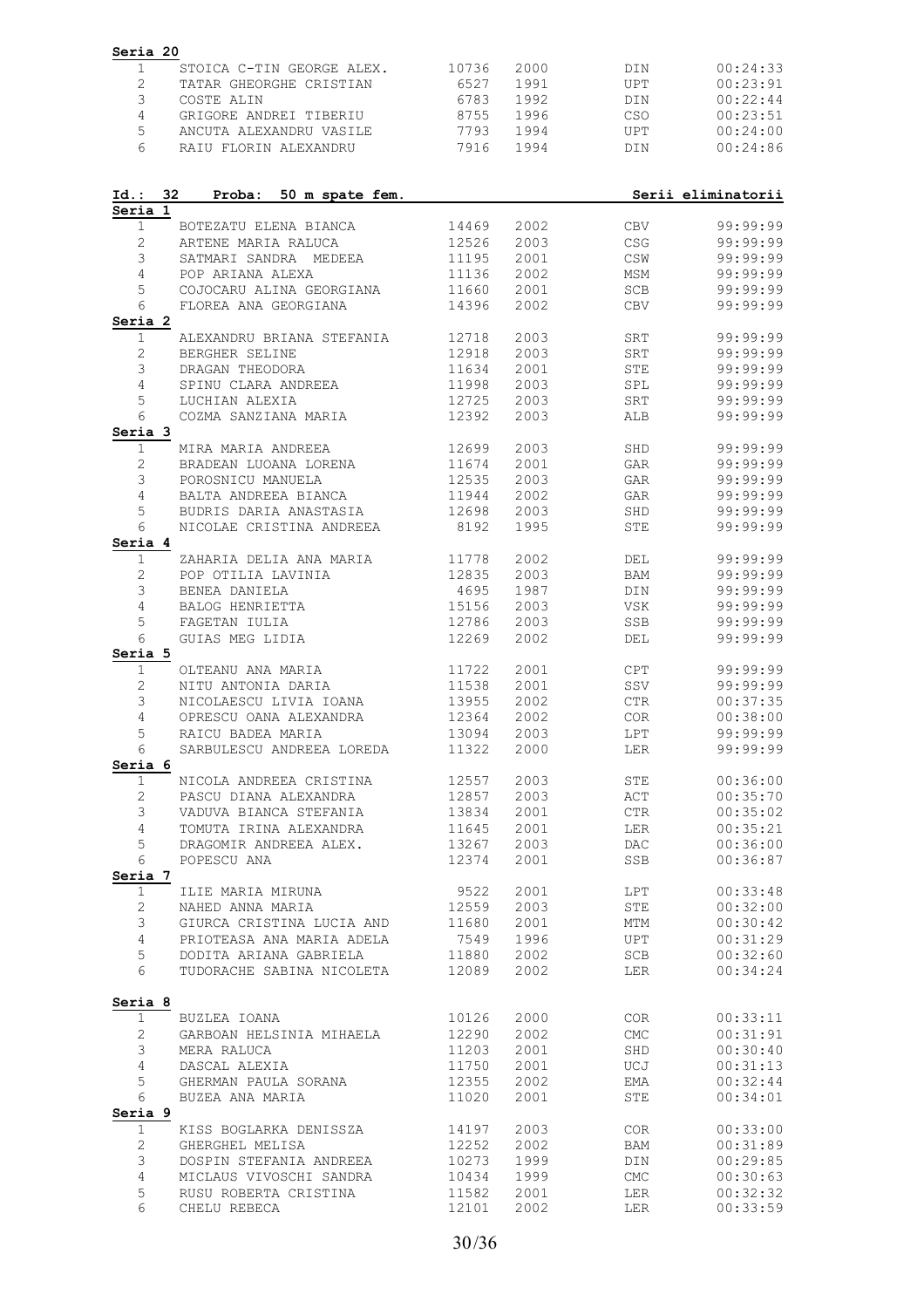| $Id.$ :<br>33<br>Proba:<br>100 m spate masc.                   |                |              |             | Serii eliminatorii   |
|----------------------------------------------------------------|----------------|--------------|-------------|----------------------|
| Seria 1<br>2<br>REBENCIUC RARES ANDREI                         | 14470          | 2001         | <b>CBV</b>  | 99:99:99             |
| 3<br>CABUZ PAUL OCTAVIAN                                       | 12079          | 2002         | MBV         | 99:99:99             |
| MARTIN DANIEL CRISTIAN<br>4                                    | 12614          | 2000         | <b>SCB</b>  | 99:99:99             |
| Seria 2                                                        |                |              |             |                      |
| $\mathbf{2}$<br>MOSNEGUTU CATALIN                              | 11678          | 2001         | MSM         | 99:99:99             |
| 3<br>WOLF DENIS                                                | 12234          | 2002         | SRT         | 99:99:99             |
| 4<br>JURCHESCU MIHAI                                           | 11954          | 2002         | ATM         | 99:99:99             |
| 5<br>RUS DRAGOS                                                | 9236           | 1997         | UCJ         | 99:99:99             |
| Seria 3                                                        |                |              |             |                      |
| LAZAR ANDREI<br>1                                              | 11939          | 2002         | GAR         | 99:99:99             |
| 2<br>OLARIU ALEXANDRU ADRIAN                                   | 11903          | 2002         | SSB         | 99:99:99             |
| 3<br>CIRJE ANDREI NICOLAE                                      | 11874          | 2002         | <b>CPT</b>  | 99:99:99             |
| $\overline{4}$<br>HAIDUCU LAURENTIU                            | 9918           | 2001         | CPT         | 99:99:99             |
| 5<br>HRISCU DRAGOS ALEXANDRU<br>6                              | 11916          | 2002         | CSB         | 99:99:99             |
| COSTROJ ANTONIO ANDREI                                         | 10702          | 2002         | <b>STE</b>  | 99:99:99             |
| Seria 4                                                        |                |              |             |                      |
| $\mathbf{1}$<br>MARTIN MAXIMILIAN ROBERT                       | 10176          | 2002         | LPT         | 99:99:99             |
| $\mathbf{2}$<br>DERESOIU ALEXANDRU RAUL<br>$\mathfrak{Z}$      | 15435          | 2001         | LLP         | 01:19:90             |
| BADESCU PETRUT OVIDIU<br>$\overline{4}$<br>BALABAN HORIA MIHAI | 10554<br>10595 | 2000<br>2000 | CPT<br>SSB  | 01:07:48<br>01:10:89 |
| 5<br>STAFIE CALIN                                              | 11072          | 2000         | SSV         | 99:99:99             |
| 6<br>GATA RARES RAFAEL                                         | 12202          | 2002         | LBM         | 99:99:99             |
|                                                                |                |              |             |                      |
| Seria 5<br>$\mathbf 1$<br>VASILE STEFAN MARIUS                 | 11384          | 2001         | LER         | 01:06:98             |
| $\mathbf{2}$<br>MIHALACHE ALEXANDRU CIPRI                      | 11418          | 2001         | LBM         | 01:06:10             |
| 3<br>CARAVAN BOGDAN ANDREI                                     | 11491          | 2001         | SRT         | 01:05:12             |
| $\overline{4}$<br>RUSU DAVID CRISTIAN                          | 12111          | 2002         | LER         | 01:06:00             |
| 5<br>HANCU ALEXANDRU                                           | 10857          | 2001         | LBM         | 01:06:72             |
| 6<br>GAGIU TUDOR GABRIEL                                       | 11766          | 2001         | <b>STE</b>  | 01:07:18             |
| Seria 6                                                        |                |              |             |                      |
| $\mathbf 1$<br>LEUCUTA LEONARD                                 | 10965          | 2000         | ATM         | 01:04:27             |
| $\mathbf{2}$<br>ARPIN VLAD GABRIEL                             | 11152          | 2000         | LER         | 01:02:94             |
| 3<br>DRUGA RARES ANDREI                                        | 11657          | 2001         | CSB         | 01:02:06             |
| 4<br>BURCIU ION DORIAN                                         | 10940          | 2000         | SRT         | 01:02:60             |
| 5<br>FLOREA MIHNEA IOAN<br>6<br>PACIOIANU VASILE ALEX.         | 11770<br>10178 | 2001<br>2000 | STE<br>LPT  | 01:03:40<br>01:04:70 |
|                                                                |                |              |             |                      |
| Seria 7<br>1<br>PLESA ANDREI                                   | 9114           | 1997         | UCJ         | 00:59:81             |
| $\mathbf{2}$<br>ION ALEXANDRU                                  | 10240          | 1999         | ${\tt SRT}$ | 00:57:52             |
| 3<br>ANGHEL ANDREI MIRCEA                                      | 9723           | 1998         | CSO         | 00:54:89             |
| $\overline{4}$<br>BADEATA ALEXANDRU COSTEL                     | 8494           | 1996         | UPT         | 00:56:58             |
| 5<br>DUMITRACHE GABRIEL IOAN                                   | 11598          | 2001         | LER         | 00:58:48             |
| 6<br>COMAN LIVIU ALEXANDRU                                     | 11930          | 2002         | STE         | 01:02:00             |
| Seria 8                                                        |                |              |             |                      |
| 1<br>NICUSAN DANIEL ALEXANDRU                                  | 11349          | 2001         | CPT         | 00:59:73             |
| $\mathbf{2}$<br>IORDACHESCU BOGDAN IONUT                       | 7533           | 1995         | UPT         | 00:56:90             |
| 3<br>UNGUR CATALIN PAUL                                        | 7672           | 1994         | MBV         | 00:53:74             |
| 4<br>ROSIORU PAUL ANDREI                                       | 9371           | 1998         | CSO         | 00:56:07             |
| 5<br>SZILAGYI ALEX. RICHARD                                    | 9315           | 1998         | MBV         | 00:58:02             |
| 6<br>ARDELEAN ALEX OVIDIU                                      | 10648          | 2000         | GAR         | 01:01:59             |
| Seria 9                                                        |                |              |             |                      |
| $\mathbf{1}$<br>MADARAS MARIA ANTON                            | 10049          | 1999         | SSB         | 00:58:97             |
| $\mathbf{2}$<br>PATURCA VLAD                                   | 10375          | 1999         | CSO         | 00:56:82             |
| $\mathfrak{Z}$<br>GLINTA ROBERT ANDREI                         | 9019           | 1997         | DIN         | 00:50:37             |
| $\overline{4}$<br>UNGUR ANDREI                                 | 9364           | 1998         | MBV         | 00:55:88             |
| 5<br>IACOB VICTOR STEFAN<br>6<br>POPA VICENTZO NICOLAS         | 11210<br>12083 | 2001<br>2002 | SHD<br>LER  | 00:57:96<br>01:01:50 |
|                                                                |                |              |             |                      |
| 34<br>Id.:<br>Proba:<br>200 m fluture fem.<br>Seria 1          |                |              |             | Serii eliminatorii   |
| 2<br>BADRALEXI KATHERINA                                       | 12521          | 2003         | <b>CMC</b>  | 99:99:99             |
| 3<br>SPINU CLARA ANDREEA                                       | 11998          | 2003         | SPL         | 99:99:99             |
| 4<br>DOBRE LARIA ANDREEA                                       | 14748          | 2003         | SPL         | 99:99:99             |
| 5<br>UJVARY RHONA                                              | 12291          | 2002         | <b>CMC</b>  | 99:99:99             |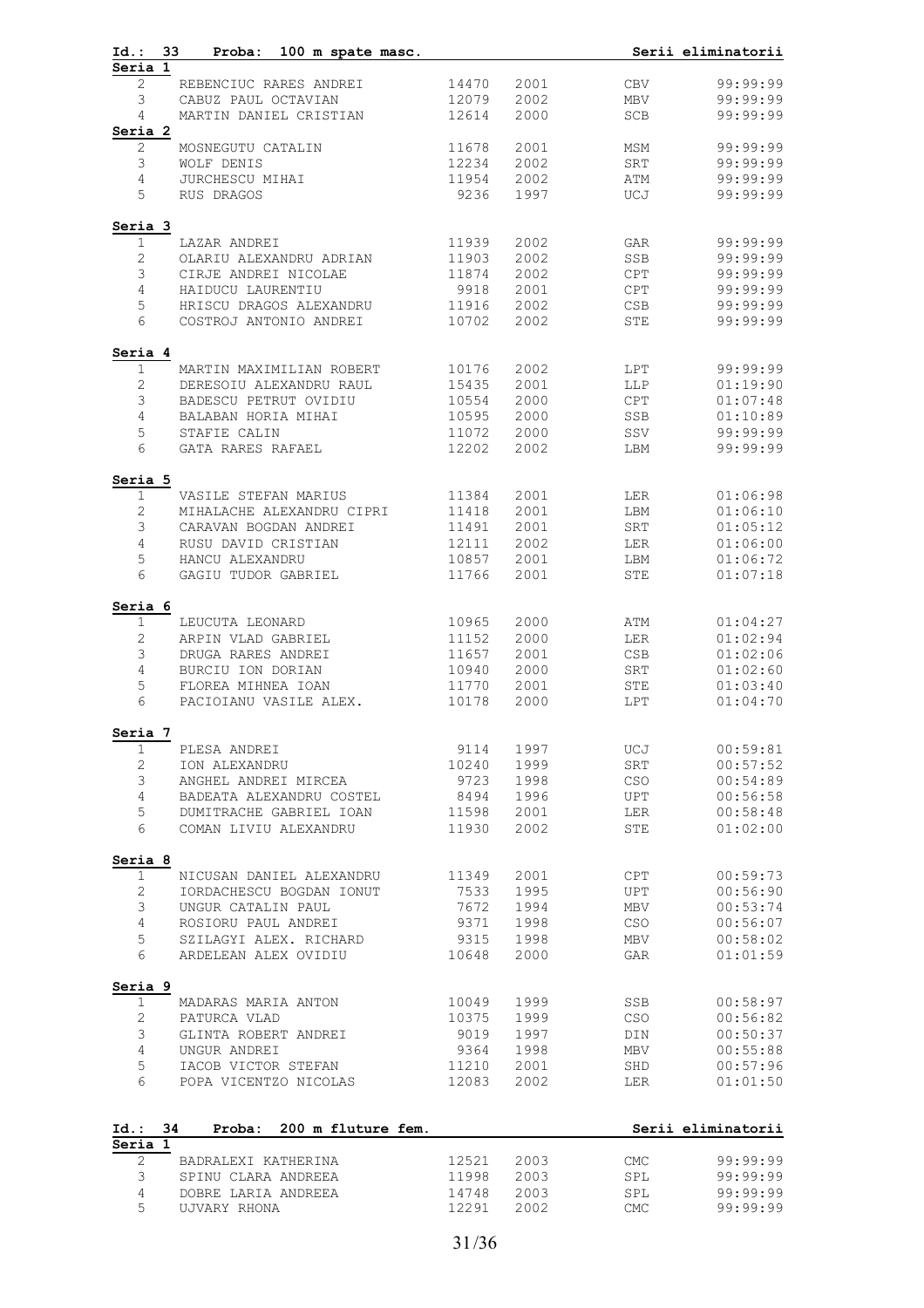| Seria 2<br>BOGDANECI ALEXANDRA<br>1                                     | 7537           | 1995         | UPT        | 99:99:99             |
|-------------------------------------------------------------------------|----------------|--------------|------------|----------------------|
| $\mathbf{2}$<br>STANESCU BEATRICE ELENA                                 | 11294          | 2001         | <b>CPT</b> | 02:34:03             |
| 3<br>KORPONAY KATA                                                      | 10501          | 2000         | UCJ        | 02:18:66             |
| 4<br>DRAGOI ANDREEA RAMONA<br>5<br>RADULESCU RAISA ELENA                | 11922<br>11274 | 2002<br>2003 | STE<br>LPT | 02:26:98<br>99:99:99 |
| 6<br>RAD SARAH DAMARIS                                                  | 12876          | 2003         | MAR        | 99:99:99             |
| Seria 3                                                                 |                |              |            |                      |
| 1<br>CHITA ANDREEA ELENA                                                | 11302          | 2003         | CPT        | 99:99:99             |
| $\mathbf{2}$<br>OPRESCU OANA ALEXANDRA                                  | 12364          | 2002         | COR        | 02:34:00             |
| 3<br>GADEA GABRIELA IOANA                                               | 11923          | 2002         | STE        | 02:18:46             |
| 4<br>VLADUTU GEORGIANA                                                  | 9864           | 1999         | STE        | 02:24:40             |
| 5<br>HORNEA ANDREEA ANDA<br>6<br>BARBU ALEXANDRA ANISSIA                | 12908<br>12560 | 2003<br>2003 | STM<br>STE | 99:99:99<br>99:99:99 |
| Seria 4                                                                 |                |              |            |                      |
| $\mathbf{1}$<br>GHEOROAE MARIA BIANCA                                   | 12499          | 2003         | CPT        | 99:99:99             |
| 2<br>MITU ANDRA ELENA                                                   | 13072          | 2003         | <b>DAC</b> | 02:33:56             |
| 3<br>DOBRIN ALEXANDRA                                                   | 6556           | 1993         | <b>UPT</b> | 02:16:05             |
| 4<br>SCARLATESCU SABRINA                                                | 9926           | 1999         | <b>CPT</b> | 02:22:39             |
| 5<br>OLTEANU ANA MARIA                                                  | 11722          | 2001         | CPT        | 02:34:63             |
| 6<br>COMSA CATALINA DIANA                                               | 12783          | 2003         | SSB        | 99:99:99             |
| $Id.$ :<br>35<br>Proba: 200 m bras masc.                                |                |              |            | Serii eliminatorii   |
| Seria 1<br>$\mathbf 1$<br>ROPAN STEFAN ANDREI                           | 11468          | 2002         | EMA        | 99:99:99             |
| 2<br>NEMTOI IOAN STEFAN                                                 | 13835          | 2000         | SPL        | 99:99:99             |
| 3<br>PUSCAS CHRISTIAN RAUL                                              | 12144          | 2002         | MAR        | 99:99:99             |
| 4<br>PICIORUS ALEXANDRU                                                 | 12000          | 2002         | SPL        | 99:99:99             |
| 5<br>DABA COSMIN                                                        | 10903          | 2000         | SRT        | 99:99:99             |
| 6<br>PETRACHE ALEXANDRU                                                 | 11991          | 2002         | <b>CBV</b> | 99:99:99             |
| Seria 2                                                                 |                |              |            |                      |
| $\mathbf{1}$<br>PADURARU ANDREI FLORIN                                  | 10882          | 2000         | SHD        | 99:99:99             |
| $\mathbf{2}^{\prime}$<br>SARAC CATALIN EMANUEL                          | 10649          | 2000         | GAR        | 99:99:99             |
| 3<br>MADARAS FILIP GABRIEL                                              | 11818          | 2002         | SSB        | 99:99:99             |
| 4<br>DUTU ALEXANDRU NICOLAE                                             | 10599          | 2000         | SSB        | 99:99:99             |
| 5<br>MARTON ARNOLD<br>6<br>BRAN IONEL                                   | 11211<br>10697 | 2001<br>2000 | SHD<br>STE | 99:99:99<br>99:99:99 |
| Seria 3                                                                 |                |              |            |                      |
| 1<br>SIMON ANDREI SEBASTIAN                                             | 8824           | 1997         | DIN        | 99:99:99             |
| $\mathbf{2}$<br>OTOIU LUCA IOAN                                         | 11052          | 2001         | CPT        | 99:99:99             |
| 3<br>PREDA IOAN ALEXANDRU                                               | 11518          | 2002         | PCT        | 99:99:99             |
| 4<br>CRETU MIHAI BOGDAN                                                 | 9898           | 2002         | CPT        | 99:99:99             |
| 5<br>CHETE SERGIU                                                       | 9554           | 1998         | DIN        | 99:99:99             |
| FARA NICOLAE IOSIF CASIAN 12063<br>6<br>Seria 4                         |                | 2002 2003    | <b>UNR</b> | 99:99:99             |
| TANASIE RARES GHEORGHE 12160<br>1                                       |                | 2002 2003    | STM        | 99:99:99             |
| $\mathbf{2}$<br>COZMUTA CEZAR CRISTIAN 12788                            |                | 2001         | LBM        | 02:47:88             |
| 3                                                                       |                | 2002         | STE        | 02:45:00             |
| SAPLACAN RADU VIOREL<br>IONESCU ANDREI ALEX.<br>$\overline{4}$          | 13735<br>9919  | 2001         | CPT        | 02:46:66             |
| 5<br>VAIPAN RADU                                                        | 11060          | 2000         | MTS        | 02:52:75             |
| 6<br>OANCEA GEORGE CRISTINEL 8229<br>Seria 5                            |                | 1995         | PET        | 99:99:99             |
| TEODORESCU BOGDAN 9442<br>$\mathbf{1}$                                  |                |              | 1998 CBV   | 02:37:03             |
| $\mathbf{2}$<br>TULEA SEBASTIAN NICOLAE 10721                           |                | 2001         | PCT        | 02:29:11             |
| 3<br>DUMITRACHE ALEXANDRU IULI 9490<br>MARINESCU POPAZOV ANDREI 9481    |                | 1998         | LLP        | 02:20:18             |
| $4\overline{ }$                                                         |                | 2000         | CPT        | 02:25:10             |
| 5<br>BAJENARU ANDREI COSTIN 9994                                        |                | 1999         | PET        | 02:30:88             |
| DOBRE BOGDAN ALEXANDRU 10944<br>6<br>Seria 6                            |                | 1999         | MTM        | 02:42:87             |
| MAILAT EDUARD GABRIEL 9974<br>$\mathbf{1}$                              |                | 1999 72      | LER        | 02:32:92             |
| $\mathbf{2}$<br>CALIN RARES MIHAI                                       | 11893 2000     |              | ATM        | 02:27:93             |
| 3<br>DINCA ANDREEAS                                                     | 9613           | 1998         | CPT        | 02:19:01             |
| MURESAN BOGDAN MIHAI 8639<br>$\overline{4}$                             |                | 1996         | MUR        | 02:23:20             |
| IONESCU MIHNEA IOAN 11653<br>BARABAS DAVID SZILARD 12388<br>5           |                | 2001         | STE        | 02:30:49             |
| 6                                                                       |                | 2001         | STG        | 02:42:02             |
| Seria 7                                                                 |                |              |            |                      |
| DABIJA CRISTINEL GABRIEL 10500<br>1                                     |                | 2000         | LBM        | 02:31:05             |
| $\overline{2}$                                                          |                | 2000         | CMC        | 02:26:47             |
| ABIBULA ATILA<br>3                                                      | 8089           | 1995         | FAR        | 02:17:48             |
| $\overline{4}$<br>SARAC IONUT ALIN                                      | 9764           | 1998         | DIN        | 02:20:52             |
|                                                                         |                |              |            |                      |
| LEMNARU MATEI IOAN<br>CEOILLE<br>5<br>STOIAN ALBERTO GABRIEL 12571<br>6 | 12099          | 2002<br>2002 | CSO<br>LER | 02:29:63<br>02:38:00 |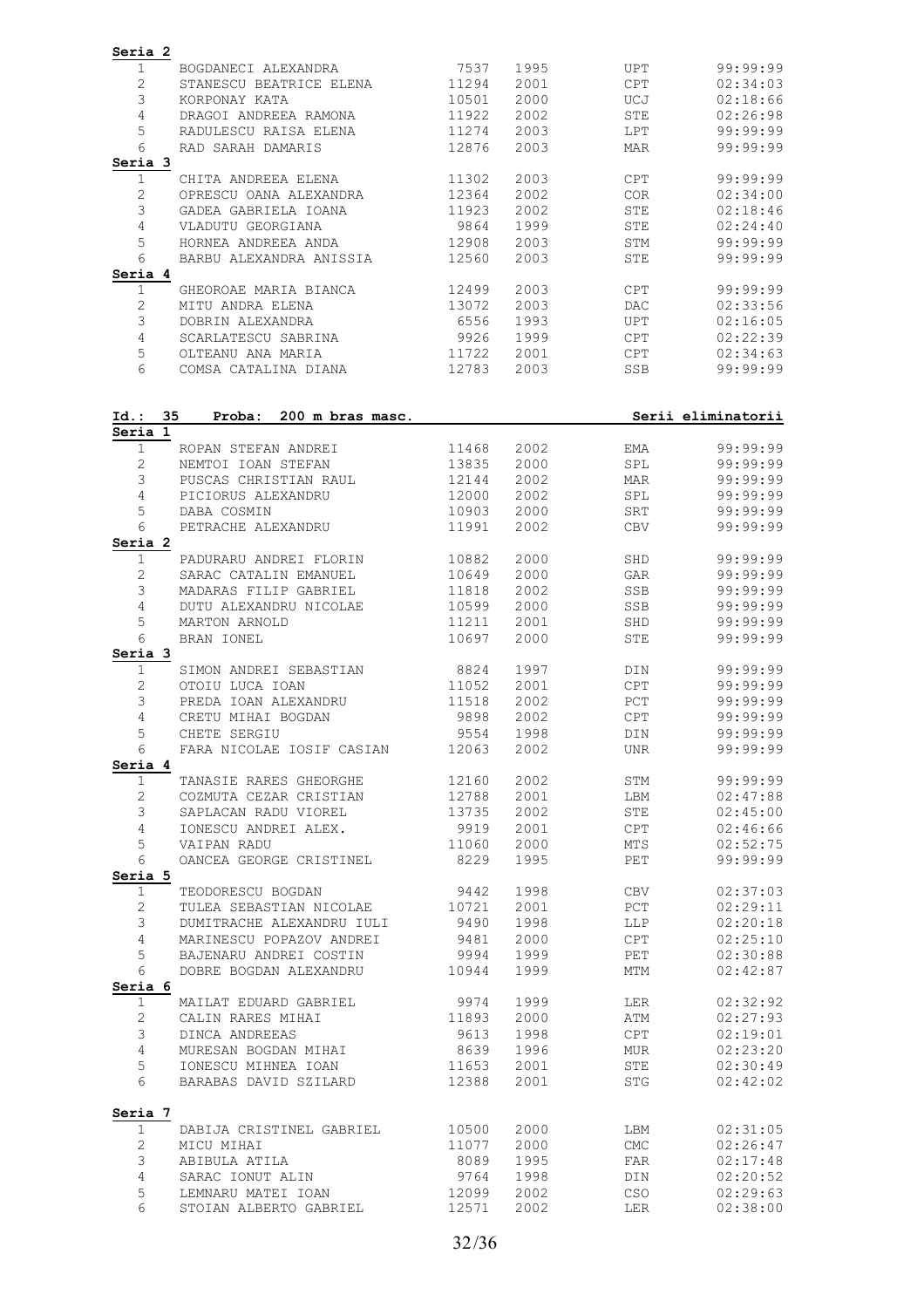| Id.: 36                 | Proba: 100 m liber fem.                          |                |              |                             | Serii eliminatorii   |
|-------------------------|--------------------------------------------------|----------------|--------------|-----------------------------|----------------------|
| Seria 1<br>$\mathbf{2}$ | FLOREA ANA GEORGIANA                             | 14396          | 2002         | CBV                         | 99:99:99             |
| 3                       | GAITAN ANA-MARIA                                 | 15477          | 2003         | CBV                         | 99:99:99             |
| 4                       | BOTEZATU ELENA BIANCA                            | 14469          | 2002         | CBV                         | 99:99:99             |
| Seria 2                 |                                                  |                |              |                             |                      |
| $\mathbf{1}$            | PADURARIU CARINA FLORINA                         | 11883          | 2002         | SCB                         | 99:99:99             |
| $\mathbf{2}$            | OLOCSVARI NORA KRISZTINA                         | 12293          | 2002         | CMC                         | 99:99:99             |
| 3                       | VAJAS ZSOFIA                                     | 14557          | 2003         | $\ensuremath{\mathrm{CMC}}$ | 99:99:99             |
| $\overline{4}$          | RUS REBECA STEFANIA                              | 13128          | 2003         | CMC                         | 99:99:99             |
| 5                       | COJOCARU ALINA GEORGIANA                         | 11660          | 2001         | SCB                         | 99:99:99             |
| Seria 3<br>$\mathbf 1$  | RATIU MAYSA                                      | 12969          | 2003         | CMC                         | 99:99:99             |
| $\mathbf{2}$            | DRAGAN DARIA CRISTIANA                           | 14414          | 2003         | EMA                         | 99:99:99             |
| 3                       | BACIUNA ROBERTA ELISA                            | 12710          | 2003         | SRT                         | 99:99:99             |
| $\overline{4}$          | COZMA SANZIANA MARIA                             | 12392          | 2003         | ALB                         | 99:99:99             |
| 5                       | MIRON ANDREEA MARIA                              | 14541          | 2003         | CMC                         | 99:99:99             |
| 6                       | BADRALEXI KATHERINA                              | 12521          | 2003         | $\ensuremath{\mathrm{CMC}}$ | 99:99:99             |
| Seria 4                 |                                                  |                |              |                             |                      |
| $\mathbf{1}$            | KOKKINAKIS ELENA MARIA                           | 11366          | 2001         | STE                         | 99:99:99             |
| 2<br>3                  | GADEA MARIA CLAUDIA                              | 11021<br>11207 | 2001         | STE                         | 99:99:99<br>99:99:99 |
| $\overline{4}$          | ACONSTANTINESE IULIA GEOR<br>DANILA TIA MARIA    | 13109          | 2001<br>2001 | SHD<br>STE                  | 99:99:99             |
| 5                       | DRAGAN THEODORA                                  | 11634          | 2001         | STE                         | 99:99:99             |
| 6                       | BARBU ALEXANDRA ANISSIA                          | 12560          | 2003         | STE                         | 99:99:99             |
| Seria 5                 |                                                  |                |              |                             |                      |
| $\mathbf 1$             | BUDRIS DARIA ANASTASIA                           | 12698          | 2003         | SHD                         | 99:99:99             |
| 2                       | ZAHARIA DELIA ANA MARIA                          | 11778          | 2002         | DEL                         | 99:99:99             |
| 3                       | FAGETAN IULIA                                    | 12786          | 2003         | SSB                         | 99:99:99             |
| $\overline{4}$          | POPESCU ANA                                      | 12374          | 2001         | SSB                         | 99:99:99             |
| 5<br>6                  | IVACSON BIANCA PETRUTA<br>MIRA MARIA ANDREEA     | 9275<br>12699  | 1997<br>2003 | CSB<br>SHD                  | 99:99:99<br>99:99:99 |
|                         |                                                  |                |              |                             |                      |
| Seria 6<br>$\mathbf 1$  | BALOG HENRIETTA                                  | 15156          | 2003         | VSK                         | 99:99:99             |
| 2                       | NICULAE DANIELA CRISTINA                         | 10755          | 2000         | LER                         | 99:99:99             |
| 3                       | MARIN MARIA IOANA                                | 12096          | 2002         | LER                         | 99:99:99             |
| $\overline{4}$          | COSTEA DENISA MARIANA                            | 11444          | 2001         | LER                         | 99:99:99             |
| 5                       | FANGLI HENRIETTA                                 | 11346          | 2001         | STG                         | 99:99:99             |
| 6                       | PLES MARA                                        | 13655          | 2003         | SMA                         | 99:99:99             |
| Seria 7                 |                                                  |                |              |                             |                      |
| 1                       | LUNCASU GABOR IOANA                              | 12610          | 2003         | LBC                         | 99:99:99             |
| $\mathbf{2}$            | SALAJAN ANTONIA                                  | 12787          | 2003         | LBM                         | 99:99:99             |
| 3<br>$\overline{4}$     | RAICU BADEA MARIA<br>TATARU ANDREEA ROXANA       | 13094<br>10005 | 2003<br>1999 | LPT<br>PET                  | 99:99:99<br>99:99:99 |
| 5                       | FULOP MEDEEA ADINA                               | 10502          | 2000         | LBM                         | 99:99:99             |
| 6                       | CHITA ANDREEA ELENA                              | 11302          | 2003         | <b>CPT</b>                  | 99:99:99             |
| Seria 8                 |                                                  |                |              |                             |                      |
| 1                       | DRAGOMIR ANDREEA ALEX.                           | 13267          | 2003         | DAC                         | 01:11:52             |
| 2                       | BREHAR RUXANDRA                                  | 12352          | 2002         | EMA                         | 01:09:27             |
| 3                       | POP ARIANA ALEXA                                 | 11136          | 2002         | MSM                         | 01:07:38             |
| 4                       | TUDORACHE SABINA NICOLETA                        | 12089          | 2002         | LER                         | 01:08:43             |
| 5<br>6                  | NICOLA ANDREEA CRISTINA<br>RADULESCU RAISA ELENA | 12557<br>11274 | 2003<br>2003 | STE<br>LPT                  | 01:10:00<br>99:99:99 |
| Seria 9                 |                                                  |                |              |                             |                      |
| $\mathbf 1$             | GHERMAN PAULA SORANA                             | 12355          | 2002         | EMA                         | 01:06:48             |
| $\mathbf{2}$            | MOLDOVAN CATALINA MARIA                          | 13061          | 2002         | EMA                         | 01:05:24             |
| 3                       | POPA MADALINA ELENA                              | 12700          | 2003         | CSO                         | 01:05:00             |
| $\overline{4}$          | CHELU REBECA                                     | 12101          | 2002         | LER                         | 01:05:20             |
| 5                       | BRADEAN LUOANA LORENA                            | 11674          | 2001         | GAR                         | 01:05:36             |
| 6                       | PASCU DIANA ALEXANDRA                            | 12857          | 2003         | ACT                         | 01:07:00             |
| Seria 10                |                                                  |                |              |                             |                      |
| $\mathbf{1}$            | GHERGHEL MELISA                                  | 12252          | 2002         | BAM                         | 01:04:62             |
| $\sqrt{2}$<br>3         | SATMARI SANDRA MEDEEA                            | 11195          | 2001         | $\mathbb{CSW}$              | 01:04:28             |
| 4                       | SCORTEA ECATERINA<br>TOMUTA IRINA ALEXANDRA      | 12558<br>11645 | 2003<br>2001 | STE<br>LER                  | 01:04:00<br>01:04:05 |
| 5                       | BUZDUGAN ADELINA ELENA                           | 8496           | 1996         | UPT                         | 01:04:45             |
| 6                       | BALTA ANDREEA BIANCA                             | 11944          | 2002         | GAR                         | 01:04:95             |
|                         |                                                  |                |              |                             |                      |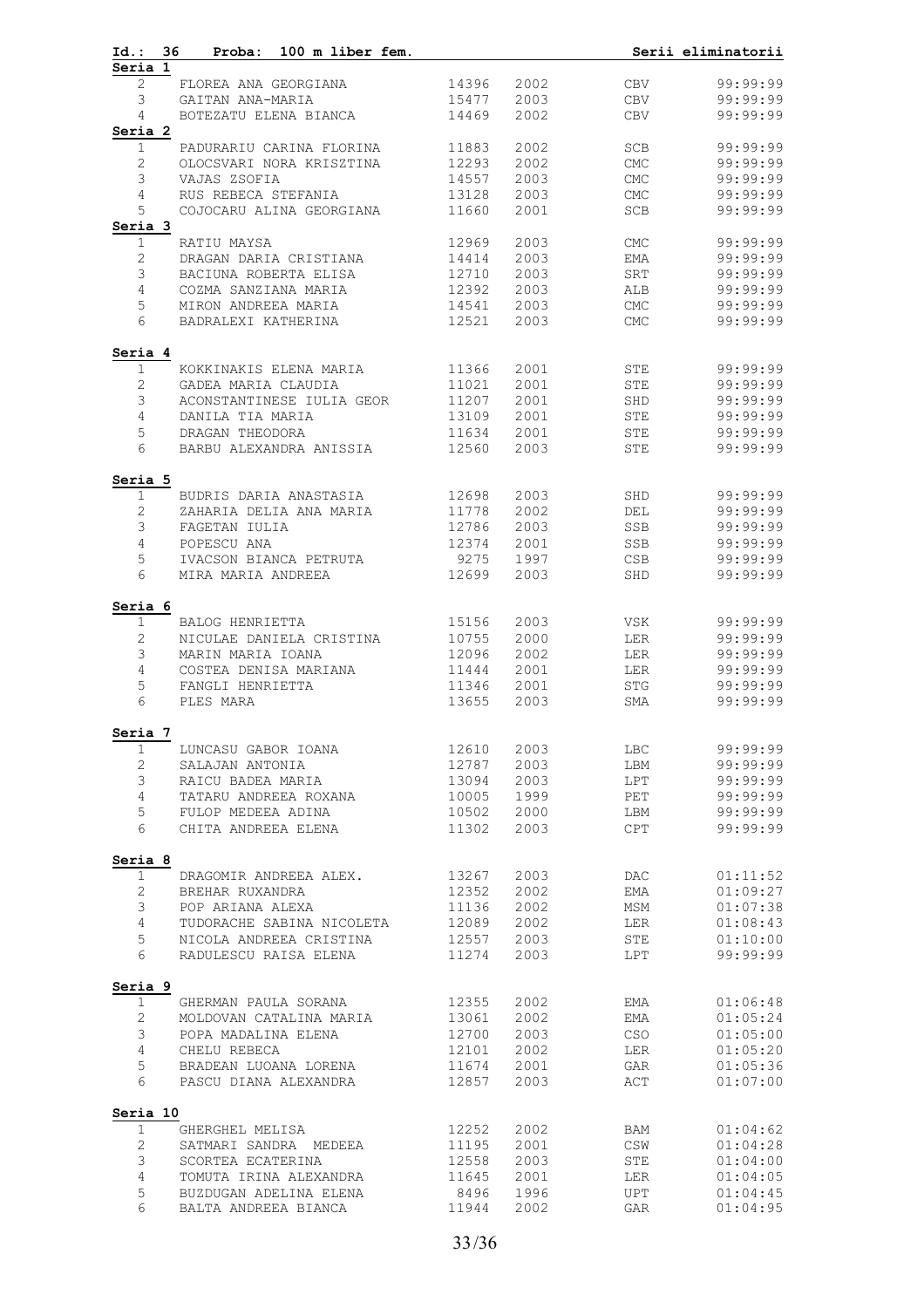| Seria 11                                                    |                |              |            |                                              |
|-------------------------------------------------------------|----------------|--------------|------------|----------------------------------------------|
| $\mathbf 1$<br>VLAICU ANDREEA IOANA                         | 11536          | 2001         | PCT        | 01:03:20                                     |
| $\mathbf{2}$<br>ILIE IOANA                                  | 12790          | 2003         | <b>DAC</b> | 01:03:00                                     |
| 3<br>RUSU ROBERTA CRISTINA                                  | 11582          | 2001         | LER        | 01:02:57                                     |
| 4<br>NOTINGHER CARINA                                       | 11067          | 2002         | <b>STM</b> | 01:02:63                                     |
| 5<br>NAHED ANNA MARIA                                       | 12559          | 2003         | <b>STE</b> | 01:03:00                                     |
| 6<br>BUZEA ANA MARIA                                        | 11020          | 2001         | <b>STE</b> | 01:03:21                                     |
|                                                             |                |              |            |                                              |
| Seria 12<br>1<br>SARBULESCU ANDREEA LOREDA                  | 11322          | 2000         | LER        | 01:01:47                                     |
| $\mathbf{2}$<br>MICLAUS VIVOSCHI SANDRA                     | 10434          | 1999         | <b>CMC</b> | 01:00:83                                     |
| 3<br>IVAN JASMINNE ANNE MARIE                               | 11364          | 2001         | <b>STE</b> | 00:57:48                                     |
| 4                                                           |                | 2001         |            |                                              |
| PERJU ALINA                                                 | 11206          |              | SHD        | 00:59:52                                     |
| 5<br>HUSZAR INGRID<br>6                                     | 12329          | 2003         | COR.       | 01:01:00                                     |
| GARBOAN HELSINIA MIHAELA                                    | 12290          | 2002         | <b>CMC</b> | 01:02:08                                     |
| Seria 13                                                    |                |              |            |                                              |
| $\mathbf 1$<br>GUIAS MEG LIDIA                              | 12269          | 2002         | DEL        | 01:01:19                                     |
| $\mathbf{2}$<br>BALAZS MELINDA                              | 10470          | 1999         | MBV        | 01:00:41                                     |
| 3<br>SCHNEIDER KRISTINA MARIA                               | 11809          | 1999         | <b>MBV</b> | 00:57:07                                     |
| 4<br>PUSZTAY DORIS                                          | 10844          | 2000         | BAM        | 00:59:24                                     |
| 5<br>TOLEA CLAUDIA IOANA                                    | 12810          | 2003         | STE        | 01:01:00                                     |
| 6<br>DRAGOMIR ANA MARIA                                     | 10779          | 2000         | STE        | 01:01:88                                     |
| Seria 14                                                    |                |              |            |                                              |
| 1<br>BASCARAU ALEXIA MARIA                                  | 12540          | 2003         | GAR        | 01:01:12                                     |
| 2<br>ORZAC PAULA REKA                                       | 10491          | 2000         | <b>MBV</b> | 00:59:84                                     |
| 3<br>DASCAL ANA IULIA                                       | 11810          | 2002         | UCJ        | 00:56:71                                     |
| 4<br>BOGDANECI ALEXANDRA                                    | 7537           | 1995         | <b>UPT</b> | 00:57:58                                     |
| 5<br>MITU ANDRA ELENA                                       | 13072          | 2003         | <b>DAC</b> | 01:00:90                                     |
| 6<br>MUNTEAN DIANA ANAMARIA                                 | 11184          | 2001         | <b>CMC</b> | 01:01:83                                     |
|                                                             |                |              |            |                                              |
| 37<br>400 m liber masc.<br>Id.:<br>Proba:<br>Seria 1        |                |              |            | Serii eliminatorii                           |
| $\mathbf{2}$<br>MARTIN DANIEL CRISTIAN                      | 12614          | 2000         | <b>SCB</b> | 99:99:99                                     |
| 3<br>STEFANESCU BOGDAN ALEX.                                | 12297          | 2001         | CSO        | 99:99:99                                     |
| 4<br>SZILAGYI ALEX. RICHARD                                 | 9315           | 1998         | MBV        | 99:99:99                                     |
| Seria 2                                                     |                |              |            |                                              |
| $\mathbf 1$<br>PAVEL C-TIN CLAUDIU                          | 13957          | 2001         | CTR.       | 99:99:99                                     |
| 2<br>VIJU TIBERIU GEORGE                                    | 10011          | 1999         | SPL        | 99:99:99                                     |
| 3<br>ILOVICEANU GEORGE                                      | 11961          | 2002         | SHD        | 99:99:99                                     |
| 4<br>BADARAU RAUL SEBASTIAN                                 | 10885          | 2000         | SHD        | 99:99:99                                     |
| 5<br>POSTOLACHE EDUARDO ANTONI<br>Seria 3                   | 13954          | 2002         | <b>CTR</b> | 99:99:99                                     |
| $\mathbf 1$<br>CUZUBAN SEBASTIAN ANDREI                     | 11612          | 2001         | LER        | 99:99:99                                     |
| $\mathbf{2}$<br>GHEORGHE STEFAN LUCIAN                      | 11297          | 2002         | CPT        | 99:99:99                                     |
| 3<br>MURESAN DAVID CLAUDIU                                  |                |              |            |                                              |
|                                                             | 12373          | 2002         | LBM        | 99:99:99                                     |
| 4<br>CONSTANTIN EDUARD RAZVAN                               | 10726          | 2000         | PCT        | 99:99:99                                     |
| 5<br>HAIDUCU LAURENTIU                                      | 9918           | 2001         | <b>CPT</b> | 99:99:99                                     |
| 6<br>CIOBANU ROBERT GABRIEL<br>Seria 4                      | 10656          | 1999         | GAR        | 99:99:99                                     |
| RADU MARIUS THEODOR<br>1                                    | 10561          | 2001         | LPT        | 99:99:99                                     |
| $\mathbf{2}$<br>MARTIN MAXIMILIAN ROBERT                    | 10176          | 2002         | LPT        | 99:99:99                                     |
| 3<br>ICOBESCU GABRIEL                                       | 12170          | 2002         | STM        | 99:99:99                                     |
| 4<br>CROITOR IULIUS SEBASTIAN                               | 12048          | 2002         | SSV        | 99:99:99                                     |
| 5<br>NICOLAE ANDREI CRISTIAN                                | 10533          | 2002         | LPT        | 99:99:99                                     |
| 6<br>BABICIU SEBASTIAN ADRIAN                               | 11414          | 2001         | LBM        | 99:99:99                                     |
|                                                             |                |              |            |                                              |
| Seria 5<br>$\mathbf 1$<br>OPREA FLORIN ANTONIO              | 13682          | 2001         |            | 05:03:63                                     |
|                                                             |                |              | LER        |                                              |
| 2<br>HENTIA ALEXANDRU GEORGE                                | 12573          | 2001         | STE        | 04:38:36                                     |
| $\mathfrak{Z}$<br>CIAUS CATALIN IONUT                       | 11241          | 2001         | SPL        | 04:33:39                                     |
| 4<br>REMZING VLAD ADRIAN                                    | 11735          | 2001         | ATM        | 04:38:02                                     |
| 5<br>CISMAS BOGDAN ALEXANDRU<br>6<br>DAMIAN PATRICK ADORIAN | 11648<br>12166 | 2001<br>2002 | LER<br>STM | 04:48:12<br>99:99:99                         |
|                                                             |                |              |            |                                              |
|                                                             |                |              |            |                                              |
| Seria 6                                                     |                |              |            |                                              |
| 1<br>LASZLO ZOLTAN                                          | 11667          | 2001         | MAR        |                                              |
| $\mathbf{2}$<br>COTOS SERBAN                                | 12342          | 2002         | SVU        |                                              |
| 3<br>PETRE BOGDAN MIHAI                                     | 8963           | 1997         | <b>UPT</b> |                                              |
| 4<br>MARINESCU POPAZOV ANDREI                               | 9481           | 2000         | <b>CPT</b> | 04:27:61<br>04:14:00<br>03:54:95<br>04:03:89 |
| 5<br>POPESCU MIHAI<br>6<br>TIRLEA IONUT GABRIEL             | 10740<br>11147 | 2000<br>2000 | PCT<br>CPT | 04:18:51<br>04:32:56                         |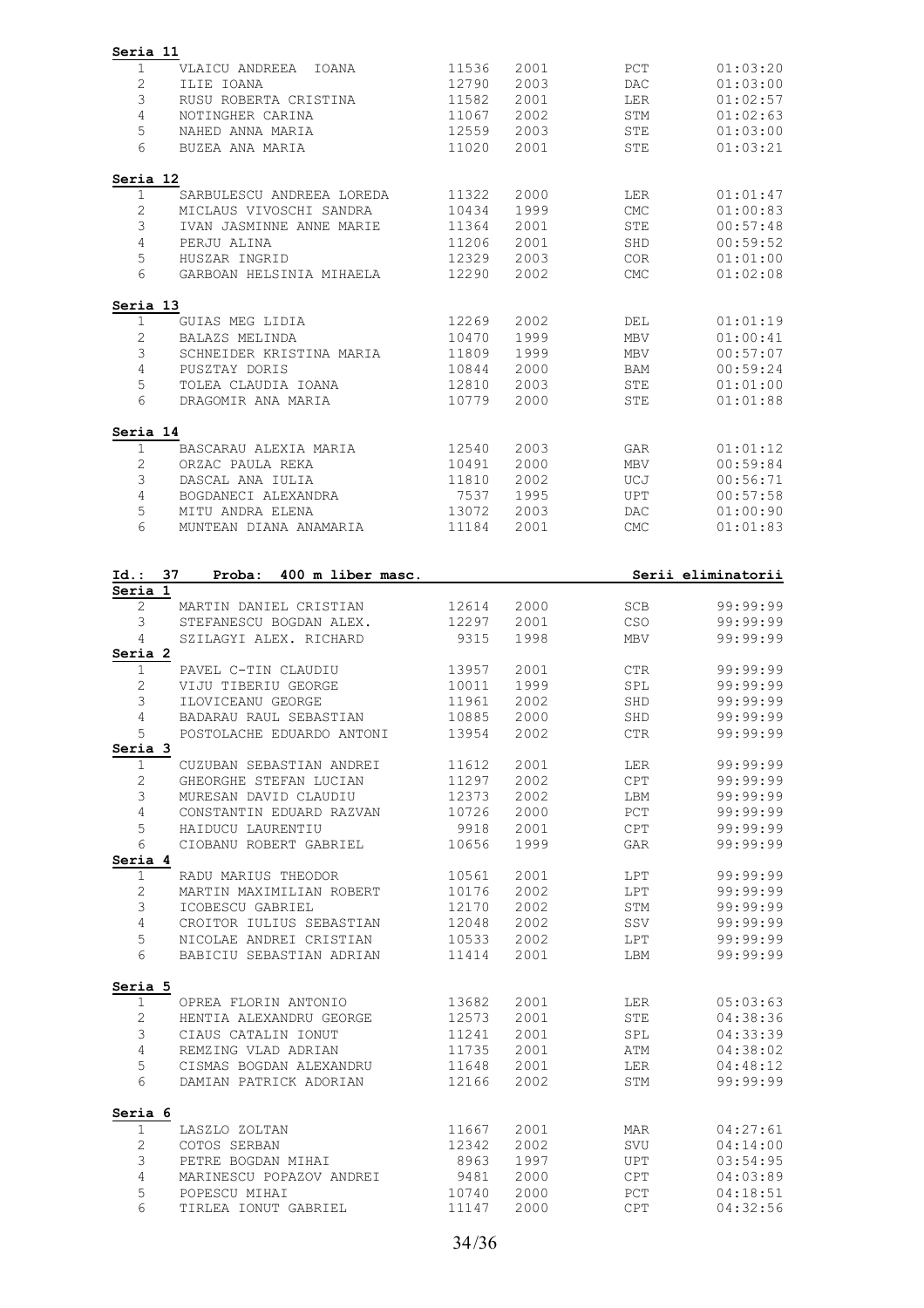| Seria 7        |                                 |       |      |            |             |
|----------------|---------------------------------|-------|------|------------|-------------|
|                | VOICAN RARES ANDREI             | 13277 | 2002 | <b>DAC</b> | 04:25:20    |
| 2              | STOICA C-TIN GEORGE ALEX.       | 10736 | 2000 | <b>DIN</b> | 04:06:82    |
| 3              | ARTIMON ALIN<br>ALEXANDRU       | 7028  | 1992 | <b>CSB</b> | 03:49:90    |
| 4              | BONEA SABIN                     | 9982  | 1999 | <b>STE</b> | 03:57:75    |
| 5              | TOMA OCTAVIAN                   | 10790 | 2000 | CSO        | 04:17:84    |
| 6              | DANILA CRISTIAN NICOLAE         | 13108 | 2001 | STE        | 04:32:04    |
| Seria 8        |                                 |       |      |            |             |
| 1              | POPA ANDREI MIHAI               | 10854 | 2002 | STE        | 04:20:00    |
| 2              | BOTA ANDREI NICUSOR             | 9324  | 1998 | <b>MBV</b> | 04:06:70    |
| 3              | SCARLAT BOGDAN ANDREI           | 8374  | 1997 | DIN        | 03:49:18    |
| 4              | RAIU FLORIN ALEXANDRU           | 7916  | 1994 | <b>DIN</b> | 03:56:42    |
| 5              | CALIN DUMITRU<br><b>POP</b>     | 10487 | 2000 | <b>CMC</b> | 04:15:69    |
| 6              | MADARAS SABIN AUGUSTIN          | 10460 | 2000 | <b>SSB</b> | 04:30:55    |
|                |                                 |       |      |            |             |
| $Id.$ :        | 38<br>400 m mixt fem.<br>Proba: |       |      |            | Serii lente |
| Seria 1        |                                 |       |      |            |             |
| 1              | <b>IOANA</b><br>TT.TE           | 12790 | 2003 | <b>DAC</b> | 05:28:00    |
| $\overline{2}$ | MARIA MIRUNA<br>TT.TE           | 9522  | 2001 | LPT        | 05:22:34    |
| 3              | HUSZAR INGRID                   | 12329 | 2003 | <b>COR</b> | 05:13:00    |
| 4              | DODITA ARIANA GABRIELA          | 11880 | 2002 | <b>SCB</b> | 05:17:55    |
| 5              | <b>POP</b><br>OTILIA LAVINIA    | 12835 | 2003 | <b>BAM</b> | 05:27:00    |